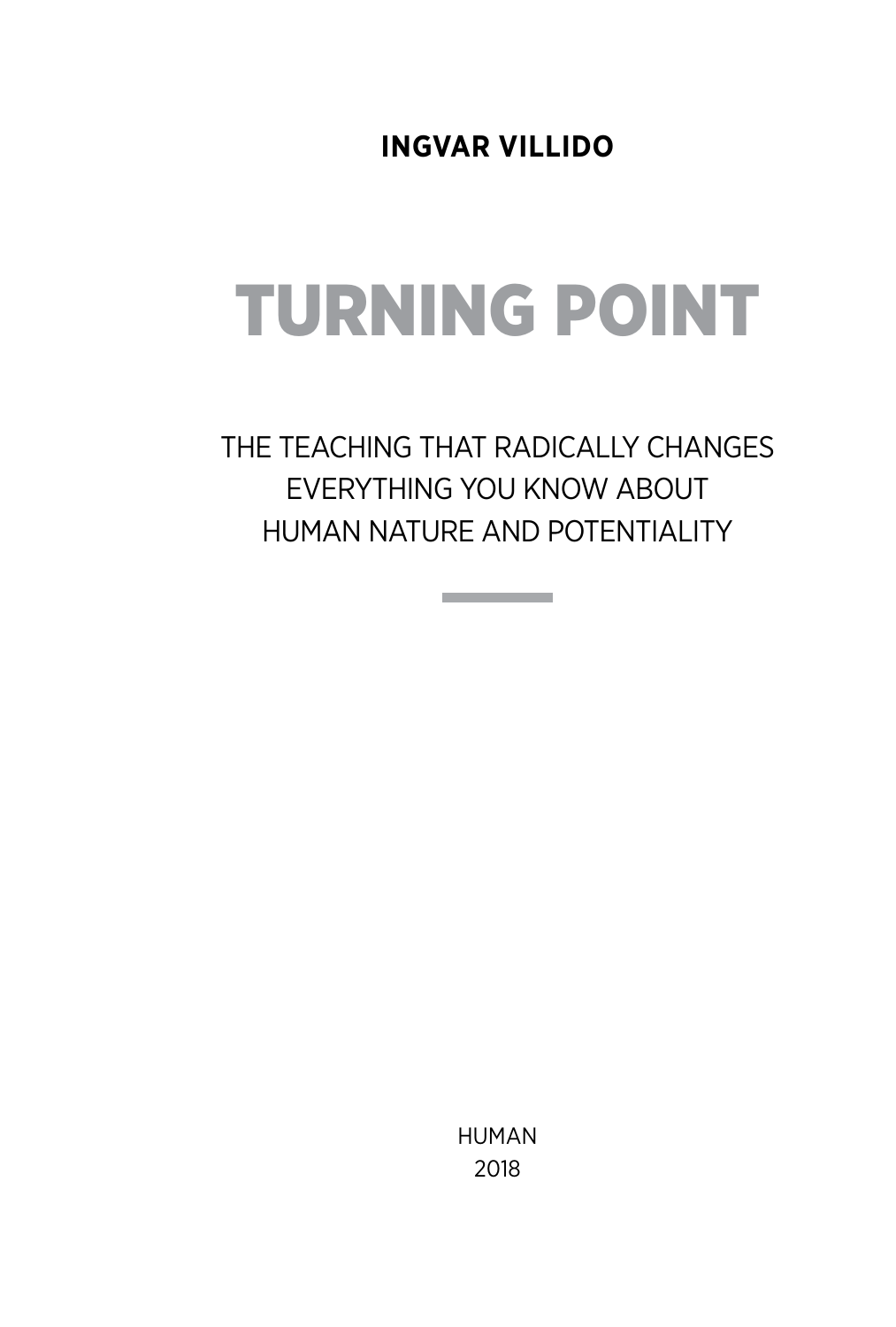*"The root problems of humanity stem from ignorance of the inner sphere, current automatic mode of human behavior and neglecting our most potent instruments – the active qualities of consciousness. But above all, from not knowing the True Self. "*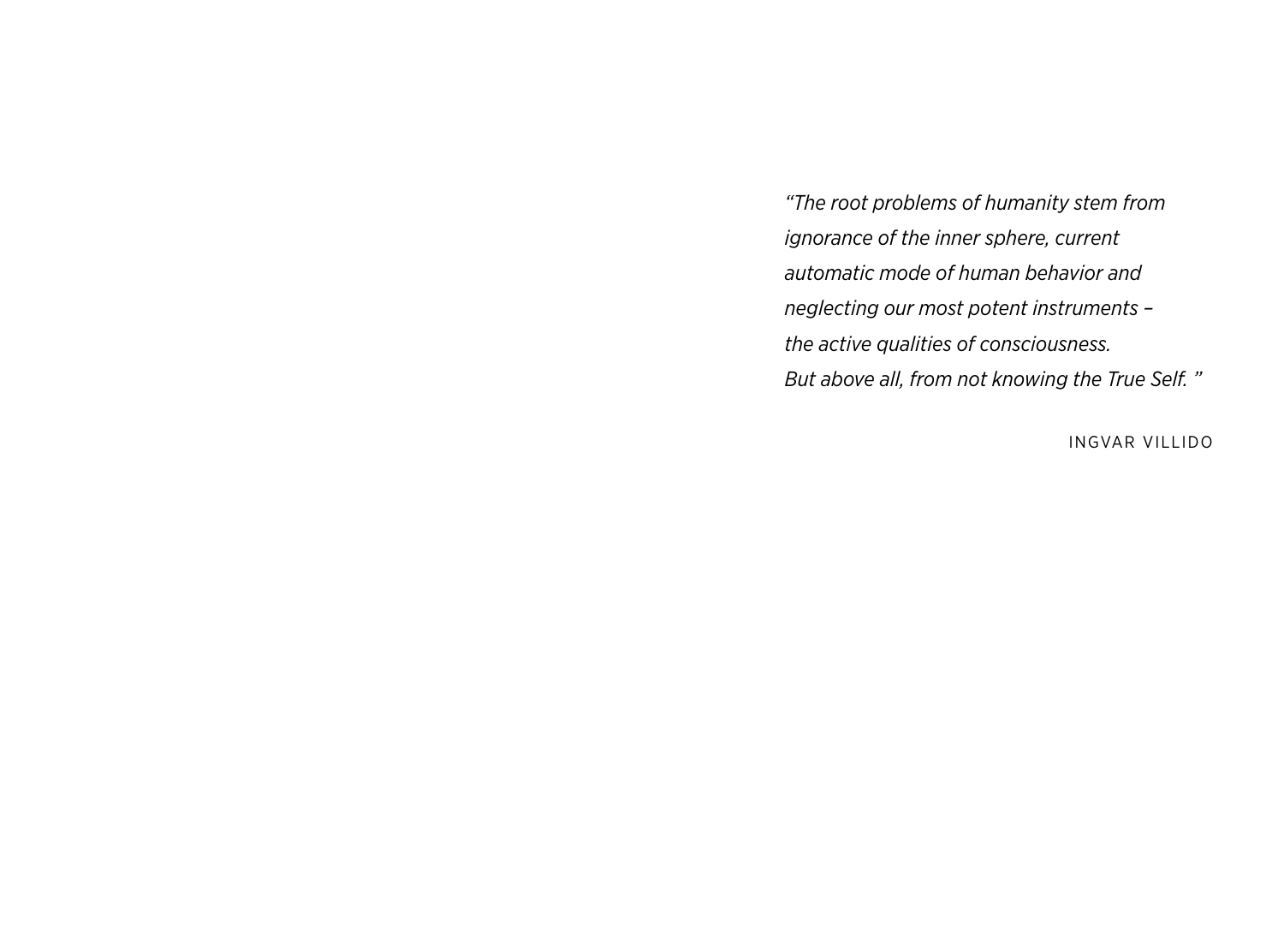#### Copyright © 2018 Ingvar Villido

Author: Ingvar Villido Editor: Katie Kontson, Helena Lass Translation: Cover desig Layout: Rei

### **Contents**

| Translation: Kaidi Tamm, Helena Lass                                                                                                                                 |                                               |     |
|----------------------------------------------------------------------------------------------------------------------------------------------------------------------|-----------------------------------------------|-----|
| Cover design: Savo Reinsaar, Rein Seppius                                                                                                                            | How to Take Most Out of This Book?            |     |
| Layout: Rein Seppius                                                                                                                                                 | Prologue                                      | 9   |
|                                                                                                                                                                      | Chapter 1: Humanity on the Wrong Track        | 11  |
| First printing 2018                                                                                                                                                  | Chapter 2: Discovering the Roots of Suffering | 25  |
| Note: limited preliminary edition.                                                                                                                                   | Chapter 3: The Forgotten Power                | 35  |
| All rights reserved. No part of this publication may be reproduced or<br>transmitted in any form or by any means, electronic or mechanical,                          | Chapter 4: Radical Restructuring              | 77  |
| including photocopy, recording or any information storage and retrieval<br>system, without permission in writing from the copyright owner.                           | Chapter 5: Who Are You?                       | 107 |
| All enquiries: info@human.ee                                                                                                                                         | Chapter 6: The New Paradigm                   | 137 |
| The rights of Ingvar Villido to be identified as the author of this<br>work have been asserted in accordance with European and other<br>International copyright law. | Chapter 7: Where to Next?                     | 175 |
| Human 2.0 © is the registered trademark of Human 2.0<br>(company owned by Ingvar Villido).                                                                           | Learning Options                              | 187 |
|                                                                                                                                                                      | About the Author                              | 190 |
|                                                                                                                                                                      |                                               |     |

ISBN 978-9949-88-523-7

Publisher: Human

Print: Pakett, Tallinn 2018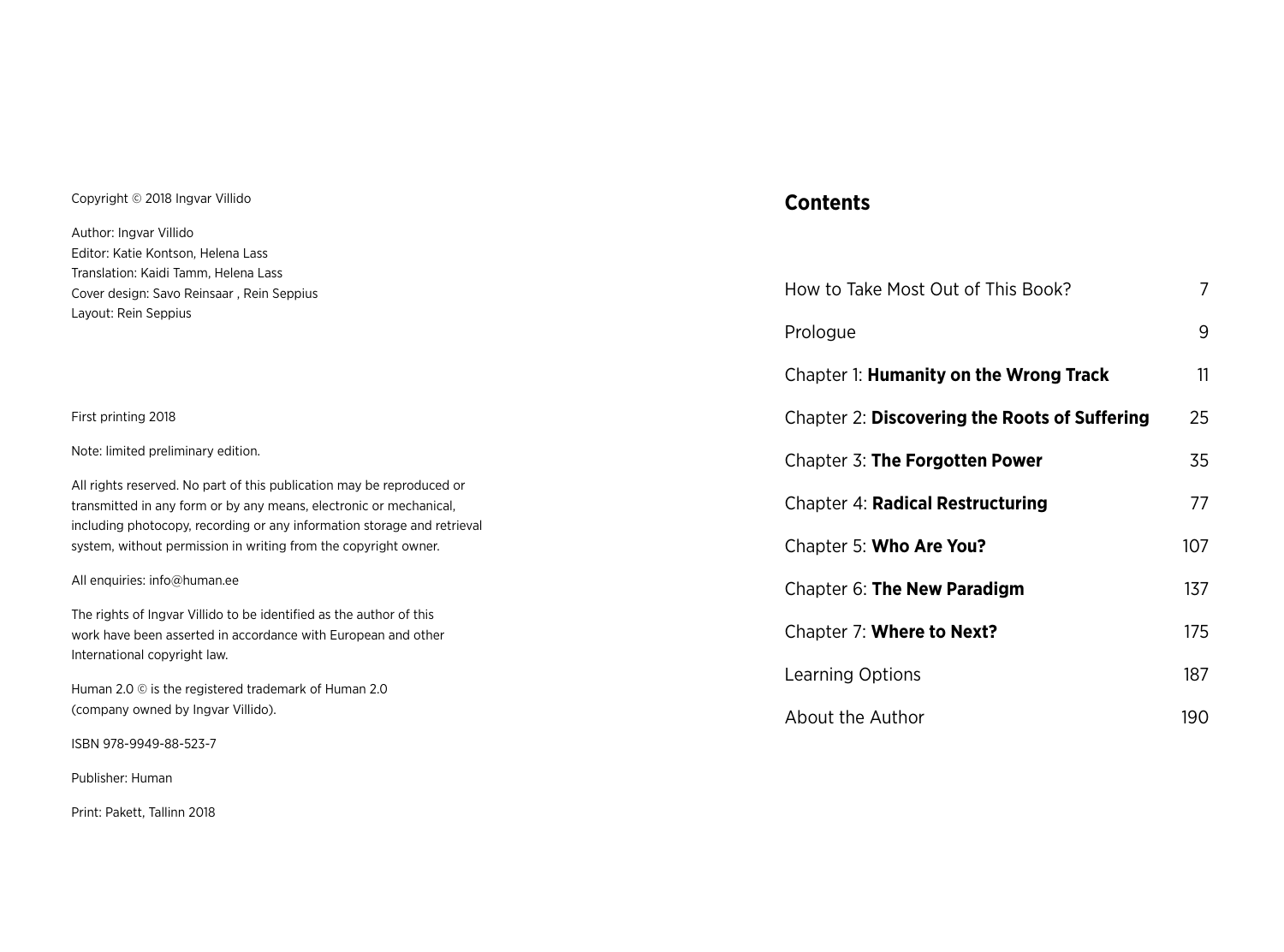### **How to Take Most Out of This Book?**

Never before have people had such easy access to information as they currently have. However, the proportion of practical skills is lower than ever. Much knowledge is consumed just mentally.

Therefore, delve deeper into the information, find real connections with your own life. More than reading, aim to have insights about the content and then apply that in practical life. Being a practitioner means to truly and thoroughly understand some topic or thing. Otherwise you create an illusion of "I know", although "I have read about it" is the case.

There are sentences and paragraphs in this book, which I recommend you to linger on a bit longer. All of the instructions and questions are intended to help you participate fully and obtain your own practical experience. Although they are very simple, their effect can be life-changing.

By following these points, you can ensure that the content and teaching shared really becomes alive. Although this book is a short introduction to the "new paradigm", it is already written in a deepening style, accurately describing reality. Some parts of it may initially be a challenge to grasp, so I do recommend that you read it many times, going back and forth between chapters as needed.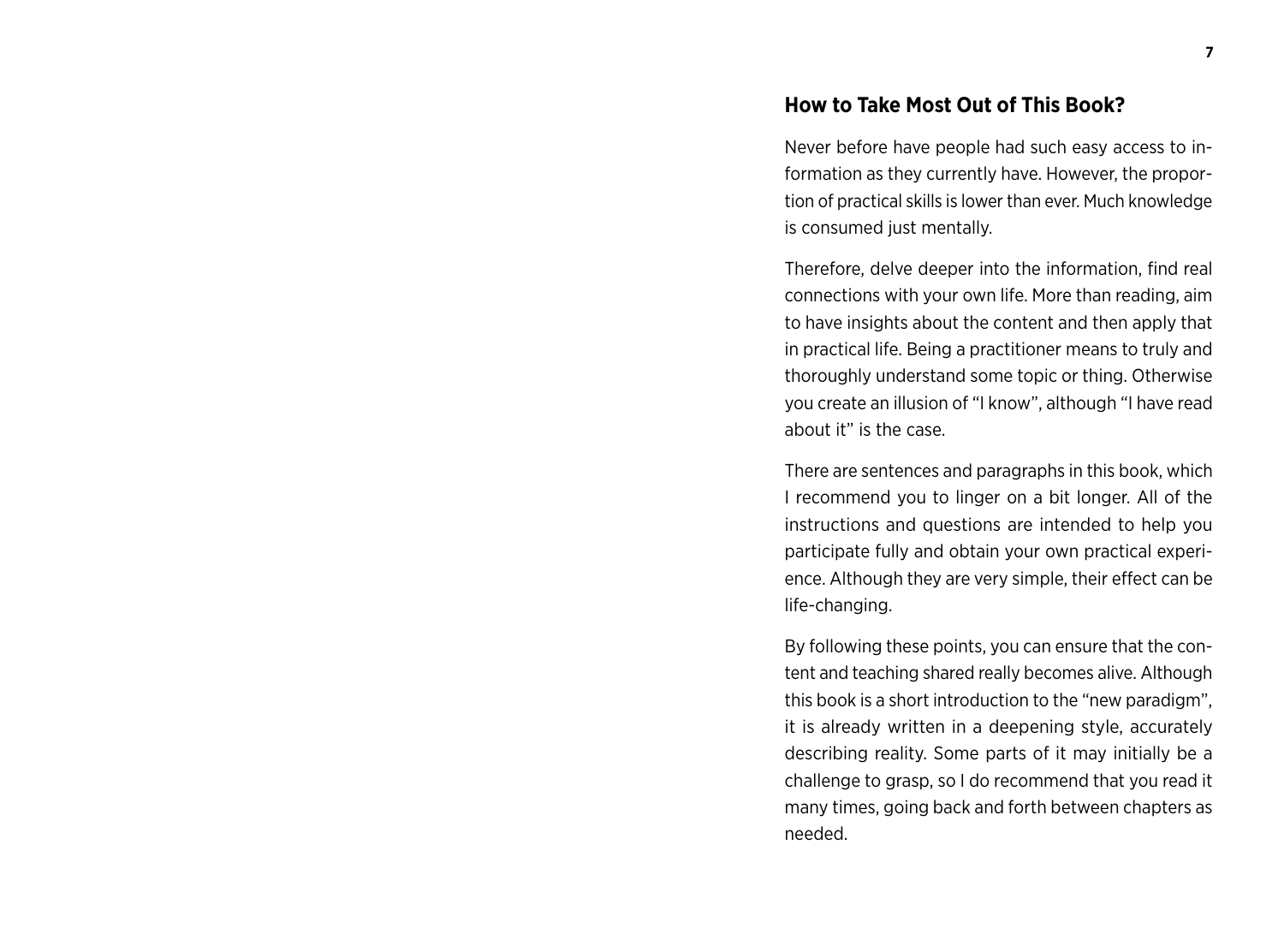#### **Prologue**

This book suggests a new and radically different perspective on human nature. All the claims and explanations expressed here are my own.

My approach to a human is not based on theoretical ideas, but on decades of my own empirical research. As a result of which it has been possible to distill the essentials about how we function, what is the origin of our problems, what is our actual potential and find an answer to the question "who am I"? This new perspective on a human being is based on empirical facts, that can also be verified by each person.

What makes this teaching different from other theories and approaches? It is based on careful observation and insights about how contemporary society shapes and teaches each individual to become who they are. I compared this data with knowledge preserved in ancient cultures, discoveries from my own personal experience and ones that I observed in thousands of my students. As a result of twenty five years of research and systematization, it is possible to discern what is inherently human and what not.

May this book serve as a good starting point for discoveries for everyone who wishes to acquire a practical understanding of life and reality as it is for all of us.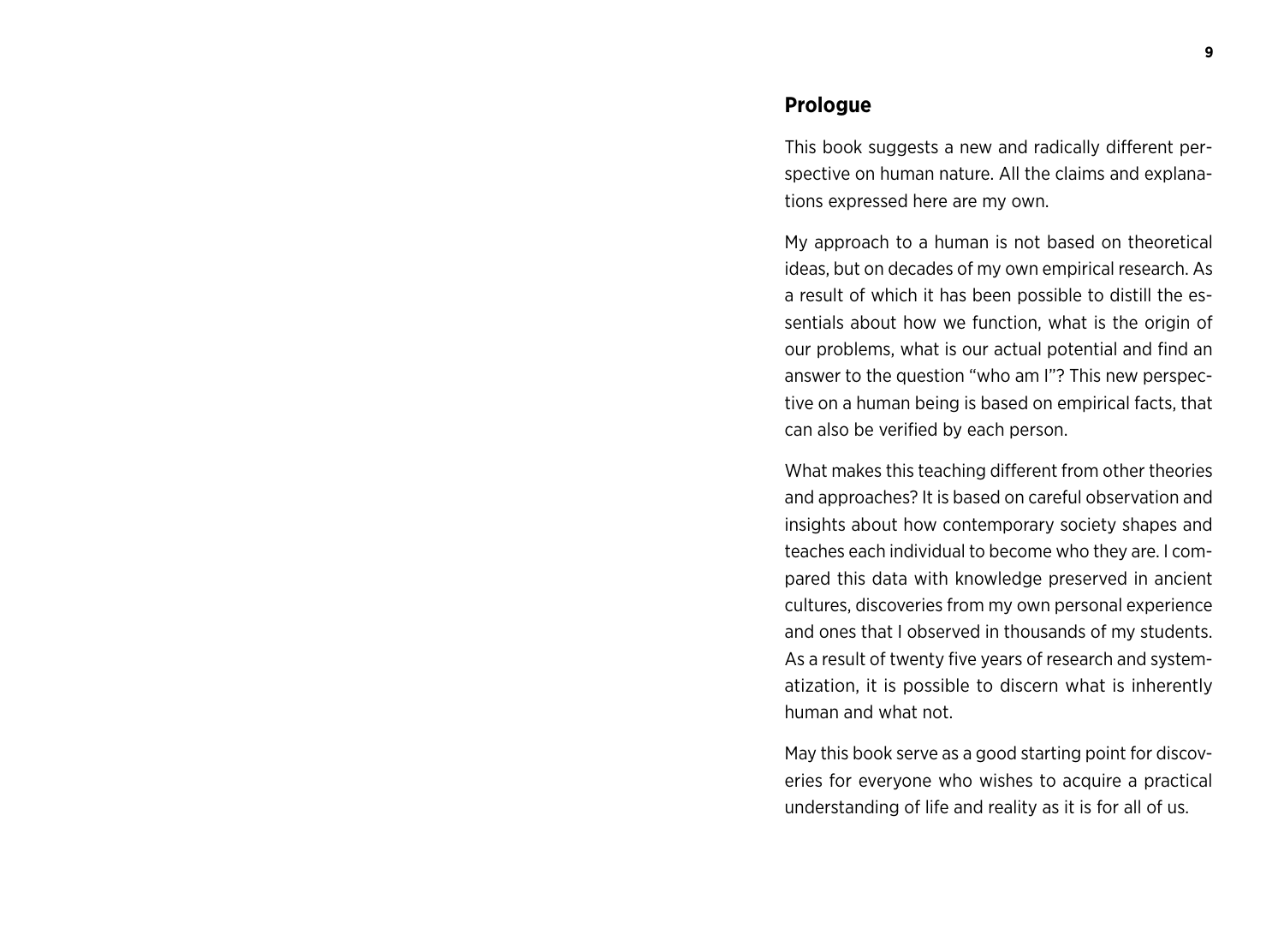### CHAPTER ONE HUMANITY ON THE WRONG TRACK

| <b>Everything is Taught</b>    | 12 |
|--------------------------------|----|
| <b>The Complexes</b>           | 16 |
| <b>The Fundamental Mistake</b> | 20 |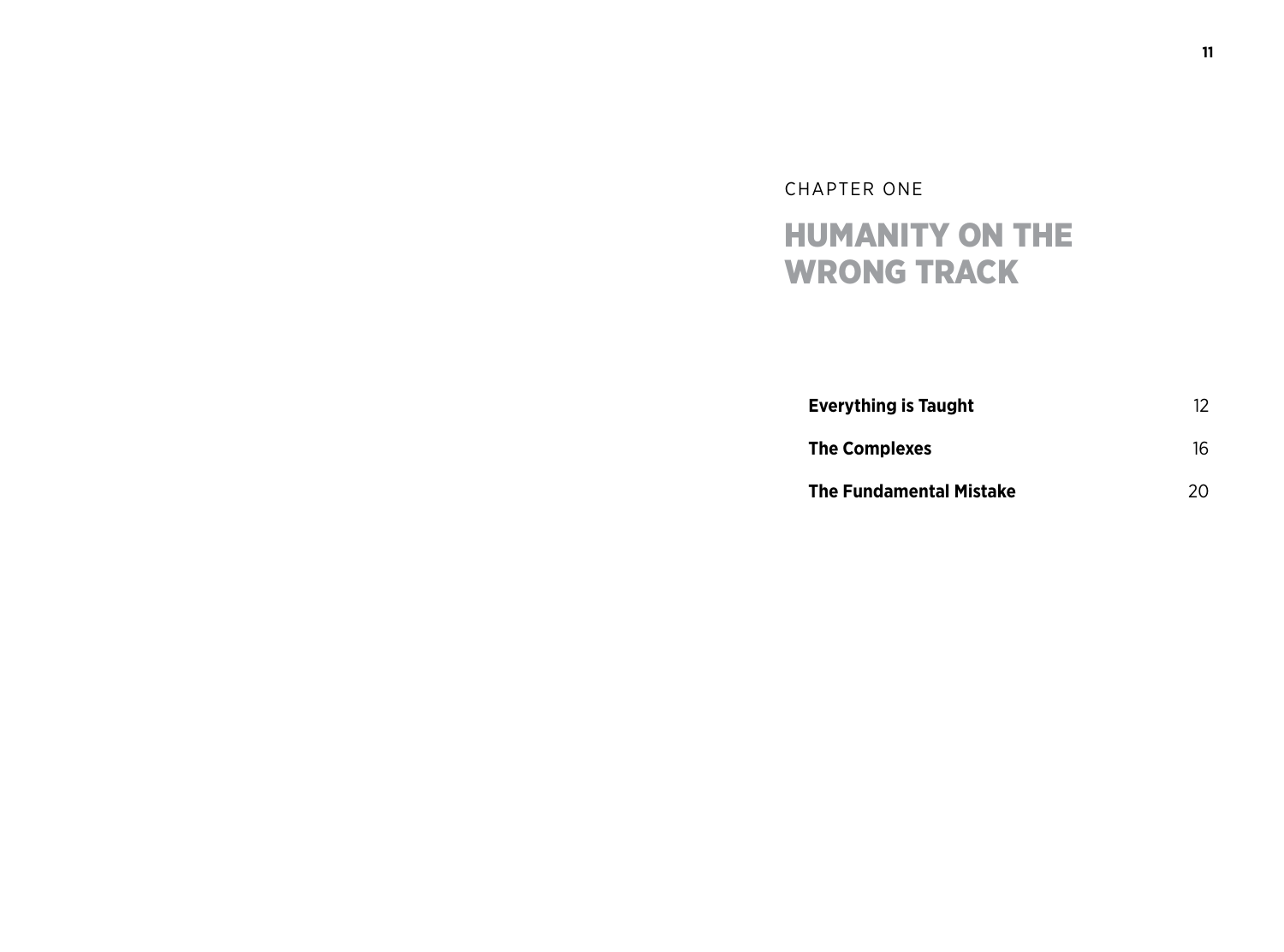### **Everything is taught**

Each of us has been a newcomer into this world, starting our lives without knowledge and experience – a baby who has had parents, a mother and a father. The environment and surrounding people have been engaged with you, this baby, and have taught you. What have they taught? What they themselves have known. And where have they gotten their knowledge? Most likely from their parents.

Here the historical aspect becomes relevant. In addition to genes, knowledge is also inevitably transmitted through history, from previous generations to the next. When you look at the development of this baby, then most likely s/he will grow up to be a working individual with a family. This is how you and all people around you have developed. In addition, people learn in schools, universities, and trainings, receive information from various sources and learn through activities.

What does all of it mean in the light of this teaching? It means that everything you today consider to be "me" has actually been taught to you by others. Plus personal experience, of course. What you refer to as "me" is actually a set of values, characteristics and behaviors that you have acquired. Is this a fact?

Everything you today consider to be "me" has actually been taught to you by others.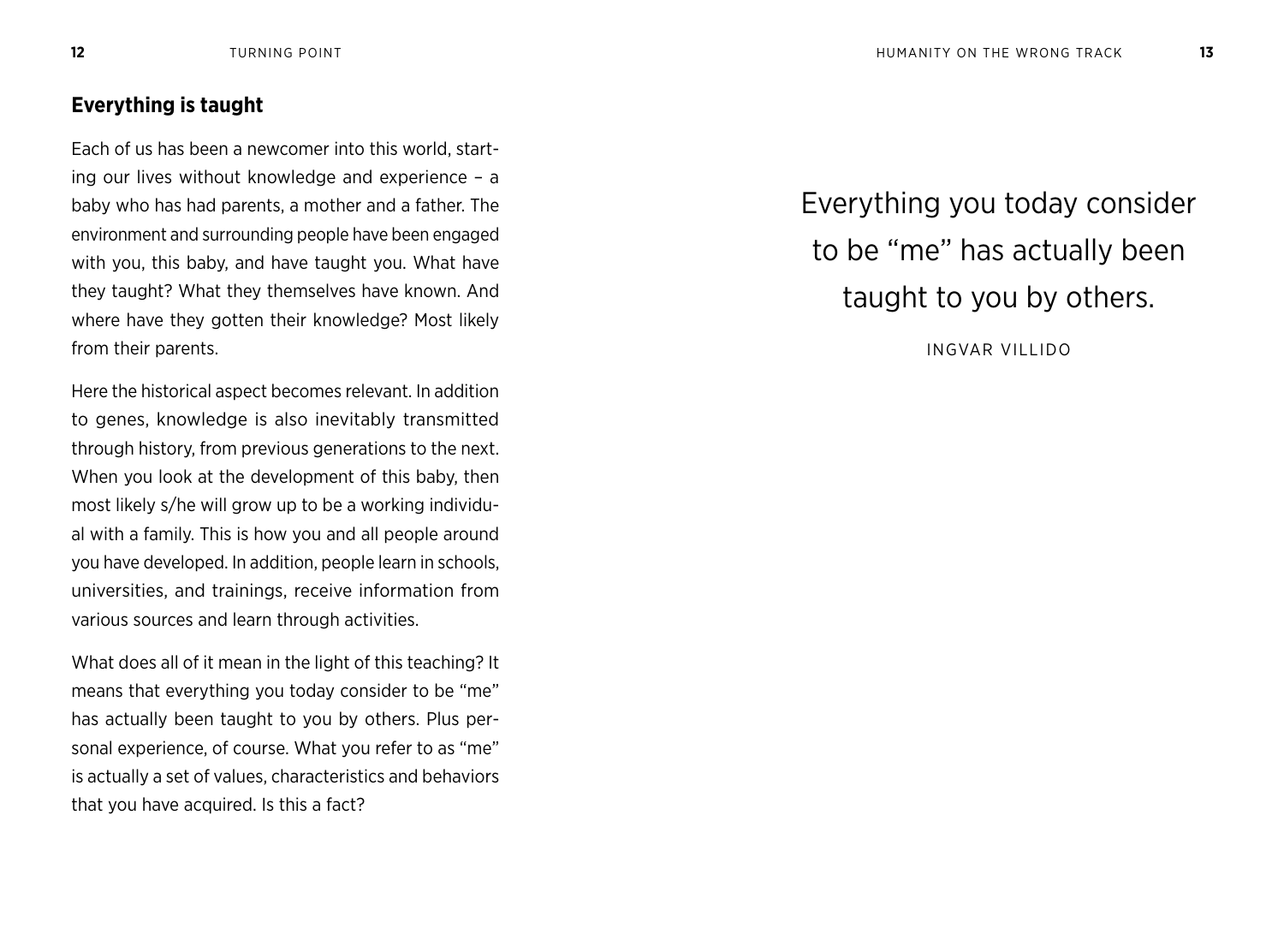What has been taught to you? Primarily three things have been taught:

**Firstly** – different emotional reactions. A child is not born emotional. S/he acquires the emotional reactions subconsciously. Initially the surrounding people are the main source. Later on reactions are also received from media, books – other role models etc. Consequently a set of automatic roles develop, overshadowing the initial, primordial individual for your entire lifetime.

Feelings and emotions are typically understood as synonyms. As phenomena they are the same – invisible inner automatic movements with different, very direct impact. Emotions make people carry out specific actions and usually determine behavior.

**The second** thing that the child acquires is speech. Speech is based on sounds and words. Each word has a meaning, it signifies something. Thus, through words, the acoustic description of the world is learned. Initially, the child speaks out loud. Later vocal expression becomes diminished and is ultimately internalized, turning into externally soundless inner speech – this is the "birth" of your thinking process. So, thinking has also been taught to you by others. The challenging process of learning how to speak is always related to objects.

A child is not born emotional. S/he acquires the emotional reactions subconsciously.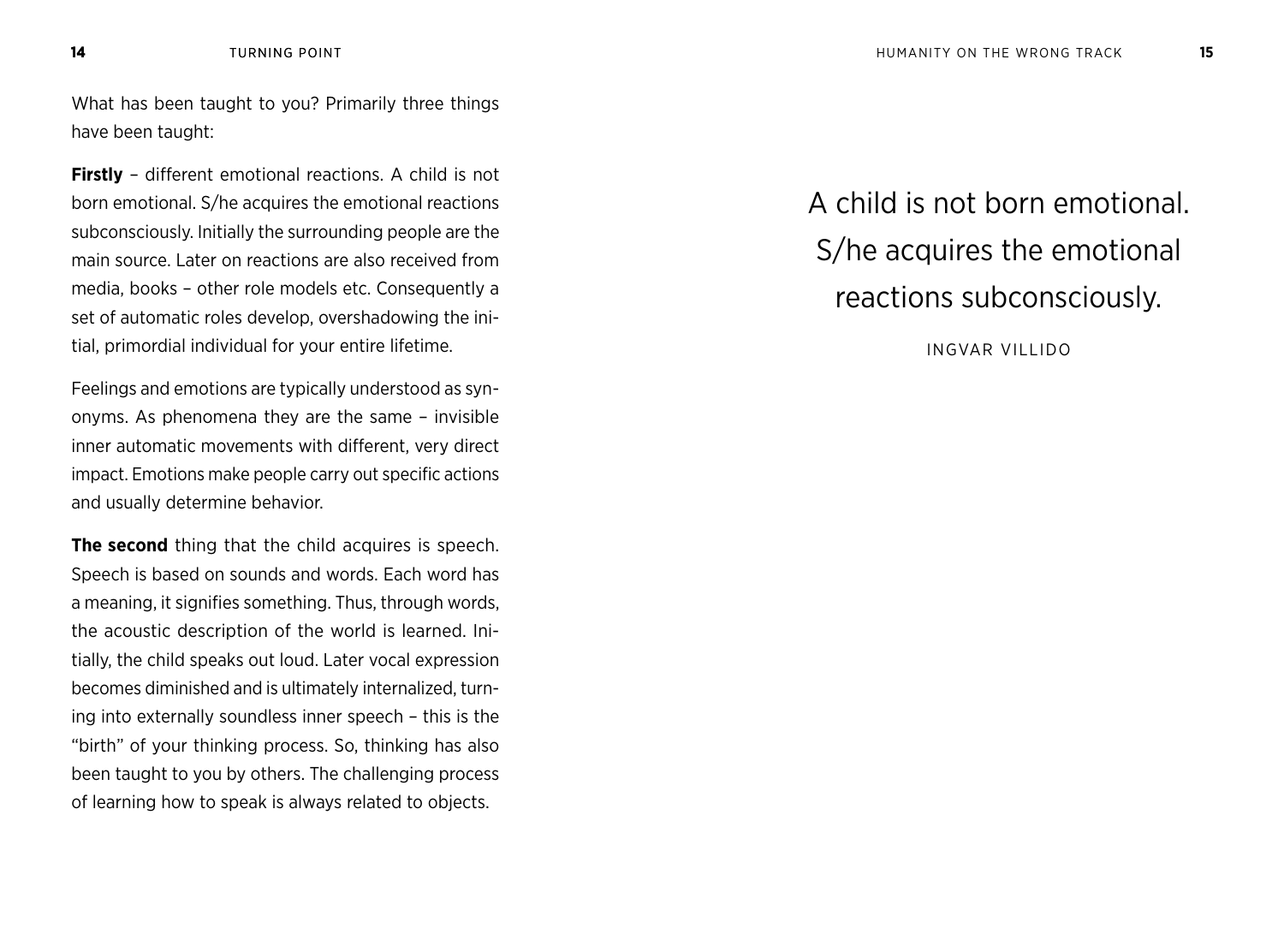Each thing or phenomena has a specific label, a name. Through repetition a lifelong connection between a phenomenon and the corresponding word is formed. Sometimes the learned words have several or different meanings, leading to miscommunication. Often the words people speak do not represent the reality correctly and become "empty" noise – without real, adequate meaning.

Vocalized speech is a physical, audible sound. The inner speech that is not vocalized, being externally "soundless", is known as thoughts. When the same information is expressed through using symbols, it is called text.

**The third** thing you have been taught is how to use your physical body to carry out different activities. This learning process happens primarily through imitation. For example similarities in body language, tone of voice and many behavioral patterns are acquired from others through this mechanism.

### **The Complexes**

When emotions, thoughts and expressions of the physical body are joined together into one unit, they create a tremendous amount of different combinations, the complexes. These complexes are formed by the subconscious, either instantly or through repetition.

When emotions, thoughts and expressions of the physical body are joined together into one unit, they create a tremendous amount of different combinations, the complexes. INGVAR VILLIDO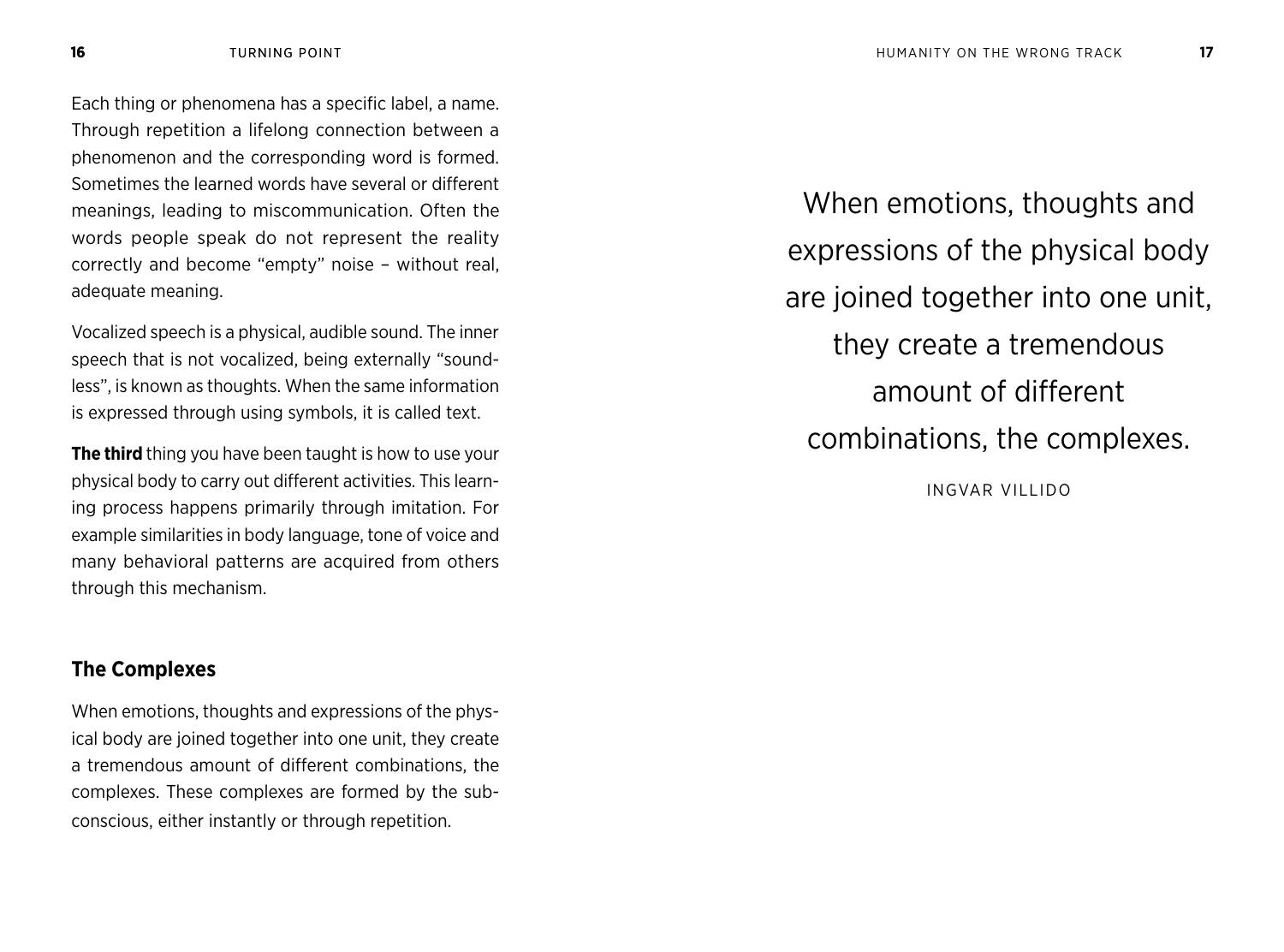Once a complex has been formed, it can and will be activated by triggers, occurring as an inner reaction, usually accompanied by a physical expression. We as humans are full of such reactive complexes, both positive and negative ones. This may initially leave an impression of a well-functioning machine. In fact it is a trigger-reaction system that has almost full control over a person's life. A life where these subconscious complexes have become fully automatic and autopilot is primary. When you react to a situation in either positive or negative way, what can actually be seen is an activation of one or several complexes. Your reaction is nothing more than an activation of an acquired complex.

*Let's explore this example: if you think about something positive, you have positive emotions. This is always the case. It doesn't happen that you think about positive things and at the same time experience shame or anger, right? When you experience anger, you also think thoughts related to anger. But for example, if you think thoughts related to pride, you also feel pride. These are the complexes "in action".*

All automatic inner activations have one common denominator: they are reflex-like reactions.

When it comes to reactions, it is absolutely irrelevant what you think of that reaction, either you like it or not. Reactions are activated automatically.

Once a complex has been formed, it can and will be activated by triggers, occurring as an inner reaction, usually accompanied by a physical expression. Your reaction is nothing more than an activation of an acquired complex.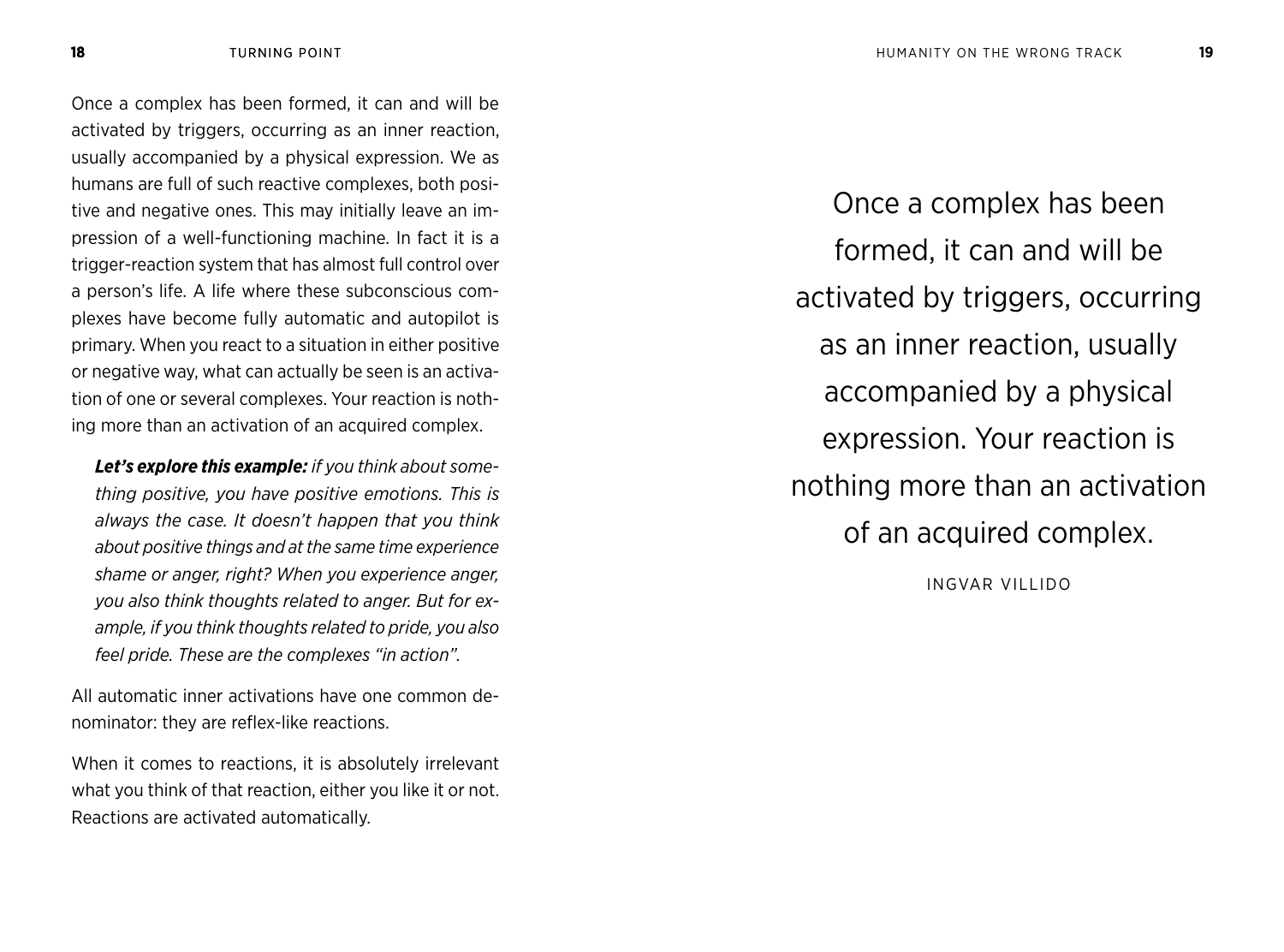For example, when you are in contact with a person with whom you have a conflict, then you see the activation of his /her inner reflexes, complexes. We see how people exchange subconscious processes with each other and trigger each other's reactions. There's nothing intelligent in these inner reactions, they are automatic activations, an autopilot.

Recall a conflict that you have had. Observe it from a neutral position – can you recognize a set of reactions?

### **The Fundamental mistake**

*Example: let's imagine two people, both represented with all of their reactions. Now, if a man behaves in some certain way or tells the woman something, it creates some sort of a reaction in her. Or vice versa, the woman does or says something, which in turn activates a counter reaction in the man.* 

Have you noticed this?

A typical and very fundamental mistake is to blame others in our own reactions, believe that they did this to me. To think that the other person caused your problem your reaction.. This approach that others are to blame for what surfaces in me, is very common.

A typical and very fundamental mistake is to blame others in our own reactions, believe that the other person caused what surfaced in you.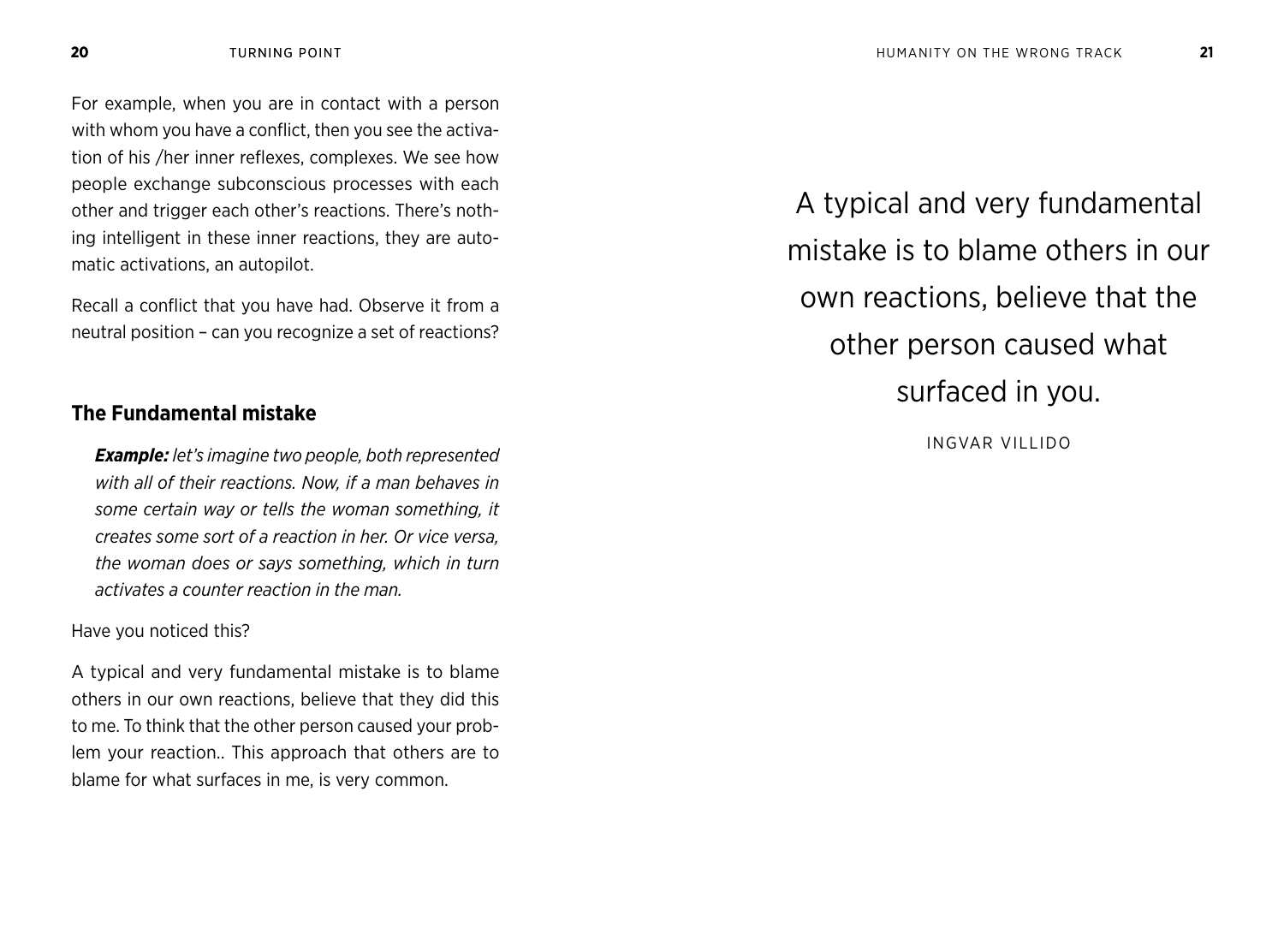It is even considered a "normal" view to life. I claim this to be a fundamental mistake.

Why is this a mistake?

The mistake is exposed when we use logic: if it were not for the corresponding complex already existing within you, you would not react in that way in the first place. Without a given complex already in place, waiting to be activated, there is nothing to trigger. I remind that the corresponding complex has been learned and internalized during the course of your life. Although you may have forgotten that you learned this or that specific complex, once acquired they keep on being activated, producing reactions.

As long as you consider others problematic, your main goal is to change them. But others are not the problem, all the complexes that make you suffer, are inside you.

Recall from your own experience – have you been able to do that, to change anyone else? Also, do you notice when other people try to change you? Does any of it work? No. Of course not. But if it doesn't work, why do you still try to do it?

However, if you realize something by yourself and then decide to initiate change on your own behalf, your life changes. Am I right? You see, you are empowered to change your reactions, habits and mindset.

If it were not for the corresponding reaction within you, you would not react in that way in the first place.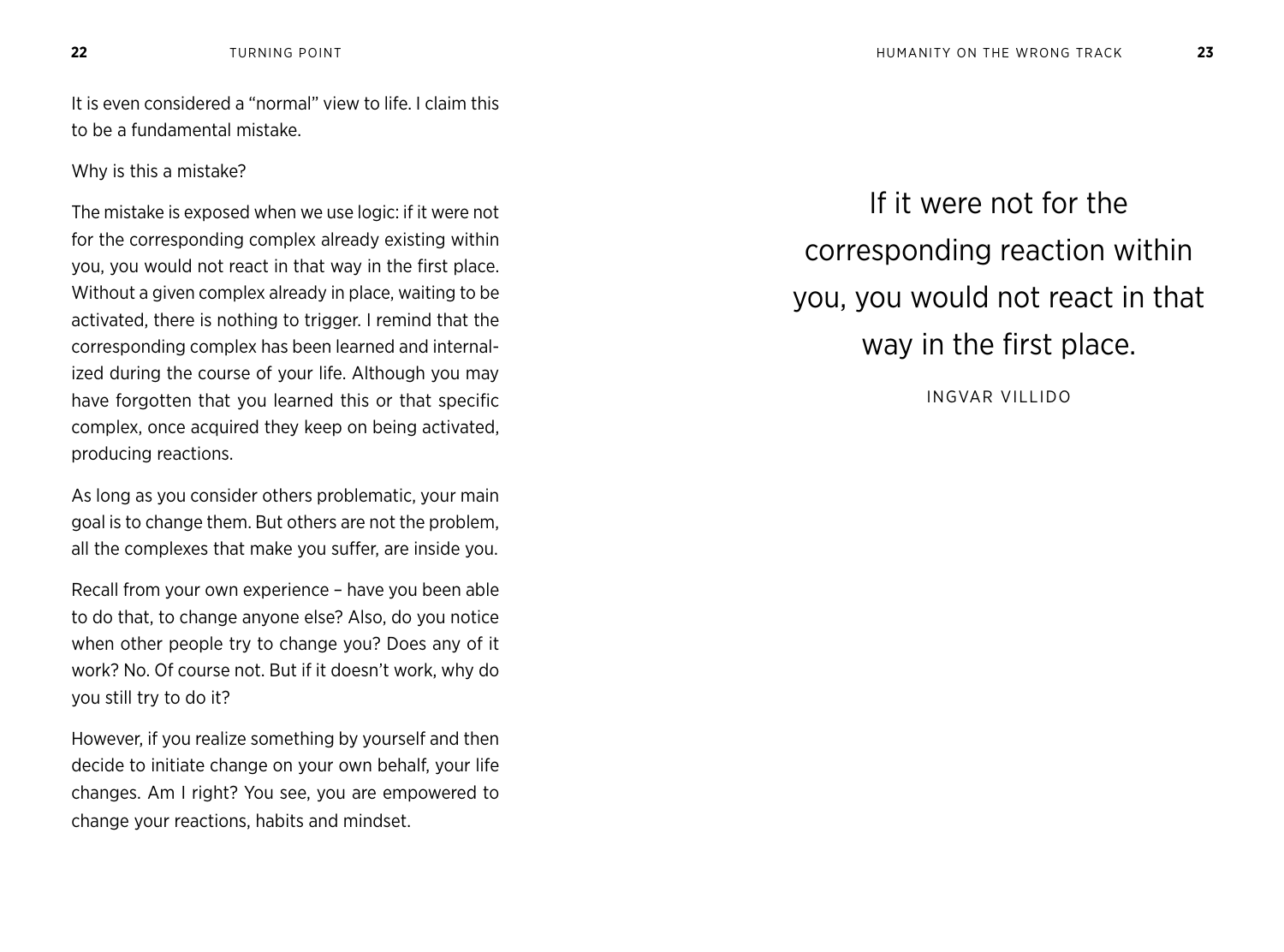### CHAPTER TWO DISCOVERING THE ROOTS OF SUFFERING

**Automatic Reactions** 26

**The Inner Domain** 32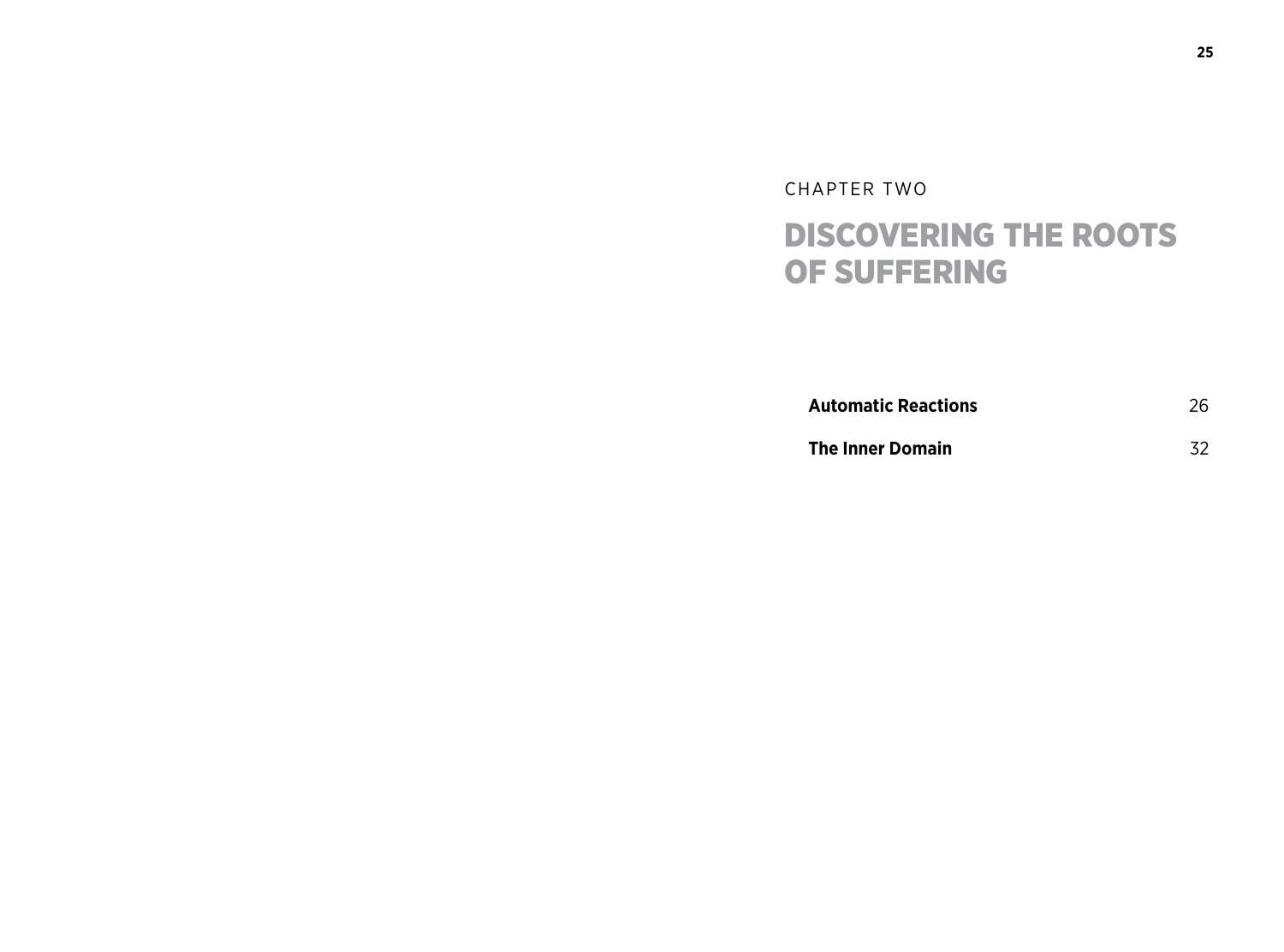### **Automatic Reactions**

There are two main ways of learning: with and without intentional use of awareness.

Learning without intentional use of awareness is a subconscious process; in this case automatic assimilation of data (into memory) dominates.

Learning with intentional use of awareness can be further divided into two ways:

- focusing only on objects or
- focusing on objects plus being aware of the use of awareness itself, simultaneously.

The second way can be called the intentional use of awareness. Intentional use of awareness is very different compared to all other ways of learning and significantly more effective. Complexes are "things" that you have learned subconsciously. Even now, reading these explanations, some of your complexes or may get triggered into reactions..

Notice and observe for a moment – what occurs?

Your reaction to these explanations comes from somewhere inside you. I do not create your reaction – I may only trigger them as somebody who provides information. The reactions within you are yours.

Learning without intentional use of awareness is a subconscious process; in this case automatic assimilation of data dominates.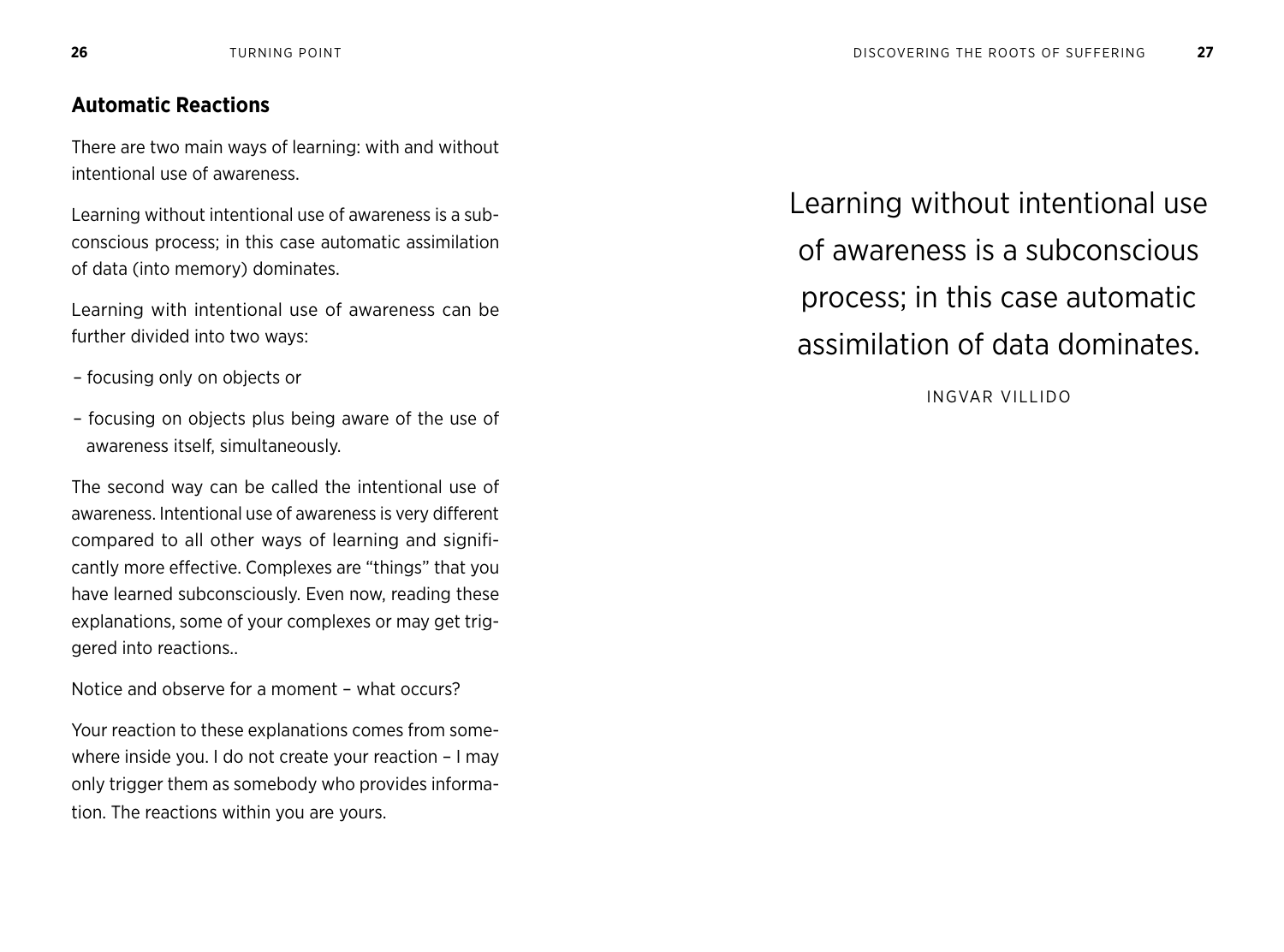The information that you get while reading or listening activates your subconscious complexes, the autopilot. On the surface this may create a mistaken perception that I created your reaction. When you introspect, you may discover, that this reaction was not a new thing, created for the first time, but rather a process of re-activation. The complex that got activated already existed within you. Basically it doesn't make any difference, what kind of a reaction you have - whether it is a mental or an emotional one, positive or negative.

It is important to realize that this reaction is, in fact, an activation of your already existing complex, and that it always arises from inside you.

*To illustrate, I'll give the following exercise: Please create a conscious reaction to this information, which you just read. Make it a deliberate reaction. Perhaps you look at the ceiling. This does not make sense, right?*

In this way you realize, that all the reactions that arise in you, already exist within you. They are on standby, ready to be activated and expressed. This is an automatic response from your inner world to the stimuli that you encounter – to what you read, see or hear.

Basically it doesn't make any difference, what kind of a reaction you have – mental or emotional, positive or negative. It is important to realize that this reaction always occurs from inside you.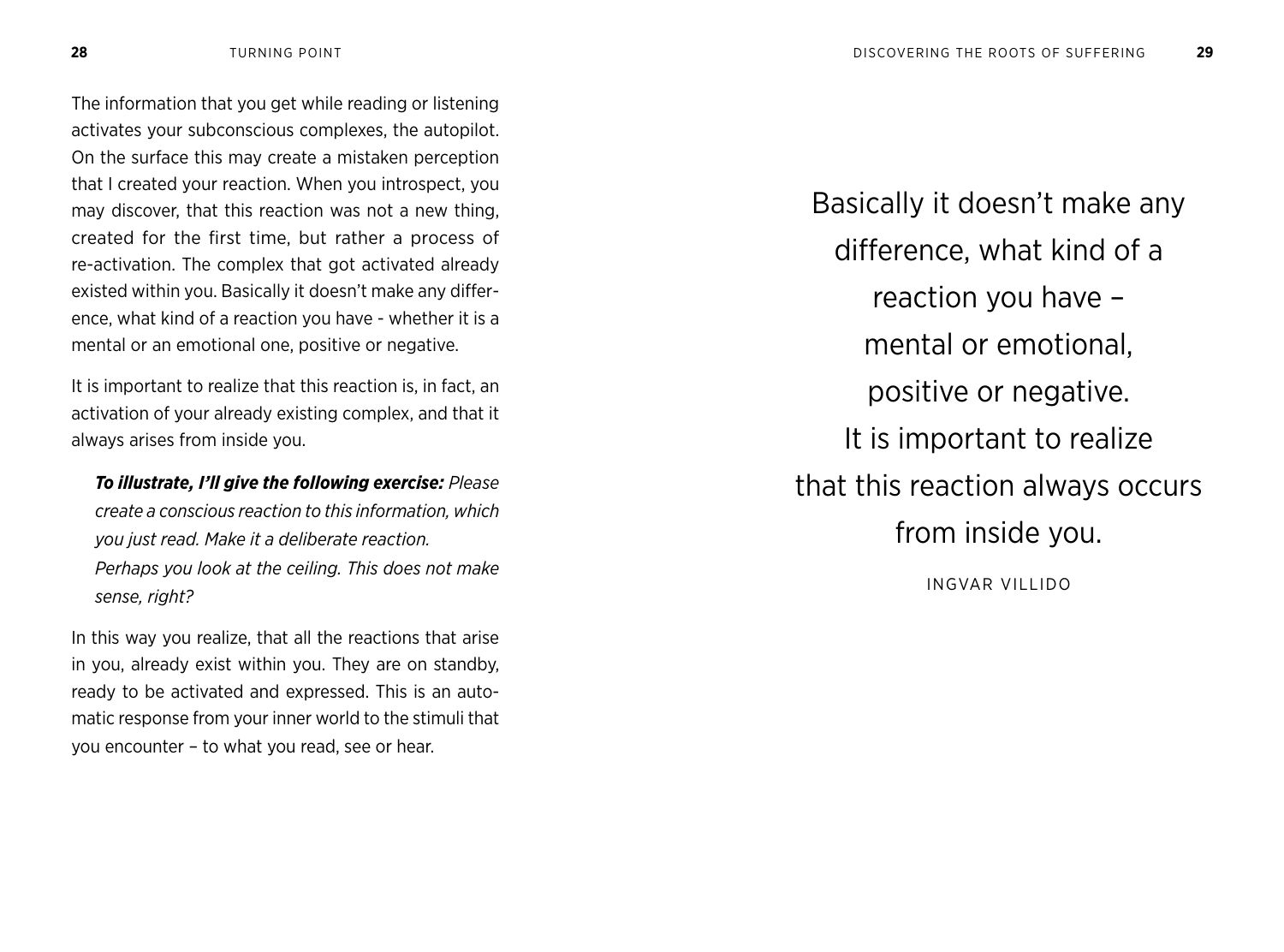Even if at the first glance it seems that you create a reaction or that someone else creates it for you, I urge you to observe closer and discover for yourself – where does a thought or a behavior ultimately come from?

It might seem to you that you just had this or that thought. But have you considered that perhaps the thought itself is also already a reaction? If a thought occurs, becomes active in you, then it's origin is still the same as it is for all of your thoughts - memory. These are reactions too. Your thought is a reaction.

Let's continue to look at the role reactions play, for example at work. Reactions can result in a big mess, as you probably already know from your own experience. You cannot have a proper conversation, because the other person reacts in some manner, positive or negative. You have to somehow regulate it, which makes it difficult to focus on the task itself. Next, you yourself may become this person who has reactions: your head is full of different thoughts and for example some negative emotions get activated. As a result of the reactions your head does not work, it is difficult to concentrate and this repeats daily.

At best you try to regulate these relationships and situations with rules and agreements, but as long as reactions continue, it all becomes highly complicated and often even impossible to manage.

As a result of the reactions your head does not work, it is difficult to concentrate and this repeats daily.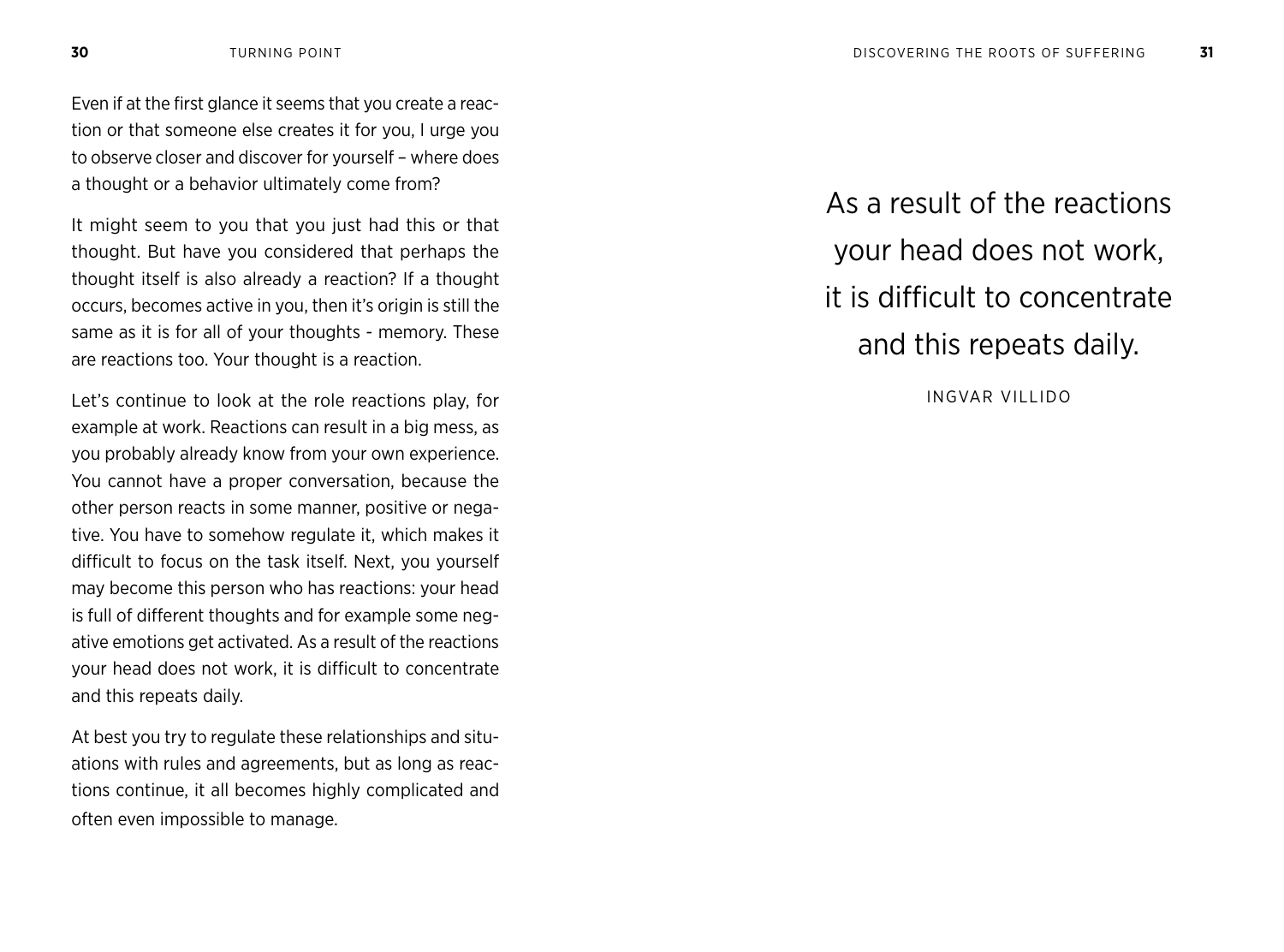### **The Inner Domain**

Instead of giving the leading role to automatic reactions, I offer an alternative, a wholly different solution.

First of all it needs to be set straight that there are two main types of reactions: your thoughts and your emotions. I separate them into two distinct phenomena.

Why? If I ask from you: "Are thoughts emotions? What would you respond?"

We can mutually agree that they are not, and this is a fact. Now observe and ask from yourself – which becomes activated first, a thought or an emotion?

You may discover that looking at the sequence, it actually doesn't matter which one comes first, because in real time they function in parallel. Emotions and thoughts are two separate groups of phenomena which in essence work independently. However, when an emotion and corresponding thoughts become tied together into a complex, they occur simultaneously and become expressed as an inner automatic reaction.

Have you noticed such complexes in yourself? I presume everyone has. What do you usually do with a complex when it is activated as a reaction?

Suppress it? Express it? Try to analyze it?

Thoughts and emotions need to be separated into two completely distinct phenomena.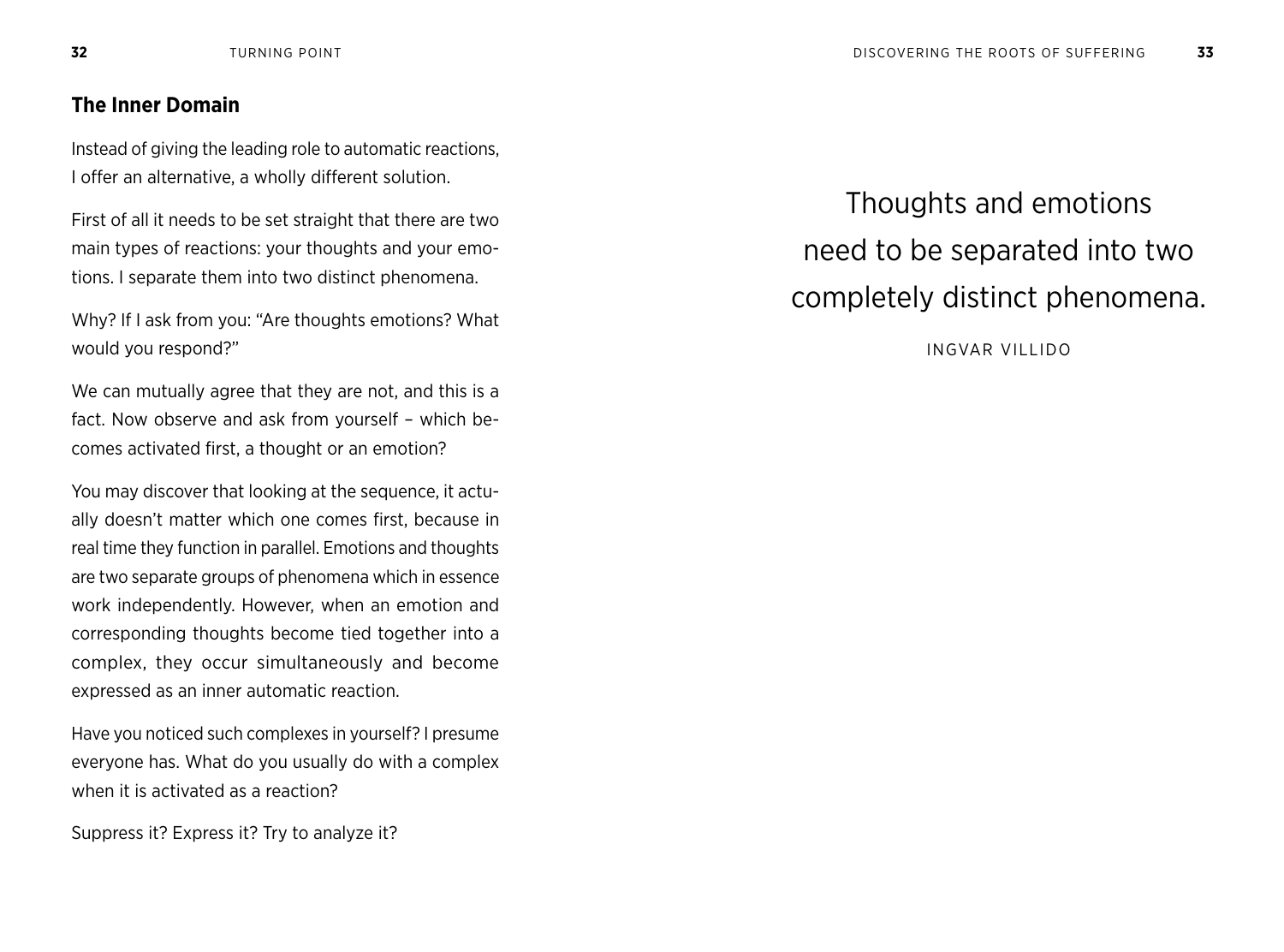### CHAPTER THREE THE FORGOTTEN POWER

| <b>What is Awareness?</b>                   | 36 |
|---------------------------------------------|----|
| <b>The Primacy of Consciousness</b>         | 38 |
| <b>The Seven Qualities of Consciousness</b> | 44 |
| <b>Misleading Emphases</b>                  | 69 |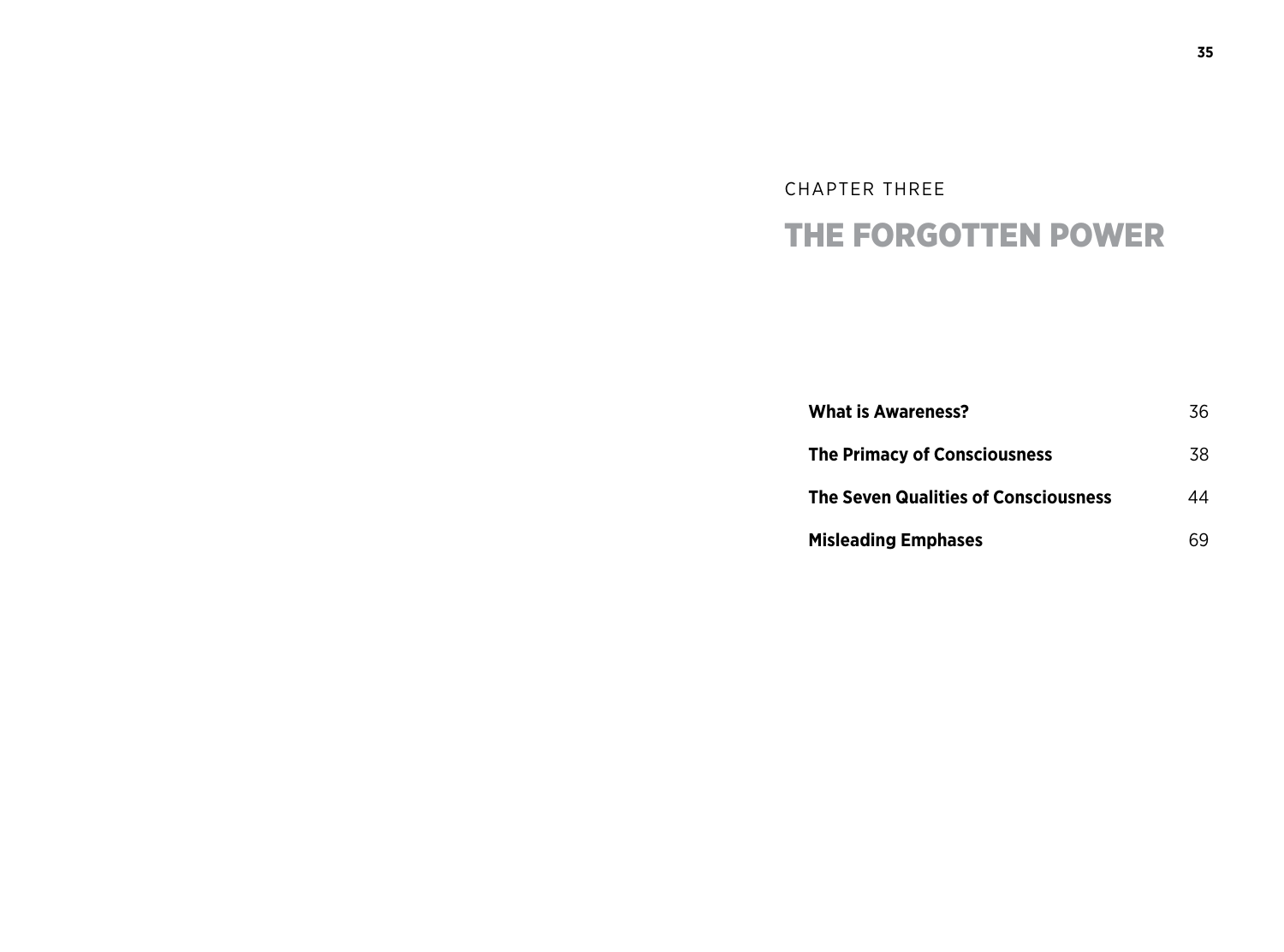### **What is Awareness?**

At this point it is important to explain about awareness, consciousness and the phenomenon I have come to call the Intellect. This understanding enables to create a bigger picture, further clarifying the role of reactions as well as the consequences of a reaction-based life.

Everybody knows what unconsciousness is, being without consciousness. If you have fainted or are in a coma, you are unconscious. Becoming aware of your own awareness means that you have discovered the existence of your consciousness. This is a practical discovery. In essence it is a remarkable break-through and significant milestone for every person.

From this moment on, you can gradually start to discern periods when you are unaware that you have consciousness and periods when you are aware that you have it, forgetting and re-discovering it's existence again and again. Being unaware of your consciousness equals being "asleep" or in the example of a car – having the lights switched "off". Being aware of it equals being "awake" or in the car example – having lights "on".

If you wish to discover this practically, follow my guidance. First, introspect and discern the process of noticing and thinking – are they the same or are they different?

Becoming aware of your awareness means that you have discovered the existence of your consciousness. INGVAR VILLIDO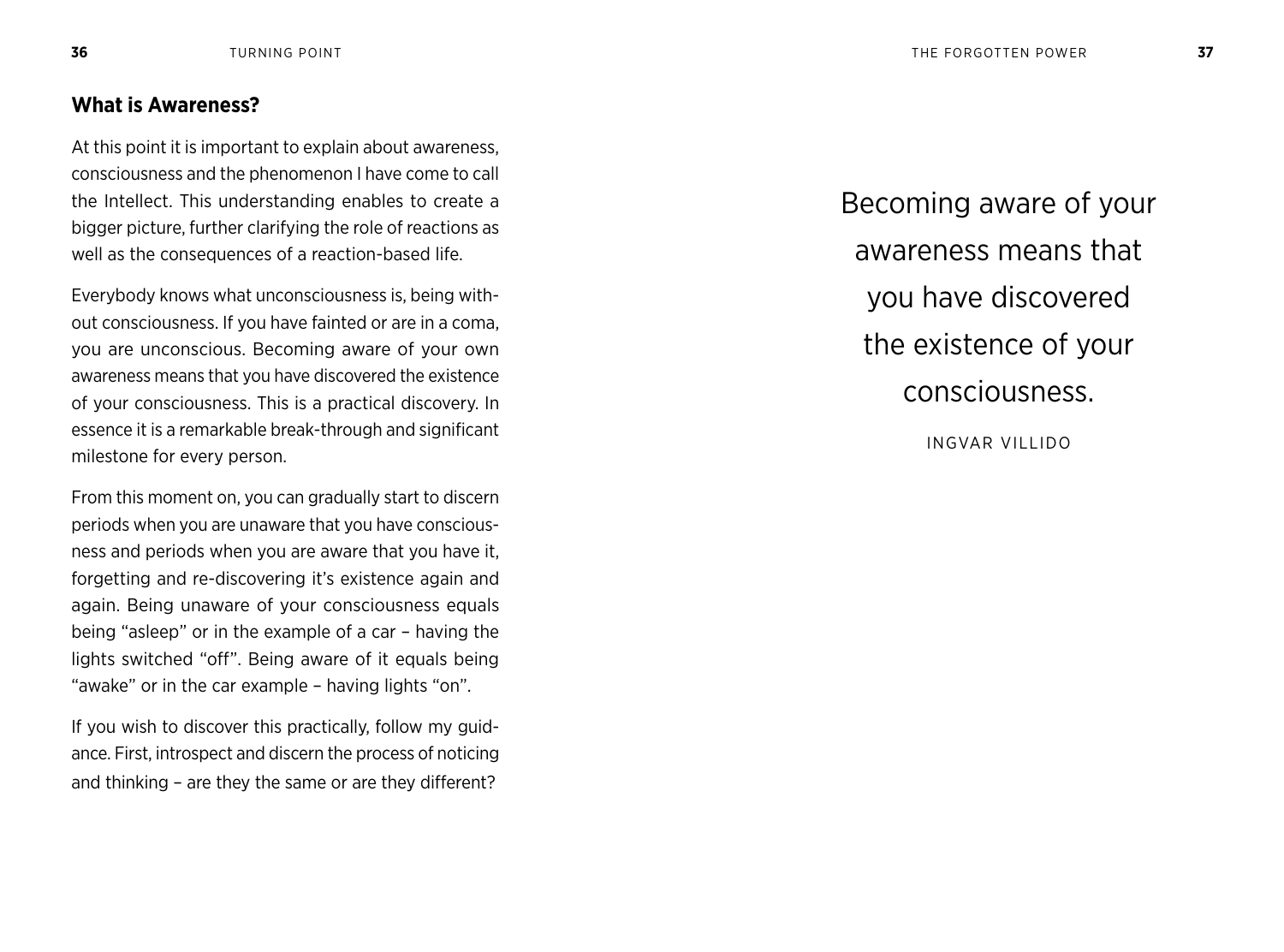Find out. Observe and discern if becoming aware of something is the same thing as thinking?

You will discover that they are not the same.

Is noticing an emotion? Again no. It is not.

Is the process of noticing the same as the physical body? What does your experience say? You can notice different sensations in your body, right? You can become aware of them. This shows that noticing as a process is not the body. Instead, your physical body is something that you can be aware of, noticing body parts and other sensations.

Logic says that being aware, the process itself, is not the same as those things which one can become aware of. Thus, awareness is a very special phenomenon, a different layer and separate from all things mentioned above –the body, emotions, thoughts and all other objects.

### **The Primacy of Consciousness**

When a person uses her/his consciousness intentionally to investigate things practically, as they are in real life, then I call this activity the application of awareness. The ability to apply awareness is not a thinking process, any of your emotions, some bodily sensation or anything else that you can experience or discover.

When a person uses her/his consciousness intentionally to investigate things practically, as they are in real life, then I call this activity the application of awareness.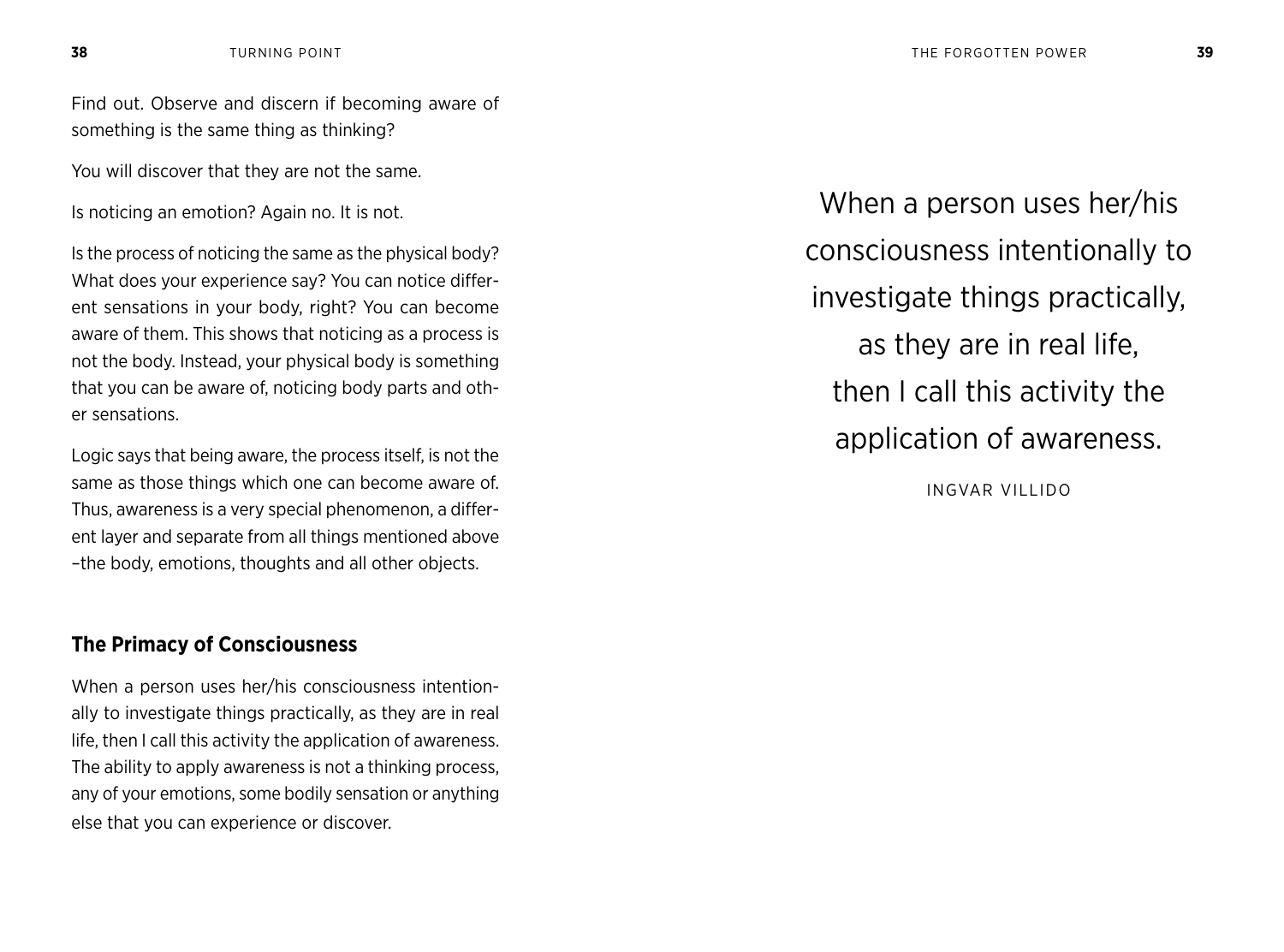The ability to apply awareness is a separate phenomenon. Awareness makes it possible to observe how processes take place in real time, itself being none of them.

When you first discover your consciousness, you will recognize it as a static state. And although consciousness itself appears "passive", it is a huge mistake to make a presumption based on this initial impression and render it useless. Just a passive side-product. On the contrary – consciousness has several highly important, so far unaddressed, undeveloped and unused qualities. All these qualities of consciousness that can be used in active mode make up a phenomenon what I call the Intellect.

So, consciousness itself is an unchanging static moment. It is that in which all processes – without exception – take place.

When consciousness is used for active noticing, it acquires a direction and becomes awareness. But in essence consciousness and awareness are the same, of the same "material". Only by intentionally applying awareness, a realistic and practical opportunity arises to discover what actually happens? On the inside? In the outside? Awareness enables you to investigate all those processes in real time, find out how they affect you and your life.

Although consciousness itself appears "passive", it is a huge mistake to make a presumption based on this initial impression and render it useless.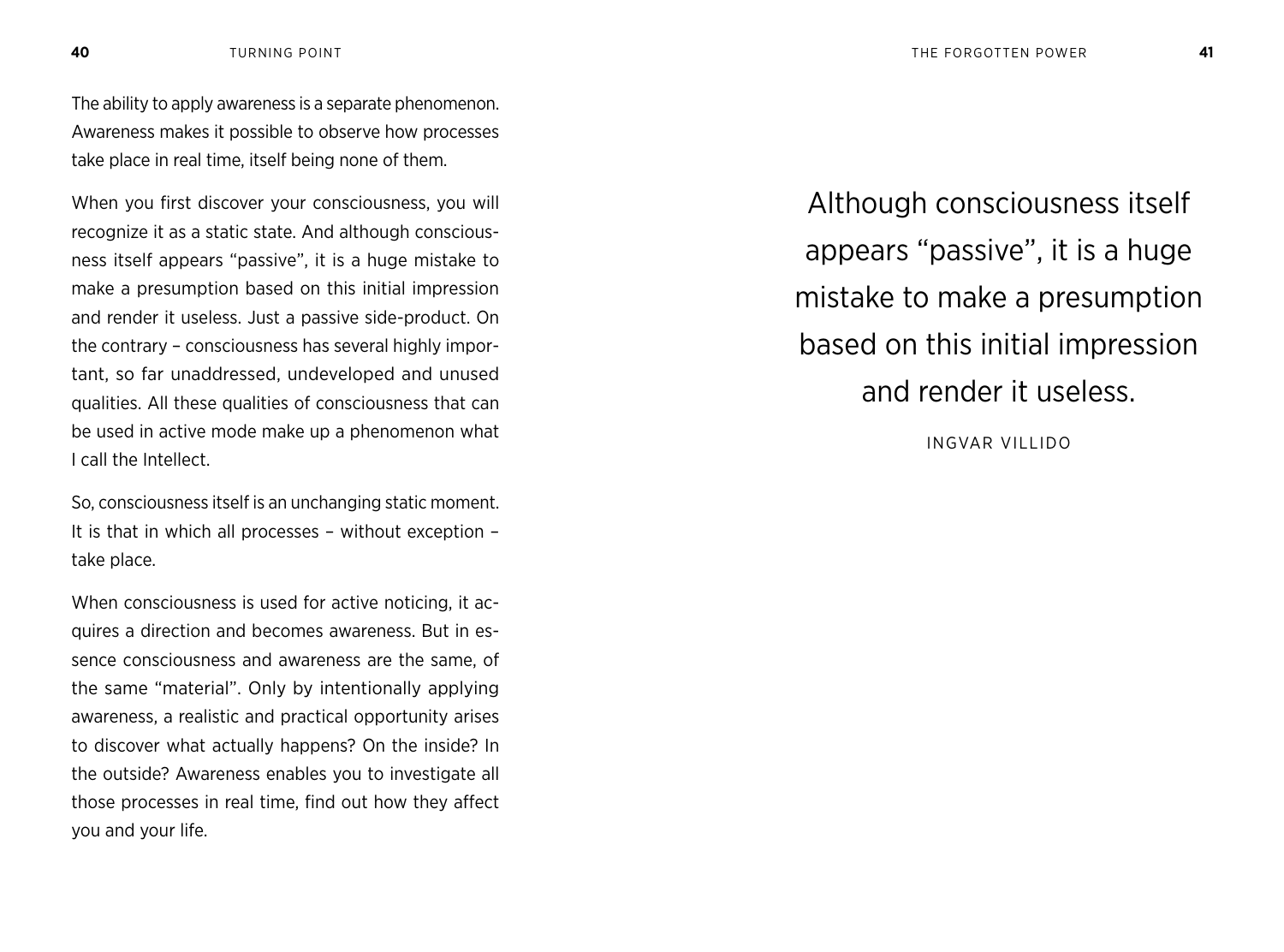Consciousness has two modes – static and dynamic.

The static mode does not participate in activities. Consciousness in this mode is the primary basis of Your own existence – the True Self. So, consciousness is the "base". Namely, this is what makes you alive.

In daily activities we use consciousness in it's dynamic mode. The habitual use of it is known as noticing and discerning. Although, almost no-one knows that they are actually using an active quality of their consciousness. Noticing is usually a random process that is not given separate value of it's own.

Intentional use of the qualities of consciousness in their dynamic form, the Intellect, is currently unknown to the majority of humankind. It is a pity that people have not had the possibility to learn how to use their Intellect as a means for change, although it is namely the use of these qualities that make us, Homo Sapiens, smart.

Becoming aware of own awareness, practical discovery of consciousness and active application of it's qualities are all central to this new approach on a human as such. This new approach includes considering the Intellect to be more important than the automatic reactions that currently dominate people's lives – the complexes made of emotions and information.

Intentional use of the seven qualities of consciousness in their dynamic form, the Intellect, is currently unknown to the majority of humankind.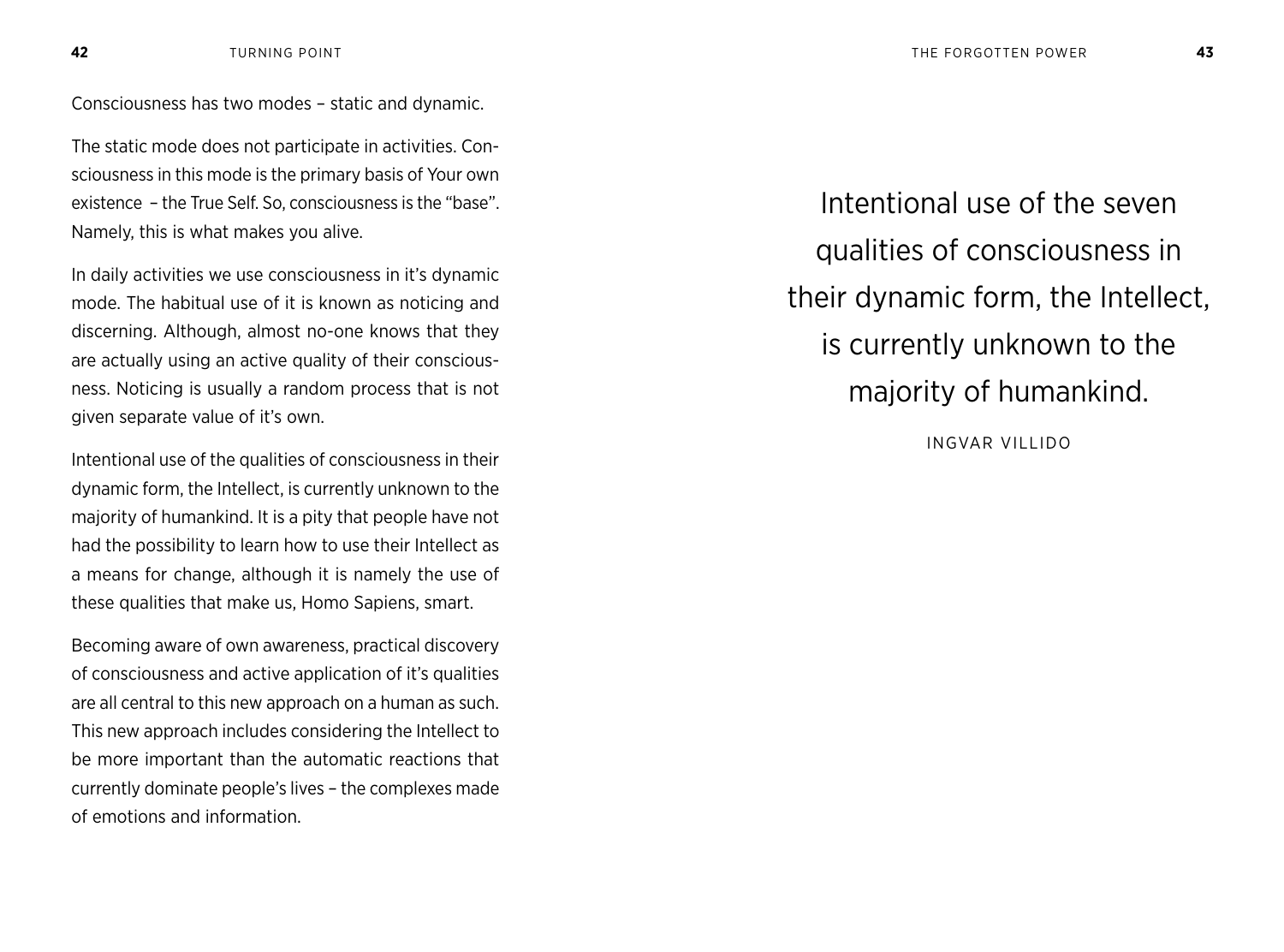The cornerstone of this new teaching and approach is the principle that the ability to apply awareness, i.e. use consciousness in it's active mode, is the most important human skill.

Only an intentional use of Intellect makes changes in all areas of life possible and guarantees success in what you do. It is our pillar for stability that has the capacity to outlive all changes that occur during the course of time. In order to make Intellect the driving force in your life, you should start by reducing the quantity of your automatic complexes that otherwise restrict it's normal use.

The first main goal in life, for every individual, is to become aware. This should be pursued.

Why is the use of awareness of utmost importance? It becomes clear, once you get to know the seven dynamic qualities of your consciousness.

### **The Seven Qualities of Consciousness**

Without using the active qualities of consciousness we would remain limited by the contents of our memory. And memory creates only routine repetitions and combinations of the old – nothing new. Intellect – this is how I call the sum of the seven dynamic qualities of consciousness. When I talk about the Intellect, then I'm not speaking of an IQ score or being an intellectual scholar.

The first main goal in life, for every individual, is to become aware. This should be pursued. INGVAR VILLIDO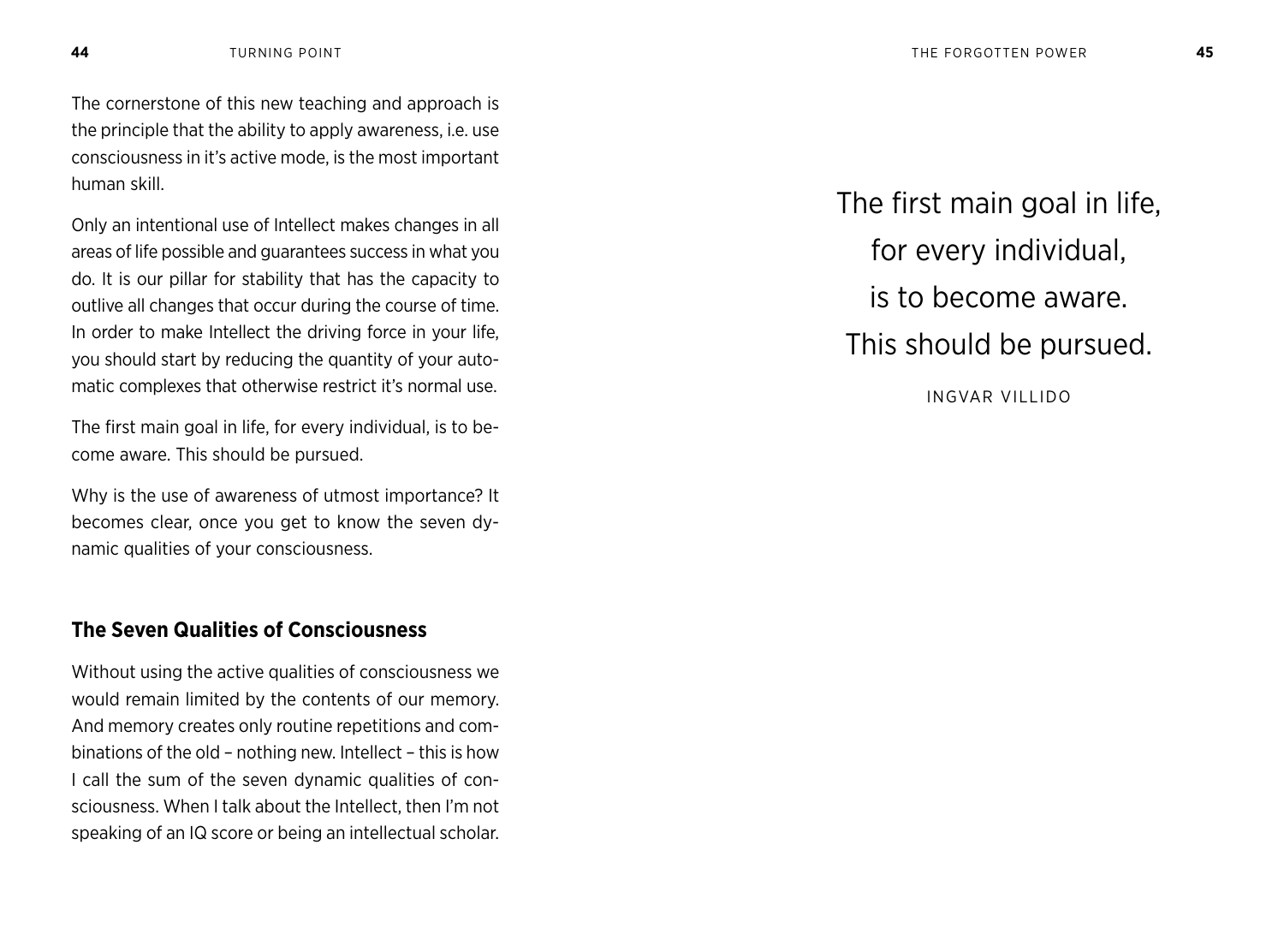When automatic complexes are formed, it does not happen without the participation of Intellect, but Intellect itself is not the creator of these complexes. In contrast to automatic reactions, Intellect is the only tool which allows individuals to understand, investigate, distinguish, notice, get insights, adapt and be innovative. It is Intellect that allows one to orientate within reality, to make adequate choices and decisions. Implementing the qualities of consciousness in daily life provides an important evolutionary advantage and ensures your sustainability.

Intellect and autopilot (automatic reactions) can be seen as competitors and between the two an inverse relationship exists. When any of the emotion-thought complexes becomes active and a reaction occurs, the use of Intellect becomes restricted. For example, recall an exam in school – high anxiety means restricted use of your abilities. When none of the reactions are active, your smart side is represented. In other words, reactions shut down your potentials and significantly slow the progress you could actually have.

It is possible to increase the proportion of Intellect only by reducing the amount of automatic complexes by becoming completely free from them – free from the autopilot.

It is possible to increase the proportion of Intellect only by reducing the amount of automatic complexes by becoming completely free from them – free from the autopilot. INGVAR VILLIDO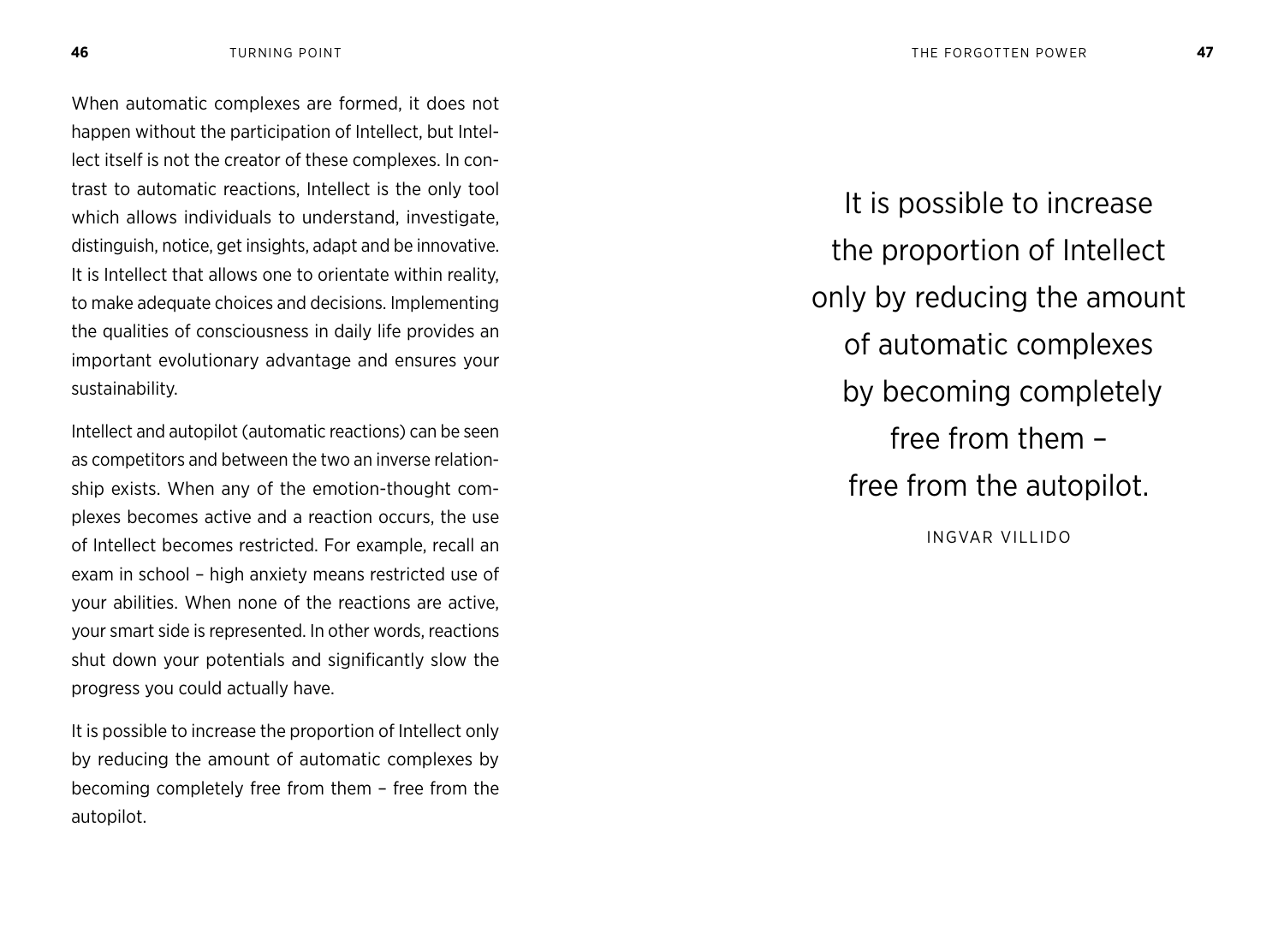**Awareness is the first quality of consciousness.** It accompanies the use of all other qualities of consciousness by underpinning and penetrating them. Awareness enables to create a live contact with what happens in our inner sphere as well as in the surrounding environment. So, this quality is the link between you and the world. Noticing is a brief moment of awareness.

Awareness is already naturally neutral, without bias and always occurs in real time. It is not possible to be aware in the past nor in the future. One can only be aware in the now. Awareness makes it possible to be adequate, without distortions caused by thinking and emotional reactions.

Only the existence of awareness creates the subjectobject relationship.

**The second quality of consciousness is the ability to explore and to distinguish.** Distinguishing and exploring are inseparable from each other. You can regulate the relative ratio of their usage as needed. Without the ability to distinguish, we would not know our world through the characteristics that seem so usual to us – there would be no colors, sounds, smells, tastes or sensations. This quality underlies our ability to perceive and to separate one detail from another.

Awareness is already naturally neutral, without bias and always occurs in real time. It enables us to be adequate, without distortions caused by thinking and emotional reactions.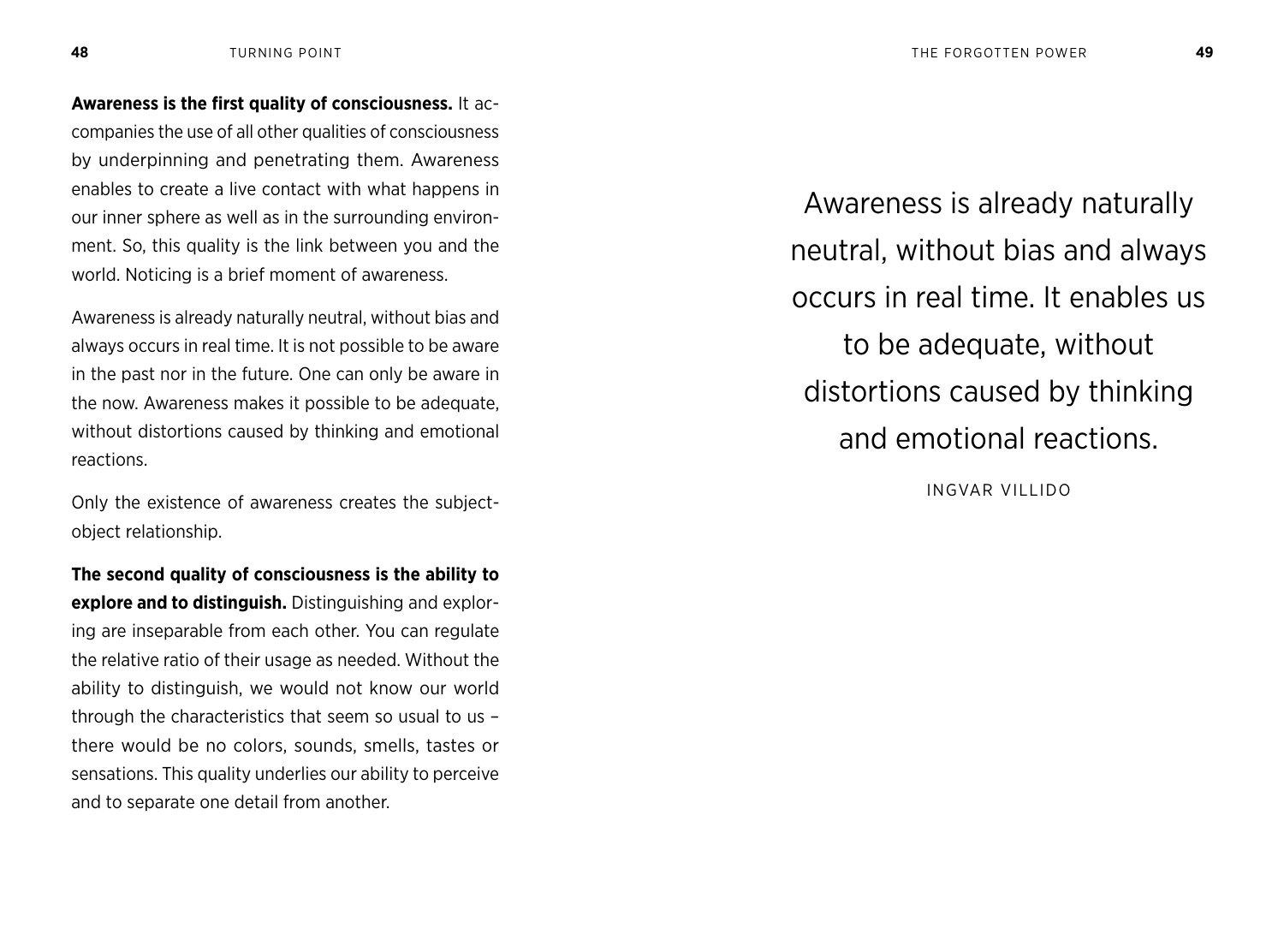*Example: you are currently having a conflict, a misunderstanding. A real situation, happening here and now. At one point you go your separate ways. But for how long will you remain engaged with the memory of it in your inner world? For a long time. Perhaps for a year. Even ten years after the conflict you keep on thinking of what happened. What does it mean?*

It means an unrealistic situation, where you don't discern between the base reality and activation of memory. You base your actions on this memory when deciding about situations or people. Such behavior is common, but very inadequate, since the whole situation does not exist anymore. Everything has changed while you still rely on outdated information from the past.

The benefit from dwelling in memories is marginal. It only leaves an illusion of being better "prepared" for the future, but makes you blind to the ongoing. When remembering, people try to find out who was guilty or what went wrong, but having only limited data (their own), they fill the gaps with fantasy.

Looking at your own life as well as the lives of others from this viewpoint, you can see how often people are engaged with activities that actually don't need to be dealt with.

The benefit from dwelling in memories is marginal. It only leaves an illusion of being better "prepared" for the future, but makes you blind to the ongoing. INGVAR VILLIDO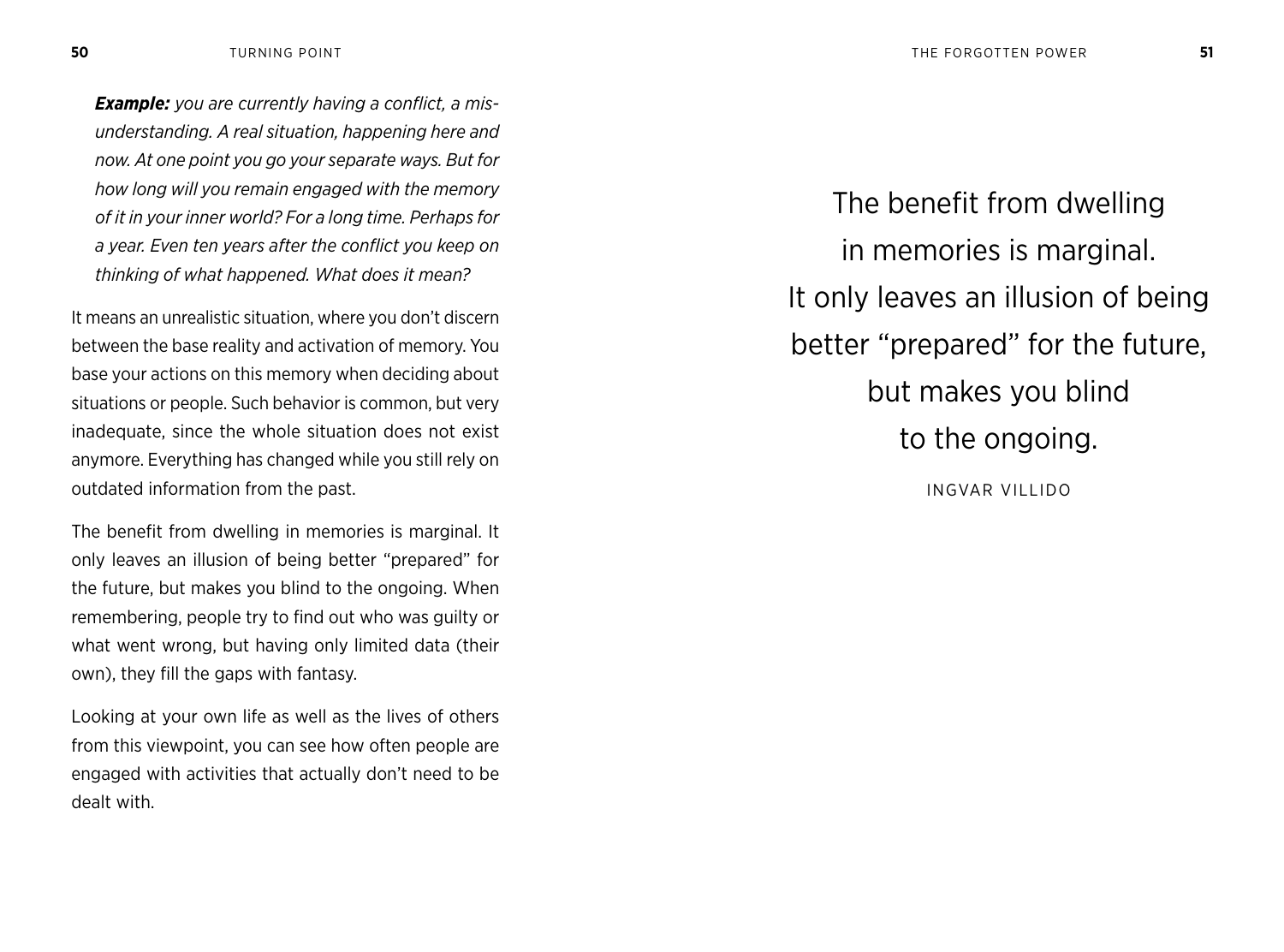To be successful in life, it is important to distinguish between the two – the events in base reality and information from other sources (the mind, emotions, multimedia, virtual reality). An inadequate orientation, perceiving the realities as mixed, is the reason for a lot of problems.

*Observe for a moment – what are you occupied with right now? Past (i.e. events of the day) or the present? Do you distinguish between the two "on the go"?*

**The third quality of consciousness is the ability to understand, to comprehend.** Nobody has understood anything merely by thinking about it. Emotions do not help to "get it" either. In order to fully understand, you need to comprehend. If you are merely thinking about something, for example about what somebody else said, what they really meant, you will not really comprehend the issue. It will remain unclear.

We use words from memory to communicate a point. Without the ability to understand, it is difficult to truly grasp the point, to "get it". Mostly people "just" think, have an automatic flow of thoughts. The same happens when we communicate. This creates a problem – you keep on thinking without actually "getting" the real point, the meaning. This represents a disconnection between the virtual reality (thinking) and base reality (physical one).

## Nobody has understood anything merely by thinking about it.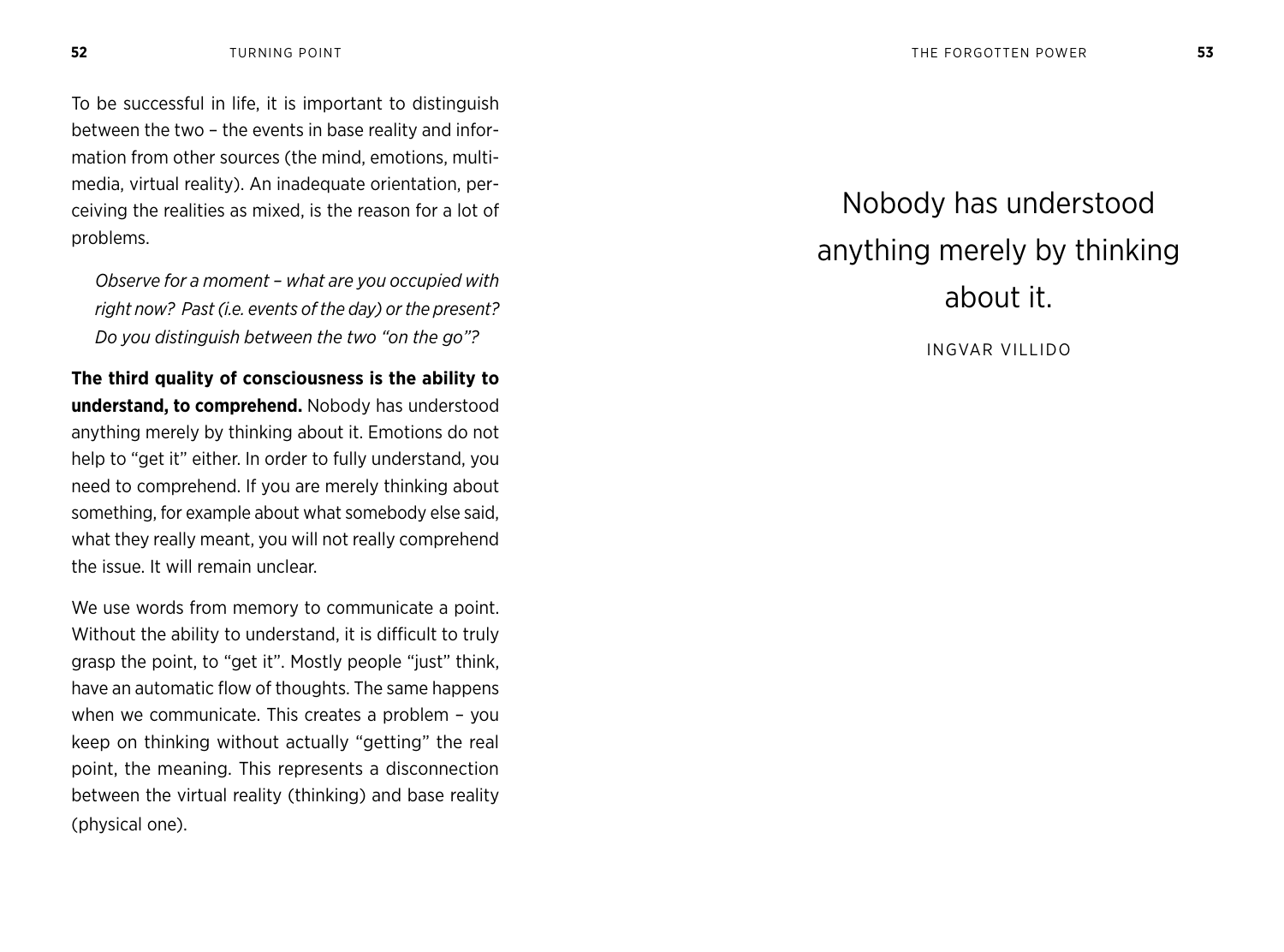When you understand, you realize meanings behind words and deeds. You have certain clarity: "I know what I mean when I think or speak" and "I realize what is meant when I listen".

For example, let's look at a situation when you explain something, hoping that the other person not only hears the vocal melody of the words, but truly understands. If the other grasps what you are explaining, then we can say that you were understood. But if there is no comprehension, a misunderstanding ensues, and usually problems follow. Then you both have to deal with this issue, correct misinterpretations and explain over and over again.

Situations where you are the one who does not understand other people, is also probably familiar to you. Perhaps you tend to make premature conclusions based on your memory ("yeah, I know"), distorting the actual information that was shared? Every time when you don't "get" it, it is because you don't use the instrument of understanding, the third active quality of consciousness. If you step into the shoes of another person, say a colleague, you might discover that your own capacity to understand also has room to improve. Right?

It namely is the ability to understand that gives you real-time information about what needs to be done, how, in what sequence, with whom, and what resources you need to finally achieve your goal.

The third active quality of consciousness is the ability to understand, to comprehend. It is the ability to understand that gives you real-time information about what needs to be done, how, in what sequence, with whom, and what resources you need to achieve your goal.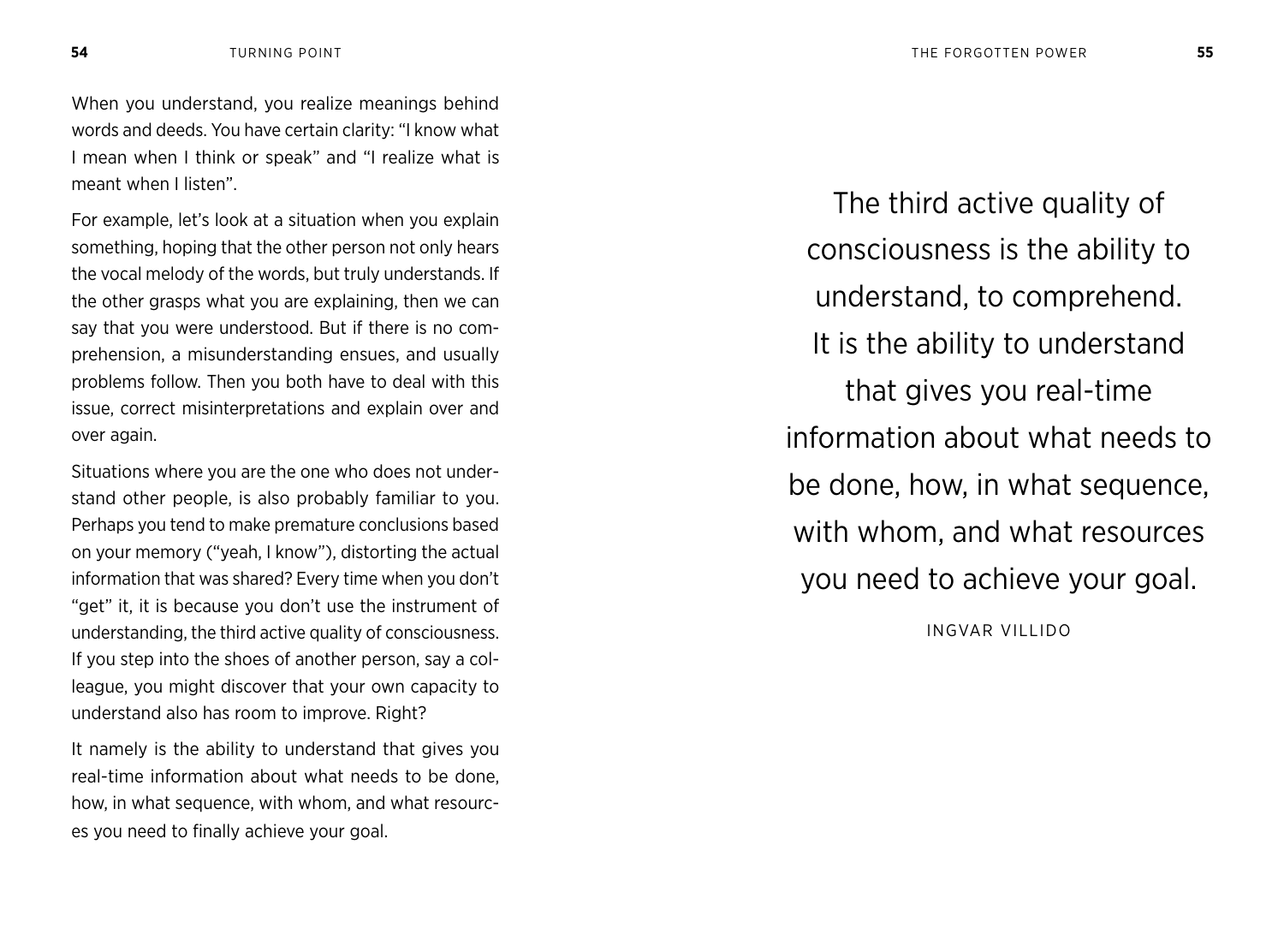If you keep your finger "on the pulse", or, in other words, when you use your awareness and your ability to understand, you are in present time, adequate and decide in the best possible way. You are not mechanically superficial, but notice details and know exactly what is what, what to do and how.

**The fourth quality of consciousness is the ability to penetrate.** This is your ability to go deeper, break through different layers of matter and phenomena. Investigate in a deepening style and find things that are increasingly subtle. This ability can be compared to an inner microscope, and gives a possibility to learn about smaller particles of things – sounds, solid objects that you can touch etc. Essentially you can find out what "things" are made of.

**The fifth quality of consciousness is the ability to receive insights.** Everyone knows from their experience what an insight is. But how to have insights, elicit them – this is taught nowhere. We have not learned how to use insight as a meaningful and powerful instrument. As a result it is considered "normal" that sometimes an insight just happens without us having any influence over timing, frequency or topic. This is a false understanding.

It is considered "normal", that sometimes an insight just happens, without us having any influence over timing, frequency or topic. We have not learned how to use insight as a tool.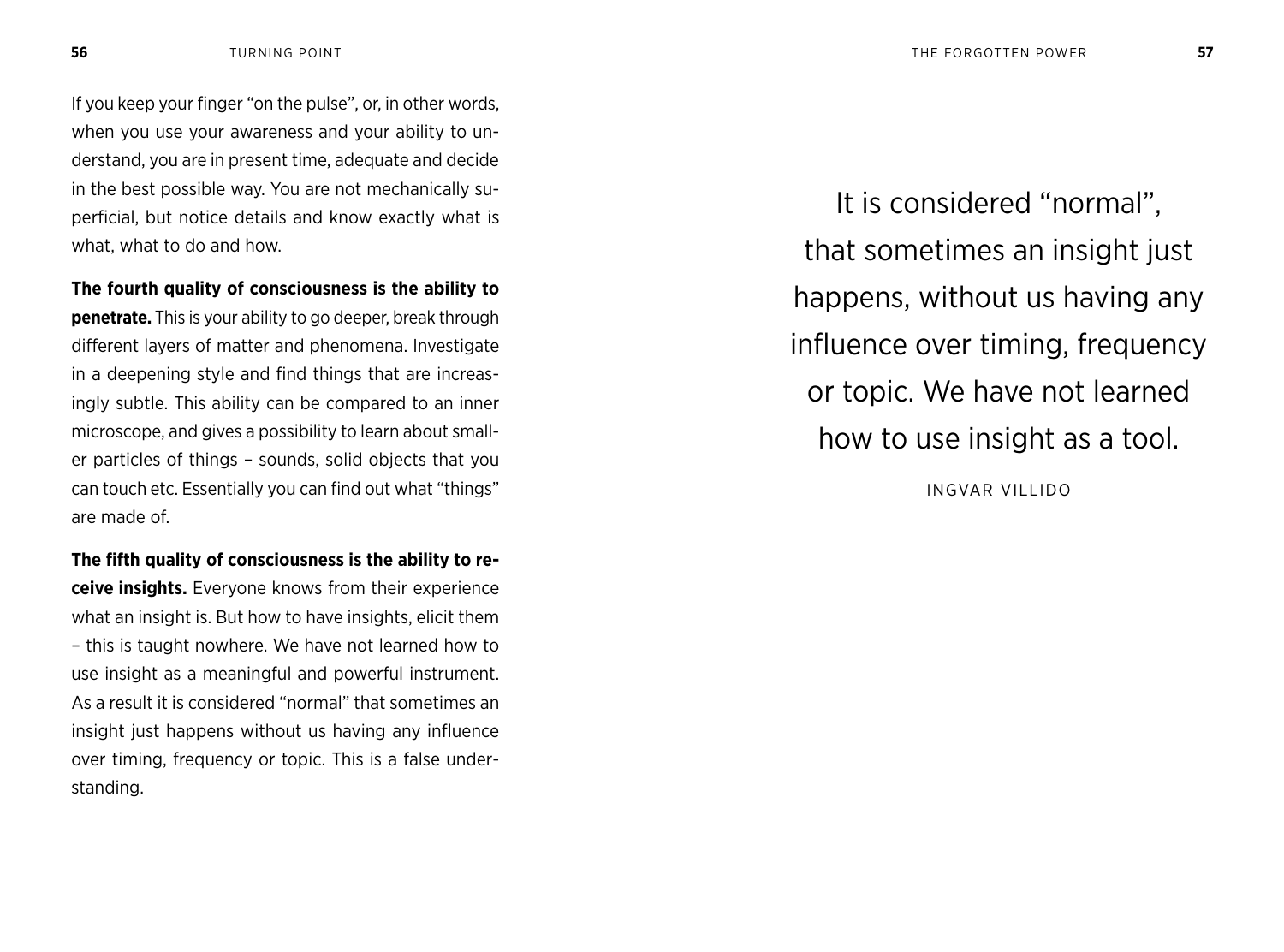When you look at your daily life, when was the last time you had an insight? An eureka! moment?

Sometimes I ask: how often do you have insights? The average is two to three times a week.

Having an insight means to have a realization, an epiphany that transforms previous knowledge to a totally next level. What was hidden or obscured before, suddenly becomes very clear. Insight opens up an understanding about what is really going on, in an instant.

People think all the time. About what? At times you think purposefully, which means you start from point A and consciously escort the process to point B. But the majority of thought process is aimless, getting sidetracked and wandering between topics, very often forgetting the point B altogether. What if thinking was always accompanied by insights – can you already grasp the dramatic change in your quality of life?

In your thinking machine, everything has been said in advance – how things are, how they should be and how not. What is normal, what is right or wrong and what is totally impossible. Thoughts present in a matter-of-fact manner what you should be content with, what your weaknesses and strengths are and so on – this machine has opinions about most things that you encounter. It seems to have answers to all questions, but does this machine really know it all?

Insight is an eureka! moment. Having an insight means to have a realization, an epiphany that transforms previous knowledge to a totally next level.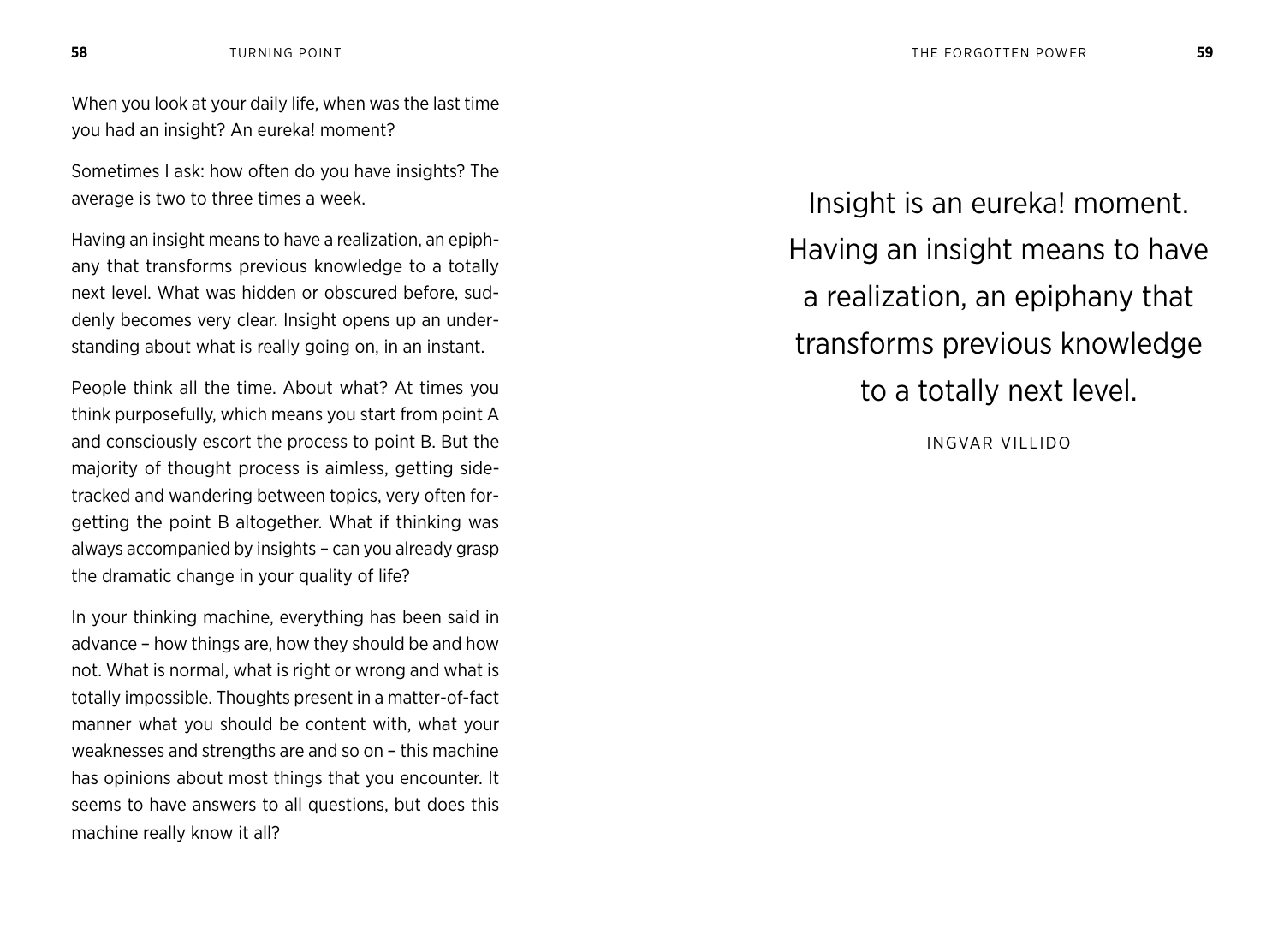Every time you have an insight, you also realize, that your previous knowledge was partial.

How often do you realize why you think, speak or behave in a certain manner? And if you look at others, the people you are in contact with – how often do insights accompany their activities?

If you are not able to gain insights, your actions become routine, mechanical repetitions. This way of living usually does not take into account that circumstances change.

Without insights you are left to follow old procedures and status quo sets in – this is why mistakes are made ("I didn't realize"), you create problematic consequences for yourself and others. All chronic problems in life confirm this.

Insight as a phenomenon is qualitatively totally different from mental reasoning. The latter is based on having faith in facts, presumptions or that "that's the way things are". You believe something to be so, but when going into details it occurs that your belief is not grounded in reality and may be erroneous. Insights open the actual meaning of the facts, bring precise knowledge.

Insight as a phenomenon is qualitatively totally different from mental reasoning. An insight comes straight from consciousness.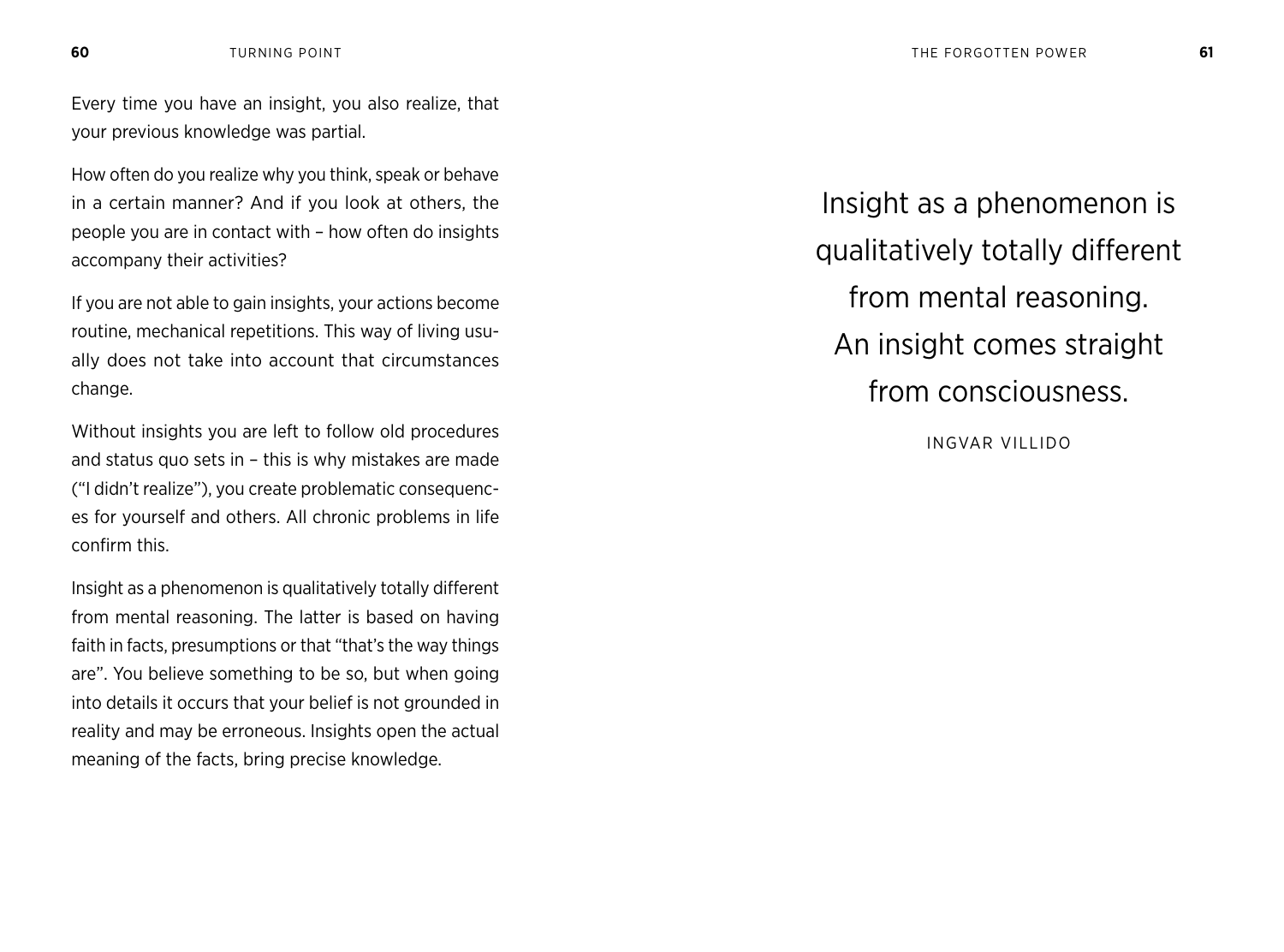An insight comes straight from consciousness. You can learn to intentionally create the necessary conditions to have more insights. Originating from consciousness, it is impossible to create insights mechanically, to program them, and for this reason they will most probably never be available to artificial intelligence.

**The sixth quality of consciousness is intuition.** Intuition is the ability, which lets us know how the topic we are currently engaged with might develop further in the future. This knowledge appears in consciousness and although it seems abstract, it carries the same level of certainty equal to an insight.

Describing this abstract knowledge to yourself or others is difficult at first, but this skill can also be developed. It is impossible to describe all the nuances of a received intuitive knowledge using the mind – something important is always left out.

Let's take the taste of sugar as an example. If you have never tasted sugar, no verbal description of its taste is able to substitute your own experience of it. Mental instrument is not suitable for experiencing, only for describing what was experienced or understood and even that to a limited extent.

Intuition is the ability that lets us know how the topic we are currently engaged with might develop further in the future.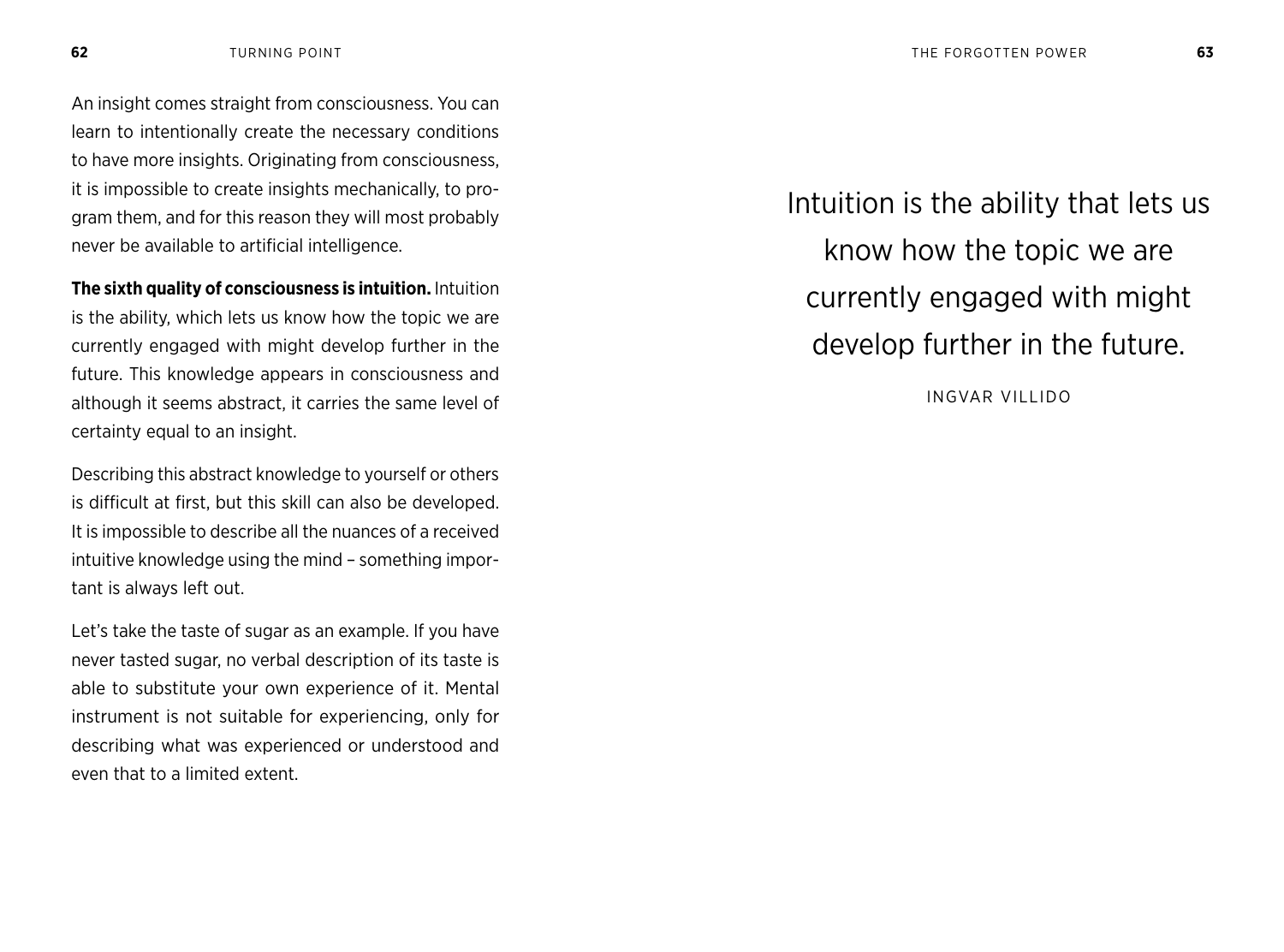The knowledge gained through intuition always surpasses that of the thinking mind and in part remains forever unreachable for it.

Intuition is not the gut feeling. The phenomenon described as gut feeling is rather a side effect of intuition.

Intuition is also often mixed up with instincts and emotions. Detailed description of the five levels of a human being, provided in the following chapters, outlines how the physical and vital level differ from the level of consciousness and why it is crucial to distinguish the qualities of consciousness from events on other levels.

Intuition is this ability that lets us know how things might develop during the next week, month, year or more. But because people don't know how to use intuition, they look into the future by using their imagination instead. What's the difference?

If I would ask from you: what will you do after reading this book? The answer appears in your imagination. Where does it come from? From your memory.

When you try to understand what will happen in the future, then what usually happens? First, you project some information from your memory into the future, assuming and believing that this is how things will develop. Afterwards you are disappointed, when things turn out differently. How often have you done that?

The knowledge gained through intuition always surpasses that of the thinking mind and in part remains forever unreachable for it.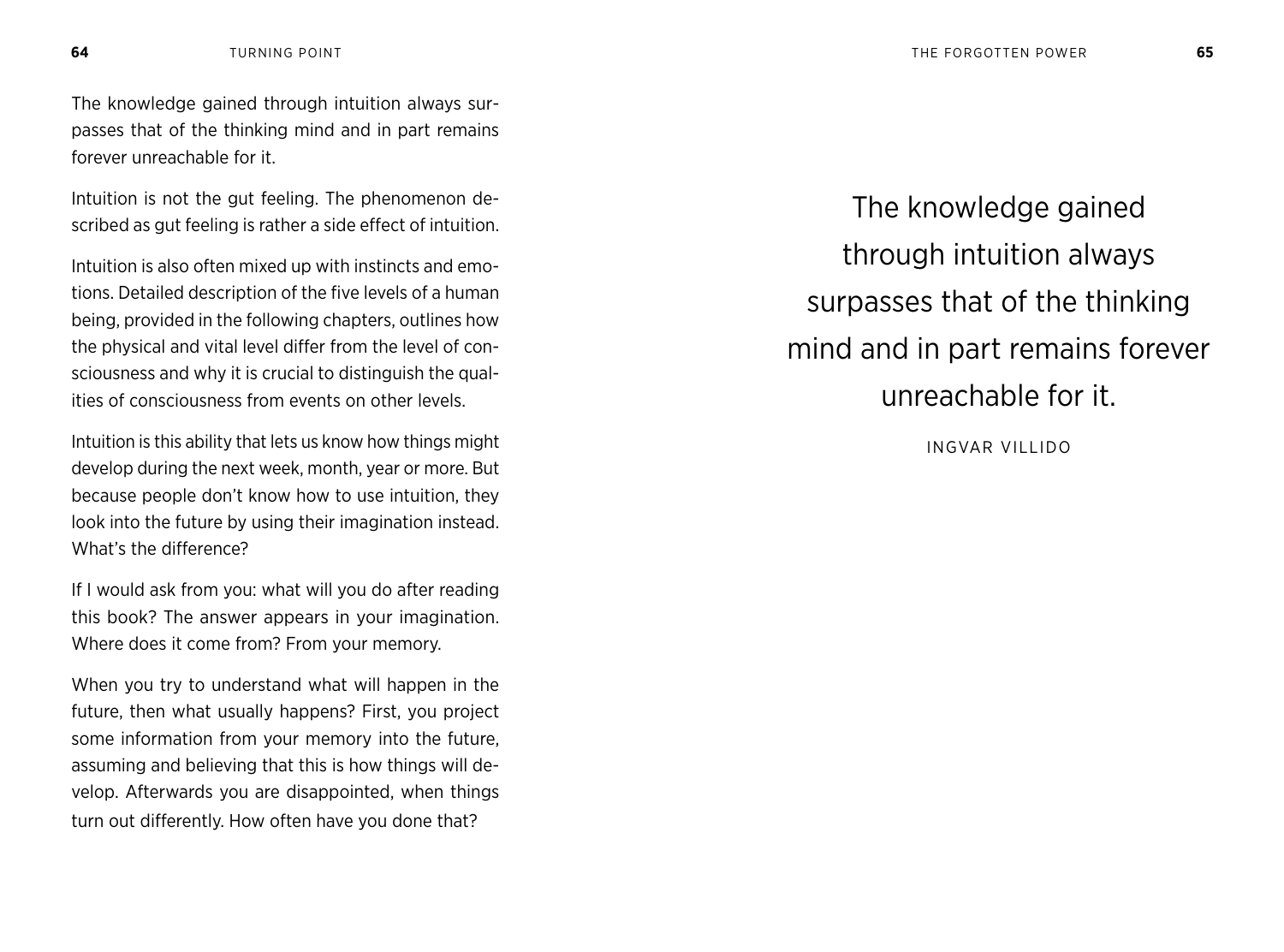Intuition is a fundamentally different way for seeing possible developments. To use intuition requires that you concentrate on the project or thing about what you want to find out about. Then you intentionally keep your awareness on that. Once you are able to direct your awareness in this way, stable (without "monkey-mind"), the necessary preconditions for the next step become fulfilled.

Only then are you ready for other details of this process and you can find out how to truly bring intuition into your life. Intuition allows to have a look into different potential scenarios of the future, instead of projecting or fantasizing. Intuition is a serious and precise tool. And just as each human being has consciousness, they also have intuition.

**The seventh quality of consciousness is inspiration.**  Inspiration is an experience, which gives us knowledge about unexpected things that no one previously knew nothing about. This means absolutely new knowledge.

Inspiration is a rare experience: you notice a sort of development within, and it seems as if a picture, a piece of music or some other experience starts to unfold in front of you. By staying with it and observing it further, you see how it develops. Inspiration is not an imagination, because you cannot think about things yet unknown to you.

Inspiration is an experience, which gives us knowledge about unexpected things that no one previously knew nothing about. All important and radically new discoveries have been made in this way.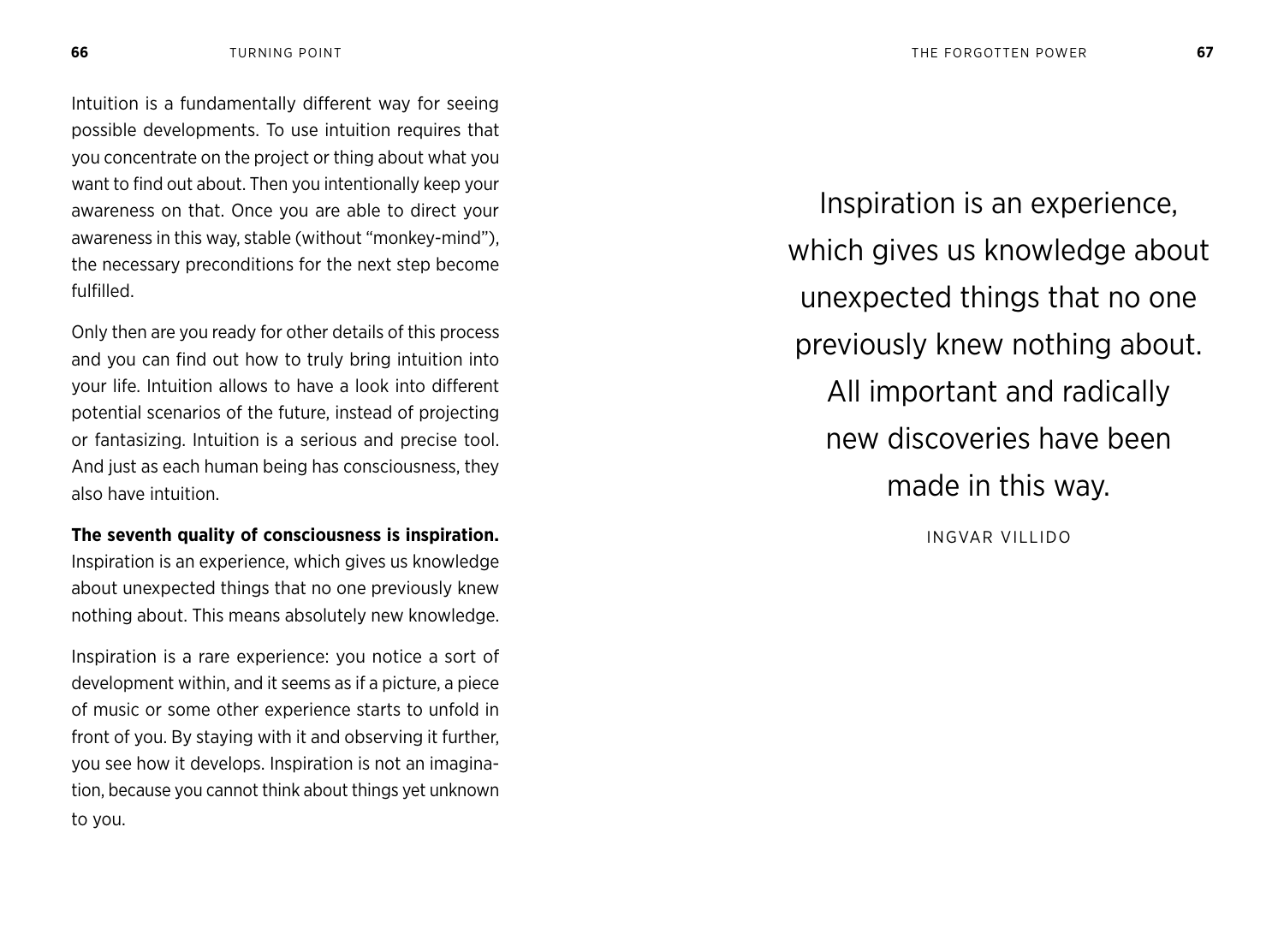Inspiration is a unique ability to find out something new – ideas, things, connections, information – there are no limits. All important and radically new discoveries have been made in this way. Whenever the knowledge of this origin has been executed, they have brought new possibilities for the humankind – innovation.

Inspiration is a very powerful instrument. It is the only alternative to memory. The ability to use both, inspiration and memory, so that they complement each other is useful to everyone, taking life to a new qualitative level.

### **Misleading Emphases**

Typically, the discoveries made are considered more important, than the qualities of consciousness, which gave those discoveries in the first place.

If the priority is placed on discoveries and things, one doesn't comprehend the importance of the Intellect itself and it's immense potential in daily life. The Intellect, being the sum of all active qualities of consciousness, and the skillful use of these qualities is seriously undervalued in current society. You are satisfied with limited use of awareness and only occasional insights, clueless that your potential is much greater.

Typically, the discoveries made are considered more important than the qualities of consciousness, which gave those discoveries in the first place.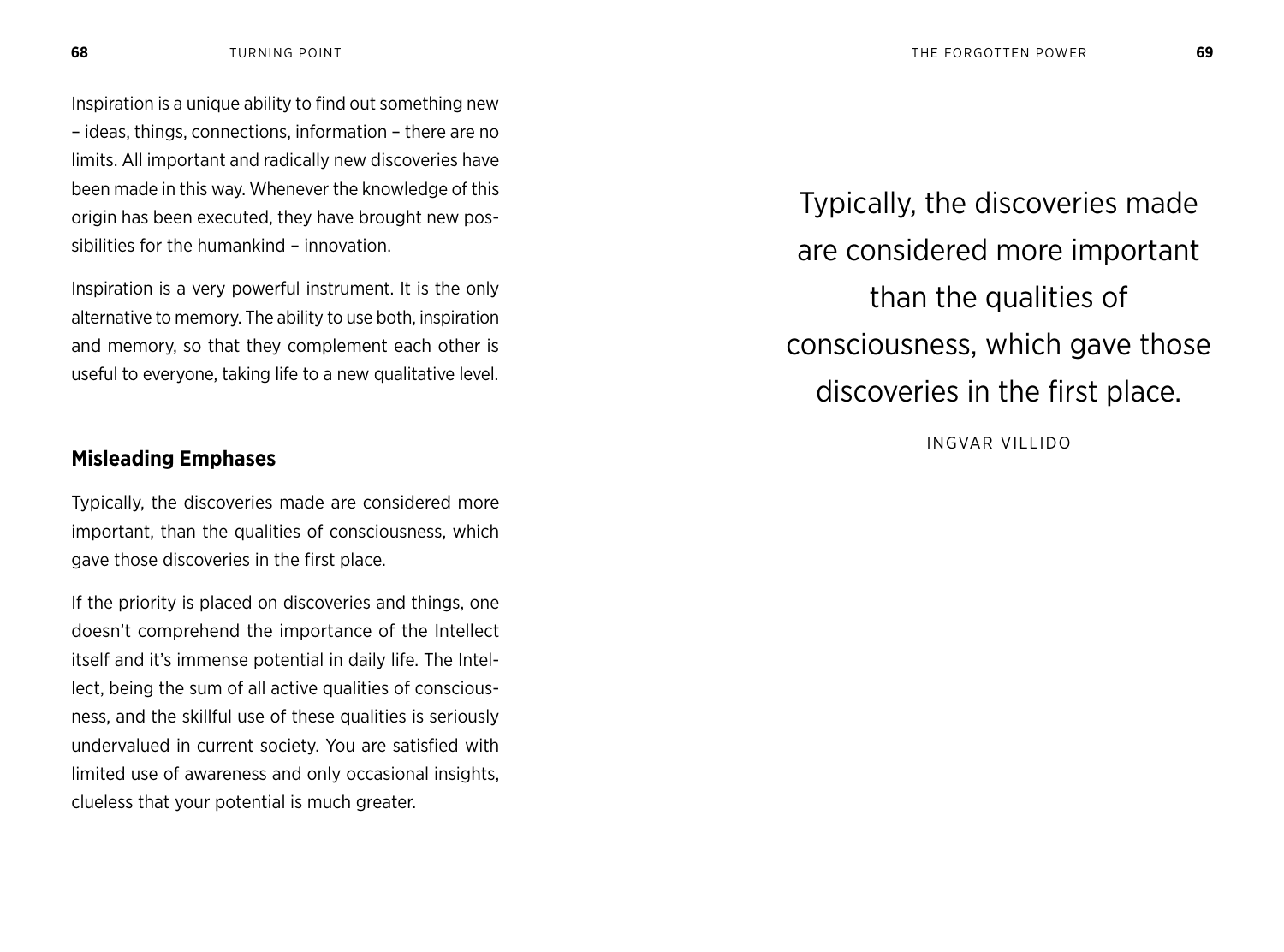Every time when you suffer, it is because you have forgotten to use your Intellect.

We consider it "normal" to live in a world regulated by habits. Some habits have taken root so deeply that we don't even realize they are habits – automatic reactions. For example our character, knowledge, attitudes, conflicts, sufferings, desires – they seem inevitable. Most of what we understand about the world, and what we rely on in making decisions, is based on deeply rooted automatic habits like these.

Up until now, our solutions for regulating automatic habits boil down to forbidding and allowing, based on rules, beliefs, laws and traditional agreements. As the environment changes, new habits form. This requires constant renewal of regulations and burdens both, individuals as well as the society as a whole.

Right now these rules are needed to regulate our automatic reactions (to restrict acting out upon them due to the following destructive impact). Until each individual learns to use the qualities that are superior to emotions and thinking. Until Intellect becomes used as the primary tool and freedom from problematic automatic habits has been achieved.

Every time when you suffer, it is because you have forgotten to use your Intellect.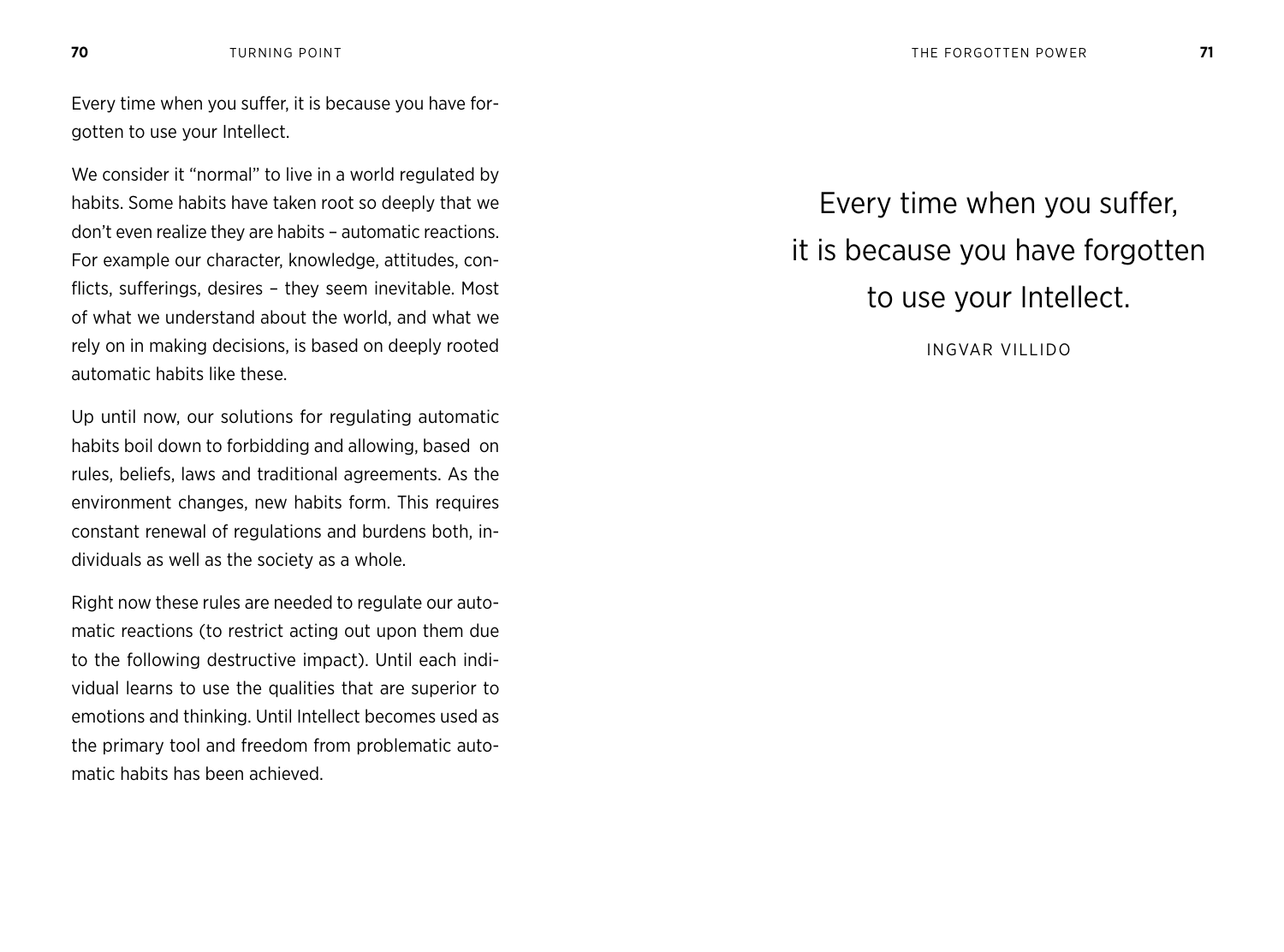It is known that each habit, a complex, consists of thoughts, emotions and their physical expression. So long as habits persist, nobody has even an ounce of freedom to choose differently. In this way mental-emotional complexes limit our entire lives. They turn people into automated robots, acting subconsciously, and exclude the possibility of turning the leading role in life over to our own primordial nature (True Self). This is why complexes have also been called illusions, or ignorance.

However well designed, human-made societal regulations are insufficient and fundamentally limiting. These rules are for the Human 1.0 – a human who is driven by autopilot. Right now our view of a human is based on these automatic reactions – that these are characteristic to us. The immense wisdom stemming from your Intellect, natural ethics and compassion represented in the True Self is unknown.

The most innate qualities of a human are not expressed, because complexes dominate. Even the best law or rule can never compete with the wisdom that emerges when the humankind starts to use the qualities of their consciousness. Regulations will forever remain a poor substitute and may eventually be abandoned altogether.

Therefore the presumption that the peak potential and intelligence of *Homo sapiens* ("the wise human") has already been reached, is totally invalid.

So long as habits persist, nobody has even an ounce of freedom to choose differently. In this way mental-emotional complexes limit our entire lives.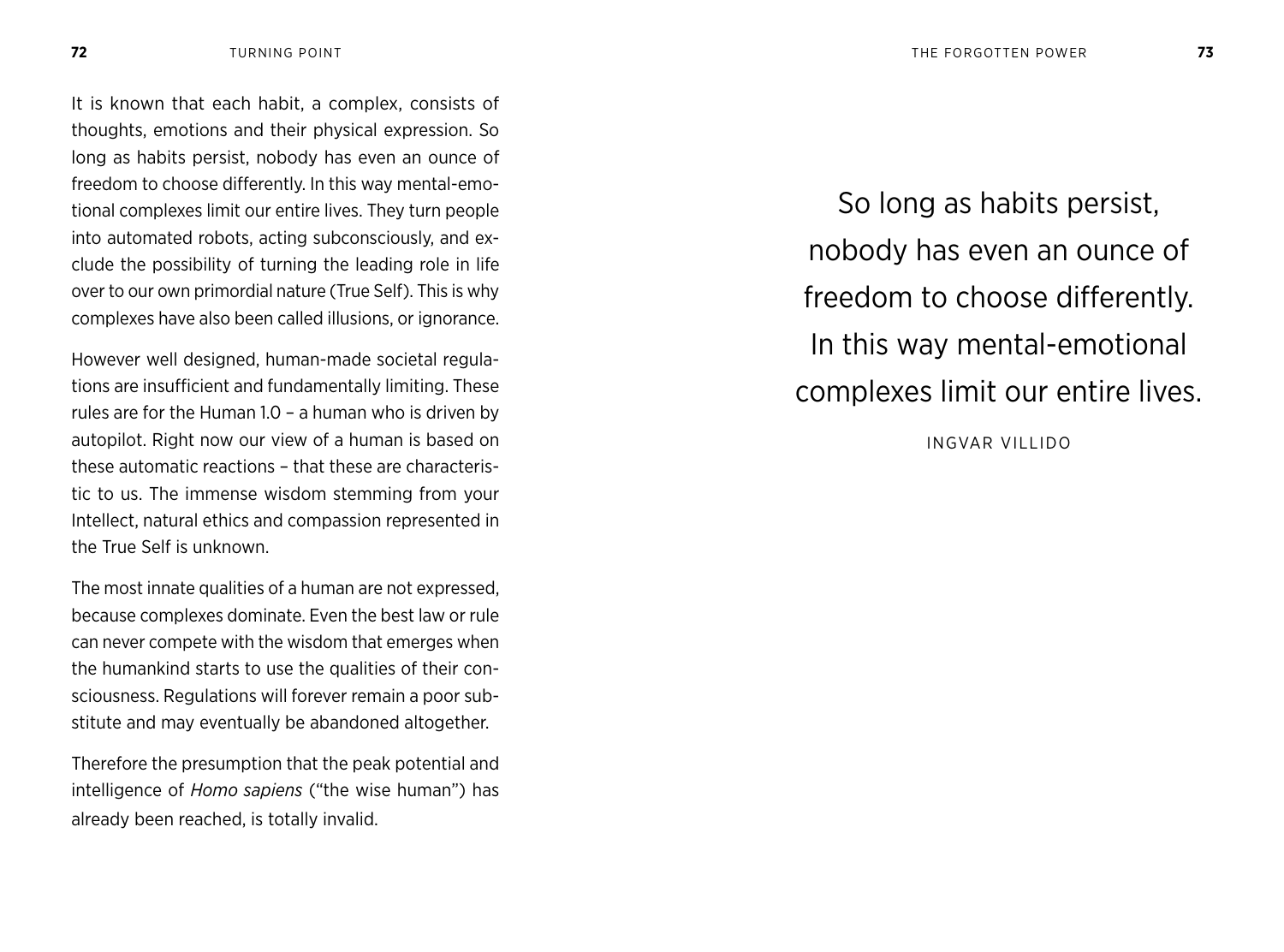Even random and limited use of the Intellect has brought about significant discoveries and innovation. Discoveries have been made about what lies on the outside, so have been the breakthroughs and progress. The way our inner sphere has been constructed and functions, has remained out of focus, remaining same for millennia, with no major change.

Now, when an emphasis is put on the inner sphere, the Intellect is discovered and becomes used as primary. When reactions don't dominate nor disturb anymore, we are going to witness something remarkable.

Considering what we have accomplished with current marginal use of Intellect, what would the full potential of a human being look like? What would the world look like?

The presumption that the peak potential and intelligence of *Homo sapiens* ("the wise human") has already been reached, is totally invalid.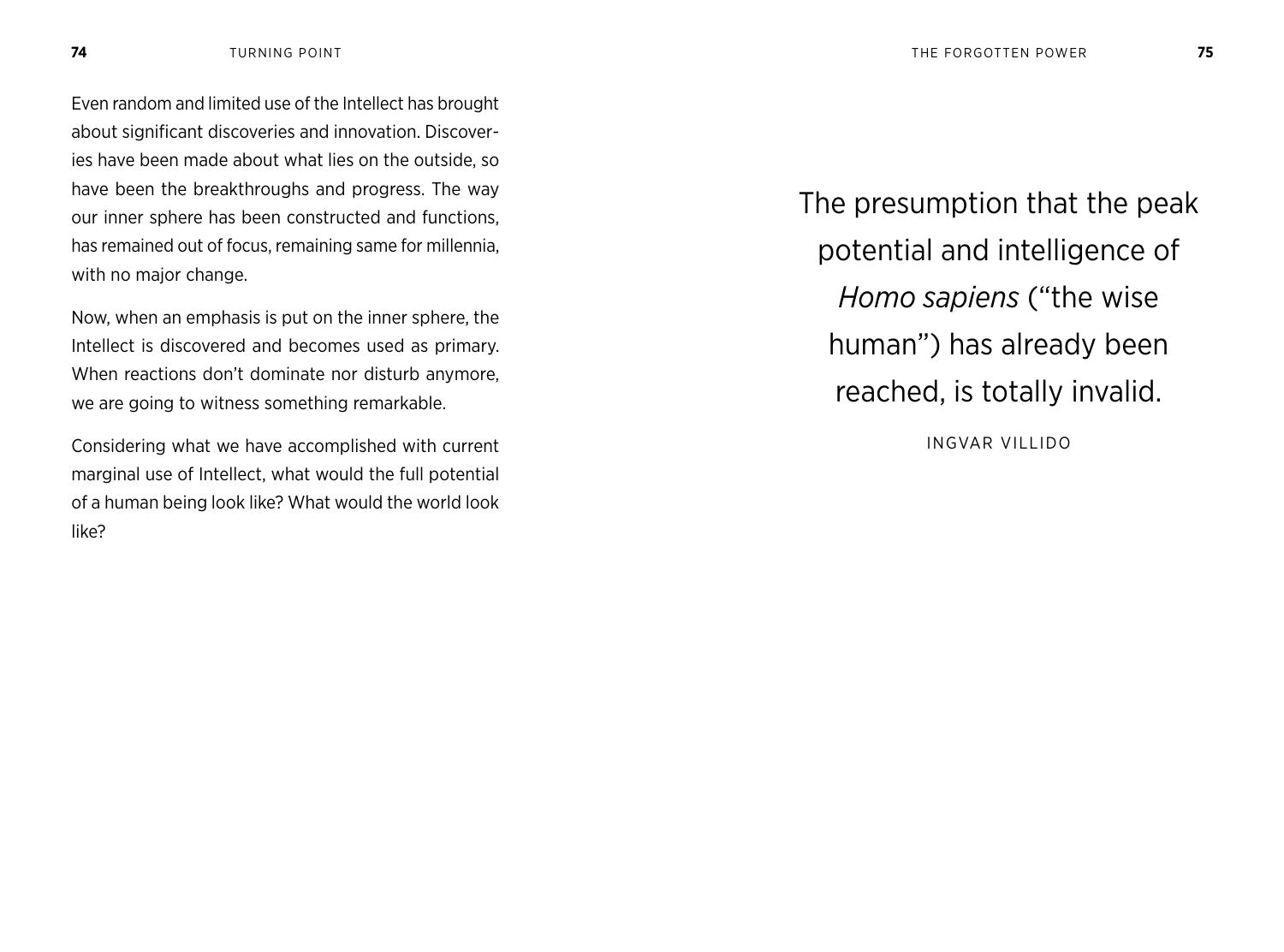# CHAPTER FOUR RADICAL RESTRUCTURING

| <b>Getting Rid of the Excess</b>       | 78 |
|----------------------------------------|----|
| <b>Origins of the current "Normal"</b> | 82 |
| <b>Rationality versus Reactivity</b>   | 86 |
| The Human Being as a mere Bio-robot?   | 90 |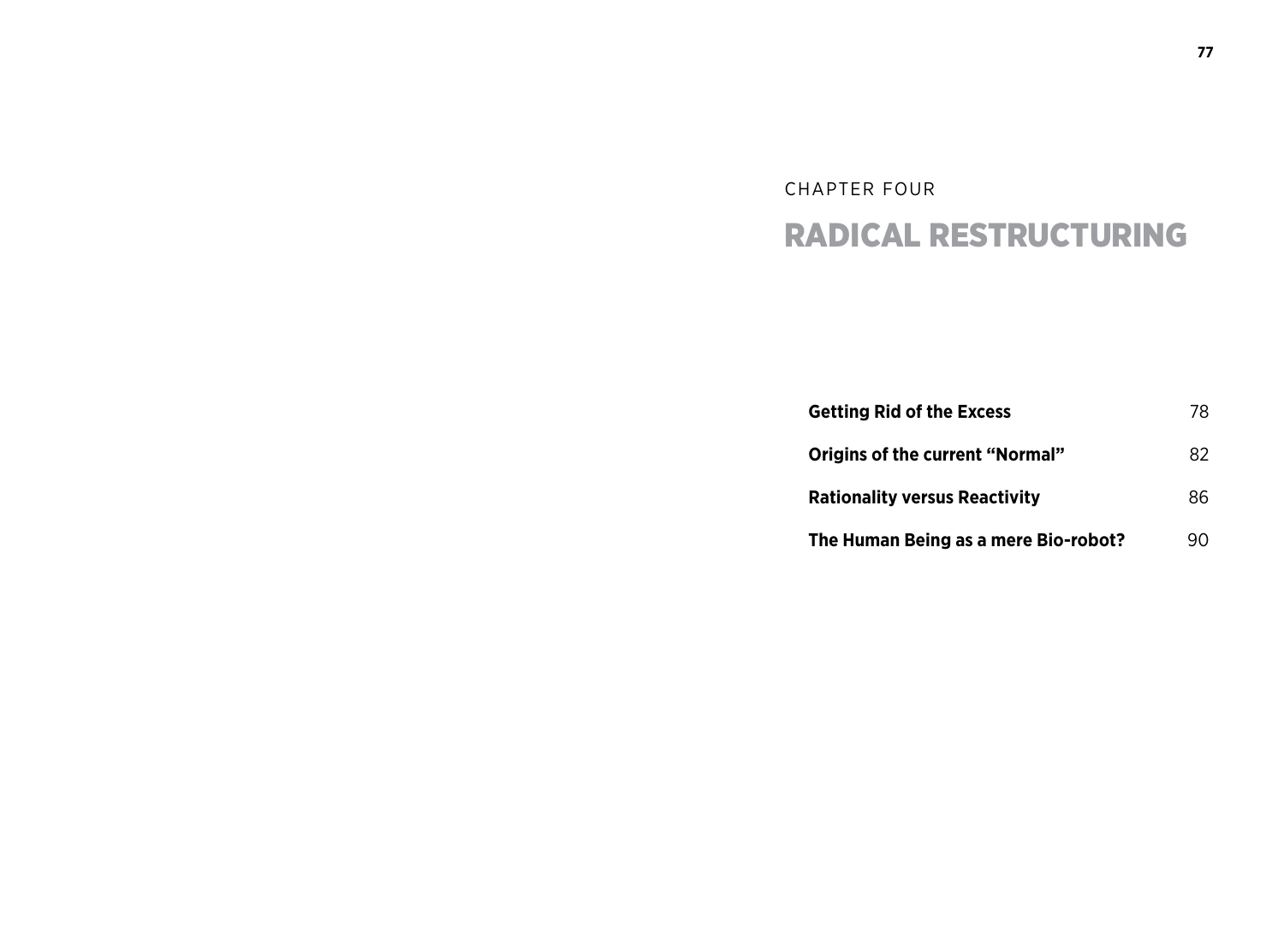#### **Getting Rid of the Excess**

One important aspect of this unique perspective and teaching is the emphasis on eliminating automatic complexes. This means to have an ability to independently release different automatic emotional and mental reactions that clearly have a harmful effect on your life.

Do you have disturbing emotional reactions? Sure you do, like everyone does.

The question is: do you need them to be in your life? Rather, you are forced to tolerate them, right? Sometimes you understand the real scope of their impact, sometimes you don't.

Boredom, anger, sadness, revenge, fear, shame, guilt, envy, pride – these are some examples of widespread emotional reactions.

Next, imagine that you can choose to be free from one of these reactions for your whole life. Take a few minutes to imagine what your life would be like without this emotion. What you see might seem strange at first, making you cautious because ratio of the unknown is higher than usual. What you see is actually your new expanded opportunities and the disappearance of limits that you had gotten used to – you see a life that no longer follows the same old pattern.

Do you have disturbing emotional reactions? Sure you do, like everyone does. Ask from yourself: do I need them?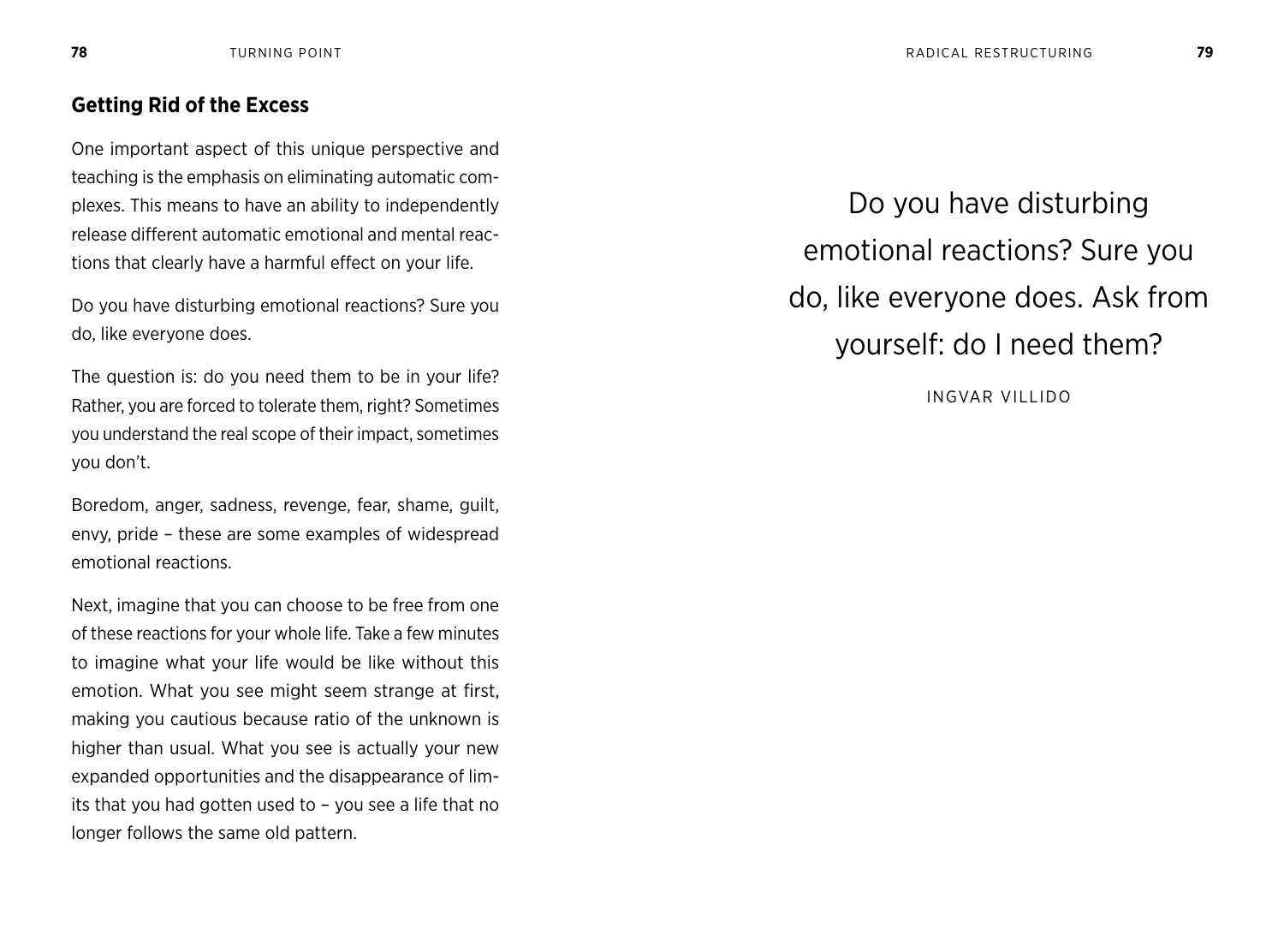When you become free from automatic reactions, does this turn you into a dull robot?

Certainly not. Rather, the automatic reactions that drive your life now are robot-like. When autopilot is in charge, the principle of stimulus-response dominates. From this perspective, one of the problems in current society is the tendency to overrate the role of automatic emotions, mistaking the autopilot for spontaneity.

The process of thinking is not free from automatism either. Often it is not recognized that the habitual activation of irrelevant thoughts, memories, imaginations and subtle changes in topic is also 100% automatic. Constant thinking seriously burdens a person, leaving her/his contact with base reality fragmented and fleeting. This phenomenon is also known as "living in your own bubble".

Thinking can be a good tool for analyzing and planning, but if you are not skilled at using this tool, there always remains a risk that thoughts become overwhelming and disconnect you from the actual reality. Thinking, basically a flow of information from memory, is considered such an important characteristic of a human being, that the use of Intellect remains infrequent or is even neglected.

Today your life is robot-like, directed by autopilot. Overrating automatic emotional reactions, mistaking the autopilot for spontaneity, is a problem in our current society. INGVAR VILLIDO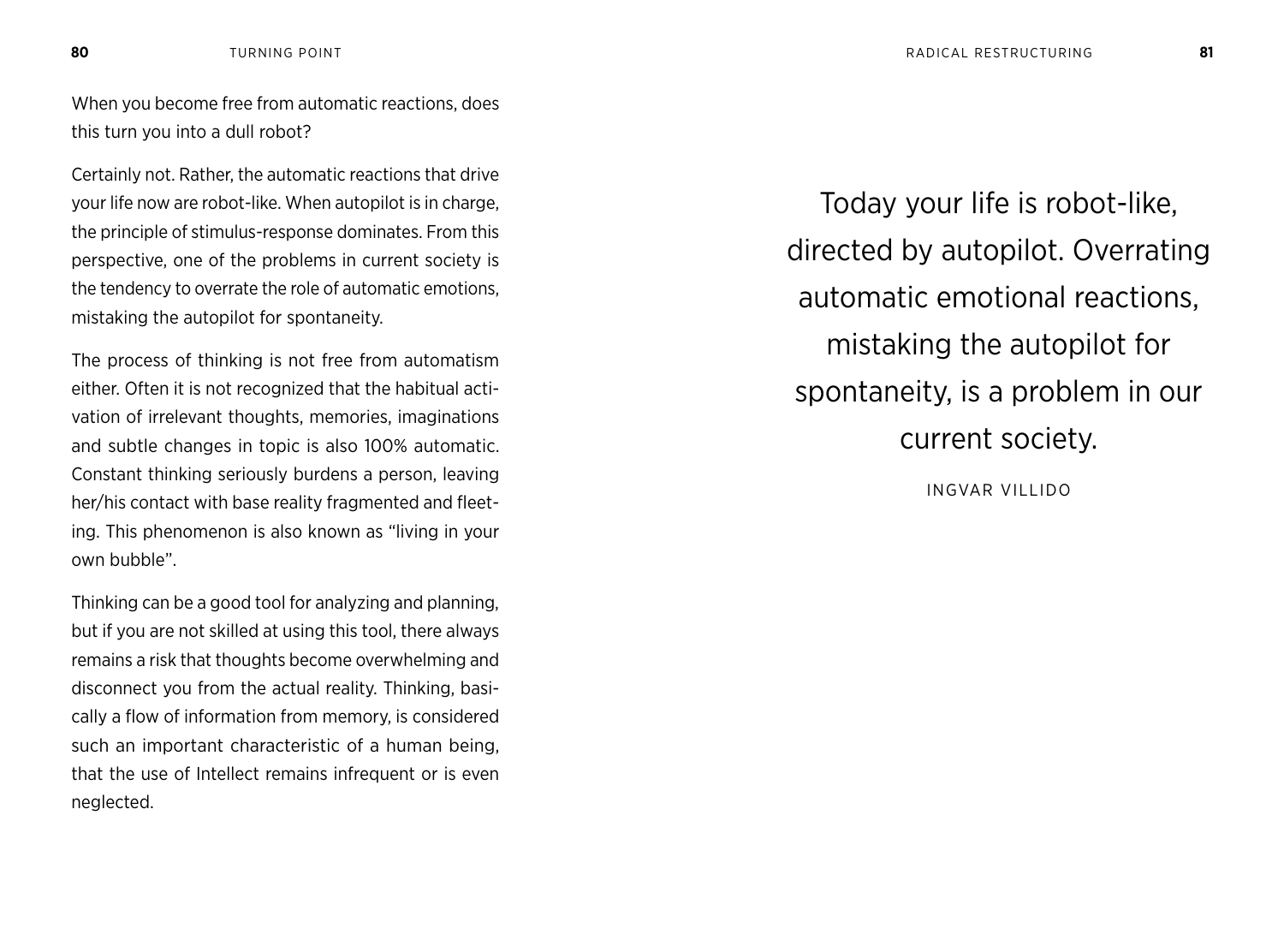It is a fundamental mistake to believe that the automatic activation of thoughts and emotions are that which make you human.

#### **Origins of the current "Normal"**

Everybody's emotions and thoughts seem to activate independently, as reactions. This way of reacting to stimuli (triggers) has lasted over many generations. This is probably the reason why having reactions is considered to be "normal". Although nowadays widespread, the automatic activation of emotions and thoughts is far from being a naturally inborn characteristic of a human being. Merely because it has been passed on from one generation to the other through culture and behavior doesn't mean it is the only version of normality.

Often this possibility is not even considered, that namely this tendency, that has become widespread and habitual, is false and problematic. And, what is actually normal, has been fully forgotten.

Let's return to the notion of your consciousness for a while – to the phenomenon that makes you sense that you exist and are able to become aware of what happens. Your basic ability to become aware of objects enables you to discover the emotions and thoughts that get activated.

The automatic activation of emotions and thoughts is far from being a naturally inborn characteristic of human beings.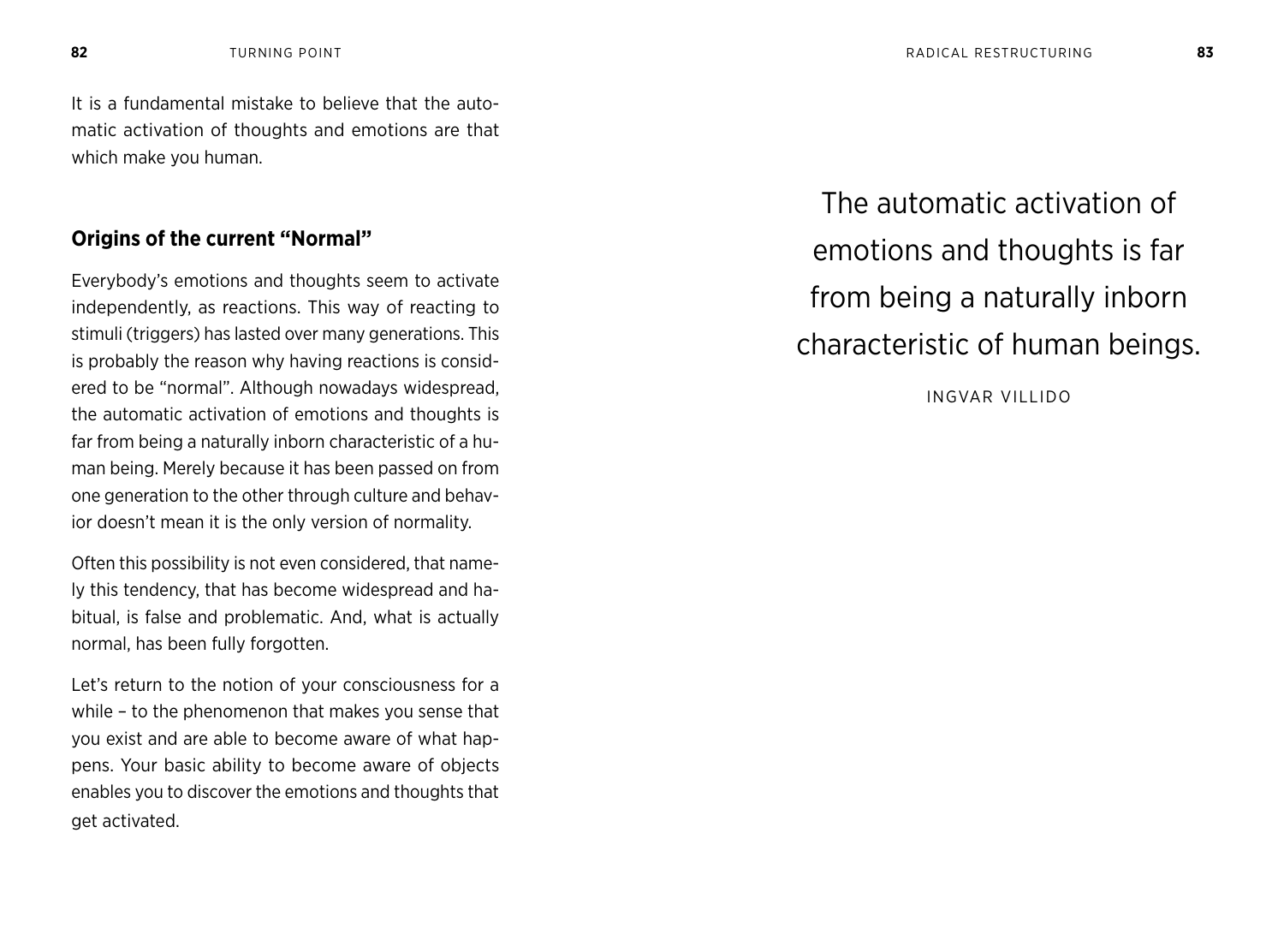So it could be postulated, that you are the one who notices and registers these phenomena, rather than being an activated reaction.

Take a look and introspect – is this so? The rational, smart side refers to the intentional use of the Intellect.

The irrational, automatic side is made up of all the mental-emotional reactions, expressed through the physical body.

The irrational side has taken the leading role in the lives of contemporary people, making the proportion of rationality rather small and being the cause for our tendency to repeat our mistakes over and over again. With access to the Intellect being quite limited, the modern person is very emotional and mental, constantly troubled by reactions and seriously biased in perception of reality. Since the ability to have insights, to understand and innovate is lacking, the overall progress towards collective harmony is slow.

Precisely because of the reasons described above, the number of entrepreneurial and innovative people is low. Despite the distorted impression created by media, innovation happens in a very limited sector. In most sectors stagnation has set in. We as humans are still reactive, very much like we were in the past. I dare to state that we have not changed as much as we like to believe.

### Rationality



Irrationality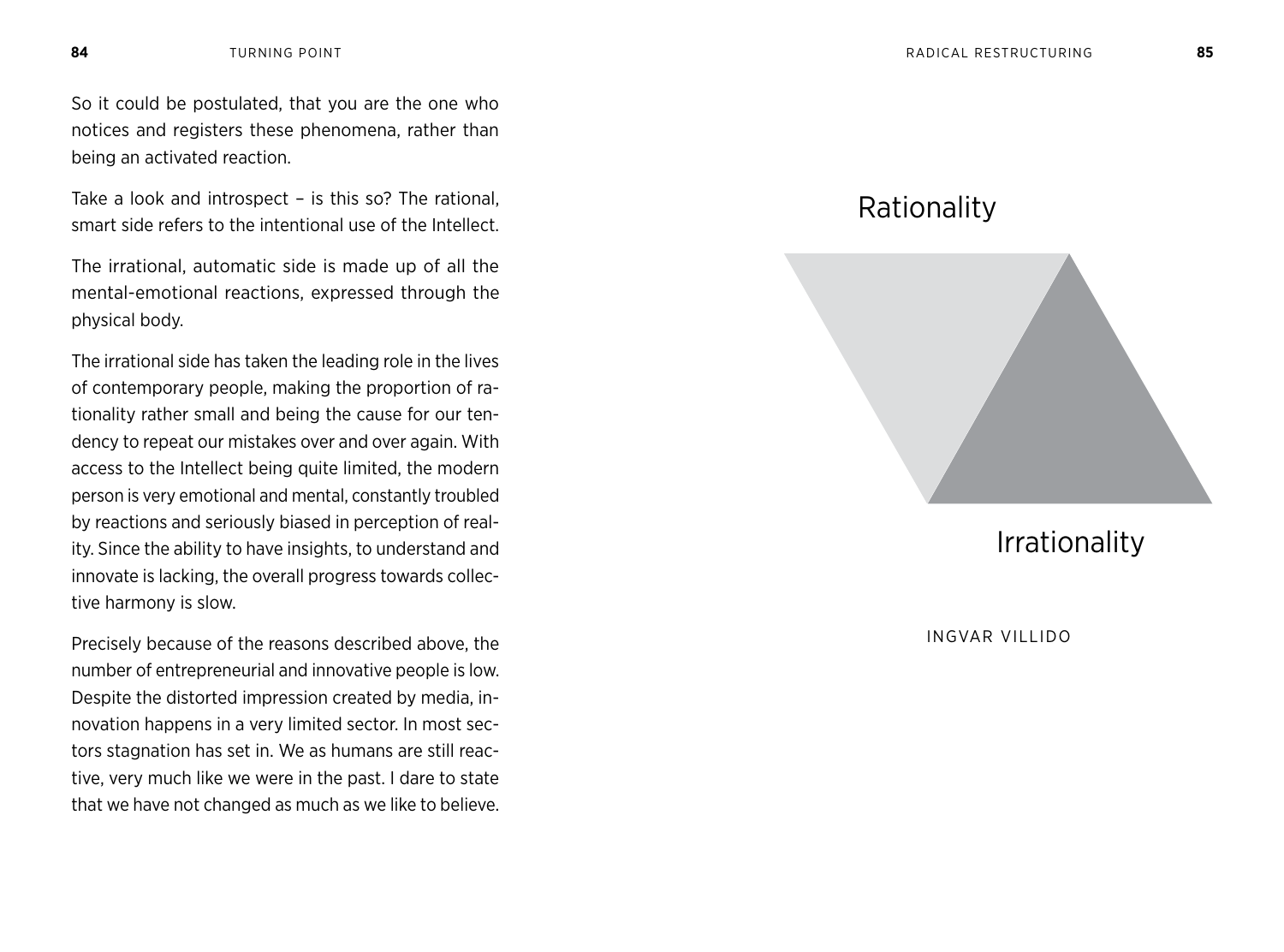We have changed the world around us, but have not been able to change our most vicious and harmful habits. Having been taught to be reactive, the use of our smart side is restricted so that we are unable to see through this very limitation and thus free ourselves from it independently.

The more a human being is affected by his/her automatic reactions, the smaller her/his ability to adequately orientate in the ongoing and to carry out activities with wisdom and smart clarity.

#### **Rationality versus Reactivity**

Have you noticed that the more emotional you are, no matter whether the emotion is positive or negative, the more difficult it is to do tasks that require concentration? Recall some situations that had a strong emotional load and see for yourself.

Depending on the intensity of your reaction, the availability of Intellect is more or less disturbed. A good example is the anxiety before exams, meetings or performances. Due to the activation of anxiety (which is a reaction), it seems that everything you have prepared, is suddenly gone, your head is blank. To change the situation you need to calm down and allow the emotion to subside.

I proclaim that every kind of reactivity and rationality are inversely proportional. The more you are affected by your automatic reactions, the smaller your ability to adequately orientate in the ongoing and carry out activities with wisdom and smart clarity. INGVAR VILLIDO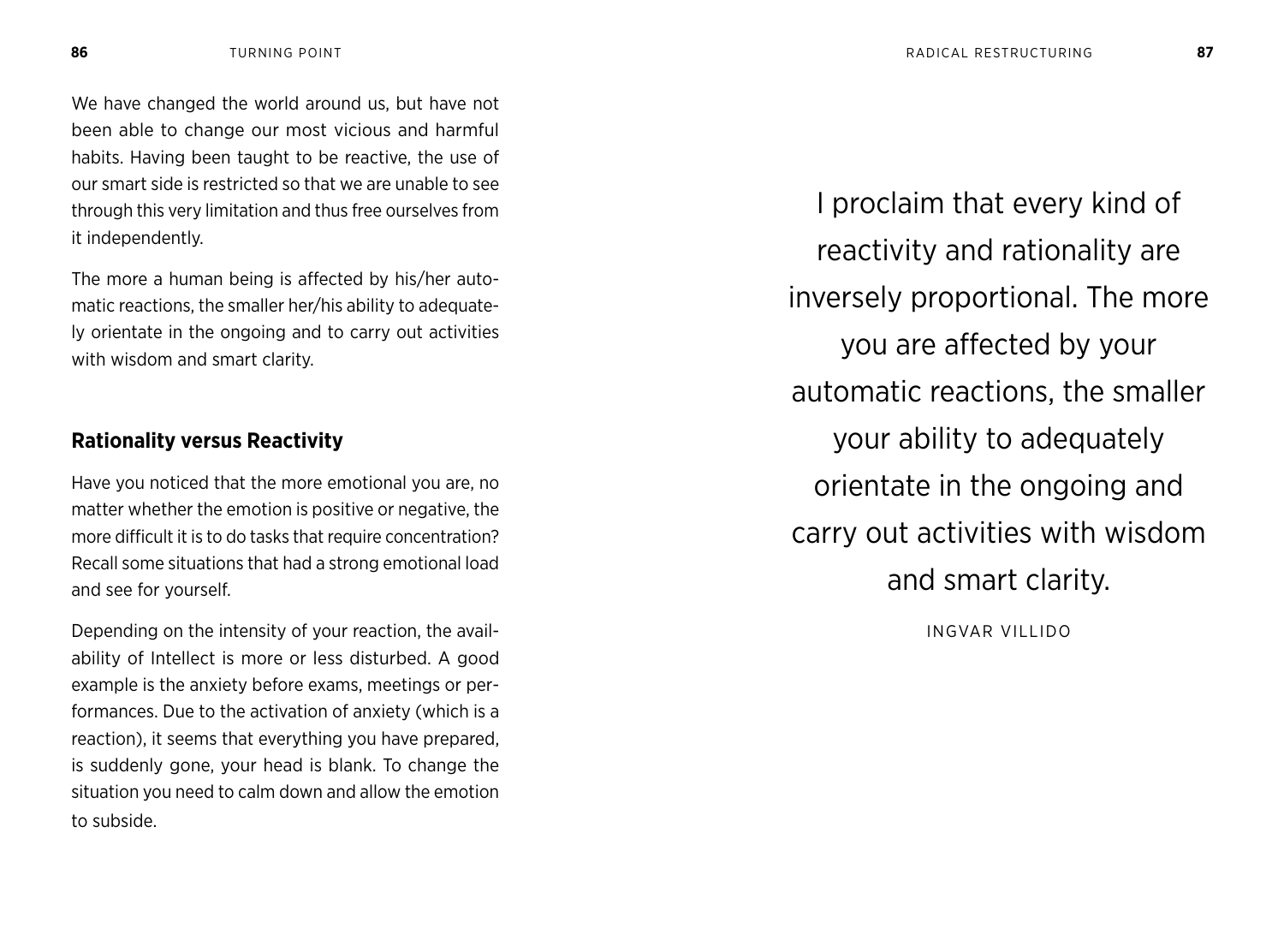Only then, when your emotion is no longer active, the Intellect becomes available again and you remember everything that you need. The ability to understand is restored.

I proclaim that every kind of reactivity and rationality are inversely proportional.

When your emotions are not very active, your rational side is strong and Intellect is represented. In such a state you are insightful and innovative.

Have you experienced a condition in which an activity seems to flow?

You start your activity and everything works out well – you know exactly what needs to be done, what the next steps are, what needs to be changed, and how to manage the whole process. You are very active and have a high level of clarity, at the same time you having only a few thoughts in your head. This is an intense, but good condition. Do you remember some of those moments?

This is the state of flow. It happens, when your rational part is predominant. I emphasize that this rationality is not at all related to thinking, but to the qualities of your Intellect. Your mental tool, the thinking machine, is almost quiet and emotions are calm. Fewer reactions means more flow.

The state of flow happens, when the rational part (Intellect) is used predominantly. Your mental tool, the thinking machine, is almost quiet and emotions are calm.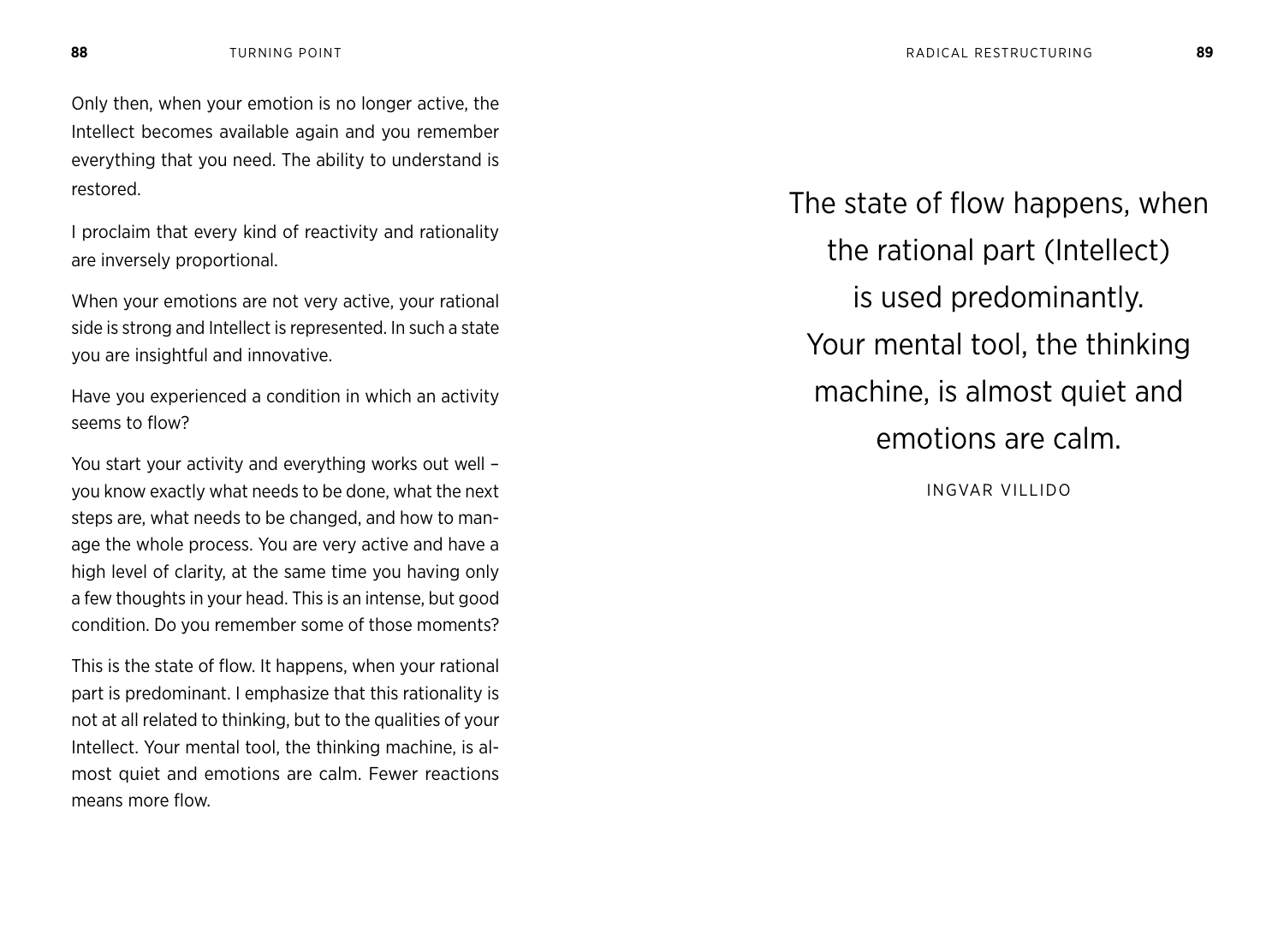#### **The Human Being as a mere Bio-robot?**

Nowadays there are many different ways of seeing human beings – from biological organisms to spiritual beings. Most of the views have remained very obscure, seem to contradict each other and are incomplete.

Schools usually offer a biological view, based on materialistic science. According to the most widespread view, your inner experiences are created by your physical body (the brain) and it's biological processes – all is set and you can change very little.

The cornerstone of science is repetitive proof and the methods used to gather data are hypothesis, experiment, review and results. Therefore everything is measured.

The major drawback in our modern science is that we have a very limited view on what kind of instruments should be accepted to carry out these measurements. Currently we have accepted only instruments that are capable of measuring gross matter and are convinced that this is the only valid way to measure anything. However, when it comes to very subtle inner phenomena, they cannot be adequately measured with physical instruments, only their gross-matter counterpart (ie the brain) can be identified and measured using the physical means.

When it comes to very subtle inner phenomena, they cannot be adequately measured with physical instruments, only their gross-matter counterpart (i.e. the brain) can be identified and measured using the physical means.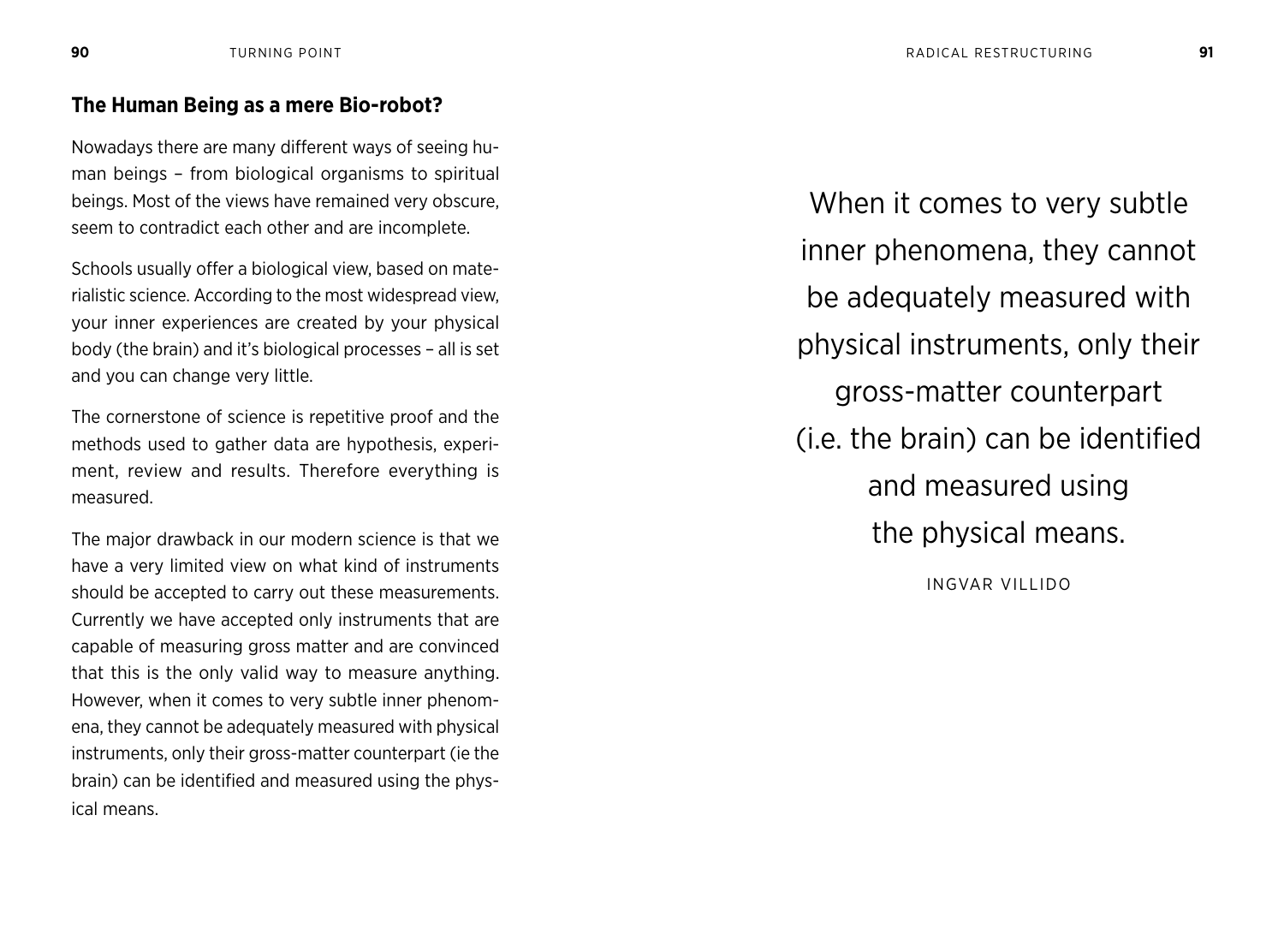From this perspective the starting-point proposed by science, that the brain is "king", is right. However, for us as ordinary people, knowing of the brain is of absolutely no use, because it is impractical. I wonder what is the practical value of this brain-centric knowledge for the scientists themselves when they try to solve their personal problems in daily life? Are they now better, more brilliant people without problems? I guess not. Scientists have the same troubles and worries as everyone else. The results of brain research have not helped to solve psychological problems of humankind effectively and in a fundamentally wholesome manner.

I see this brain-centric view to be a rather pessimistic one, because according to that, we as individuals are powerless – everything depends on the brain and since you can't have an another one, the best you can do is to turn to some external measures to modify or augment it. Having investigated human potentiality, I know there is exists another way – a way that empowers you to change your life by yourself.

Therefore it is important to collectively adopt a more holistic approach to understanding human nature and accept the often side-lined knowledge acquired from introspection and intuitive origin also as relevant data and parts of human experience. I see the multi-disciplinary model as a way forward.

It is important to collectively adopt a more holistic approach to understanding human nature and accept the often side-lined knowledge acquired from introspection and intuitive origin also as relevant data and parts of human experience.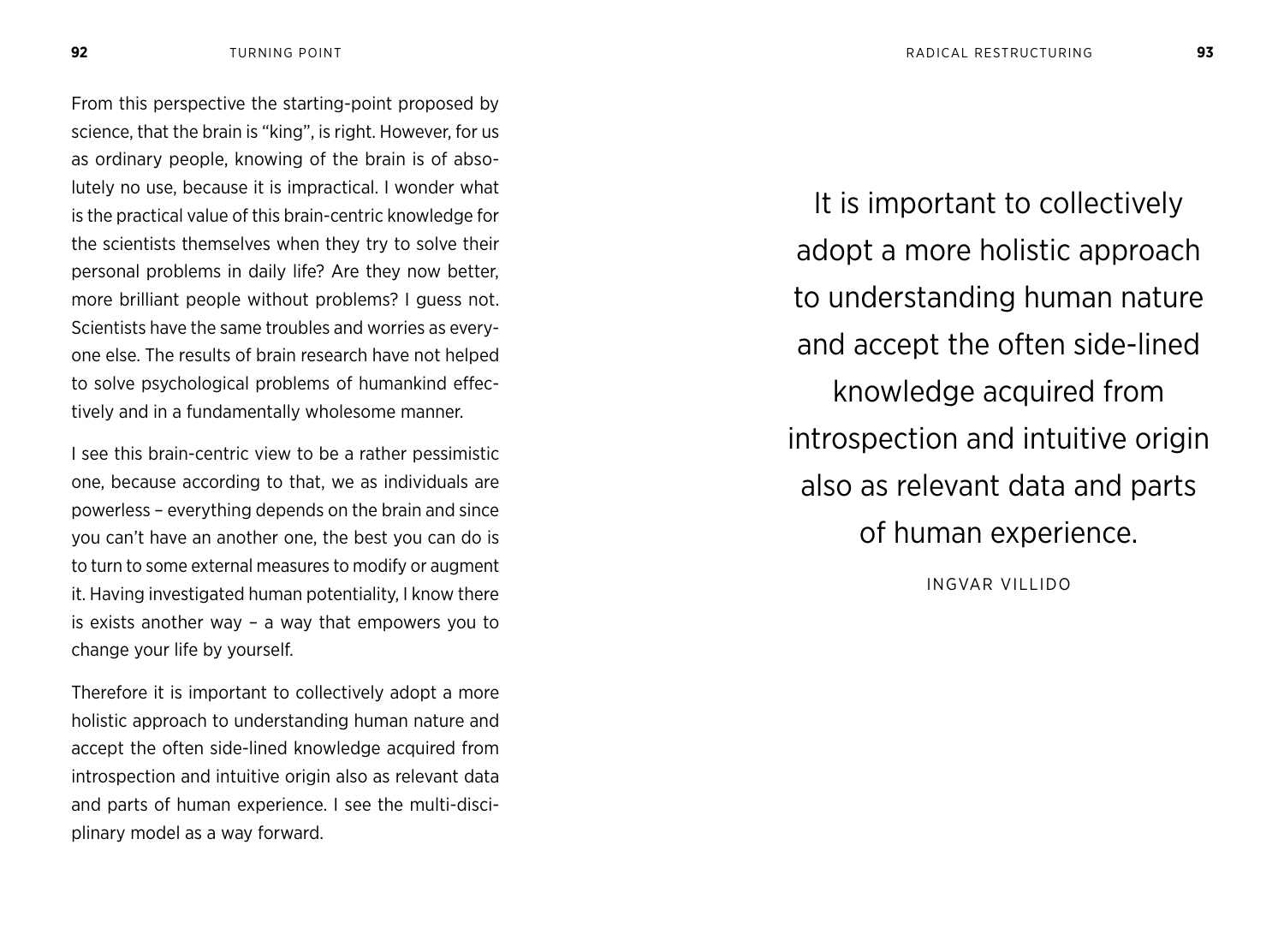Why do we see so much suffering and trouble in the world, although it's the 21st century? Even well-off nations issue reports about alarming increase of depression, poverty and wars are still major problems. People are unhappy and don't know how to live, although life-span is longer than ever before. In my view the reason for this is that in our current society the knowledge learned from others is often considered more valuable than the knowledge stemming from personal experience, tending to label practical knowledge as secondary and textbook knowledge as primary.

Therefore in our daily life we have a habit of relying on the knowledge that comes from memory and not from empirical experience about the reality around us.

This results in a growing chasm, a disconnection between our knowledge and the practicalities of real life – this is also reflected in you: you seem to know everything about how to live, but are still unable to create a life free from suffering.

I use the same methods as science does to study the inner sphere by observing the inner objects and phenomena, setting up experiments and reviewing the results under different circumstances hundreds of times.

We tend to prioritize knowledge learned from others and rely on memory instead of valuing knowledge from empirical experience about the reality around us. This results in a disconnection: you seem to know everything about how to live, but are still unable to create a life free from suffering.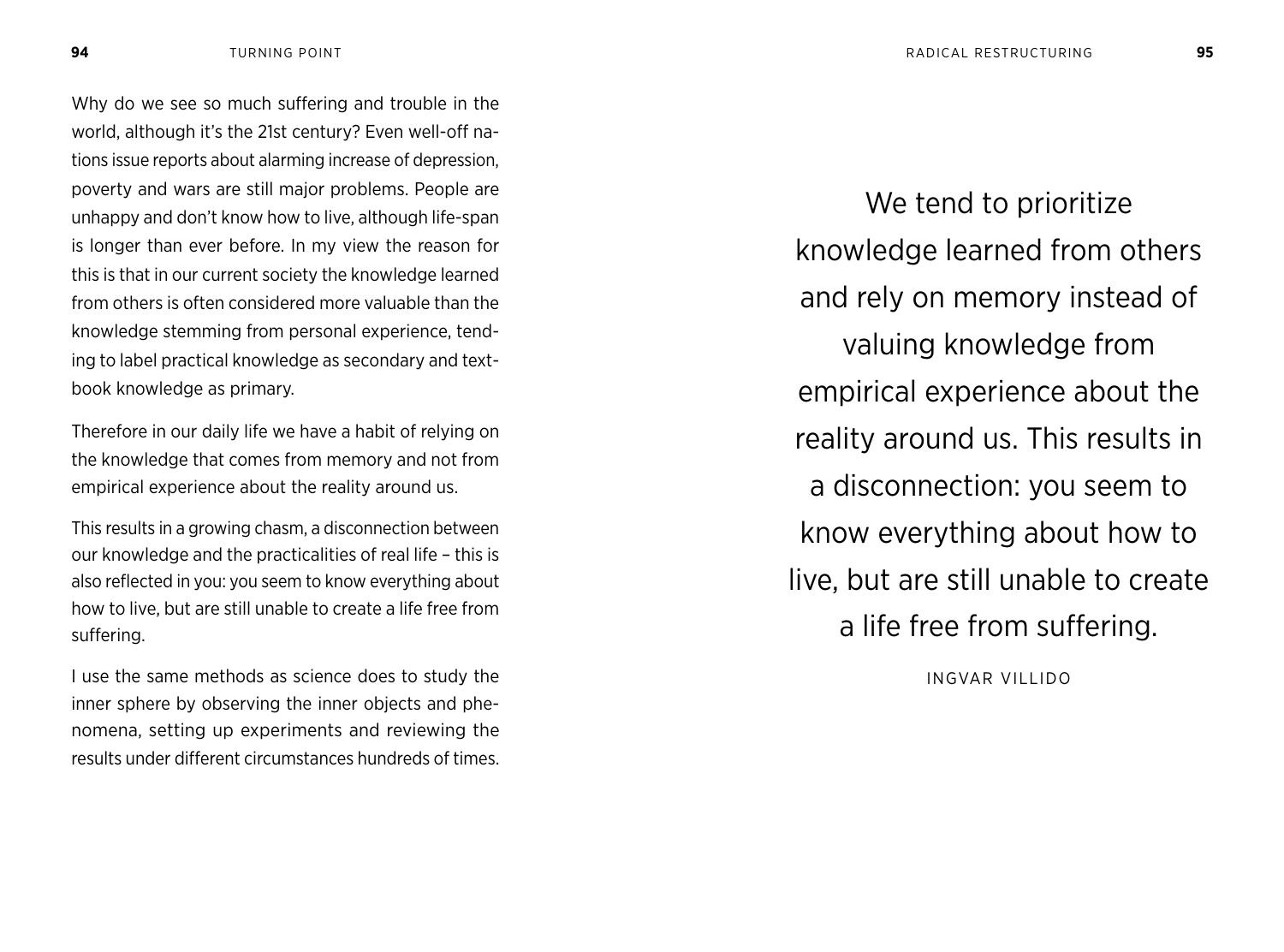To investigate the inner sphere, I rely on introspection and qualities of my consciousness – for example my awareness, my abilities to differentiate and penetrate towards the subtler layers of matter.

Some researchers study the outer, some focus on the inner and there are third ones who study both. Based on the depth of their knowledge and the relevance of their insights, I suggest that also many yogis and sages over millennia can be considered researchers. Kriya (action+awareness) yogis belong to the latter group – researchers studying both inner and outer worlds and their inter-relations. We also choose a field of study, be it medicine or linguistics, raise questions and make systematic experiments to find answers.

Although this biology-centered worldview has been around for only a few hundred years, it has determined a specific way as the "right" way of understanding the human being.

However, many human qualities don't fit into this framework as they cannot be measured nor explained solely through body and biology. Our current understanding of emotions, consciousness, Intellect, the True Self and the inner domain as a whole remains still very vague.

To date such central questions as "Who am I?", "What am I doing here?" or "What is the purpose of life?" remain unanswered.

We, Kriya yogis also choose a field of study, raise questions and make systematic experiments to find answers.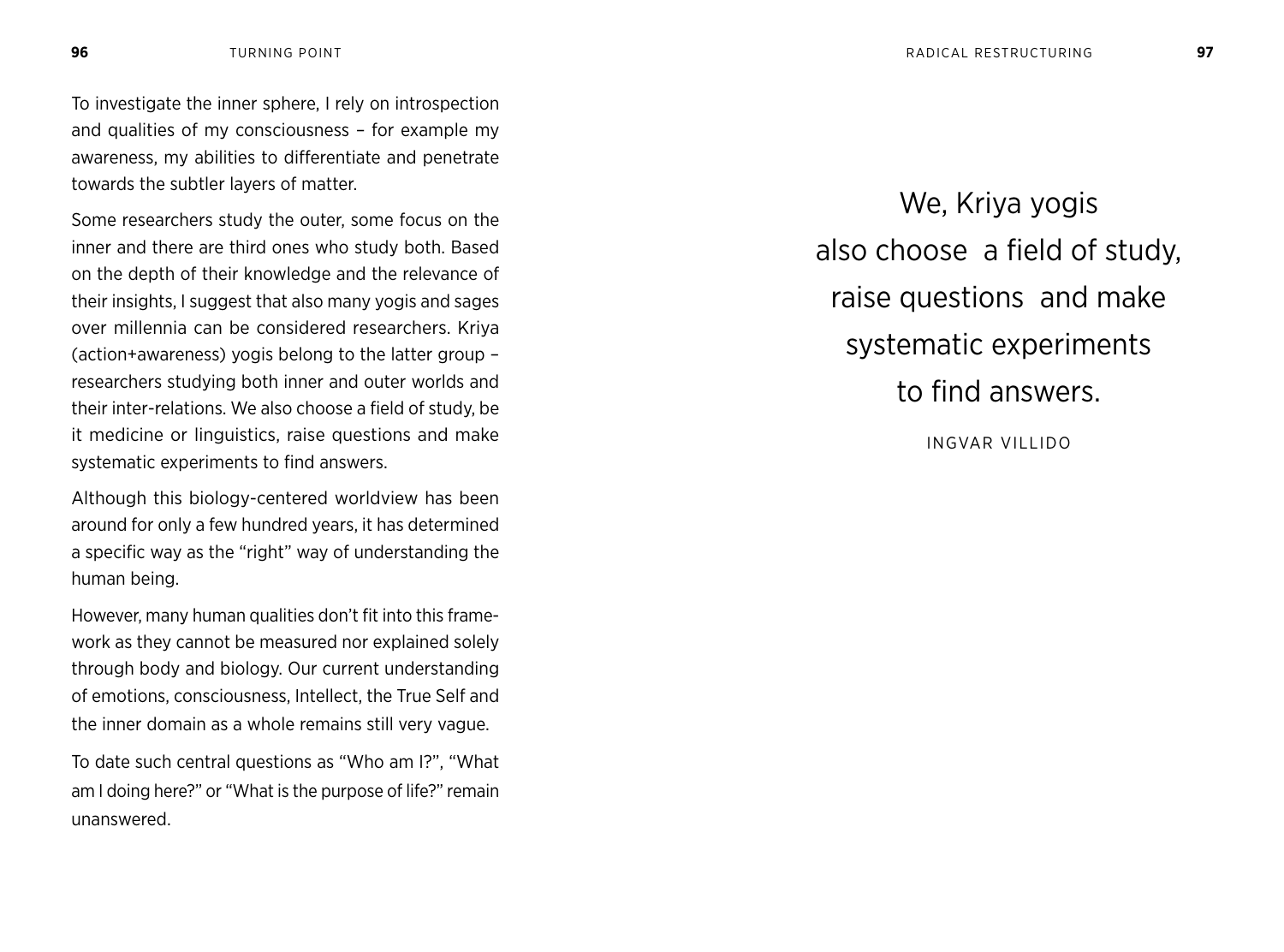By focusing only on the functions of the brain, its role has been overemphasized and other practical human capacities have been severely neglected. The biological view lumps the functions taking place in the inner sphere into the same pot with the physical ones. According to this perspective, all inner phenomena are produced by the physical body. Modern science claims that emotions and thoughts are produced by the brain. Consciousness is believed to be the produced by the brain, although there is no clarity or consensus about its location and role. The study of your true existence, the True Self, has not even begun. Due to the immaterial nature of True Self, it will prove to be an even bigger challenge for materialistic science than the current "hard problem of consciousness".

And it is precisely due to the domination of the biological view that science has long been faced with the dilemma of how to solve the two main questions concerning the "hard problem of consciousness": how does the brain create the (almost) immaterial experience of consciousness and how consciousness influences the processes of the physical brain?

The development of neurobiology has led to a situation where some scholarly approaches have come up with a potentially dangerous hypothesis that seemingly offers a solution to this "hard problem".

By focusing only on the functions of the brain, its role has been overemphasized and other practical human capacities have been severely neglected.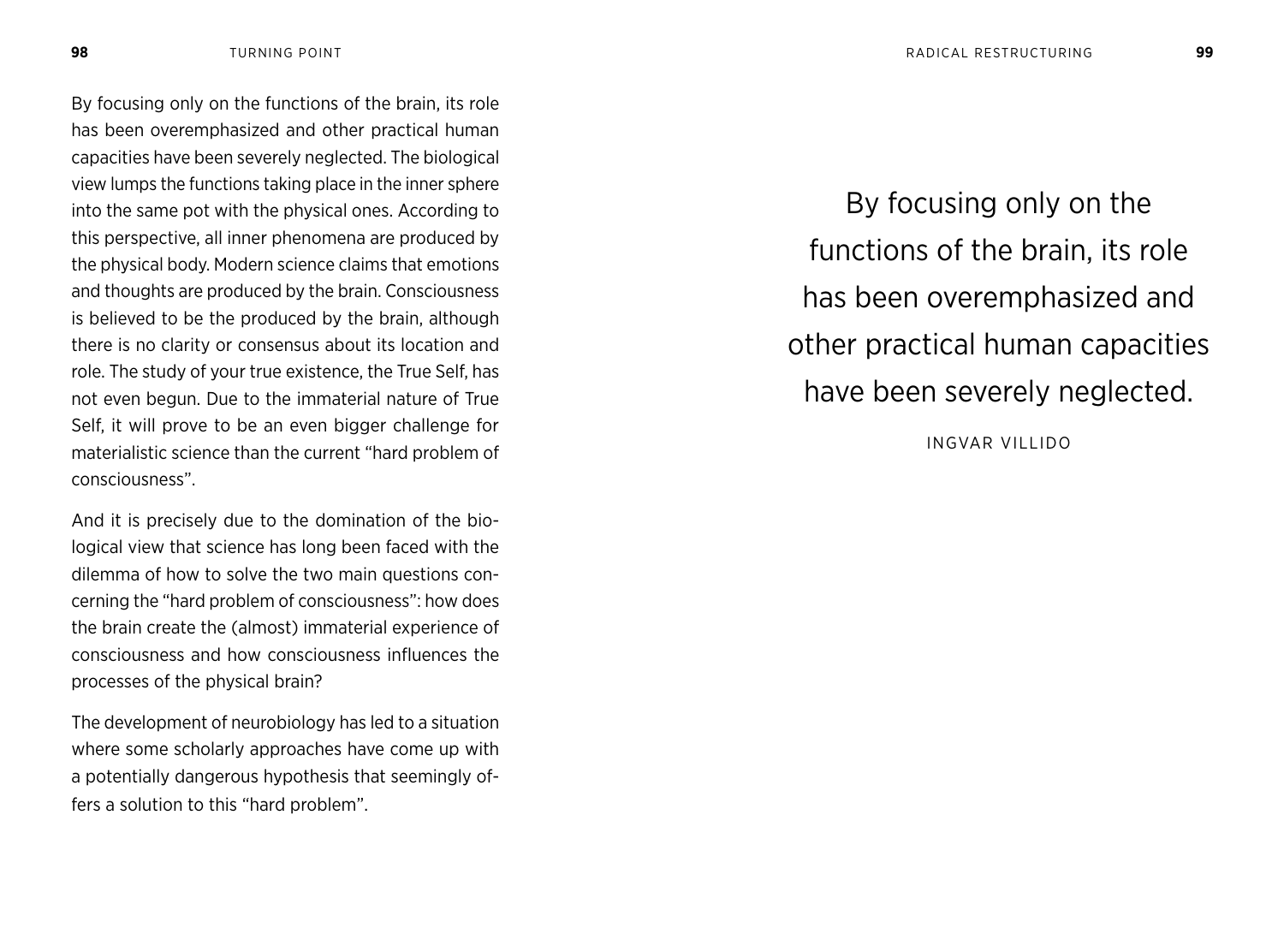They state that consciousness exists, but is as irrelevant as a rainbow, without a purpose or executive power, and that all the processes of the inner domain, including consciousness, have been automatically generated by subconscious brain systems. This proposition attempts to solve the "hard problem of consciousness" by eliminating it from the equation altogether. This view places the physical body to the top of the hierarchy, prioritizes automatic processes and further strengthens the status of the human being as a biological machine.

My research and experience over 35 years, with more than 16 000 students, allows me to propose a view that differs 180 degrees. Indeed, one mode of consciousness is static, but while it is "doing" nothing, this does not mean that it is useless – this passive mode forms the base of your existence. In addition to the static mode, consciousness has seven active qualities that I call the Intellect, our most potent instrument.

Equating a human being with a biological machine may change the course of human evolution, especially in an era of Artificial Intelligence.

One mode of consciousness is static – this forms the base of your existence. In addition to the static mode, consciousness has seven active qualities that I call the Intellect, our most potent instrument.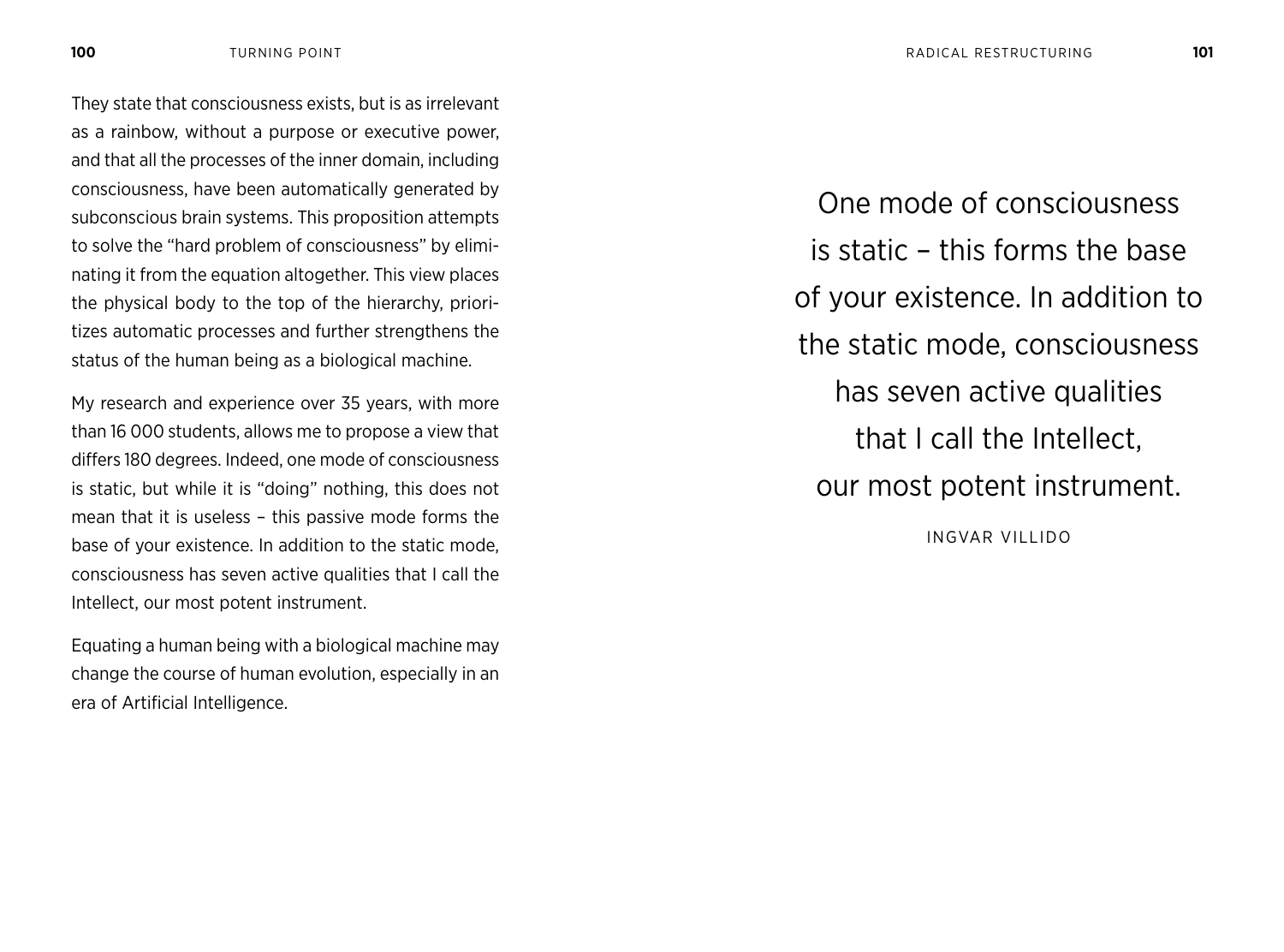AI does not possess the qualities of human consciousness. It is based on data obtained from hacking nature, which is then combined by researchers and engineers. Machines already exceed humans in tasks that require memorybased data processing and physical endurance. Without the emotional ingredient, machines are faster and more efficient than such a human, who operates based on the activation of complexes. I see a growing risk that people, already driven by complexes and increasingly dependent on machines, will soon rank as secondary.

This poses a danger that the use of the historically little explored and consequently underused qualities of human consciousness will decline even further. This would pave the way for the downfall of humanity. Because it is almost impossible to understand the Intellect through using the mental instrument (ie. thinking about consciousness), its investigation so far has failed as well. But does that justify rejecting the Intellect altogether?

Paradoxically the most valuable potentials uniquely innate to humans remain collectively undiscovered, which is why their high value and power has been unknown.

Following the biological view of humans, it is impossible to speak of any self-management – it would deprive Homo sapiens of the very qualities that make her/him intelligent.

With growing role of automation and machines, there is a danger that the use of the historically little explored and consequently underused qualities of human consciousness will decline even further.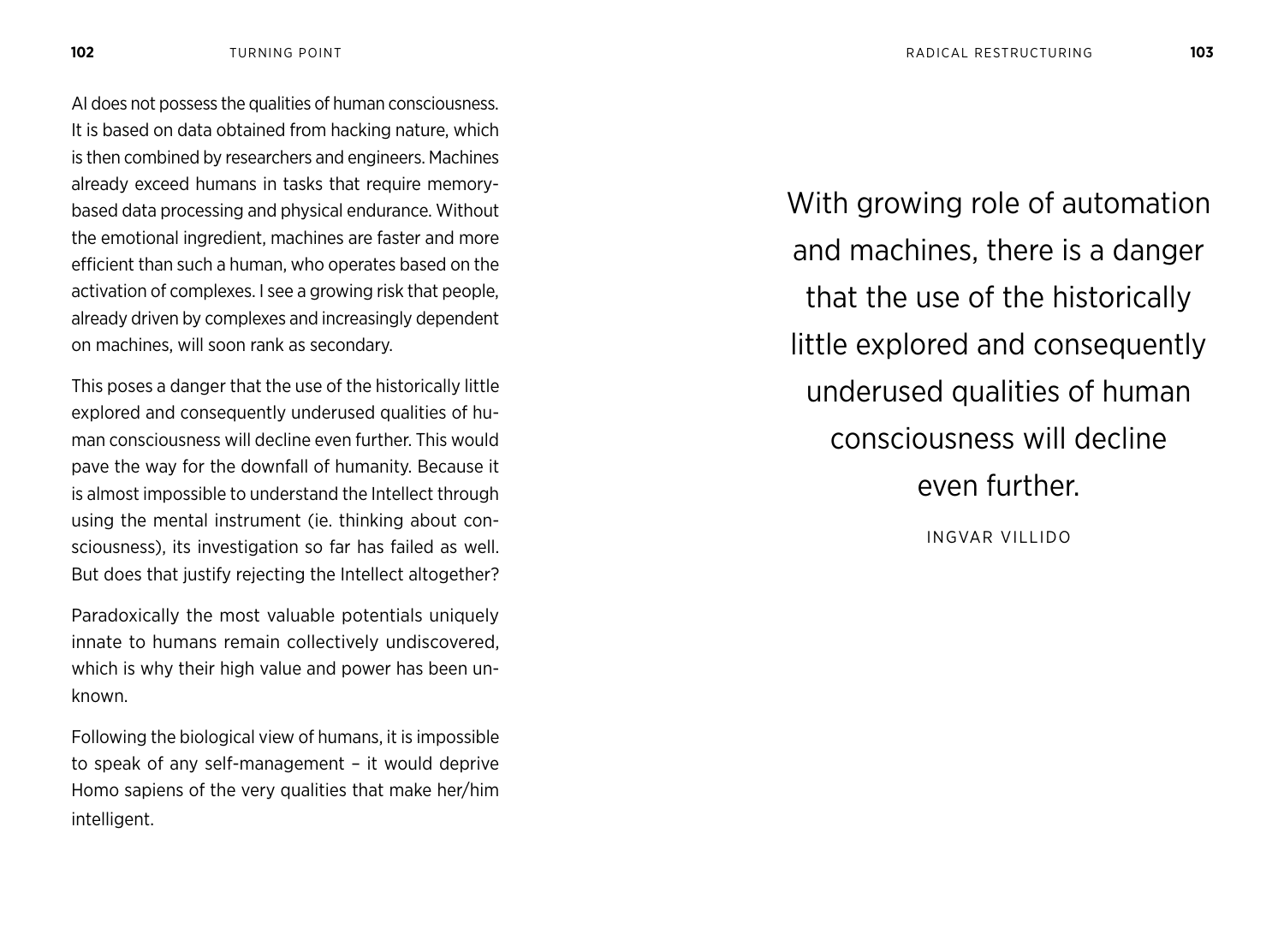Nevertheless, each individual faces constant choices, requiring intelligence in order to orientate within situations and to manage them well. All leadership starts from noticing and distinguishing. If the leader as such and the processes in need of management are not distinguished, efforts in self-management will also remain without results.

To be accurate, in the case of self-management we are not leading ourselves, but our subtle material processes – our inner domain. Therefore, for effective selfmanagement we need to start from distinguishing between the different levels of human functioning and learn to regulate the automatic reactions effectively by releasing them.

Since you and most other people on the planet have been taught according to a belief system spanning back many generations, you don't even suspect that something could be different in your worldview. This is blind faith into an existing system.

This new teaching looks at the human being as an integral hierarchical system, whose functional components each have a distinct role, principles of operation and impact.

According to this view, the physical body is regarded simply as one object among many others.

For effective self-management we need to start from distinguishing between the different levels of human functioning and learn to regulate the automatic reactions effectively by releasing them.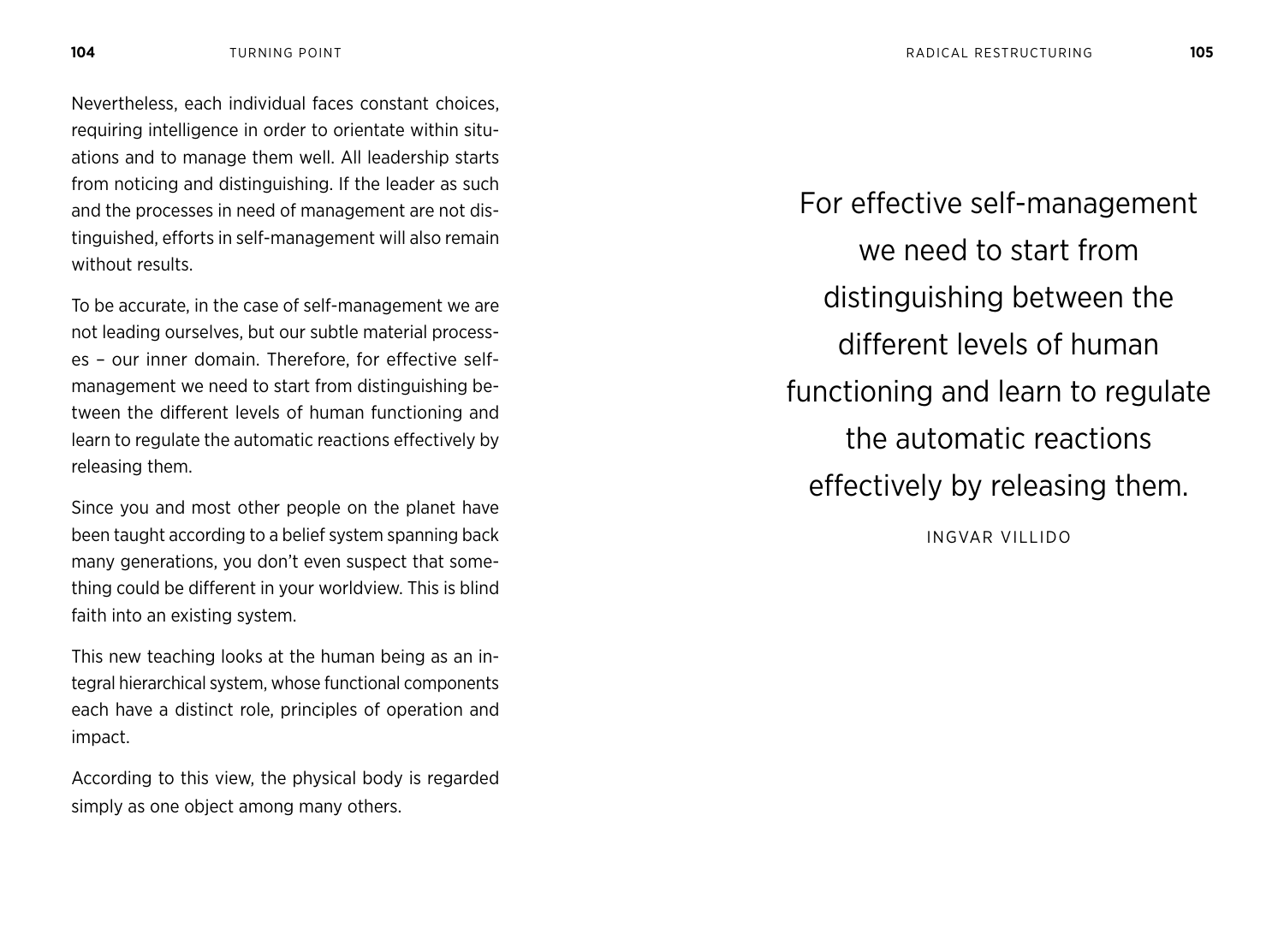# CHAPTER FIVE WHO ARE YOU?

| The Levels of the Human Being       | 108 |
|-------------------------------------|-----|
| The Mental Level                    | 110 |
| <b>The Level of Consciousness</b>   | 114 |
| The Spiritual Level - the True Self | 126 |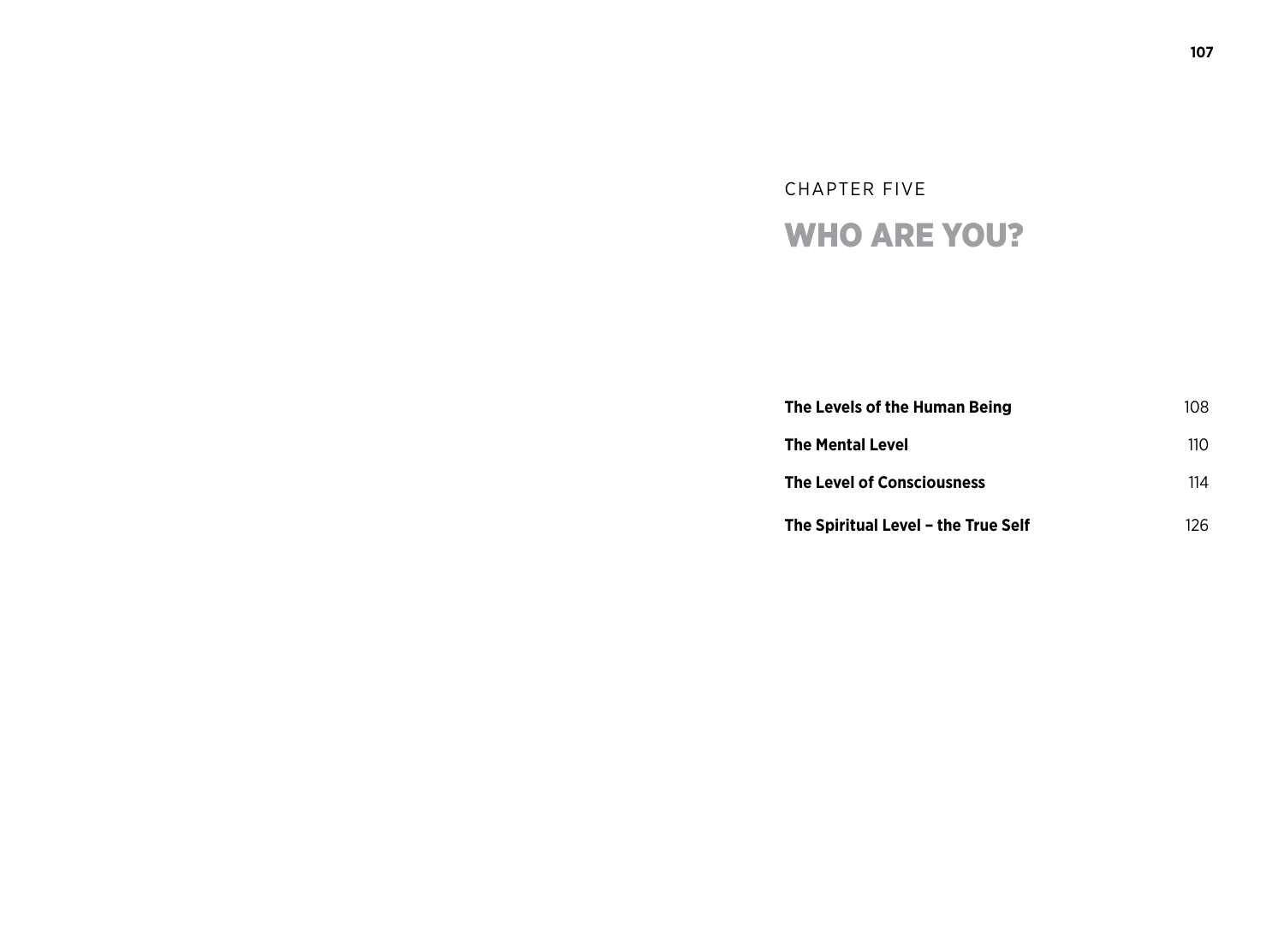#### **The Levels of the Human Being**

If you study reality directly by finding empirical answers to questions such as: "Are thoughts emotions and are emotions the physical body?" as detailed before, you discover that these phenomena are not one and the same.

This kind of direct knowledge, obtained through introspection and experience, that you can only discover through empirical study, shows that you have five different types of phenomena, or levels.

**Firstly**, everyone has a physical body. It is easy to notice the existence of this level.

**Your second level** contains various emotions that give the body its dynamics. I call it vitality, meaning movement, aliveness, energy. Emotions can be divided into three groups:

Slowing. They increase passivity. For example sadness, pleasure, laziness etc.

Accelerating. Their influence is an increase in activity. For example rage, anger, anxiety – all "fight or flee" emotions.

Intermediate ones have a balancing effect.

If you look empirically, studying reality directly, you discover that you consist of five different types of phenomena, or levels.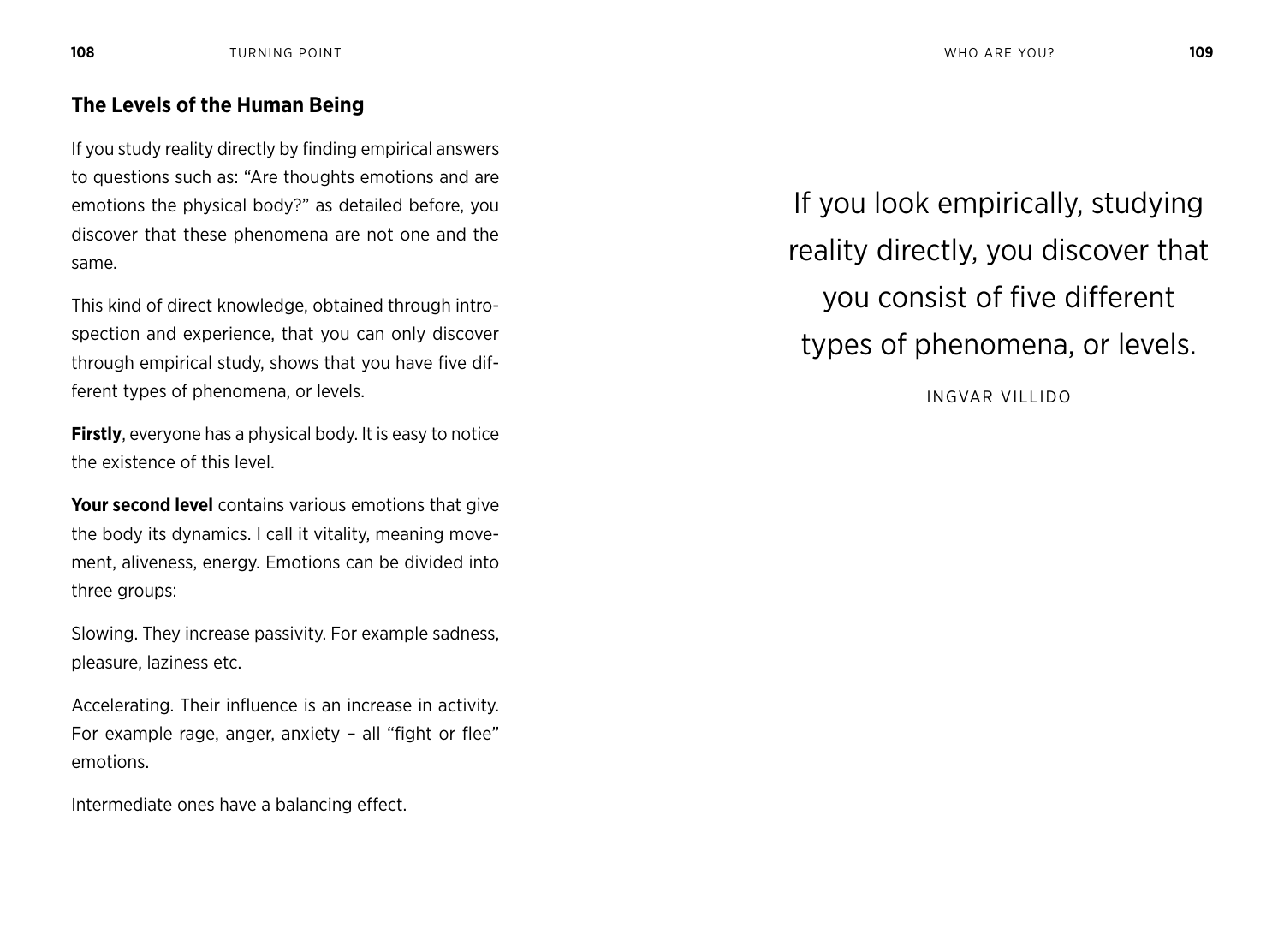### **The Mental Level**

Thirdly, you have the mental level that is often also referred to as the mind. The origin of the mind is memory and memory alone. Everybody knows what total amnesia or complete loss of memory means. In this case, a person doesn't have the usual thoughts in his or her head, s/he doesn't recall the past and may not understand where s/he is. In total, the entire mind of a human is based on memory.

According to the empirical view, the mind and memory are seen as a functional layer on their own, with own principles of action and consequences – so, I am not talking here about some specific region in the brain (the first level).

There is nothing new in memory, it is full of our experiences and knowledge obtained at some point in the past. This results in an interesting fact. Namely, if someone thinks incessantly and even if s/he imagines, that's to say projects information into future, s/he is still using memory to do so. Projecting into the future by using is the past. This is a problem.

It is problematic, because in this way no innovation or progress, no new possibilities or discoveries are made. All solutions are ready-made, retrieved from memory. This signifies a kind of stagnation because even the new solution remains based on how something used to be or was done before.

# The origin of the mind is memory and memory alone.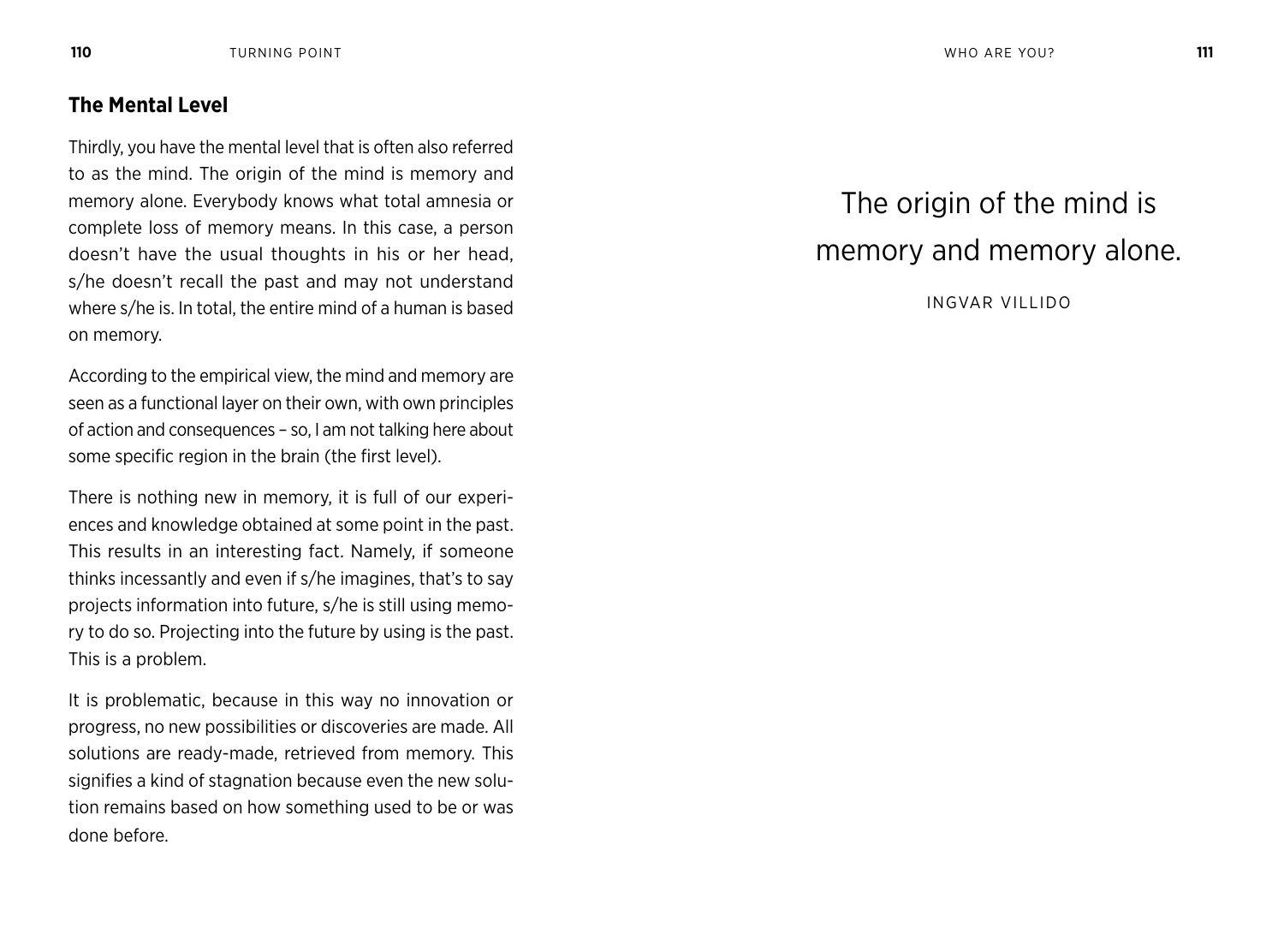When establishing your life predominantly on the mental base, you won't experience or discover anything fundamentally new. Prioritizing the mental is neither smart nor is it connected with our survival, although this is a popular belief. On the contrary, constantly clinging to memory and mistakenly considering the known to be safe and the unknown dangerous, creates difficulties in adjusting.

The mental creates an illusion that the past is still here and the future already exists. Most people live in the illusion created by the mind, missing the present.

*Let's check: when you recall the past – when are you doing it? When you imagine the future – when are you doing it? The answer is always the same: now.*

We live in a society that praises the mental level as the highest value, in spite of it essentially being an inner archive, which people constantly get lost into. The mental level, built on memory, doesn't contain a single living thing – only traces of old information and re-plays. It is good for description, but not for discovery. Emphasizing the mental as the most important human instrument is one of the main reasons why you don't understand life and why things happen the way they do. This fundamental error stems from over-generalizing things, lack of personal investigation and elementary education about the inner domain.

The mental is an inner archive. It doesn't contain a single living thing. INGVAR VILLIDO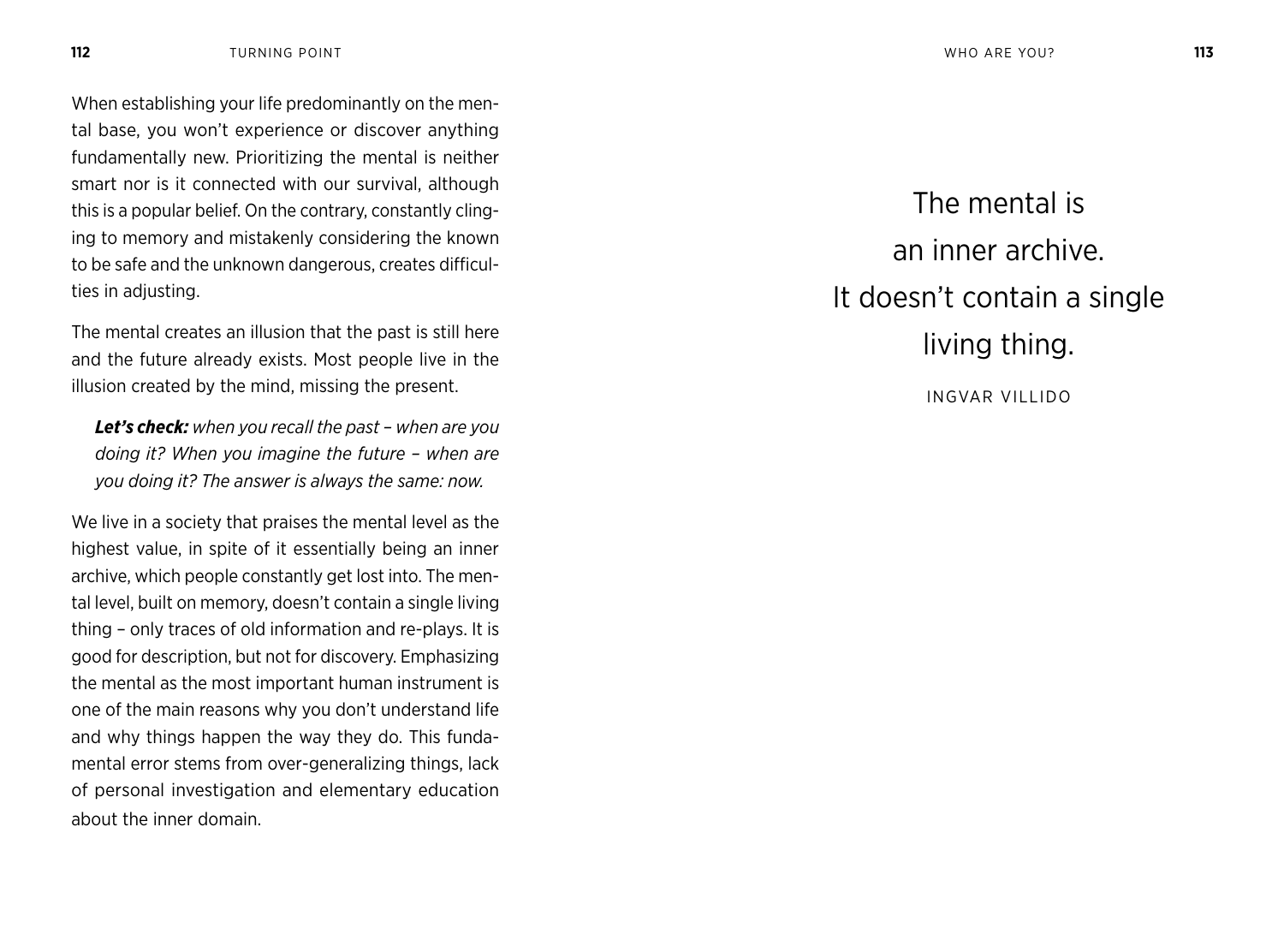### **The Level of Consciousness**

Fourthly, you can discover your consciousness. The previous three levels are in constant change – essen tially unstable. Consciousness is hierarchically higher than they are, and being unchangeable in nature, forms the first pillar of fundamental stability. If a person is aware, it is possible only because s/he already has consciousness. All people already have consciousness.

Everyone is concerned with achieving stability in life, i.e. a stable basis in the midst of constant change. Gigantic efforts are made to convert phenomena that are absolutely impermanent (body, emotional happiness, worldviews) into permanent ones. In all this bustle, we remain blind to the real source of independent stability – our consciousness.

Check, at this very moment, do you already have con sciousness? Experience that you have it. Also, notice that consciousness is not any of the three levels described in previous chapters. It is a separate phenomenon.

If your ability to become aware is not discovered by you and is not subordinated to your own will, the great potential offered by this level (incl. the seven active qualities of consciousness) will remain largely a dream.

### THE 5 LEVELS OF THE HUMAN B AND THEIR HIERARC

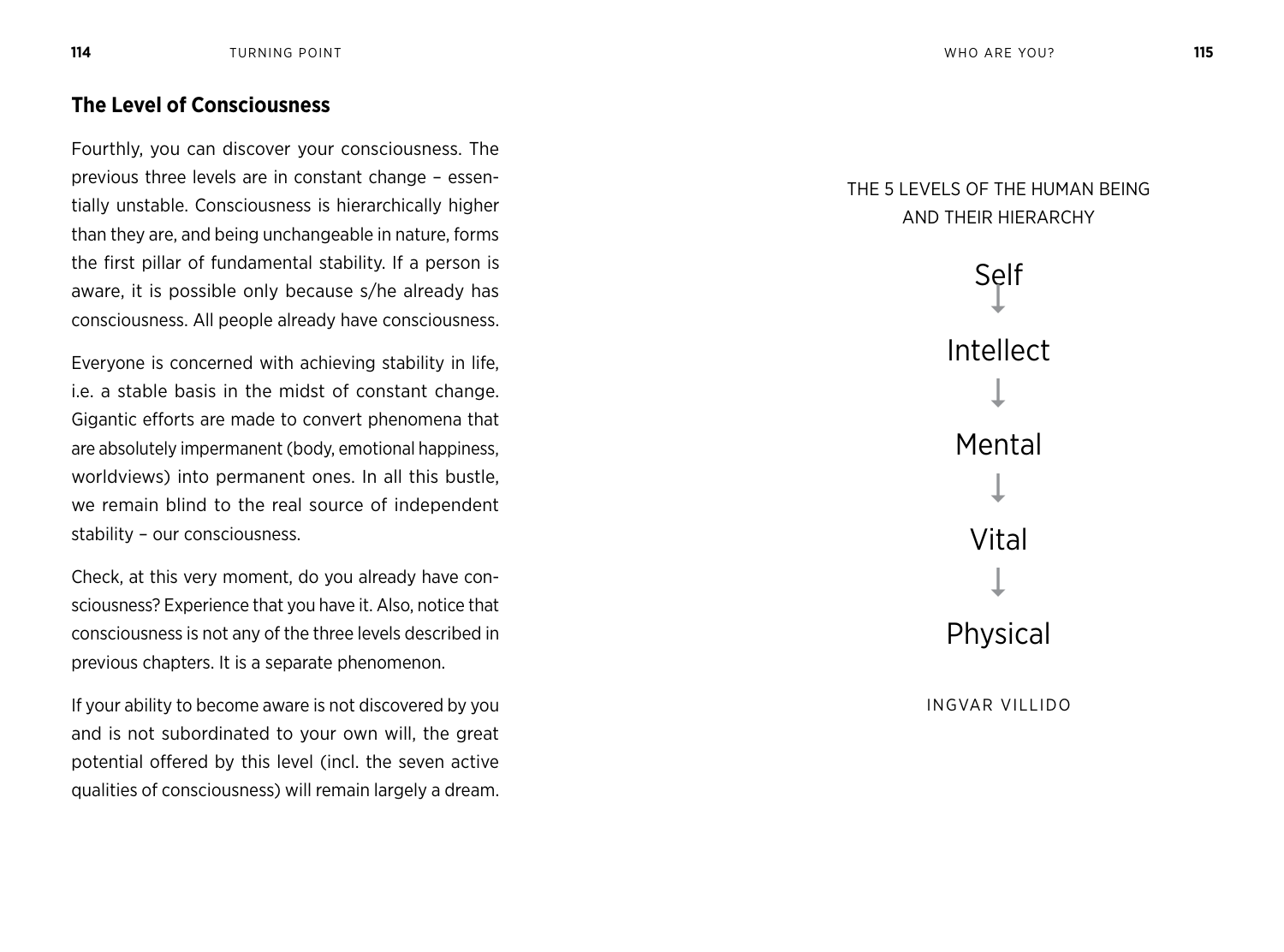Until the existence of own consciousness has not been discovered, awareness is commanded by the subconscious and is, as such, driven by the autopilot. The natural situation for a human being would be the exact opposite – a re-discovered ability to use awareness, directed by your True Self and true will.

Deliberate application of awareness always starts from the True Self and creates the subject-object relationship.

The True Self and consciousness form a constant monistic pair. In relation to this monistic pair, all other phenomena are seen as objects to be directed.

It is important to stress that when awareness is applied, being the dynamic quality of consciousness, the only possible bridge between the subject and objects is created, allowing us to experience everything that takes place in the inner and outer.

This leads to one conclusion: there is only one subject and an infinite number of objects.

No human being experiences things only passively; through your consciousness you also actively interfere into the inner and outer. The decisive difference is, whether you are aware of the presence of your consciousness or not.

Application of awareness always starts from the True Self and creates the subject-object relationship.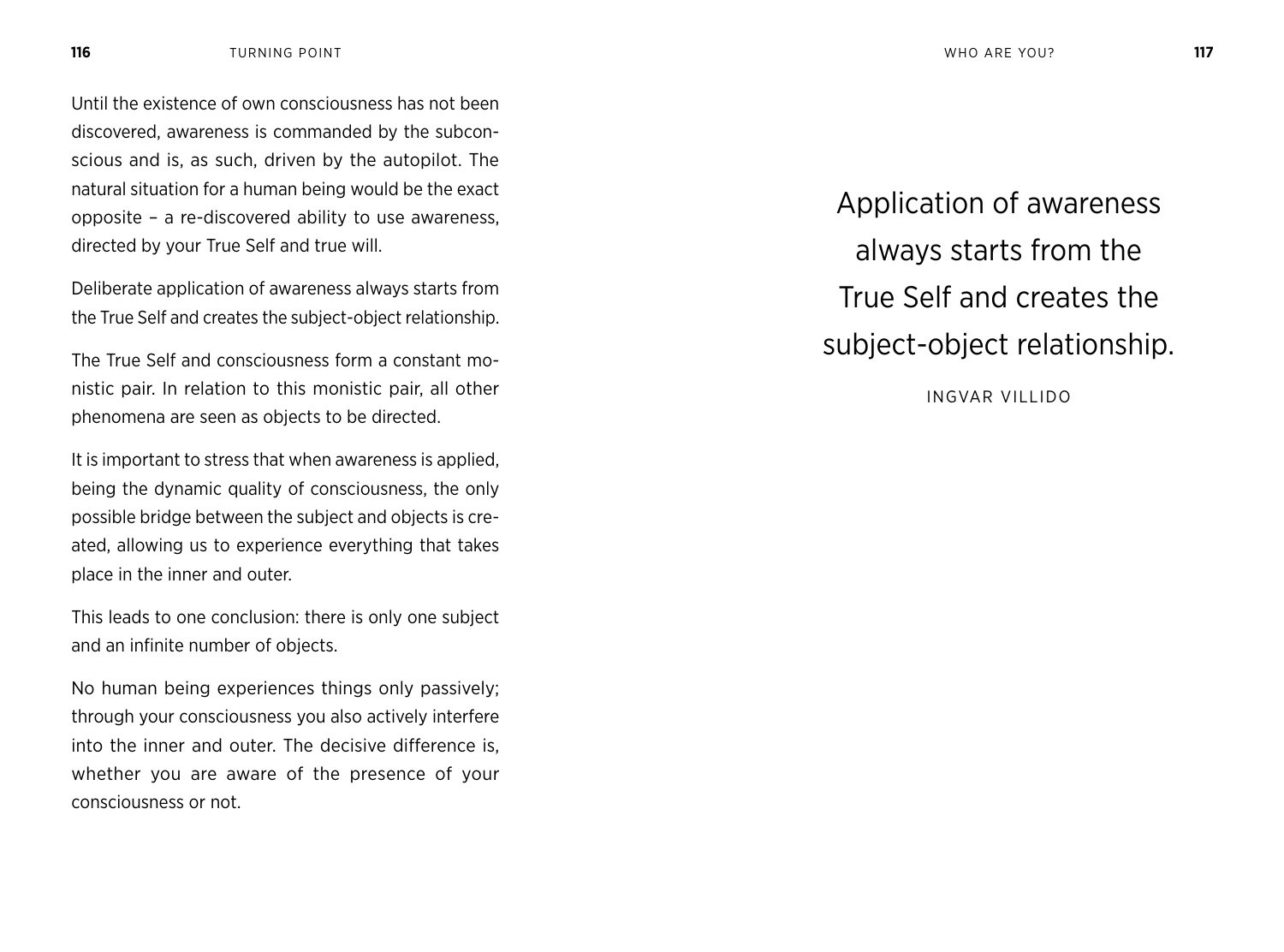This difference manifests itself both in your choices as well as in the consequences of your choices. The best and most lasting results come when you are aware of your choices and direct your actions. The personal life of each individual is the sum total of the consequences of many details, choices and actions. Because of this, it is absolutely inevitable that you apply awareness to liberate yourself from harmful automatic reactions that otherwise lead to suffering.

A person who is aware of the existence his or her consciousness also uses it consciously when relating to things. This is the application of awareness in daily life. I call it simply awareness, when your consciousness is in contact with an object and you are aware of this process. In this state, being aware of your awareness, you carry out actions and direct them with awareness, which is the only normal alternative to subconscious life. "I know/am aware of what is happening. I know/am aware of what I am doing and how. And I know where it is leading".

It is necessary to emphasize that this new perspective is not based on emotions ("I feel that…"), nor on thoughts ("I think that …"). These two levels together have dominated as the leading force for thousands of years – I call it the "old paradigm".

If a person, who is aware, uses his or her consciousness to relate to the world directly, then this is what I call application of awareness.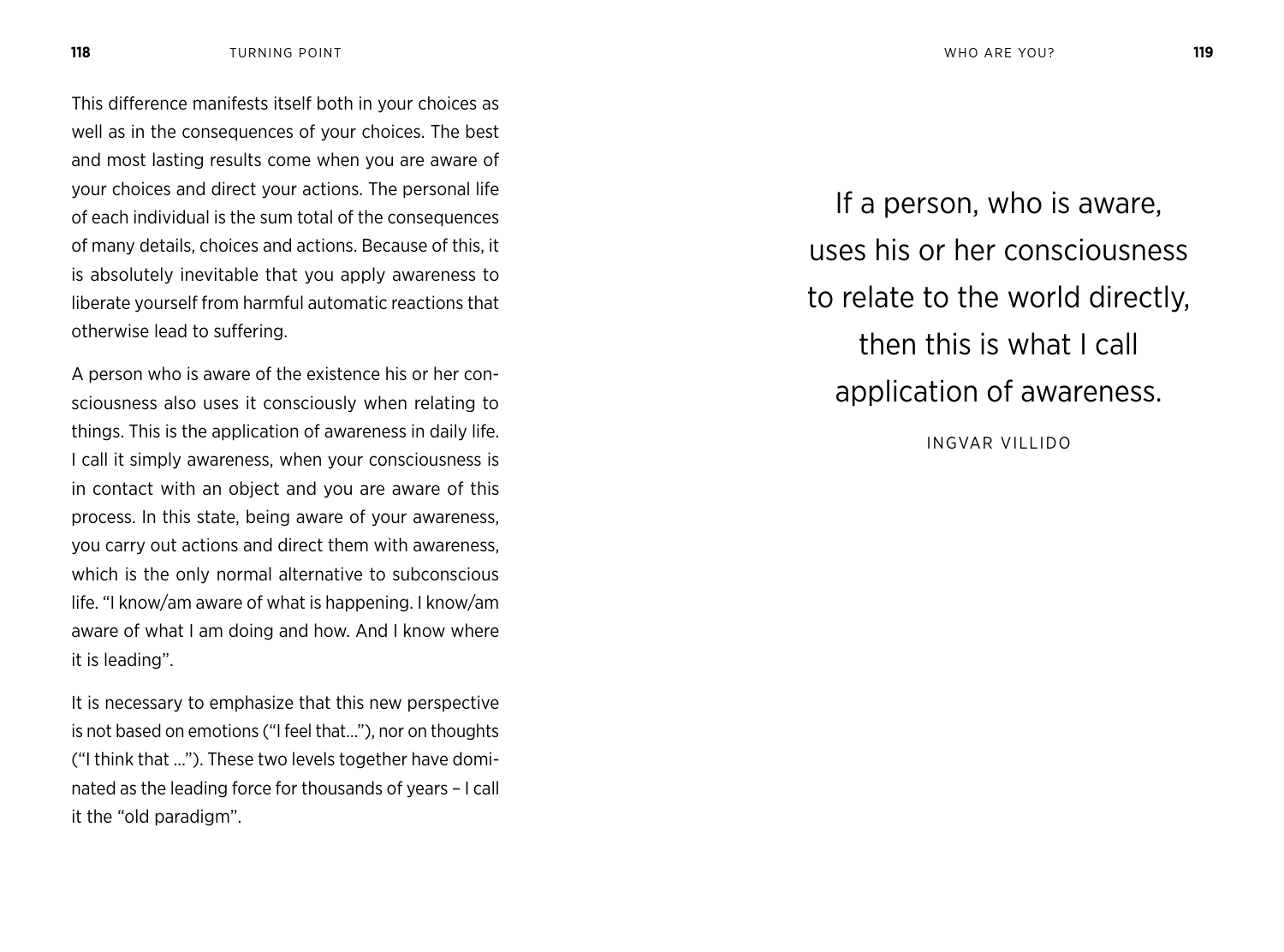Several important shifts happen when you are simultaneously aware of consciousness and objects.

**Firstly**, you have a real experience of the present moment. Through this, the mental illusion of past and future is overcome.

**Secondly**, direct contact with objects is made. Through this, you become able to orientate adequately amongst objects and processes, and the subject (True Self) won't mistake itself for any of the objects.

**Thirdly**, the Self is clearly distinguished as being separate from things. Through this, you discover your true identity and experience relief from every human's three deepest longings or quests: to be somebody, to know and to be happy.

**Fourthly**, you become able to considerably influence those subconscious processes that you choose to.

These four events transform you and create a new platform for life – I call this the "new paradigm". Deliberate application of awareness is radically different from the old paradigm – it is a totally new basis for life and executive power. Whenever you apply awareness, it always takes place in the static present moment – in the moment unaffected by time, in timelessness. Consciousness itself is the present moment, the very Reality.

When being simultaneously aware of the consciousness and objects, the experience of the present moment emerges. Through this, the mental illusion of past and future is overcome. INGVAR VILLIDO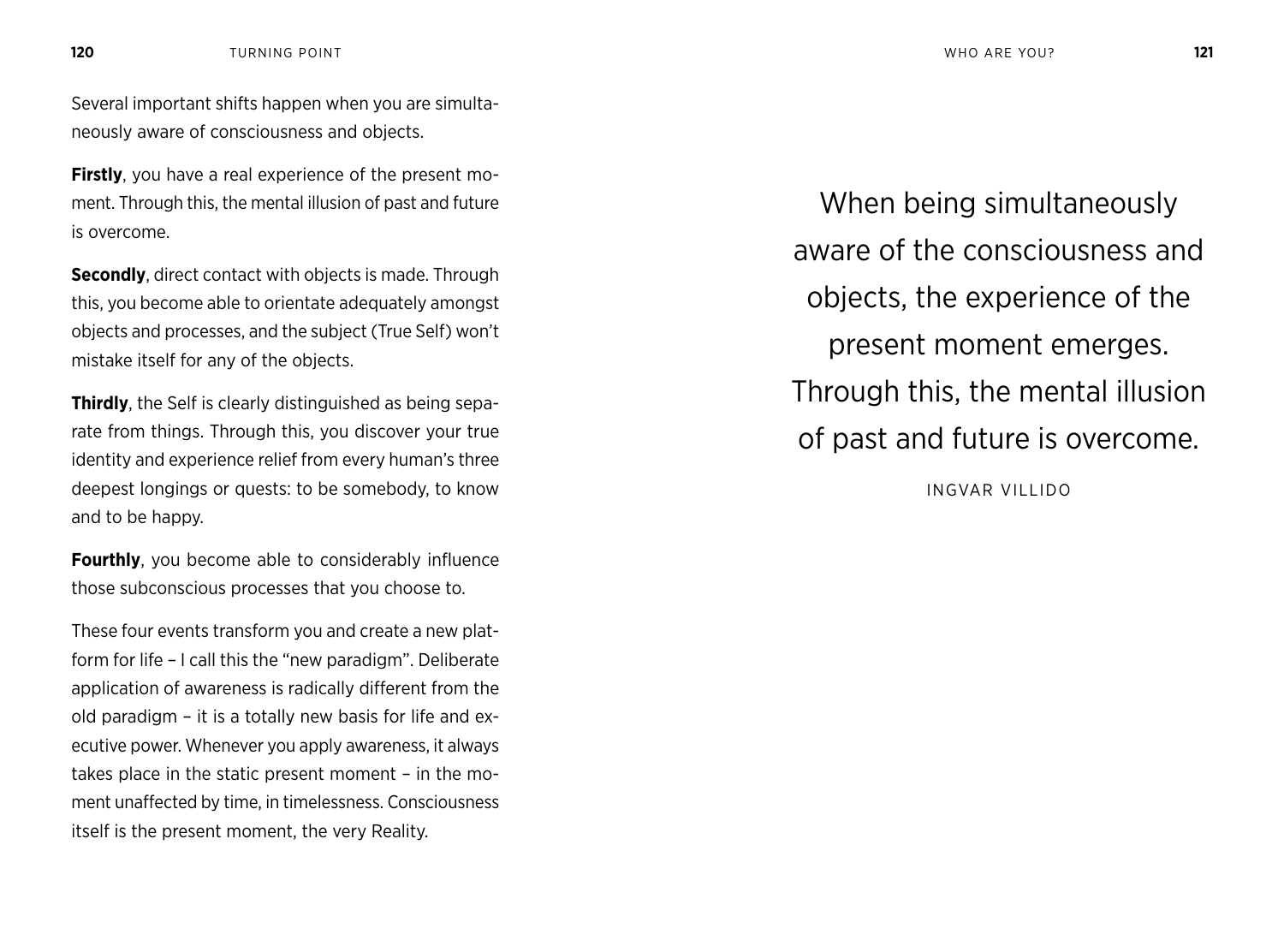When you apply awareness, consciousness can be used in various proportions or emphases:

- 1 You participate in a process, but you don't know it and are on autopilot. Intentional awareness of both, objects and awareness itself, is lacking. Awareness is driven by the "Monkey mind" process.
- 2 You participate in a process and are aware of some important objects or processes themselves. The emphasis is on the objects, being aware of them.
- 3 You participate in a process and are aware of objects or processes themselves. In addition you are aware of the existence of your consciousness. Your awareness is simultaneously shared and distributed in an equal proportion between the object, the ongoing application of awareness and being aware of own consciousness. All three are emphasized.

Consciousness, being the fourth level of a human, it is hierarchically above and beyond the mind. For this reason it is inaccessible for mental description and discussion – you can never find your consciousness through thinking about it. You must find your consciousness for real, it can't be a mere idea (a mental "thing"). And of course, it is not an emotion (also a "thing"). But since your consciousness itself is not this regular "thing" to become aware of, it is often not found or recognized. So, consciousness, being naturally void, not formed into anything, is not an ordinary "object". Rather, its qualities are similar to space.

Consciousness is hierarchically above and beyond the thinking mind. For this reason, it is almost inaccessible for mental description and discussion.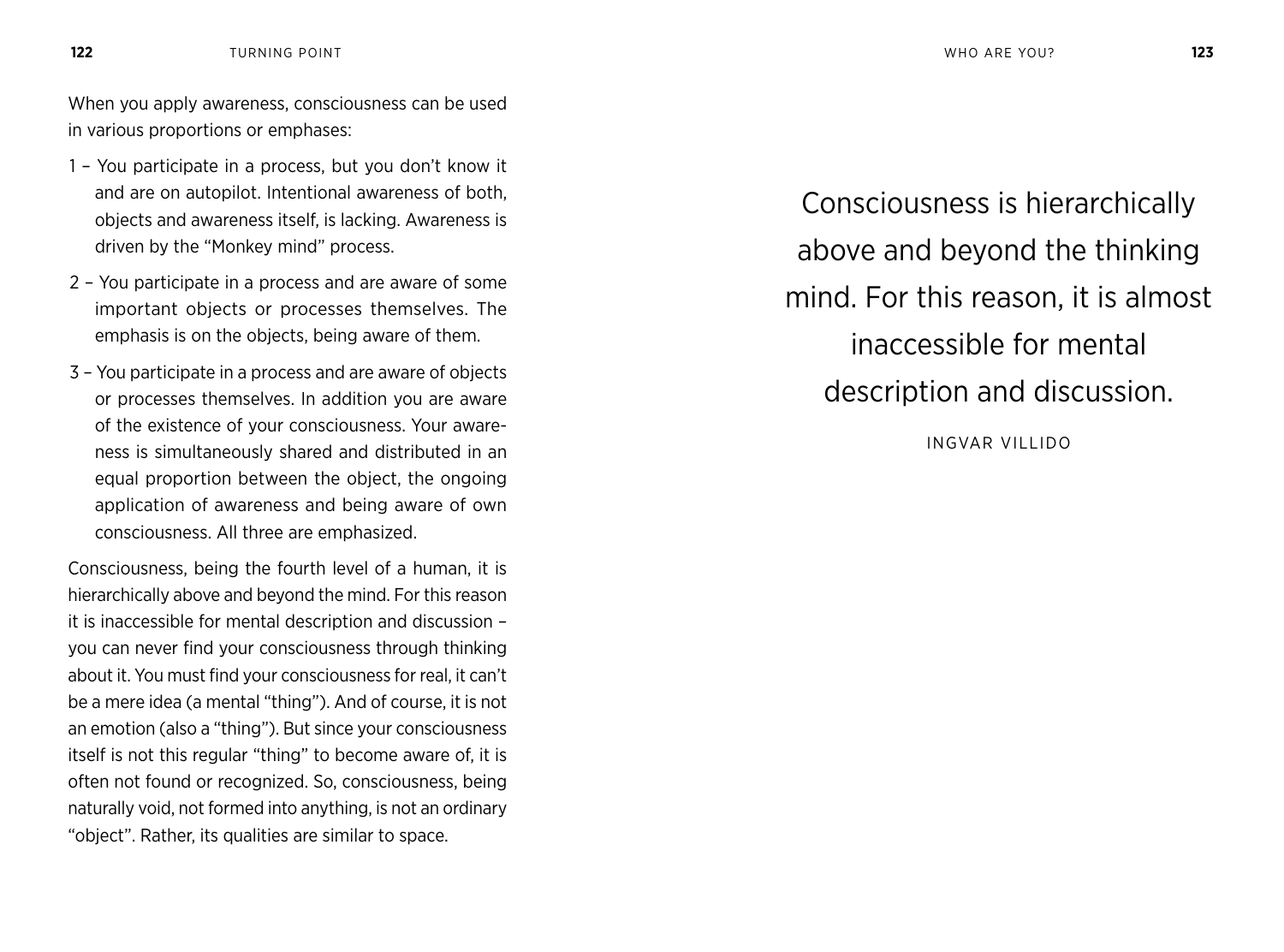I don't mean the space as sky, but a principally limitless space, in which all other things from atoms to global things exist. But the habit of rummaging around in things has conditioned us to focus on things, which is why we don't know how to see non-things. We tend to focus on things, because this is where our traditional values are and have been for generations. People have always been on the quest for happiness, looking it from "things" – experiences, emotions, stuff etc. No-one has found stable, lasting happiness in this way, because it simply does not exist there, in "things". However, stable happiness is real. Listen!

Consciousness itself is of highest value. Not things.

When aware of consciousness, you have "stepped out" from suffering. This peace is the first happiness.

It is important to note that consciousness is present since birth, all people already have it. When we look at a small child, then consciousness is primary while the complexes, characteristic of today's adults, are absent. This state enables learning to occur at such speed during the first one and a half years. This fact demonstrates just how immense the potential of consciousness is and why it is so important to keep using it like the philosopher's stone throughout life.

Your consciousness is very special, it is superfine subtle matter – but it is not yet the spiritual level.

The habit of rummaging in things has conditioned us to focus on things, which is why we don't know how to see non-things.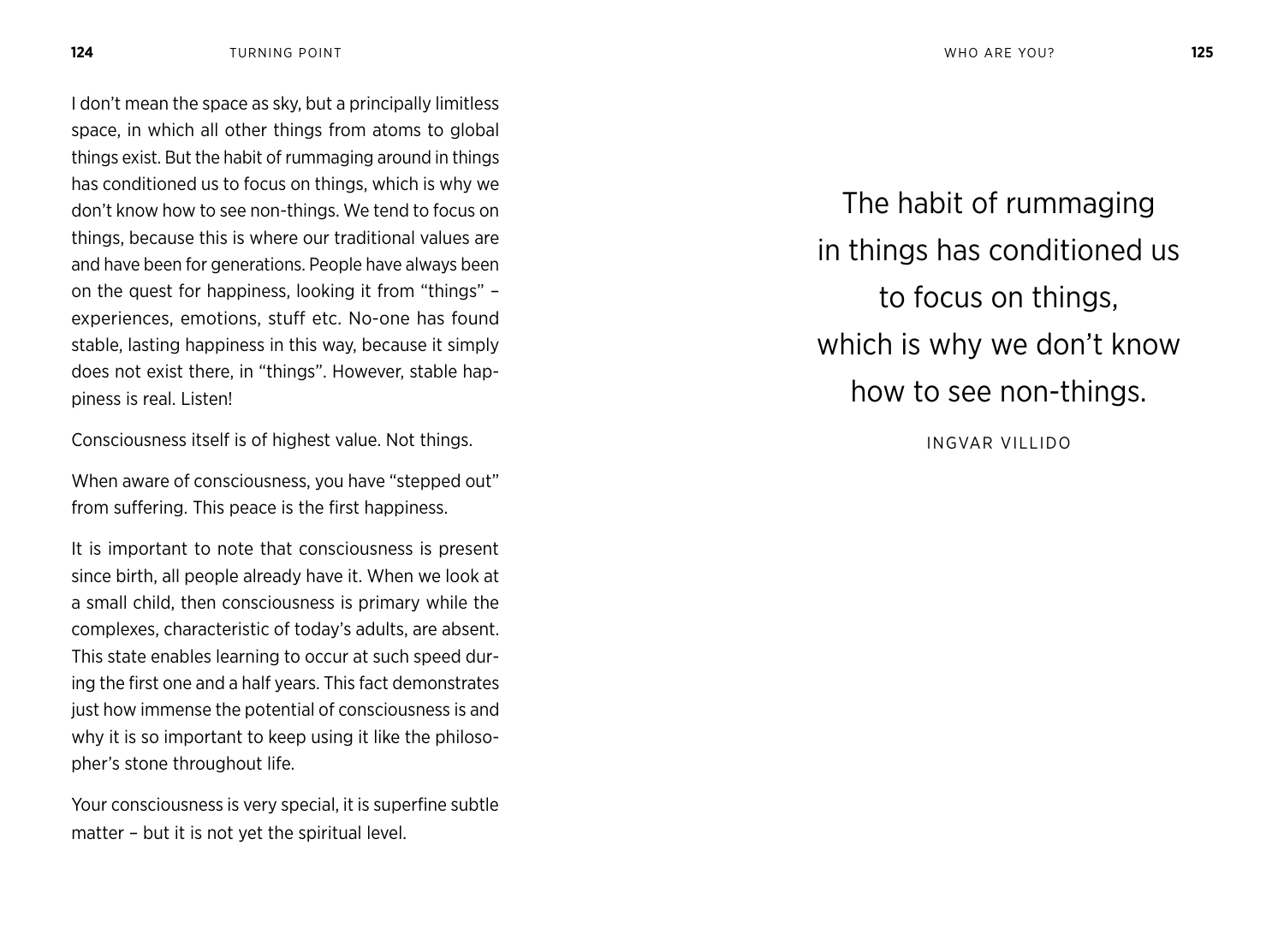#### **The Spiritual Level – the True Self**

The fifth, spiritual level, is hierarchically primordial, above all the other levels. This is the level of True Self, the "ruler". This view is exactly the opposite to the currently widespread one, that starts with the physical level and considers that to be at the top.

What is spiritual, then?

In my approach and teaching "spiritual" does not mean the mainstream perception of spirituality, which includes nowadays almost anything: from philosophy, mysticism, clairvoyance, esotericism, fortune telling, spiritual quests, channeling, contact with angels to transcendental experiences.

Interest in such "spiritual" things has probably lasted throughout human history. It is caused by a vague inkling that there exists such subtle matter, which is invisible to the naked eye, but nevertheless has an impact on life and nature.

I see that there exists a total confusion, since everyone is trying to describe this subtle material landscape in their own way, claiming their piece of the "puzzle" to be the most relevant. Unfortunately, this effort doesn't contribute to creating clarity. Currently there is no consensus on terminology, ontology ("anatomy") of the inner, main postulates, accurate descriptions, proofs etc.

The spiritual level is hierarchically primordial, above all the other levels. Namely, I call this part of the human being spiritual that represents your True Self.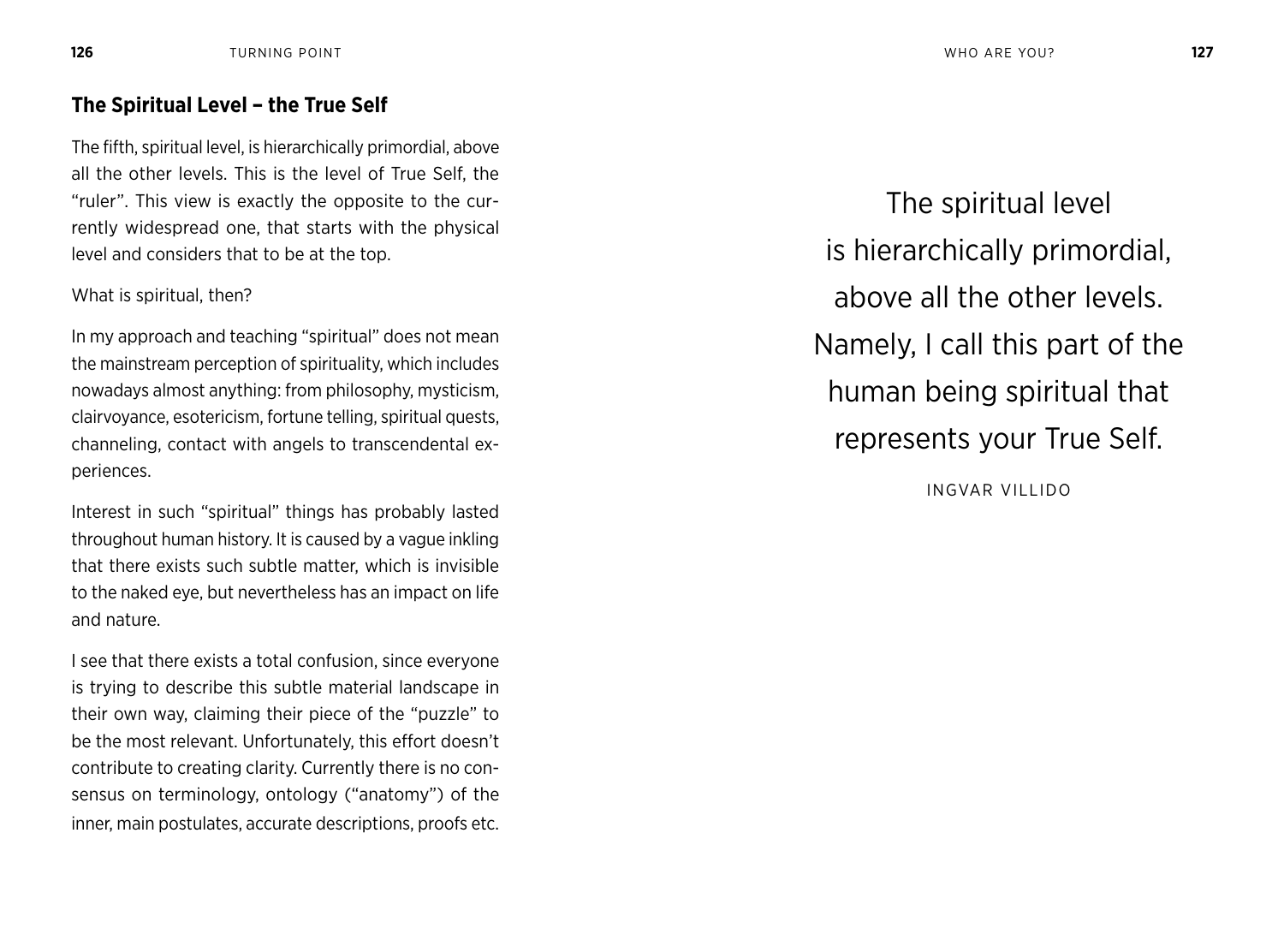Generally speaking, the term "spiritual" is also widely used in more formal approaches, such as in mental health ("illness of the soul"), well-being of the soul, balance of body and soul, etc. By using this term, attempts are made to capture and describe the functions, reactions or states that occur in the inner domain. This over-generalization, using the term "spiritual" in such an ambiguous and inaccurate way, refers to the backwardness of science while studying the inner domain. All of this confusion points to only one thing – to the lack of practical understanding, and an absence of a systematic education in this area.

The part of a human being that represents the individual's True Self, this is what I call spiritual.

True Self is the actual being. The natural and primordial True Self represents a state of being devoid of all other identifications. The reason this level is called spiritual is because True Self is immaterial, which is a paradox in itself.

Although each person exists as the natural True Self in an uninterrupted continuum, your True Self is completely covered by the veil of acquired extras, the complexes, a conditioned autopilot. I refer to your constant mis-identification with a chain of reactions, that you usually mistaken for yourself.

The part of a human being that represents the individual's True Self, is what I call spiritual. The natural and primordial True Self represents a state of being devoid of all other identifications.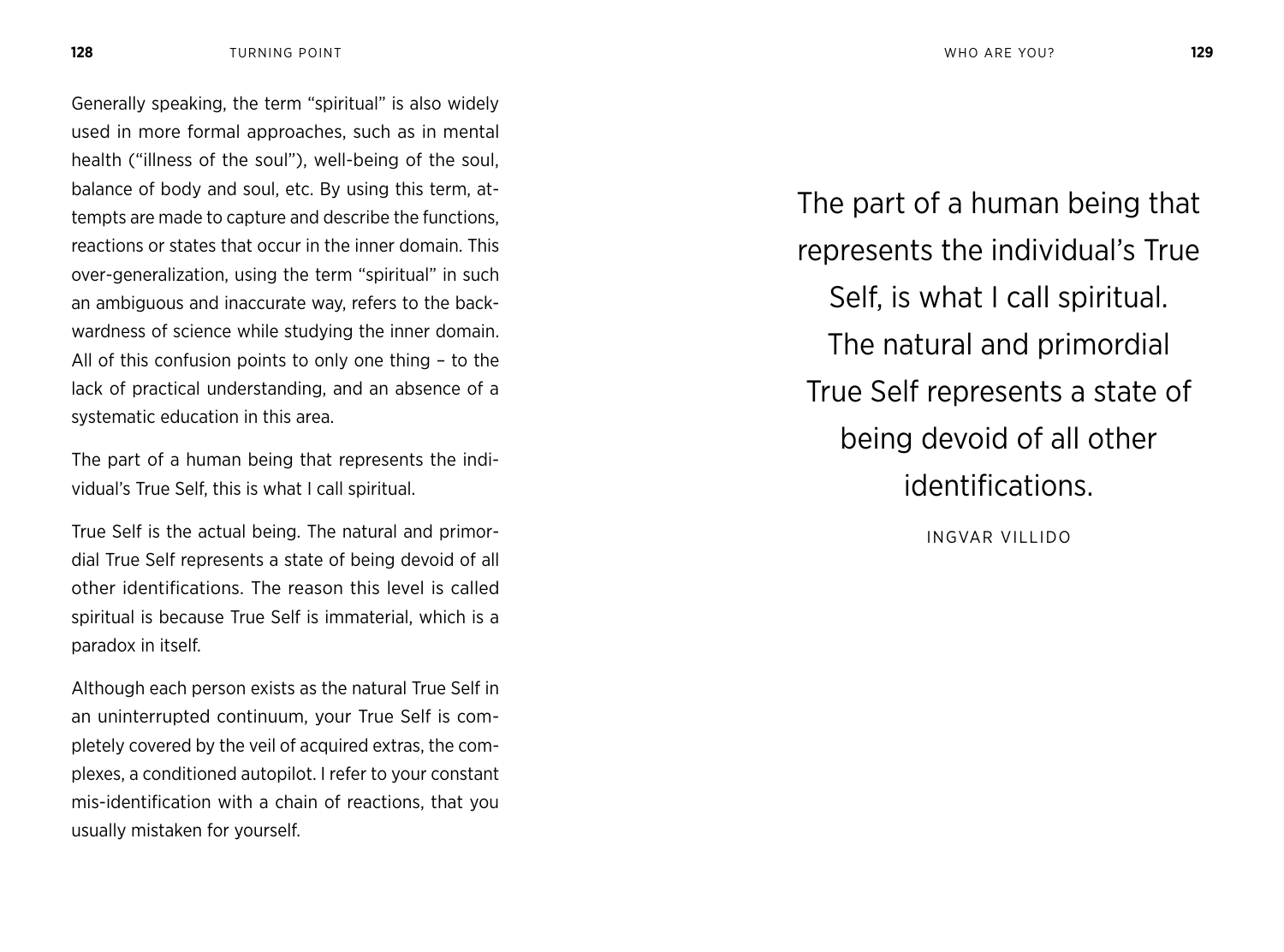Every teaching that prioritizes "things" and holds them on a pedestal, renders the True Self not only secondary, but pushes it into oblivion. If you don't make an effort to establish your True Self as the ruler and the leading power, your life will be used up by the subconscious autopilot, the false self.

True Self needs to be distinguished from the ego.

The ego is a substitute, consisting of automatic emotional and mental reactions with intricate principles of operation. It constantly produces false-identities and changes masks, alluring you to identify with these illusions instantly, as if hypnotized. Ego changes colors like a chameleon, deceiving you to cling to some of the reactions as your most valuable assets. This "me", that you hear in your thoughts, feel as your reactions or states, has never been your true identity – have YOU noticed THOSE?

You need to apply logic here.

First, discover that there seems as if "someone" is in your thoughts, speaking in "I" terms, on your name.

Now then, who is this, who is listening to all of it?

Who is currently aware of this inner speech, and understands what is happening?

This "me" that you hear in your thoughts has never been your true identity. INGVAR VILLIDO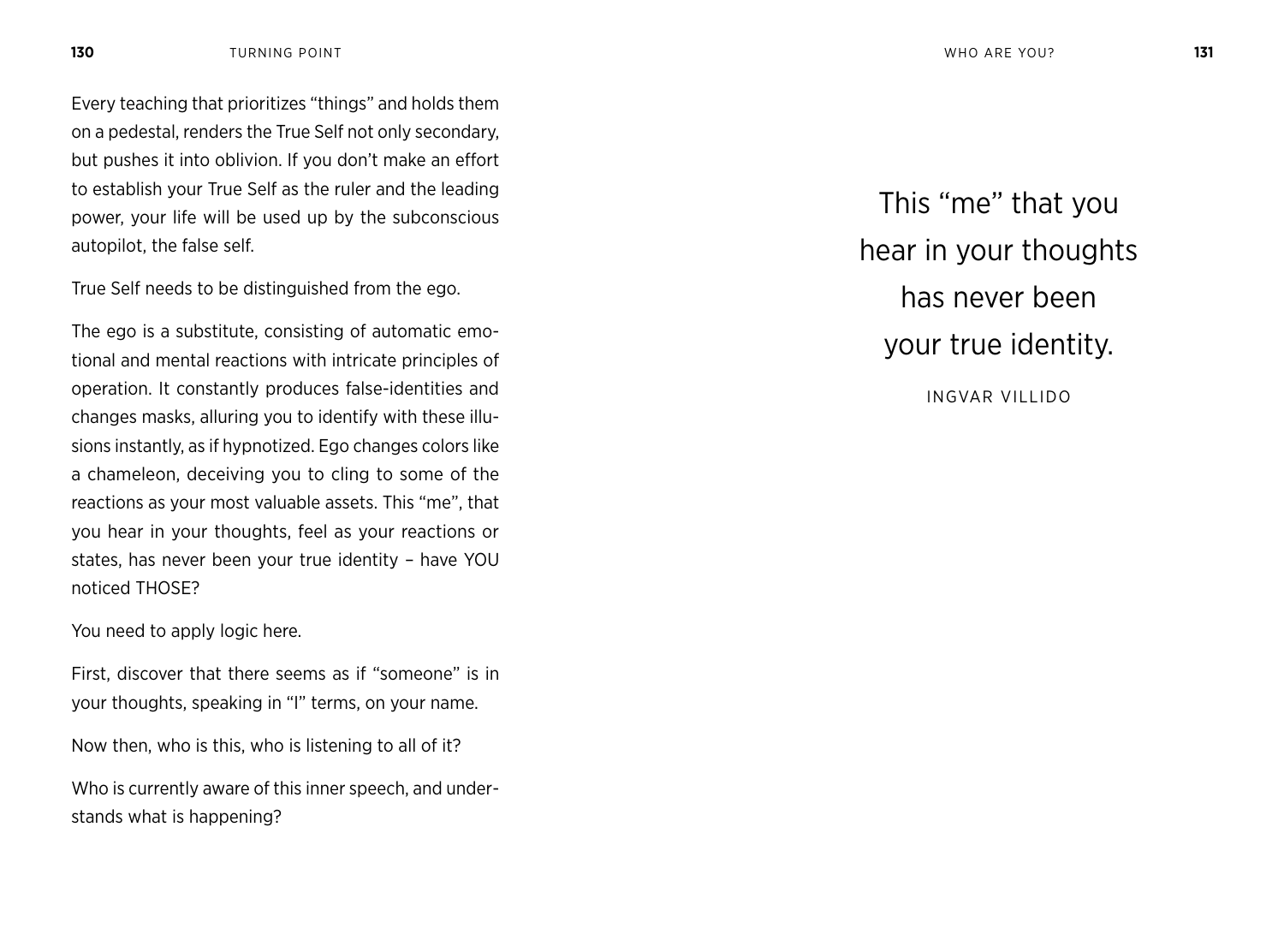Logic says that the party that understands is not the same as the party that speaks!

Even though you hear your thoughts in your head, very close to the True You, it does not mean that you are a thought. In fact, you experience your True Self as the one who doesn't speak, but witnesses silently or, at best, also directs the process.

From this point forward can we speak of a human being's real identity – now it is gradually revealed.

There is no need to somehow construct or reconstruct the True Self. In fact it would be impossible. True Self is not created – it already is. Your True Self doesn't have an autobiographical memory, it is not a story that your mind tells by itself (which is the ego). Of course the True Self is not your age, gender or body; your past, values or skills nor your emotions, ideas or memories.

When it is indicated that "a human being is intrinsically good" – then this is a direct referral to the innate qualities of the True Self. The True Self is the only location for lasting happiness. Identifying with the True Self is the most natural state of a human, it's three qualities fulfilling the three needs.

When a person asks: "Who am I?", it is only because s/he has not discovered her/his True primordial Self.

It has been said about the primordial True Self that a human being is intrinsically good. Perfect. This is the only location of lasting happiness.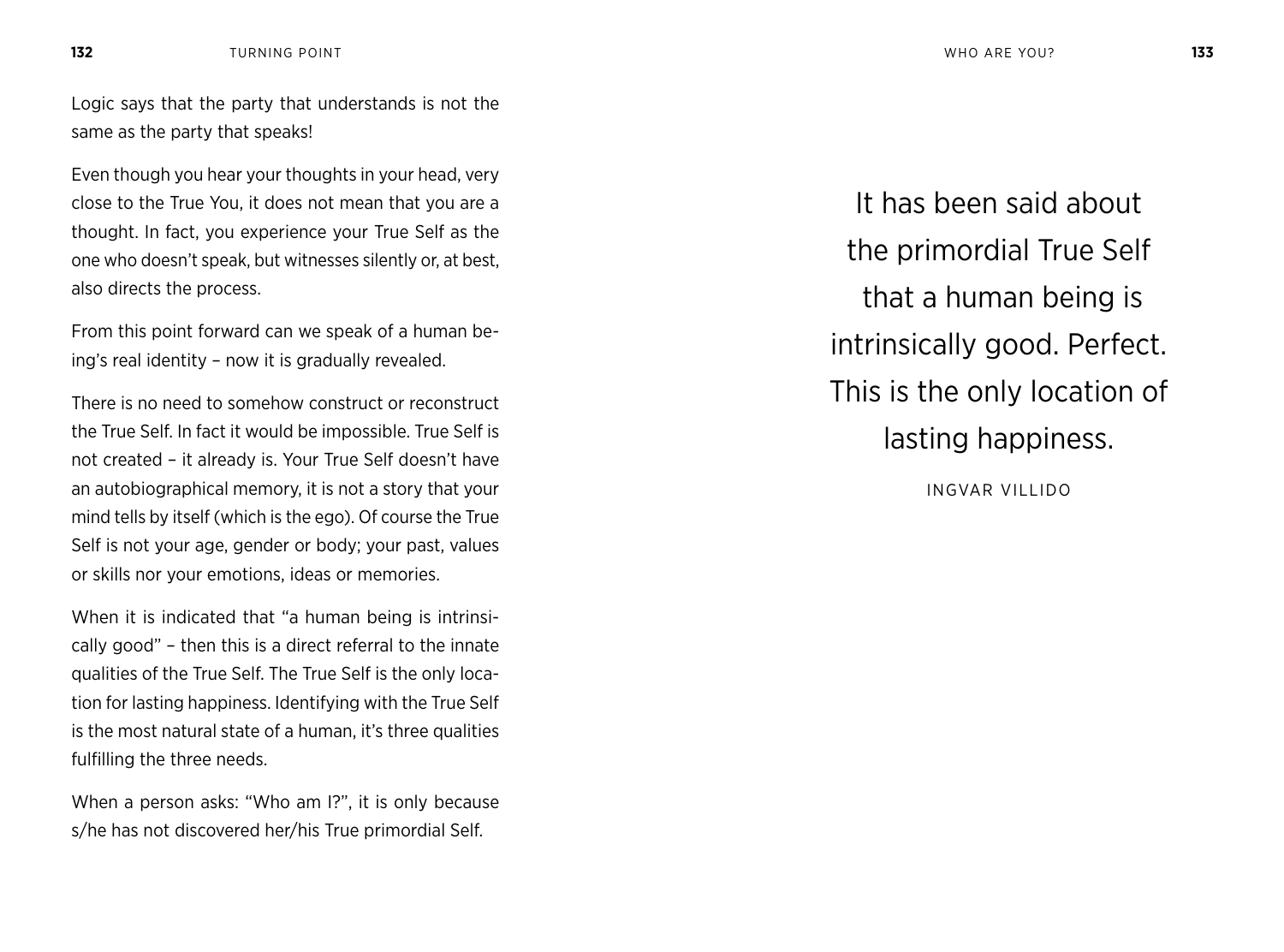All people are looking for and strive to achieve lasting wellbeing, but somehow it does not seem to last.

A deeper motive and purpose for all these efforts is always one – to rediscover the omnipresent True Self – the only without any defect, already perfect from the beginning. Then, and only then when this happens, tranquility descends and confusion along with all searching will come to an end.

Today people attempt to attain the "lost" True Self through objects, which, however, has never led and will never lead to the ultimate goal. Instead, more reasons for the everlasting search are then created.

Hence the yogic saying: "Only a fool searches for oneself (True Self) outside of oneself (True Self)".

All of the above-described five levels of a human being (physical, emotional, mental, consciousness and True Self) work in parallel, in real time and are in continuous interaction. A practical understanding of this hierarchy makes it possible for a person to effectively influence and direct all of the different levels and events in the inner domain.

Then, and only then, when a human being rediscovers their True Self, tranquility descends and confusion along with all searching will come to an end. INGVAR VILLIDO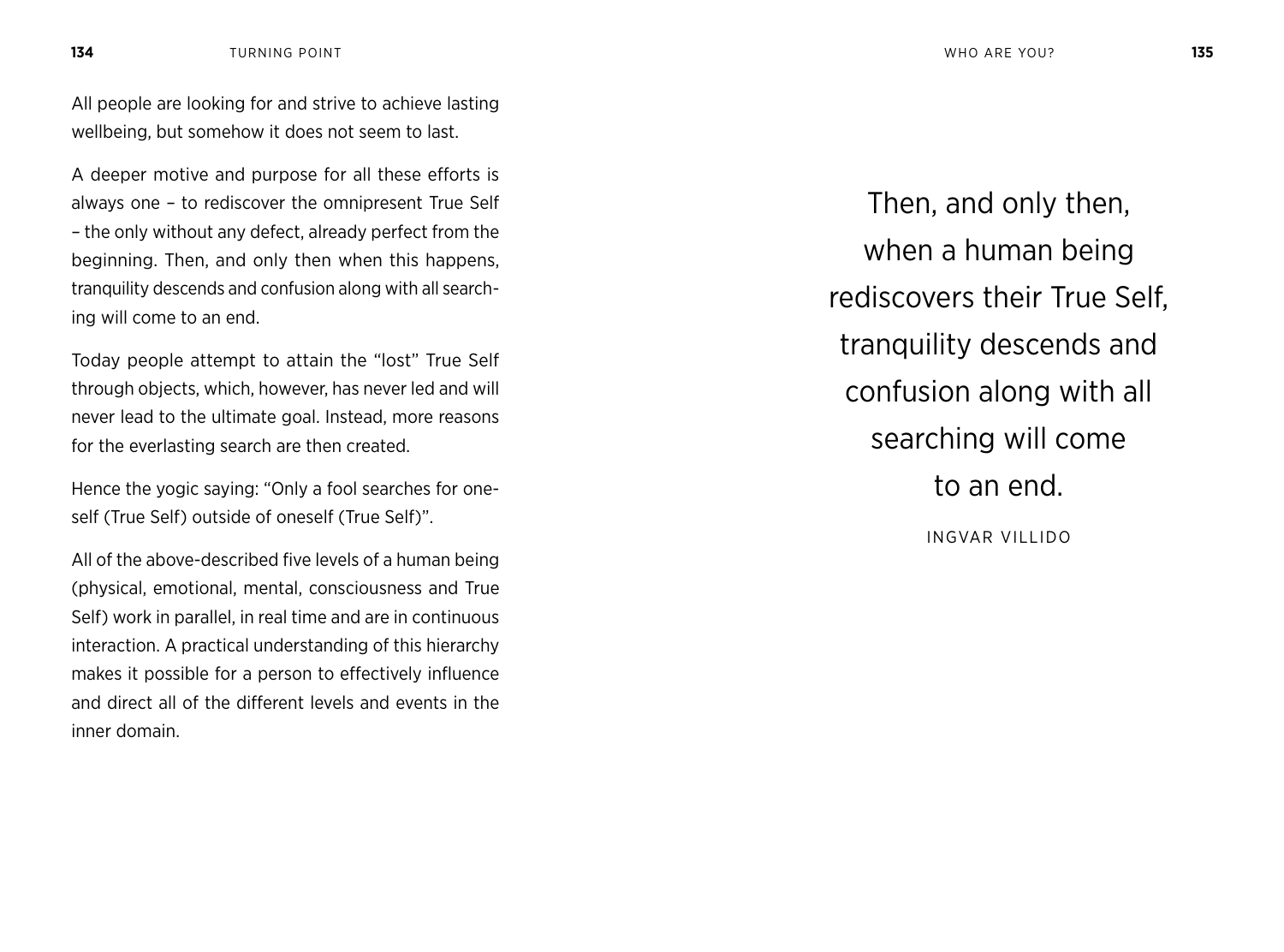## CHAPTER SIX THE NEW PARADIGM

| The Absence of an Education        | 138 |
|------------------------------------|-----|
| <b>What are Problems Made of?</b>  | 148 |
| Attachment                         | 150 |
| <b>Is it Paramount to Release?</b> | 152 |
| <b>Myths</b>                       | 158 |
| The Birth of a Universal Teaching  | 164 |
| <b>Where does this Path Lead?</b>  | 166 |
| In Action - the New Driving Force  | 168 |
| This is the New Paradigm           | 170 |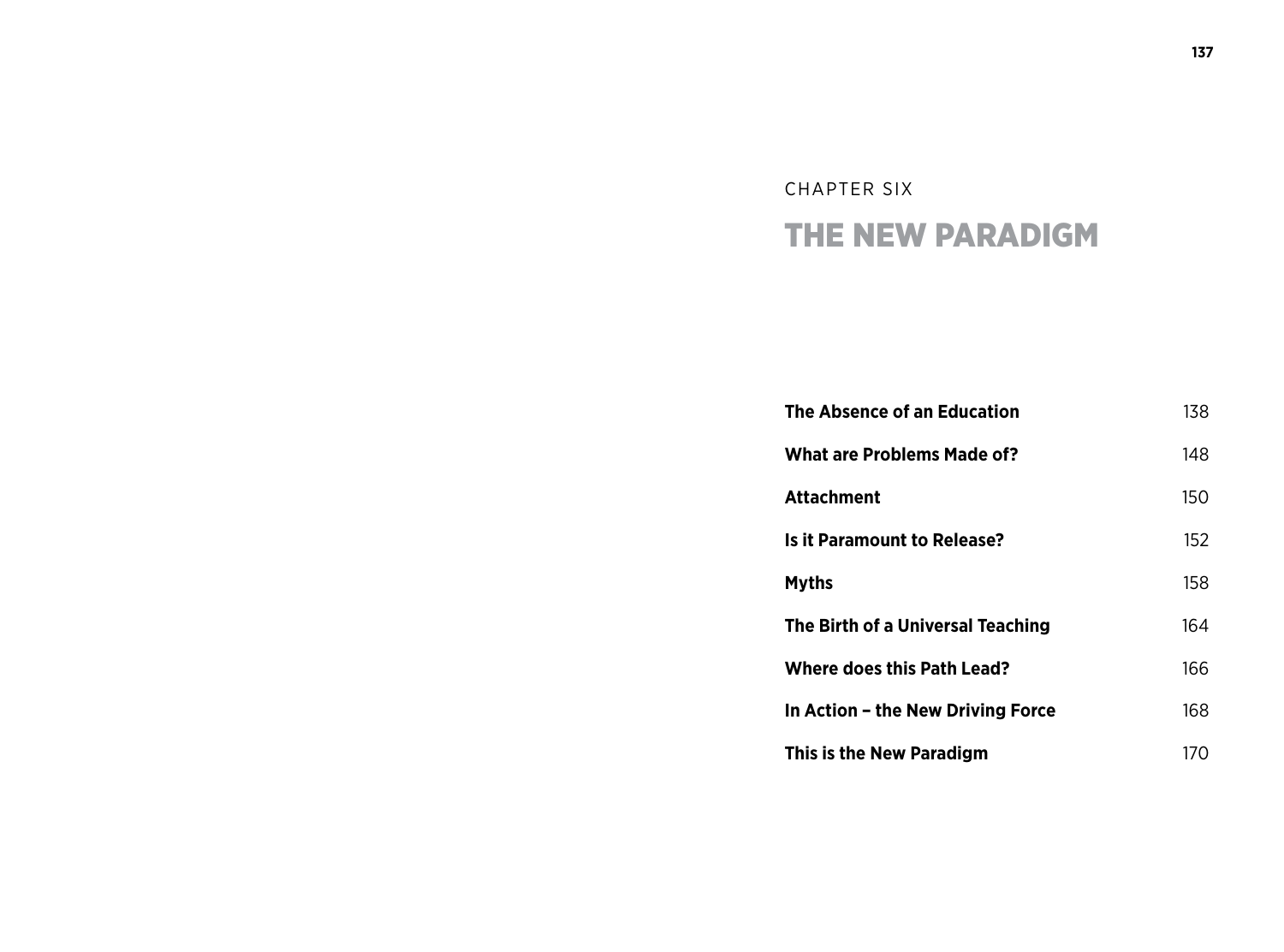Education is a very broad term and it doesn't refer only to the education we get from school. Its total volume is eventually compiled as a sum of all that we encounter, absorb, acquire and learn from life.

The majority of education is received indirectly in childhood via upbringing and as such, stays with you for life. Your interests, your "nature", likes and dislikes, attitudes, ability to concentrate, creativity or lack of it is all acquired as a child. I repeat, all these are things and traits that you have acquired, not born with. Precisely this base shapes your patterns of automatic reactions that thereafter persist through life, thus determining fate. Regardless of the knowledge or degrees obtained later in life, the initial base remains intact and unaltered.

As you know by now, the root cause of all your sufferings are your own inner reactions. Acquired in childhood, they stay the same throughout the course of life – your inability to release them refers to an absence of important knowledge. Otherwise you would have liberated yourself from the causes of suffering long ago. Eliminating or ignoring triggers is of no use at all.

According to analogy, the same underlying cause (a complex) becomes activated in slightly different situations, each time in a different "disguise".

The root causes of problems (reactions) stay the same throughout the course of life – the inability to release them.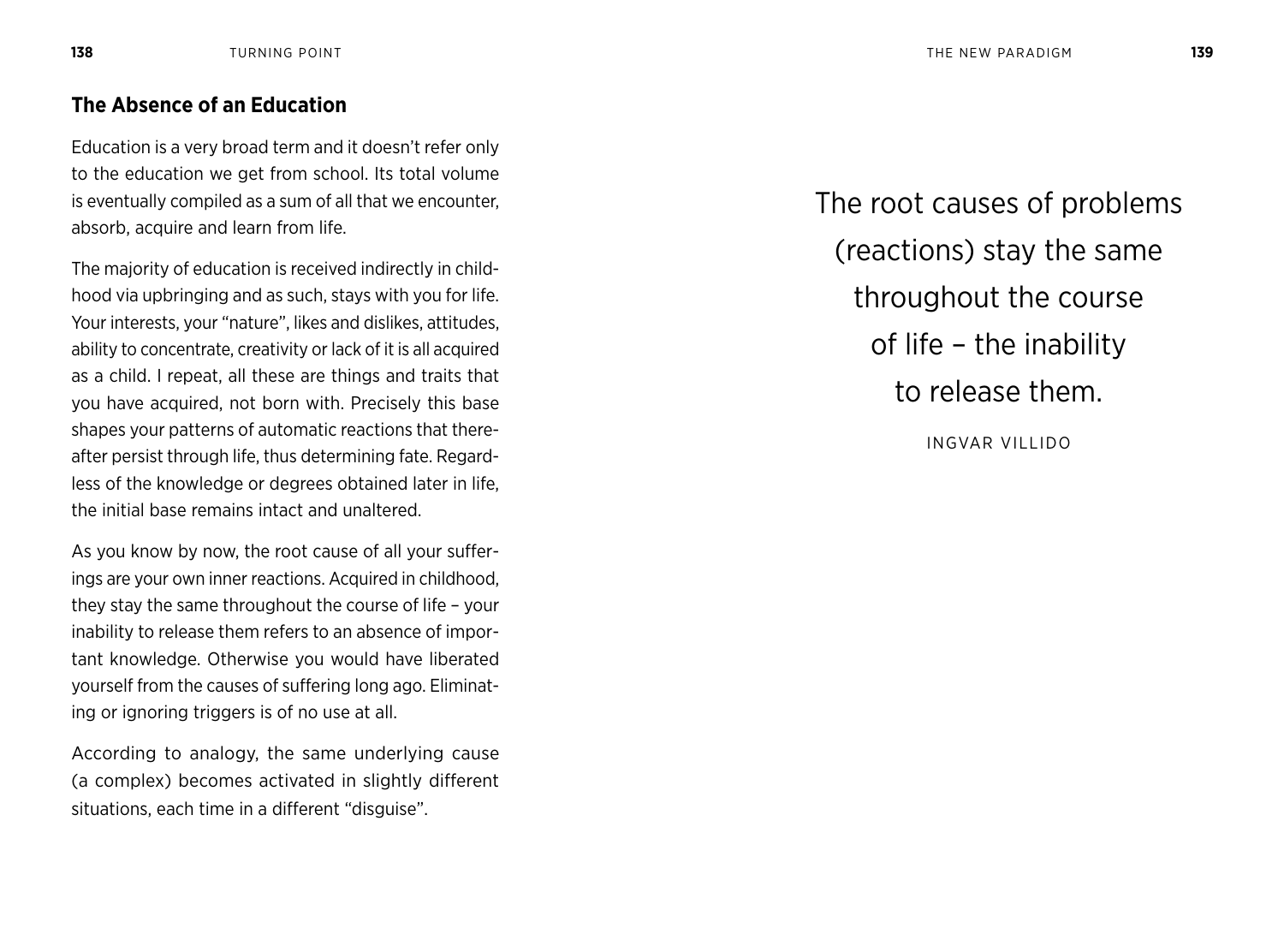This leaves a faulty impression of an enormous amount of seemingly unrelated and different problems.

In general, education can be divided into two: practical and theoretical. Practical means an ability to skillfully orientate, make decisions, plan them through and execute thereafter. The results depend on how well has one mastered these components.

As of today, the is no systematic education that could help you to understand the processes and functions of your inner domain in a simple and clear manner. An education that would first help you to orientate in your inner domain and provide a "manual" to understand those inner forces and then equip with a toolbox to elicit changes by yourself.

When we reverse-engineer and shed the seeming complexity of problems, only one need remains – the need for practical skills to independently liberate yourself of the excess. This is the absence of the most fundamental education. Have you noticed this?

**We don't know how to regulate our emotions.** Emotions have an enormous influence on each and every situation, but this fact is frequently dismissed. People do not recognize the presence and role of their own emotions. The ability to discover and systemize them is limited, not to mention a practical inability to independently release the destructive emotional reactions.

When we reverse-engineer and shed the seeming complexity of things, only one need remains – your inability to release them refers to an absence of important knowledge.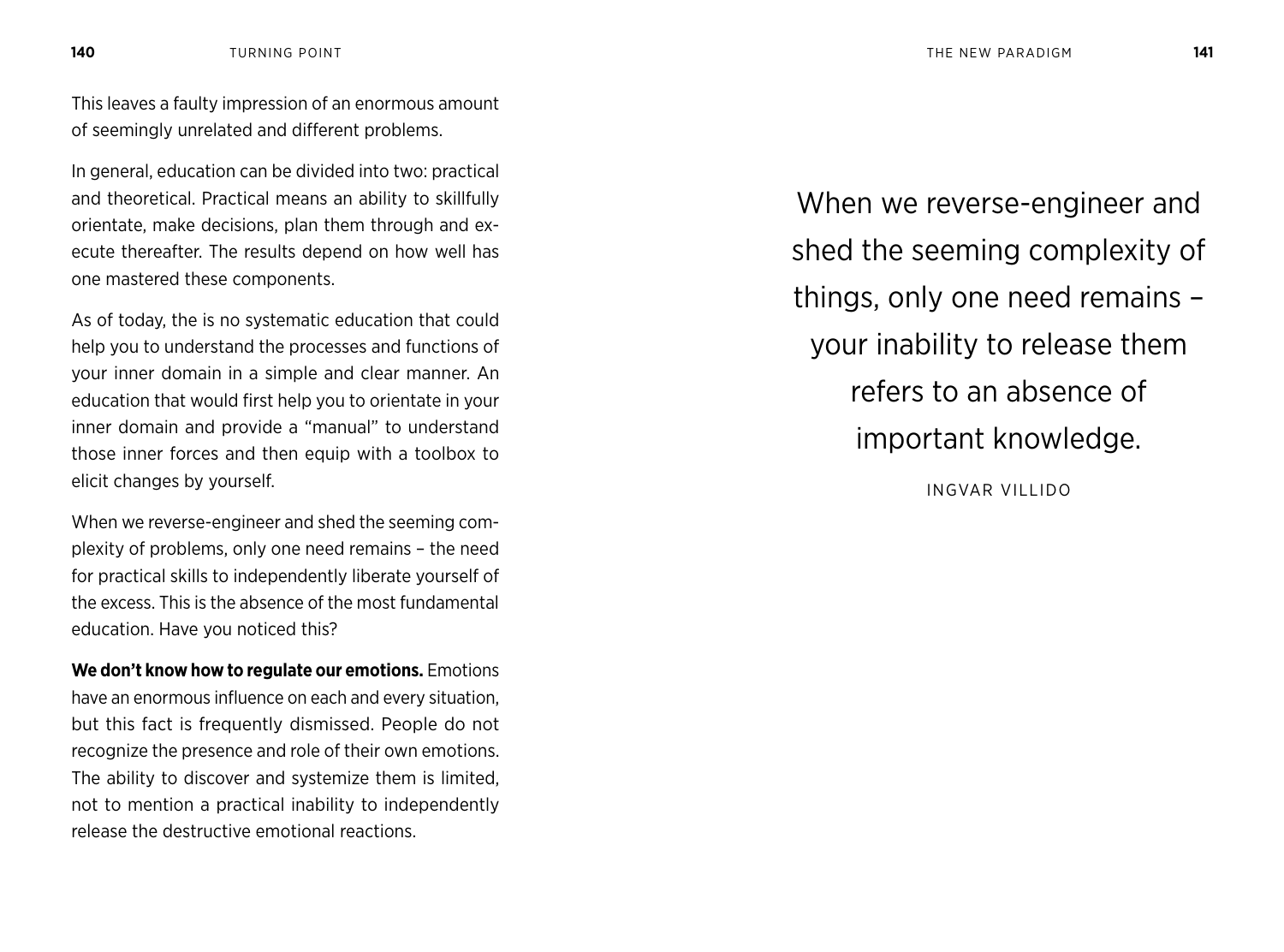I have observed that people use the following means to "regulate" emotions: 1) Act out (complicated due to ethics); 2) Suppress (builds up tension); 3) Hide (requires effort); 4) Ignore (emotion is unexpressed, the damage occurs in the body); 5) Witnessing (the force will gradually fade, but seeds of complexes remain intact).

All of the above solutions are temporary and compensative and do not eliminate inner complexes. These do not liberate you from automatic reactions and therefore I consider them to be insufficient.

**We don't know what to do with the thoughts.** Mental activity has become so habitual, that most do not even notice that it is there at all, in operation.

For example, you may think for hours on how to stop thinking and why it won't stop. Or, then again, attempt to overcome the problems originating from the mental while using the very same tool to accomplish that, often debating or fighting with it. You don't know how to get freedom from disturbing mental events (memories, thoughts) and this is a fact.

Since no one is taught how to properly use their mental instrument, you experience an excess of agonizing thoughts, past pain is re-lived and there is unsettling worry about the future.

The belief in one's thoughts is absolute. Every thought is taken as a fact, people fail to reality-check.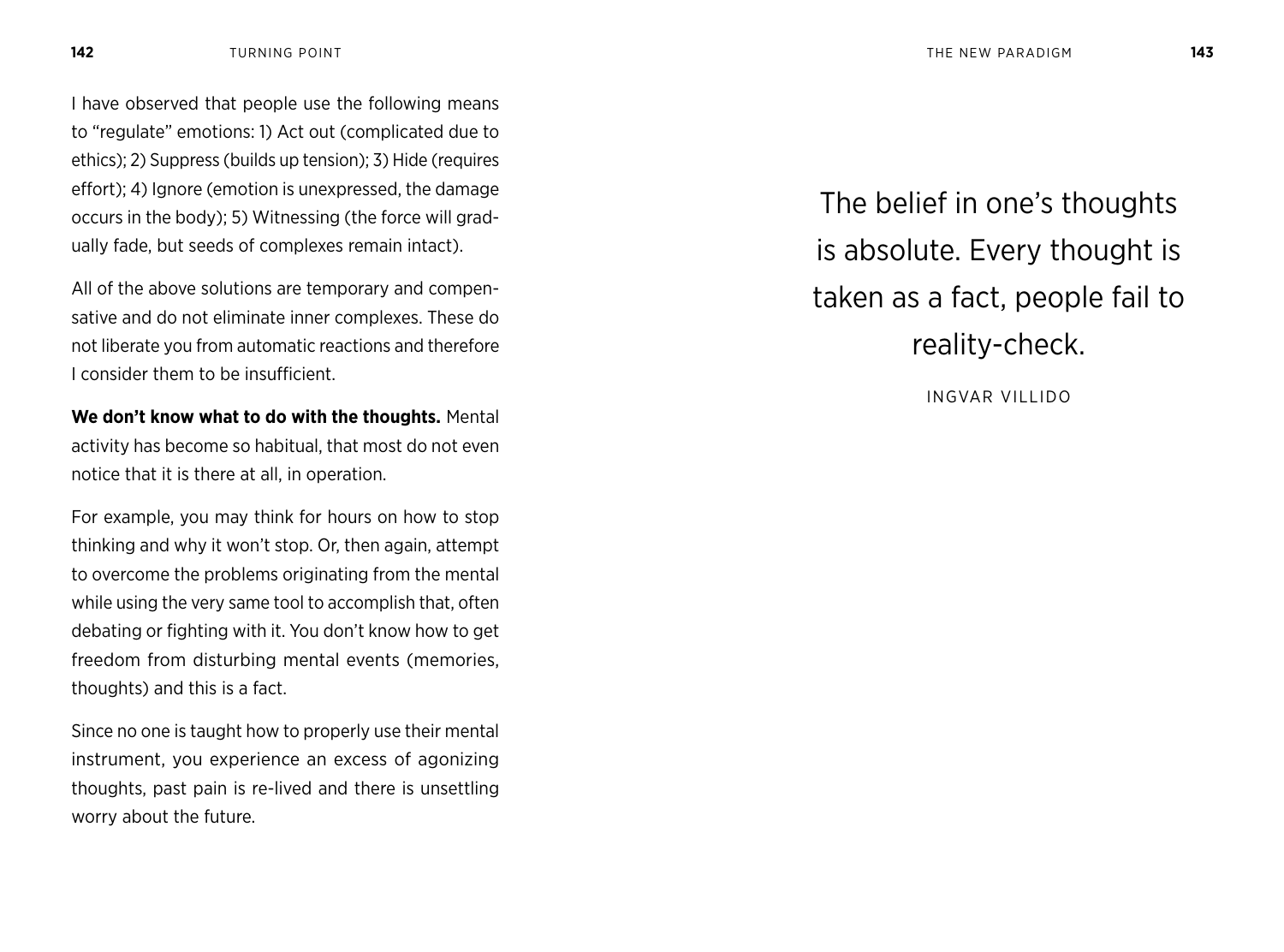Constant confusion about past, present and future prevails. The belief in thoughts is absolute. You tend to take every thought as a fact. You fail to reality-check. "I can't do it", "I'm stupid"…

**We cannot concentrate on our chosen activities.** It is common presumption that everyone knows what concentration is and that everyone is already good at this. Nevertheless, there has never been a time in history when problems with attention have been so painfully "on the table". It is strange how so little emphasis has been put on deliberately learning and developing this crucial quality – concentration.

To concentrate means to deliberately sustain one's awareness on a chosen topic or an object as long as it is necessary.

When the ability to notice is dependent on stimulus. driven by it, this is what I call attention. In a typical situation the untrained awareness jumps randomly between numerous stimuli, being totally dependent on them. This is also called the "monkey mind" – use of awareness during an ultra short time-span, commanded by the subconscious.

If we had a red color to mark all of those locations where your attention has been during the last 5 minutes and thereafter could join the marked dots with a line, we'd get a very complicated visual that looks like a spider's web.

To concentrate means to deliberately sustain one's awareness on a chosen topic or object as long as it is necessary. INGVAR VILLIDO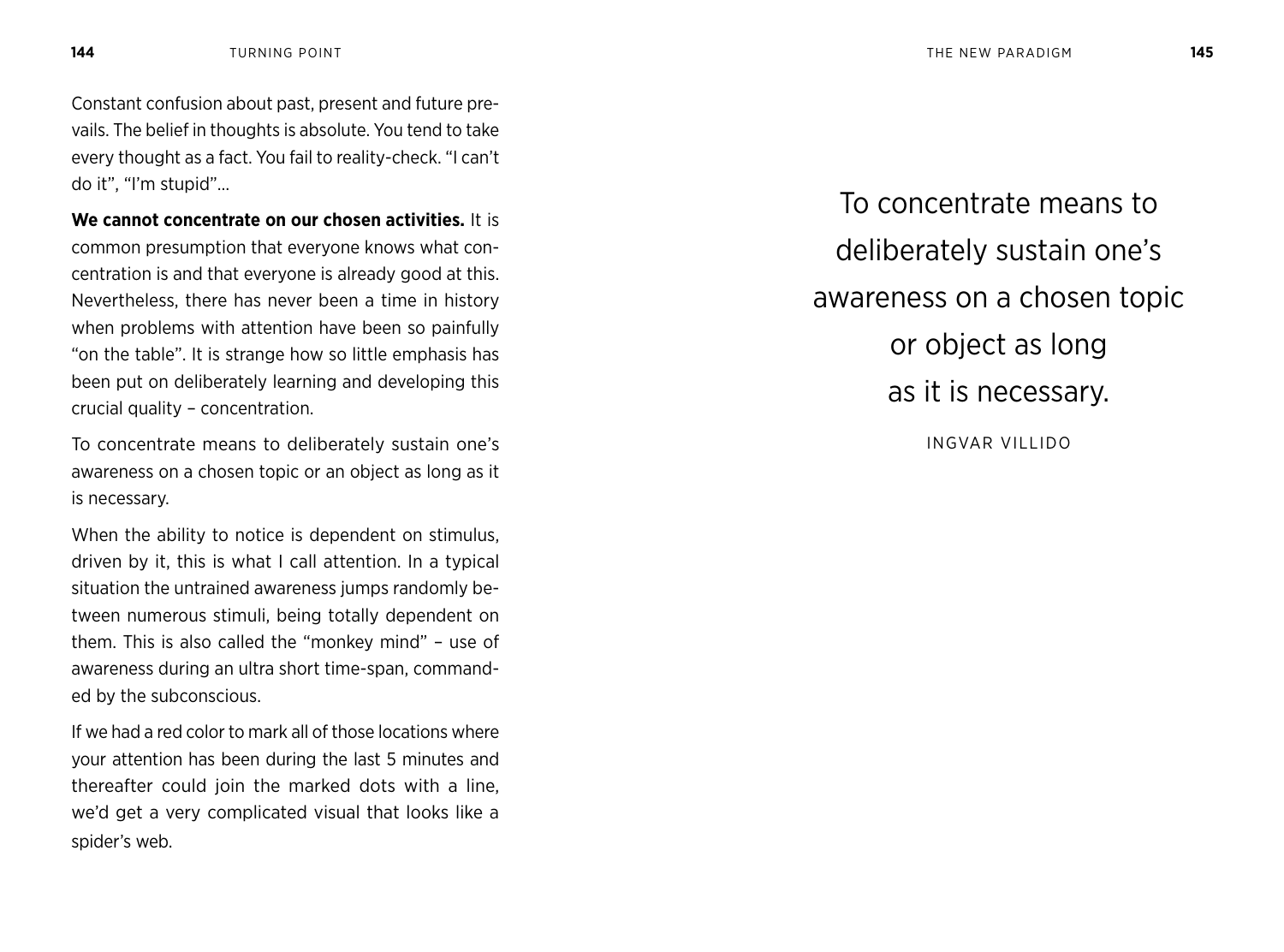The appearing picture would resemble chaos, well illustrating the chaotic movement of your attention. In addition, every red mark is in itself a unit of data that immediately triggers an automatic inner complex.

Do you already see what a remarkable difference you would introduce into your life, if you could deliberately choose which object (the red mark) to "touch" and stay with? What would this change in your professional aspirations and overall in your ability to learn and get things done?

Stay with this explanation for a while, allow yourself to grasp the meaning behind the words. The explanation that I provided in this paragraph may well provide an insight with far-reaching consequences.

To sum it up, we are not taught what to do with all of these things (automatic complexes) that seemingly get activated independently, just by themselves, and produce a reaction.

You have been brought up in such a way that you don't even assume that there is anything that needs or could be done with these complexes and the ensuing reactions.

This is a serious problem.

You have been brought up in such a way that you don't even assume that there is anything that needs or could be done with these complexes and the ensuing reactions. This is a serious problem.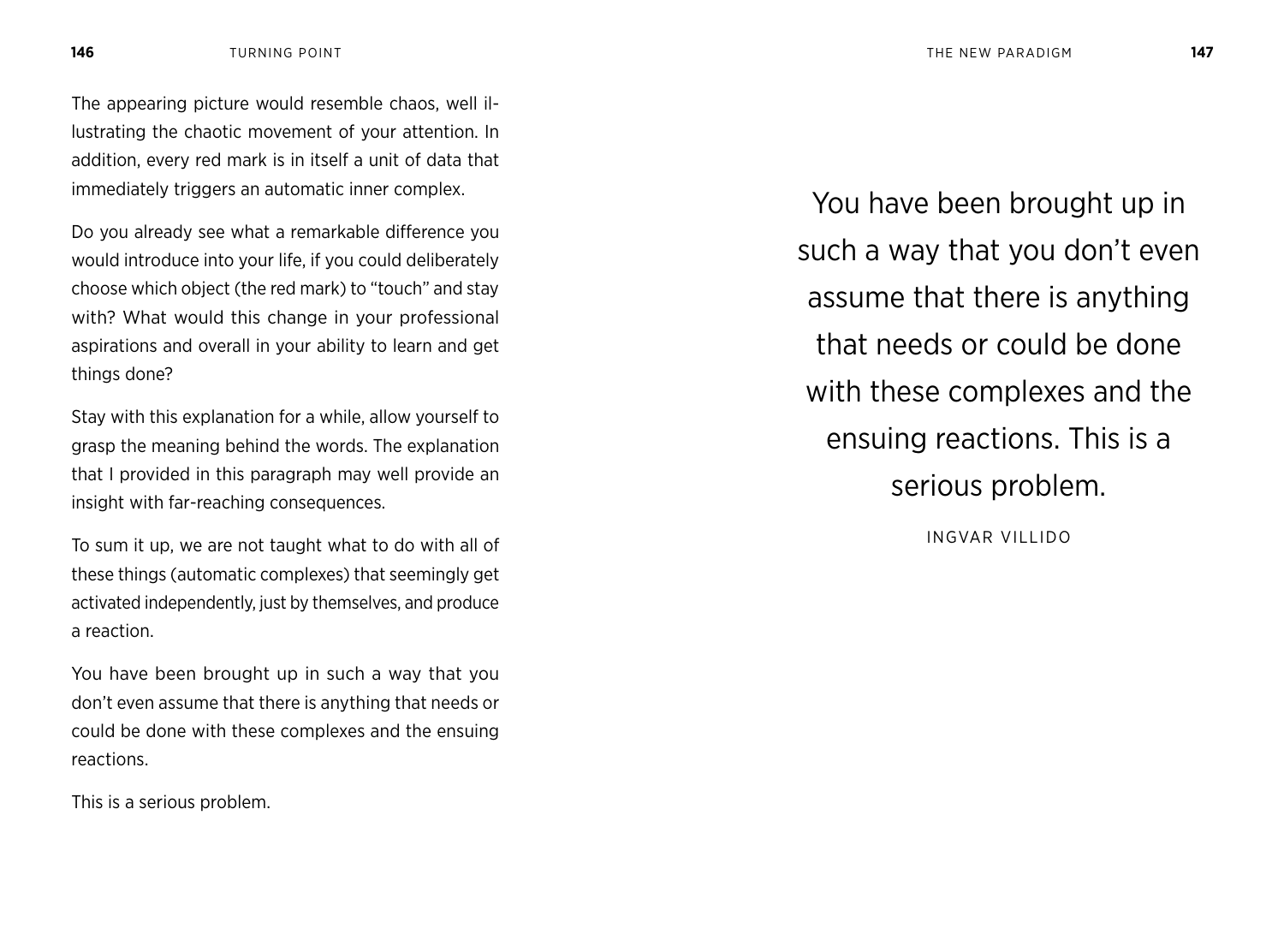## **What are Problems Made of?**

I claim that all of people's unsolved problems consist of automatic, independently activating inner complexes. This rule has very few exceptions.

These complexes get activated depending on the changing stimuli, triggers. Every complex is non-stop followed by another complex and this is what you usually call to be your life. It's actually a life on autopilot. Even if these automatic reactions fall dormant, they don't disappear anywhere. The subconscious is always on stand-by, waiting for a trigger to display the corresponding complex.

So long as automation rules, you (True Self) always lose. You are not represented nor in command.

Instead of trying to manage triggers (the usual), it is much wiser to release the subconscious complexes.

To do that, you need a method that is 100% effective and easy enough to apply so that you can always count on it, especially when things get tough and you are in situations that trigger several complexes in a row (leading to several reactions). This is what the technique of releasing provides. To release an automatic reaction means that it will no longer remain within your system. Once consciously released, it will never occur again, it's disturbing influence in your life ceases completely.

To release an automatic reaction means that it will no longer remain within your system. It will never occur again, it's disturbing influence in your life ceases completely. INGVAR VILLIDO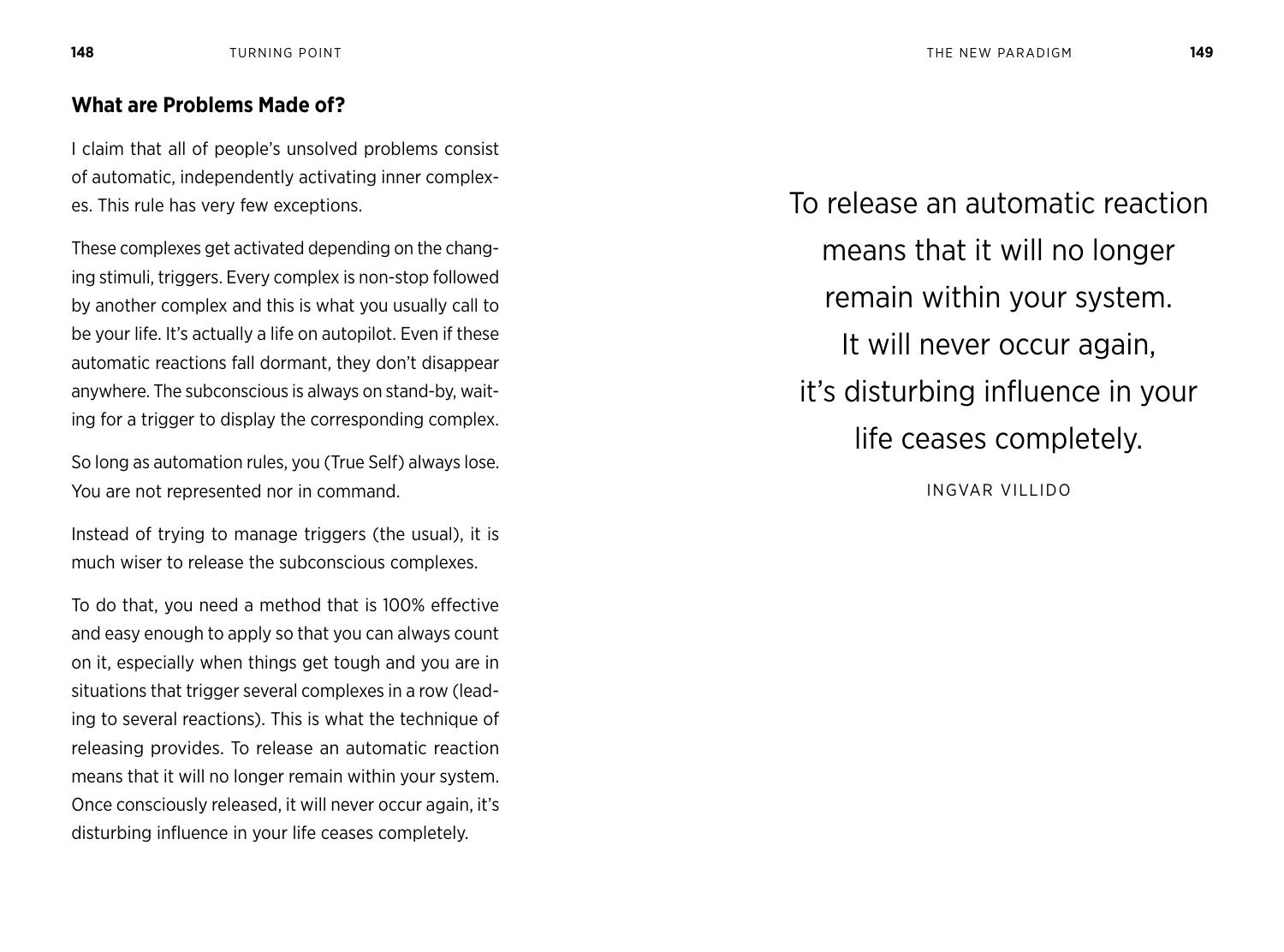### **Attachment**

To be attached means to cling. All of the things and activities that are important to you – all of these can be regarded as attachments.

One can be attached to the positive as well as to the negative: to eating, criticism, money, disputes, hobbies, people, cars, feeling lazy, clothes, work, your own viewpoints, worrying, accomplishments, your position, anger, fantasies, technology, expectations, ideas, attaining enlightenment – to whatever.

Attachment is present in all automatic complexes. Some complexes, when activated, cause slight attachment (the seed phase) to things or activities that you may initially be able to over-ride with your will. Other complexes encompass attachments that may have developed into all-consuming and destructive habits. You may also be attached to some or your complexes, believing them to be very valuable, your "identity". All attachments limit the use of Intellect and therefore your possibilities.

Non-attachment does not mean giving up things as such. Instead, it means to liberate oneself from various ideas or attitudes that are associated with things, popping up as reactions. Liberating yourself from attachments enables you to significantly widen your perspective and opportunities.

Non-attachment does not mean giving up things as such, but instead, liberating oneself from various ideas or attitudes (reactions) that are associated with things, popping up as reactions. INGVAR VILLIDO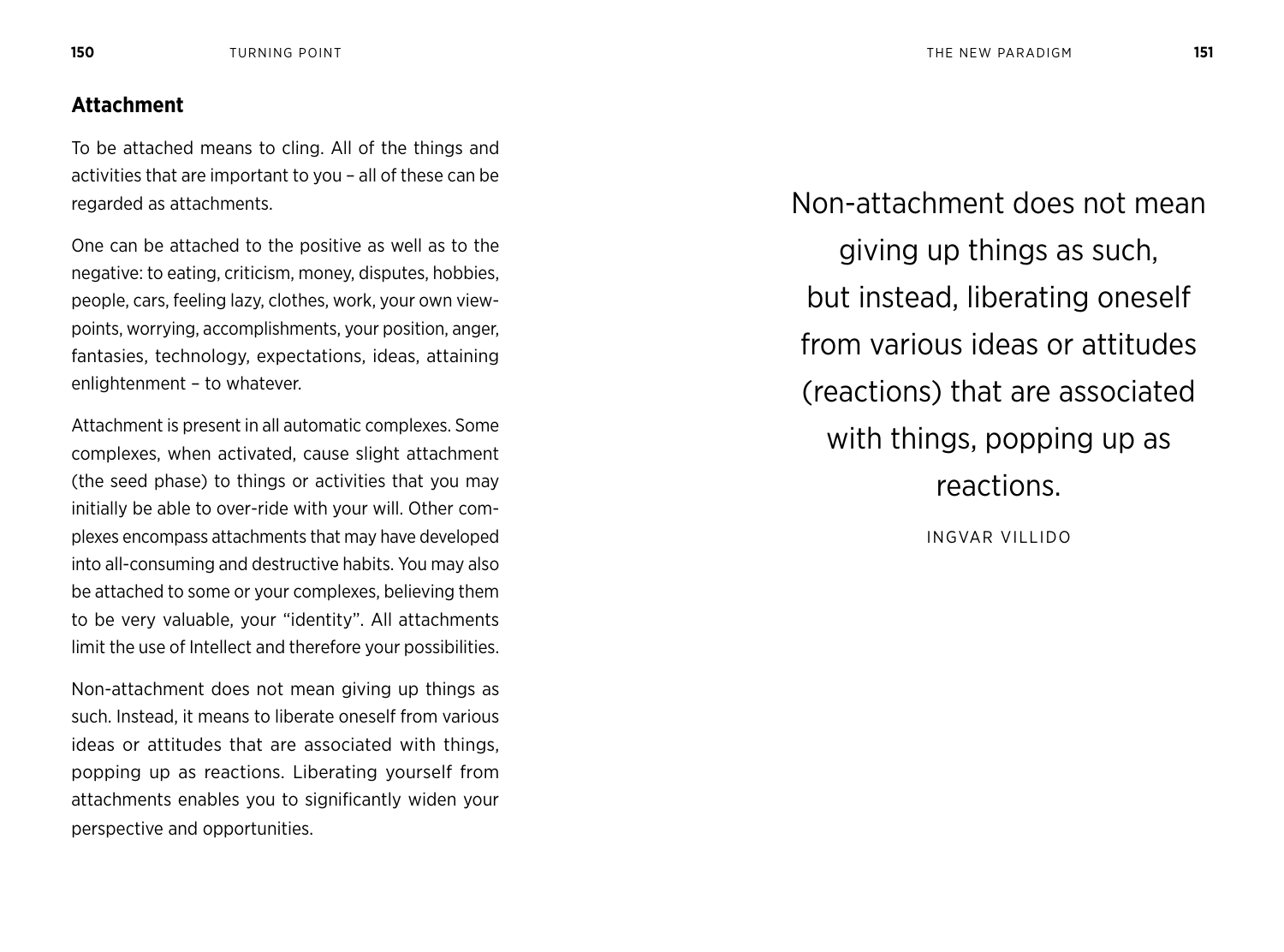There is no need to become attached in order to enjoy life or attain excellence. All attachments are addictions that cause biases. When attached to something, but restricted in acting upon those motives, suffering always follows. Dangerous forms of suffering (even self-pity, for example) may also turn into an object of attachment.

Non-attachment must not be confused with a careless, negligent attitude. The first is freedom from automatic reactions, the second is another complex.

## **Is it Paramount to Release?**

Releasing is clearly the highest form of non-attachment. An ultimate liberation.

The neutral and tolerant state that emerges is a natural consequence of liberation and requires no separate effort to uphold. Being free and neutral, essentially not attached, is not some idea, something to specifically construct or cultivate. When the True Self appears onto the arena of life, it is already accompanied by natural tolerant unselfish kindness, love and compassion. Again, it is artificial to invest effort into developing these, otherwise natural qualities of True Self, by cultivating them.

By the act of cultivation, emotional substitutes of the qualities of True Self, are imitated and reinforced. But being emotions, these substitutes are unstable by nature.

Releasing is clearly the highest form of non-attachment. An ultimate liberation.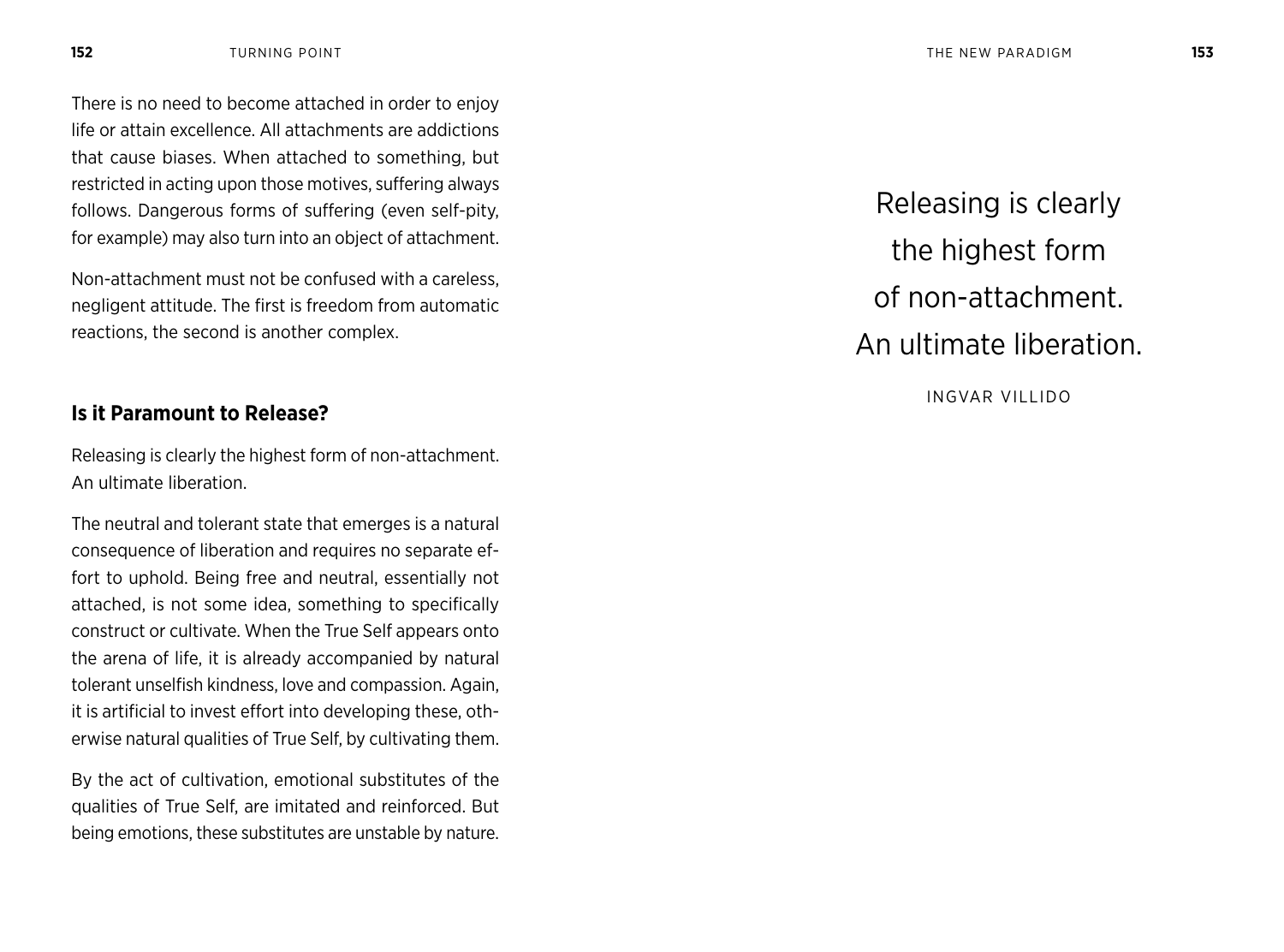There is no doubt that cultivation of these more benevolent traits is preferred to harmful tendencies. However, doing so postpones releasing the harmful complexes and the emergence of True Self as such. Also postponing the emergence of the natural qualities of the True Self – ones that already exist naturally and need no further development.

Acceptance is the obvious prerequisite to recognizing an automatic occurrence, refraining from further fighting or identifying with a complex. By accepting reality as it is, the first important step is taken and releasing becomes possible. However, it is erroneous to consider acceptance as an end-point, thus getting stuck in this phase.

The principles of releasing, based on natural hierarchy outlined as the system of five levels, authorize humans (True Self) to grant freedom to certain forces of nature (emotions) that otherwise would remain enslaved in an automated chain.

I have seen people frequently turn to emotions looking for a "message", even considering them as your teachers. A different viewpoint is also possible – upon activating automatically and appearing on the "arena" they have this message – liberate me from this enslavement! If you don't, they will entangle you into the web of problems so that sooner or later you are obliged to notice their influence and take action.

Acceptance is the obvious prerequisite in recognizing an automatic occurrence, refraining from further fighting or identifying with it.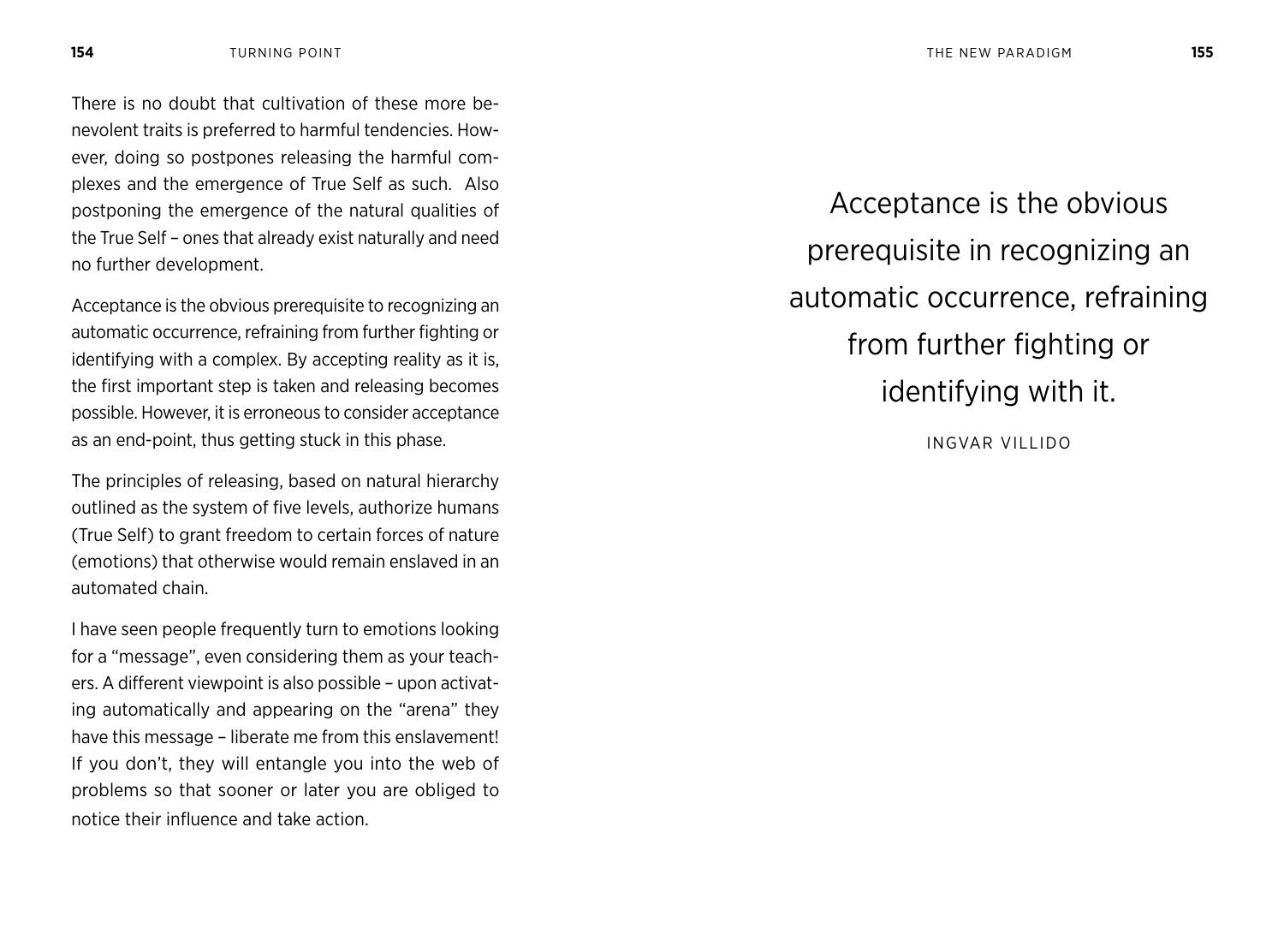Emotions will not leave you alone until you have granted freedom to them. This is a fact.

Emotions, when considered as teachers, do not require to be experienced or a thorough mental investigation carried out – I recommend to just look into the past, so you can realize the consequences created by any given emotion. This investigation would be of value. When it comes to automatic emotional activation, the reactions, it is beneficial to notice the relationships between cause (it was activated) and consequence (what did you do during that activation?). Otherwise I do not recommend regarding emotions as teachers. They simply are not capable of that role because of their low level of intellect. They need you (True Self) to direct.

Emotions are raw forces of nature, they oblige humans into behaving as bio-robots on autopilot until you bring your own Intellect to the forefront. The autopilot is the very mechanism how every human's life becomes subjugated to reaction-based subconscious command. With the unveiling of True Self, this reaction-based automation is fully exposed.

Then it becomes evident, that the real individual has "sat the whole life on the backseat of a taxi, never being in charge". One will be faced with not only decreasing the role of autopilot and learning to drive, but also how to orientate on an unknown landscape.

Emotions do not require experiencing or thorough mental investigation – if you wish to learn something, just look into the past and you will instantly realize the consequences created by any given emotion.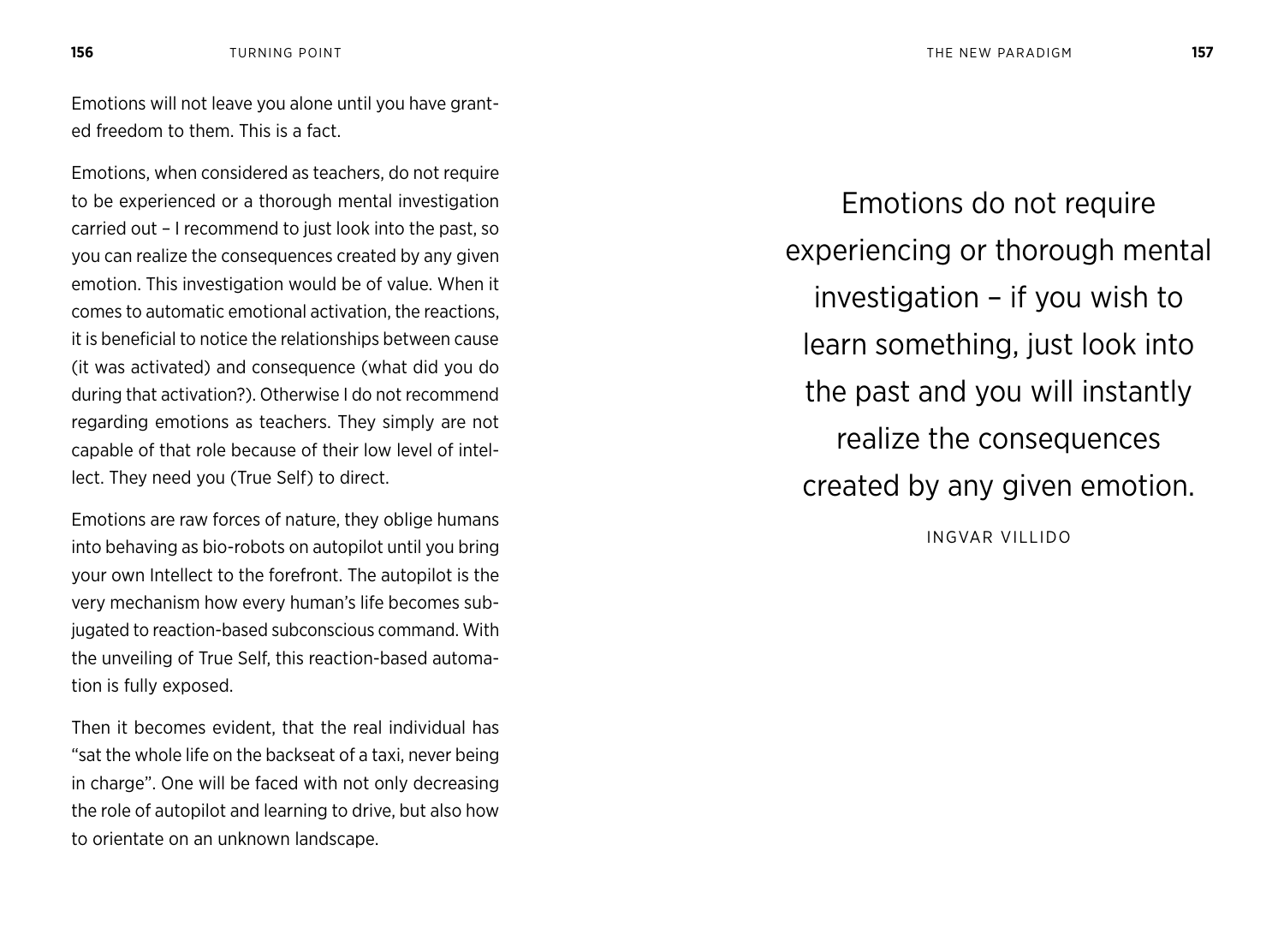Methods that currently prevail in society to regulate the activation of emotions offer only temporary relief and are compensative in nature.

The technology to release automatic emotions is very different from those. It doesn't involve visualization, mentally debating within one's "mind" or the like. Releasing is a procedure directed consciously by True Self by deliberately applying awareness and is executed via emotion release techniques. The techniques are tailored to release only the emotional component from the chain of automation. The informative part (mental function), itself neutral, remains unaltered.

Once free from automatic emotional reactions, you will never behave the way you did before.

## **Myths**

As of today, you do not have a practical experience of your stable, actual identity, the True Self. One that already exists, does not need to be created, developed, perfected nor changed and is impossible to lose. However, it is possible to be oblivious of it's existence – this is the reason why a massive number of people are well familiar with their reactions, while remaining totally unaware of themselves.

Once free from emotional reactions, you will never behave the way you did before. INGVAR VILLIDO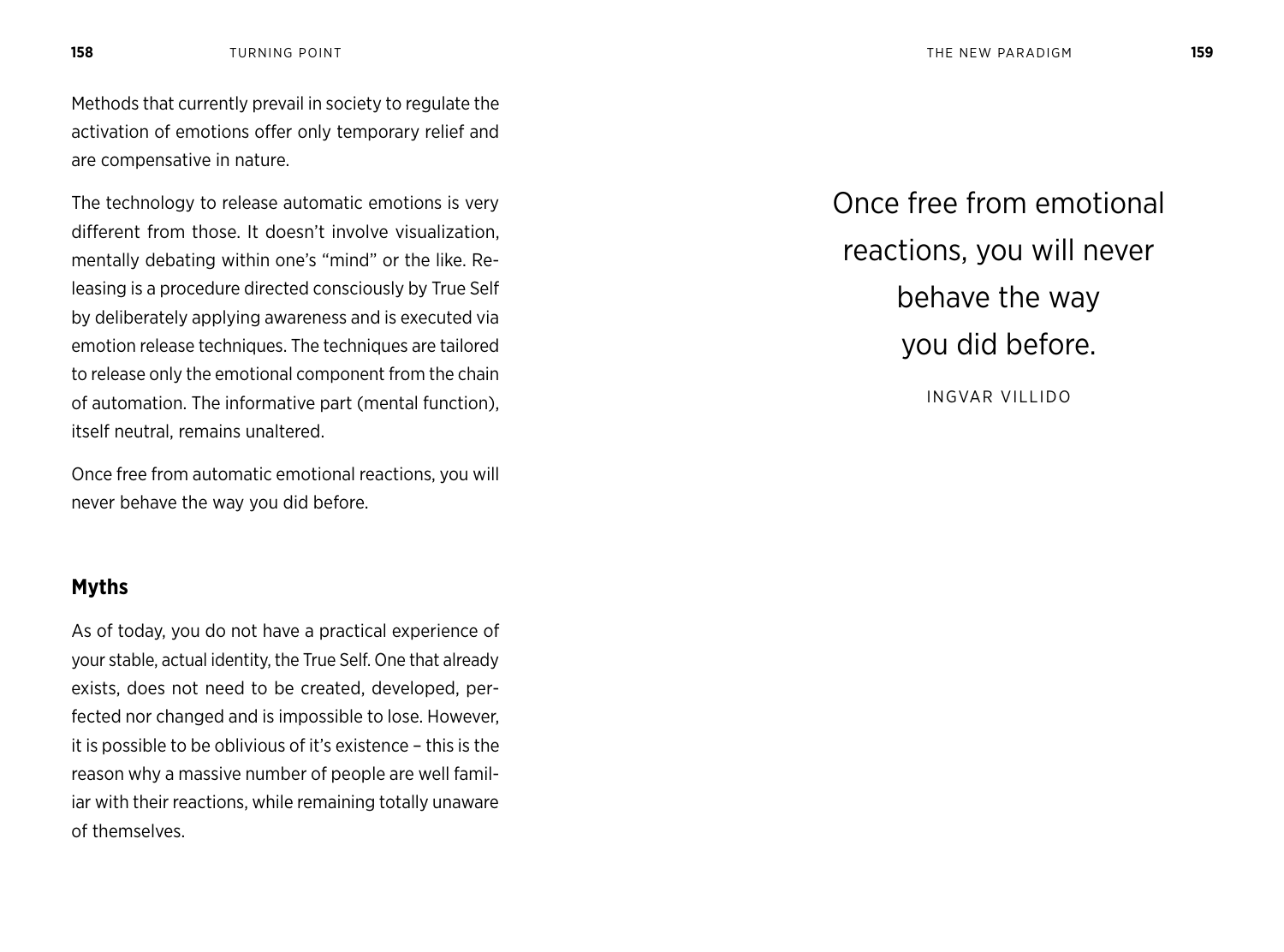Indeed, what would remain if your life were void of automatic reactions and "things" you currently consider yourself to be?

Most people believe, that nothing would remain. This is a very deceiving initial impression – an illusion.

We have now reached the area of seeming "nothingness". As the mental instrument is not capable of accessing, describing or understanding the "nothingness", everything to do with that area has been also referred to as the hidden teachings.

There have been people (Padmasambhava, Patanjali, Yogananda) who have described that "nothingness", but when reading their teachings using the mental tool, the essence still remains hidden.

"Nothingness" is an area of multiple paradoxes and without solid practical experience, it can lead to countless confusing fantasies and misunderstandings. The True Self, your immaterial primordial nature is part of that "nothingness".

The reasons outlined above, combined with the lack of real empirical insight, have given rise to an immense number of speculations and false opinions about "nothingness" and our real identity, the True Self.

As the mental instrument is not capable of accessing the "nothingness", everything to do with that area has been also referred to as the "hidden" teachings. INGVAR VILLIDO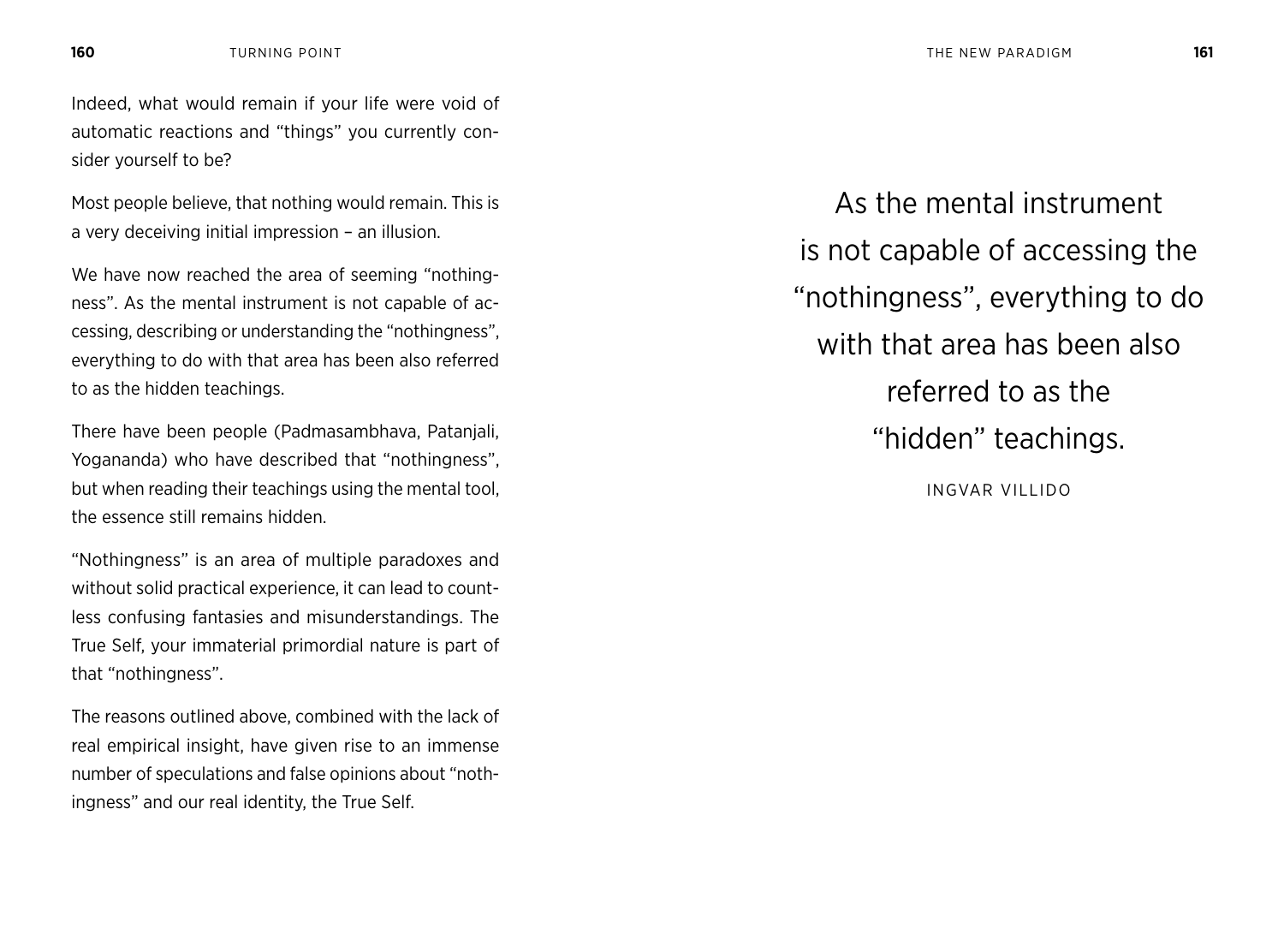One of my tasks is to outline what the True Self is not; as well as to highlight other approaches that frequently cause confusion about the True Self:

seeing auras; mysterious tales of enlightenment; spirituality seminars; supernatural powers; crystals; God; expectations of something grand; mental descriptions of what it should be; a total momentary shift in life; "we are all one"; "everything is connected"; "all is love"; it's only for chosen ones; it's difficult to attain; you have to meditate and pray or repent in seclusion; you need to give up all things; asceticism is a must; immense effort is needed; it's not attainable in modern times; a special event or boon is needed; someone needs to appear and grant it; a virtuous life and right food is needed; first it has to be proven by science; you need to read books; endless debates over the origins of humanity; one has to develop a better self; humans are faulty and imperfect; thrown out of paradise and deemed to suffering; people are lesser than other spiritual beings; compassion is needed; angels are our guides; Self is located in the heart or anahata region etc.

All of the above does not take you closer to re-discovering your True Self, because this has nothing to do with your body, emotions, nor ideas. For this reason all the above can seen as tricks that keep you in illusion, seeking and suffering.

As of today, there is no clear system to approach and attain the True Self. Most lineages of comprehensive teachings have been interrupted, at best passing on isolated fragments.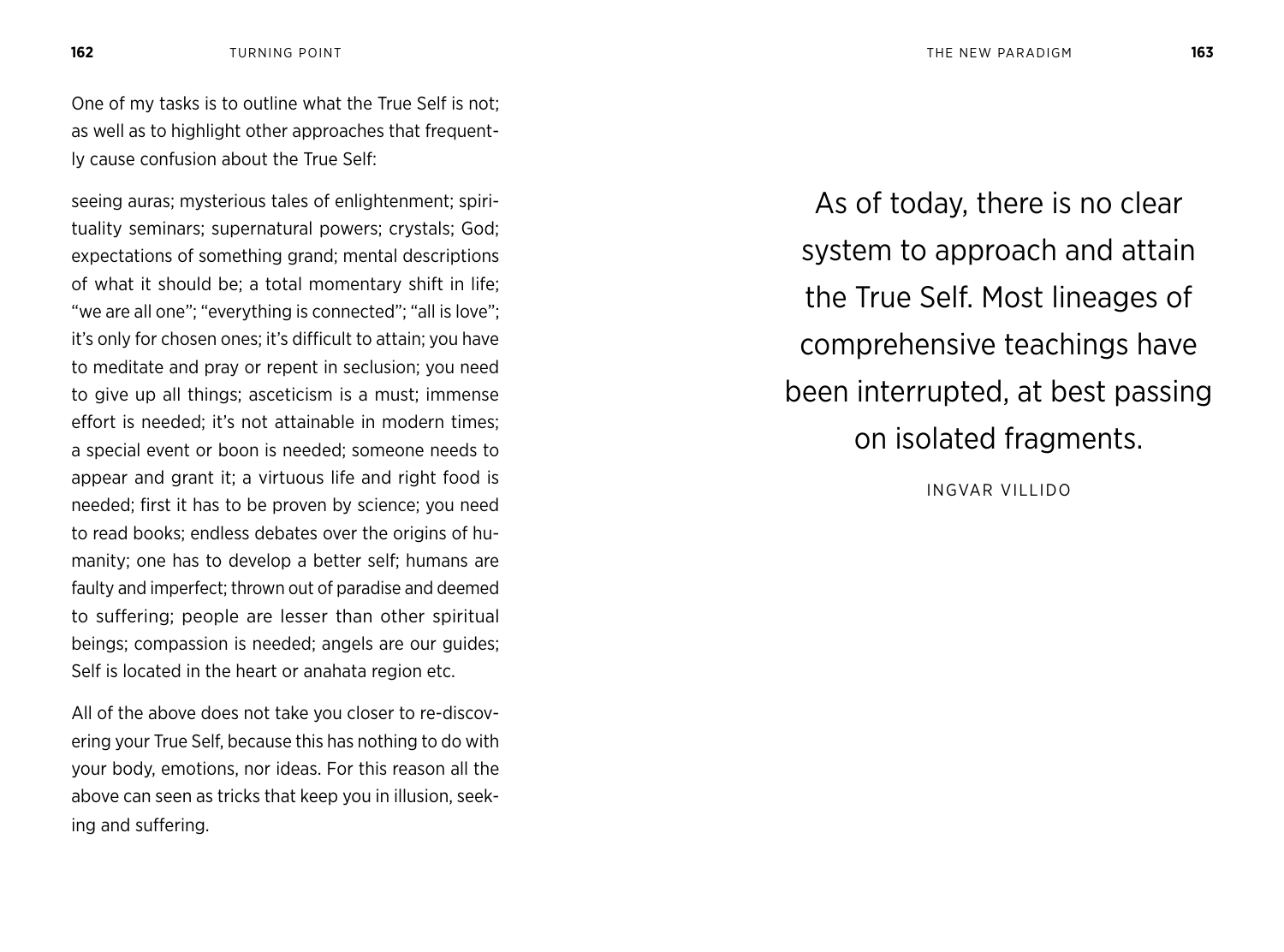## **The Birth of a Universal Teaching**

As of today, there is no clear system to approach and attain the True Self – the most natural state, only real identity and most important base for every human on the planet. Most lineages of comprehensive teachings have been interrupted, at best passing on isolated fragments, pieces of the puzzle.

Over time even the remainder has often become distorted.

Most ancient texts of teachings were written in accordance with the worldview and society of that time. For this reason they seem mystical, incomprehensible and esoteric in current time, have evolved into a faith or are even ridiculed.

A superficial assumption exists that every human is fundamentally unique, and therefore requires a tailored approach to meet their unique challenges, aspirations and problems. According to this assumption the possibility of a teaching that is universal and addresses humans in a holistic way is questionable.

I have done empirical research, explored, practiced, reviewed, gathered feedback and systemized discoveries about human nature for decades. I discovered that, despite differences of the body and emotional-mental reactions, the levels of Intellect and True Self are universal – this part is alike in all people.

Despite differences in emotional-mental reactions, the levels of Intellect and True Self are universal – this part is alike in all people.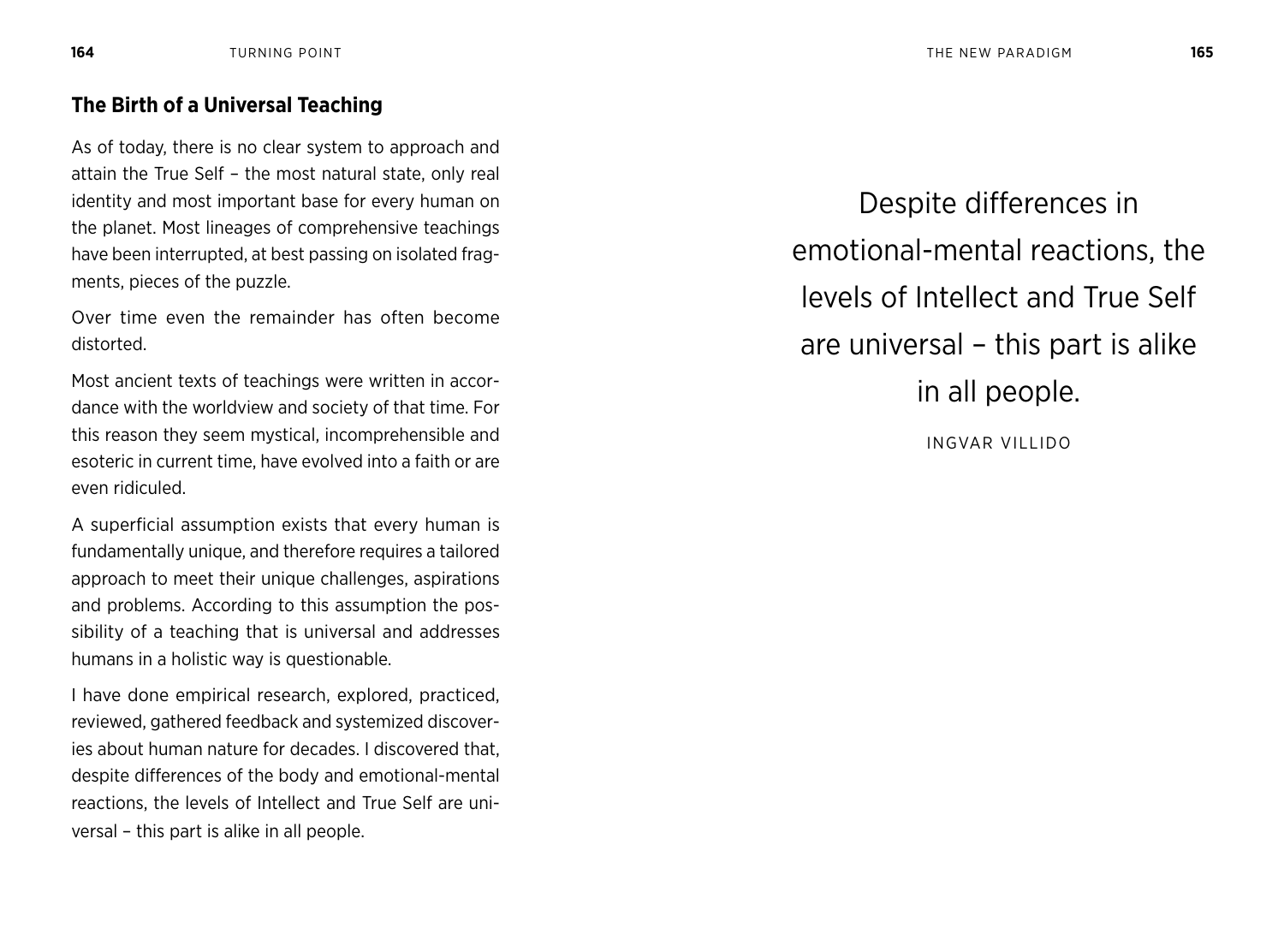"I peeled the ancient texts bare, touched the deepest essence in there and re-molded that anew" – this is how I was able to find the connecting links between the ancient teachings and practicalities of our modern life, revive ancient wisdom and modernize that for a contemporary society. I did keep some ancient elements though, in the absence of alternative explanations that would have been better (more accurate) than the ancient ones.

As a result of this work, those universal "hidden" teachings are once again made accessible, can now be comprehended and applied by all.

One more consideration: when it comes to teaching people, a distinction has to be made between two groups of teachers: those to whom re-identification with True Self just happened; and those masters who attained the state of True Self by their own efforts, through practice. The first can offer descriptions about this state and a "view from the mountaintop"; the second ones can teach a practical pathway to it.

## **Where does this Path Lead?**

Everyone can use their awareness to discover that s/he is none of the reactions. Still, it is surprising how our most authentic and natural state has become regarded as something weird, esoteric or even taboo.

After the intellect has been brought to the forefront, the next fundamental step is the re-discovery of True Self.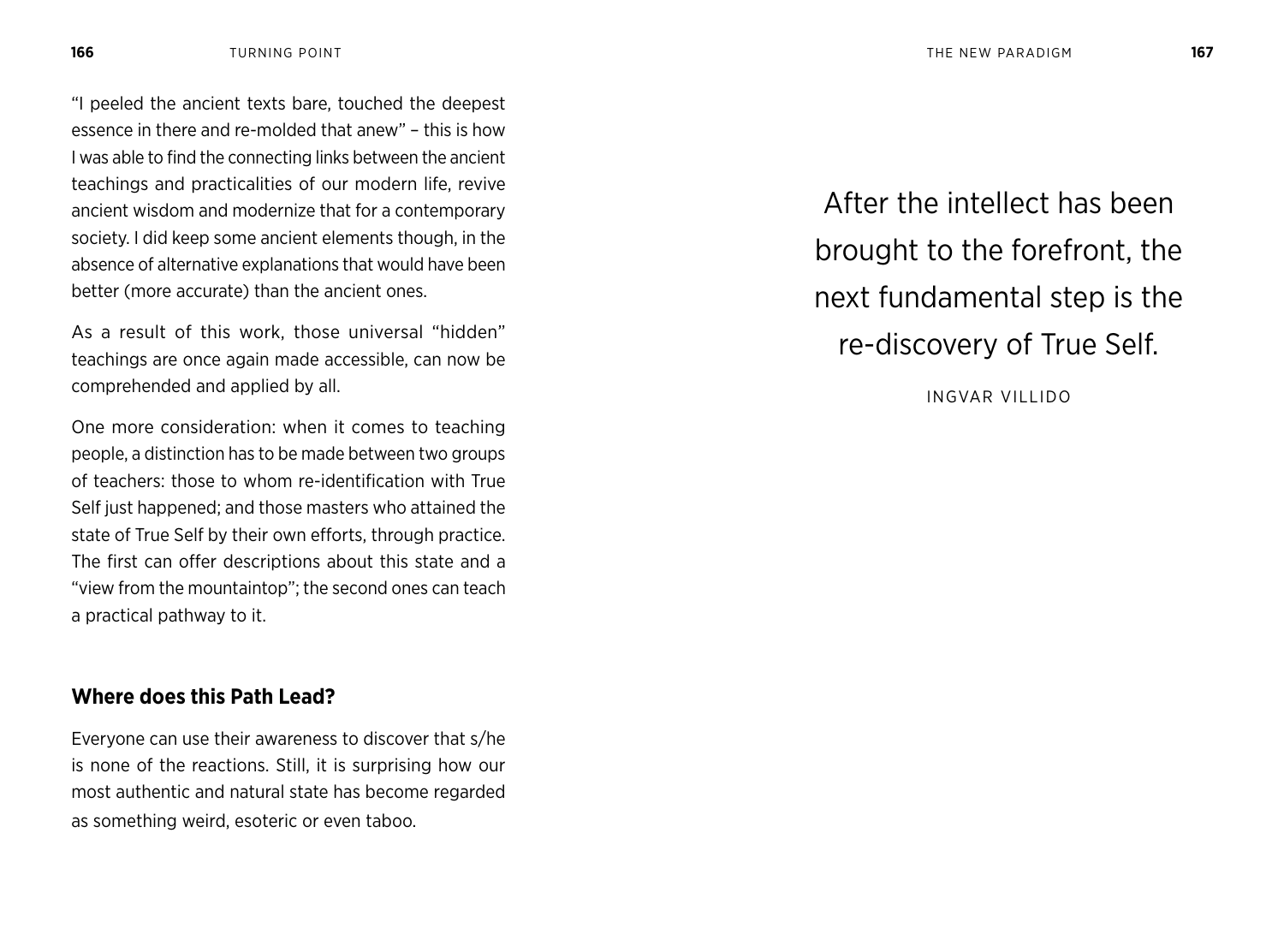Currently the most valuable qualities of humans are downplayed as least important ones. The qualities of consciousness are universal, enabling you to release automatic reactions on one hand and re-discover the True Self on the other. After the Intellect has been brought to the forefront, the next fundamental step is the re-discovery of True Self. This Self-realization will at first remain short-lived, primarily due to automatic reactions that you have a habit to identify with. When the priorities are tilted towards the True Self instead of automatic processes, only then will stabilization into True Self take place. Then a new foundation for relating with all else emerges. Upon re-identifying with the True Self, a natural, positive and momentous change in values takes place.

## **In Action – the New Driving Force**

If automatic reactions have ceased to drive you – then what will?

Activities will be based on the Intellect. You will continue cleansing the inner domain of reactions. All principles for action will evidently change and in some areas, previously run by automation, you will need to re-learn or acquire new skills. It is precisely the use of Intellect that will build your capacity to become the most effective person and best partner to collaborate with.

It is precisely the use of Intellect that will build your capacity to become the most effective person and best partner to collaborate with.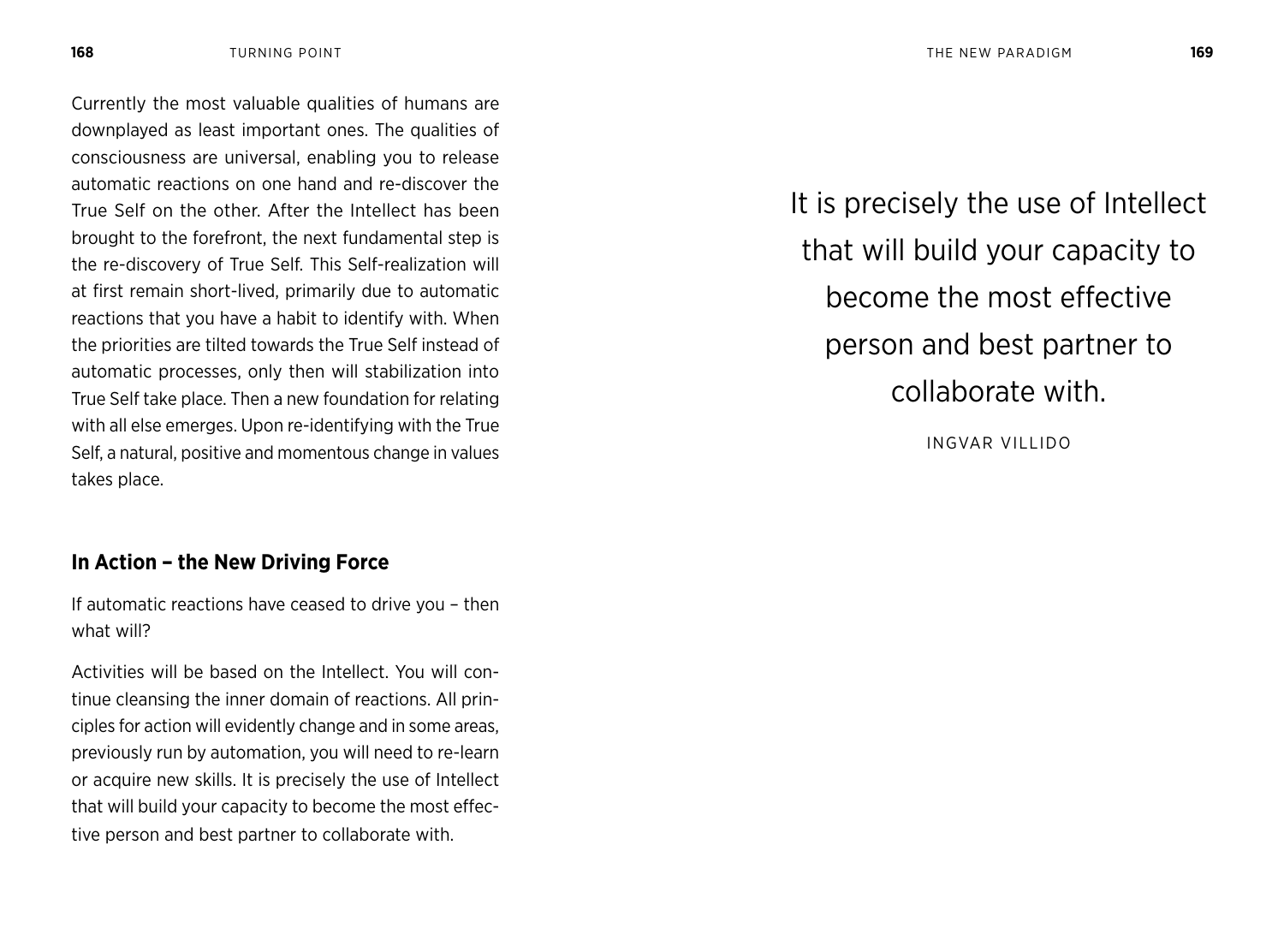You are in a position to carry out whatever you need to get done. Such people do not have emotional conflicts or misunderstandings caused by mental processes. All activities are done impeccably, are realistic and deliver the best results.

This process can rightfully be called the awakening of a human, your own renaissance.

## **This is the New Paradigm**

You as the True Self are the tip of the hierarchy. All begins from You. If You cease – all else will too.

The new paradigm is centered around the Intellect and the True Self – these are used as primary forces. The real being IS present. You (True Self) use consciousness and its active qualities as a bridge to communicate with the world, to investigate it, to understand it and to perform activities in it.

The new paradigm holds a human not as a victim but a being with unmatched potential – every human possesses the unique power and capability to rule over all creation. It includes the capability to direct one's inner domain, to recruit emotional forces and mental abilities.

How does the new paradigm look like? The use of Intellect prevails, much like thinking today. Use of awareness is elementary, the new norm.

# You as the True Self are the tip of the hierarchy, all begins from You.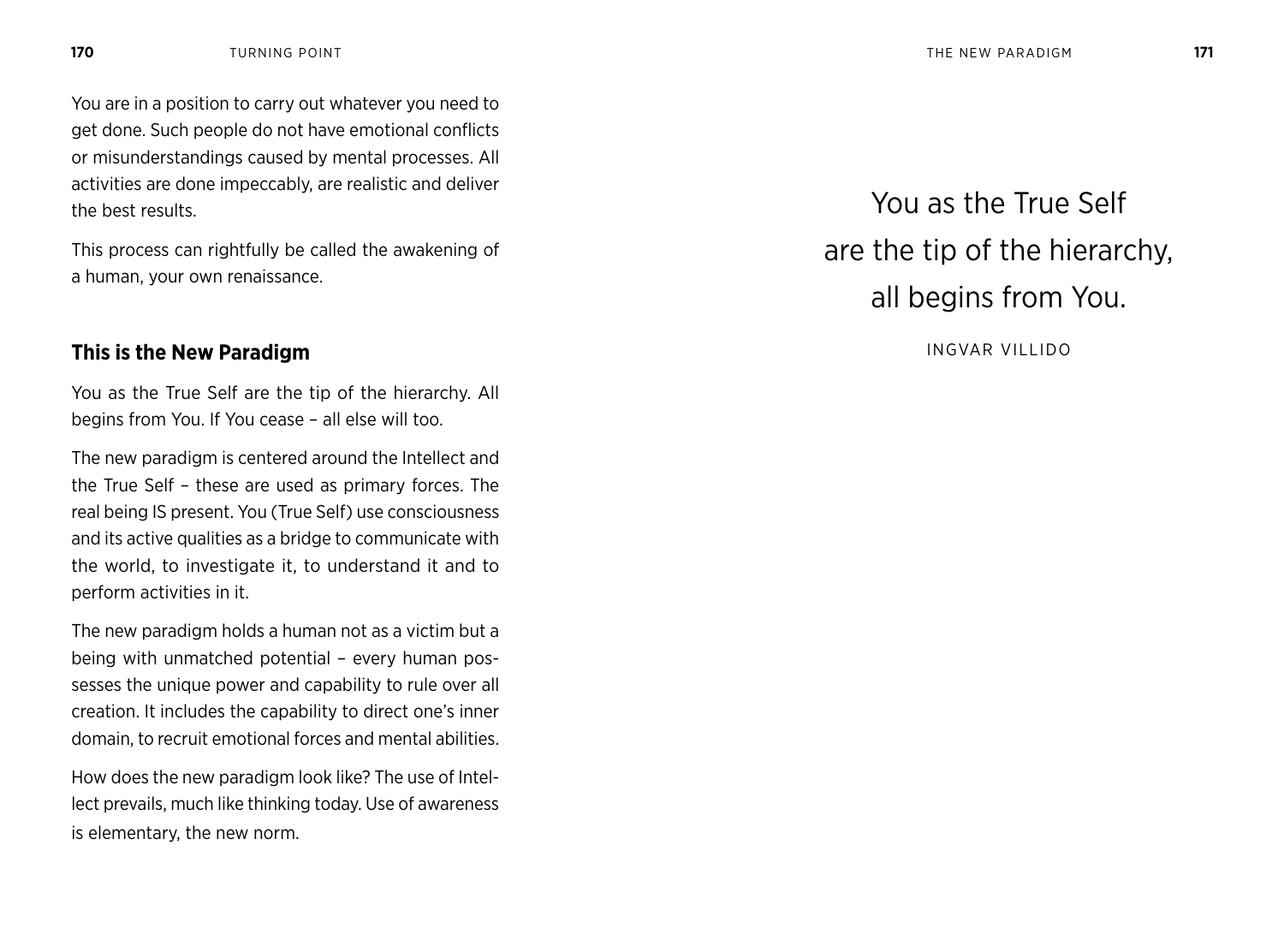All activities are underpinned by natural and stable peace, caring, compassion, ethics, optimal use of resources, initiative, transparency, impeccable deeds etc – the best of qualities, all natural expressions of True Self.

The biggest tragedy that can fall upon a human being is to forget oneself. When we are oblivious to True Self, life evolves as an endless chain of intermitting joys and sorrows, illusions.

Most of you are searching for a mission, a reason for existence.

Nothing is as paramount as Self-realization. All other needs and desires that people usually go after, or are driven by, are only secondary in this light. Once the true foundation is set right (the True Self is realized), everything else falls into its logical and rightful place. From that moment on Your life starts.

Realizing the True Self turns the whole Maslow pyramid around, with the tip facing downwards. As a consequence of this natural change within, multiple layers of the pyramid instantly loose their relevance. You are the starting point, the foundation for all else.

Only Self-realization can ensure the most optimal and stable pathway to sustainable wellbeing across all aspects of life.

The biggest tragedy that can fall upon a human is to forget oneself. When we are oblivious to True Self, life evolves as an endless chain of intermitting joys and sorrows, illusions.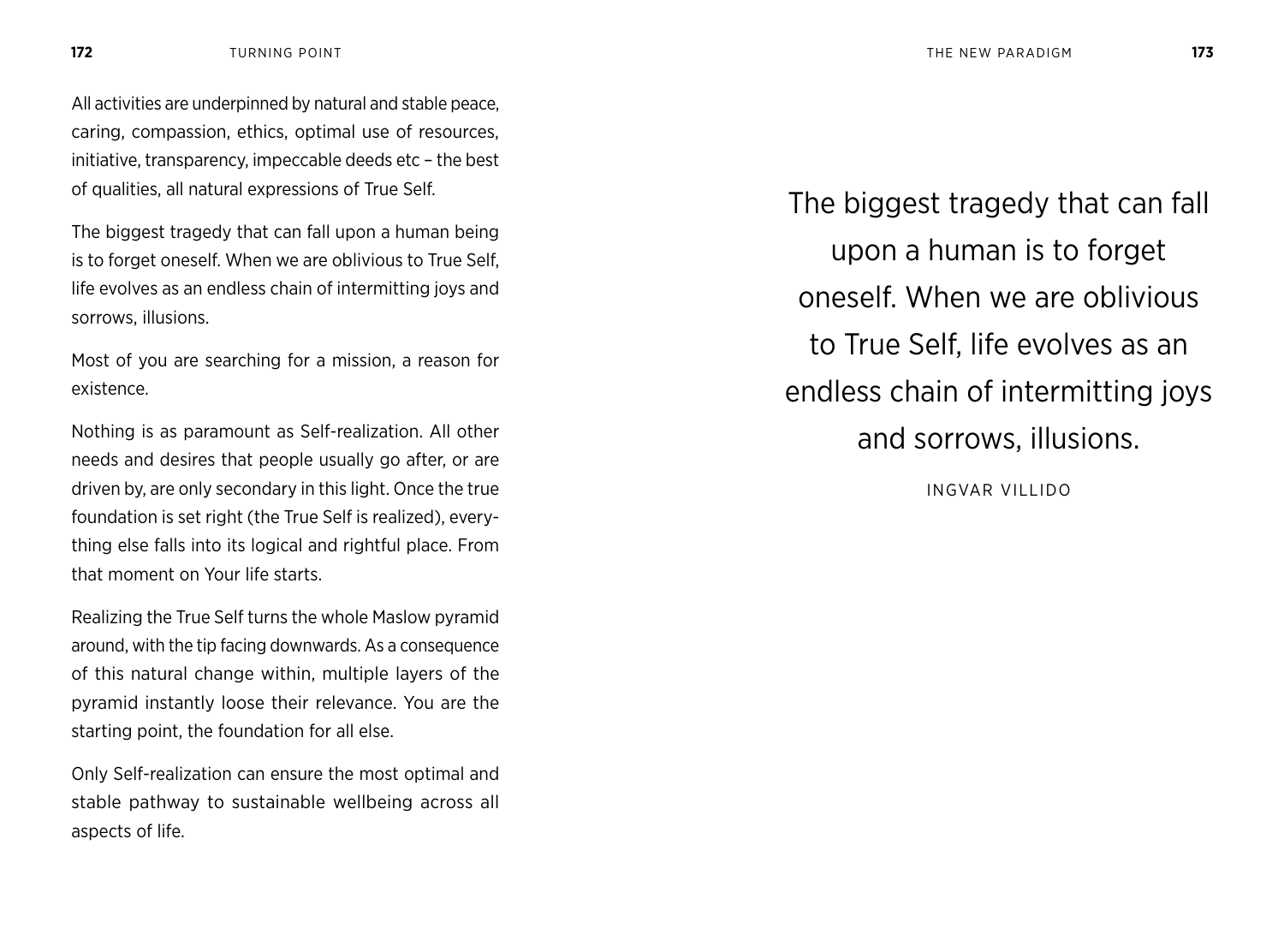## CHAPTER SEVEN WHERE TO NEXT?

| <b>What to do with the Mental?</b>   | 176 |
|--------------------------------------|-----|
| <b>The Virtual and Base Reality</b>  | 180 |
| Technique to end the Mental Activity | 184 |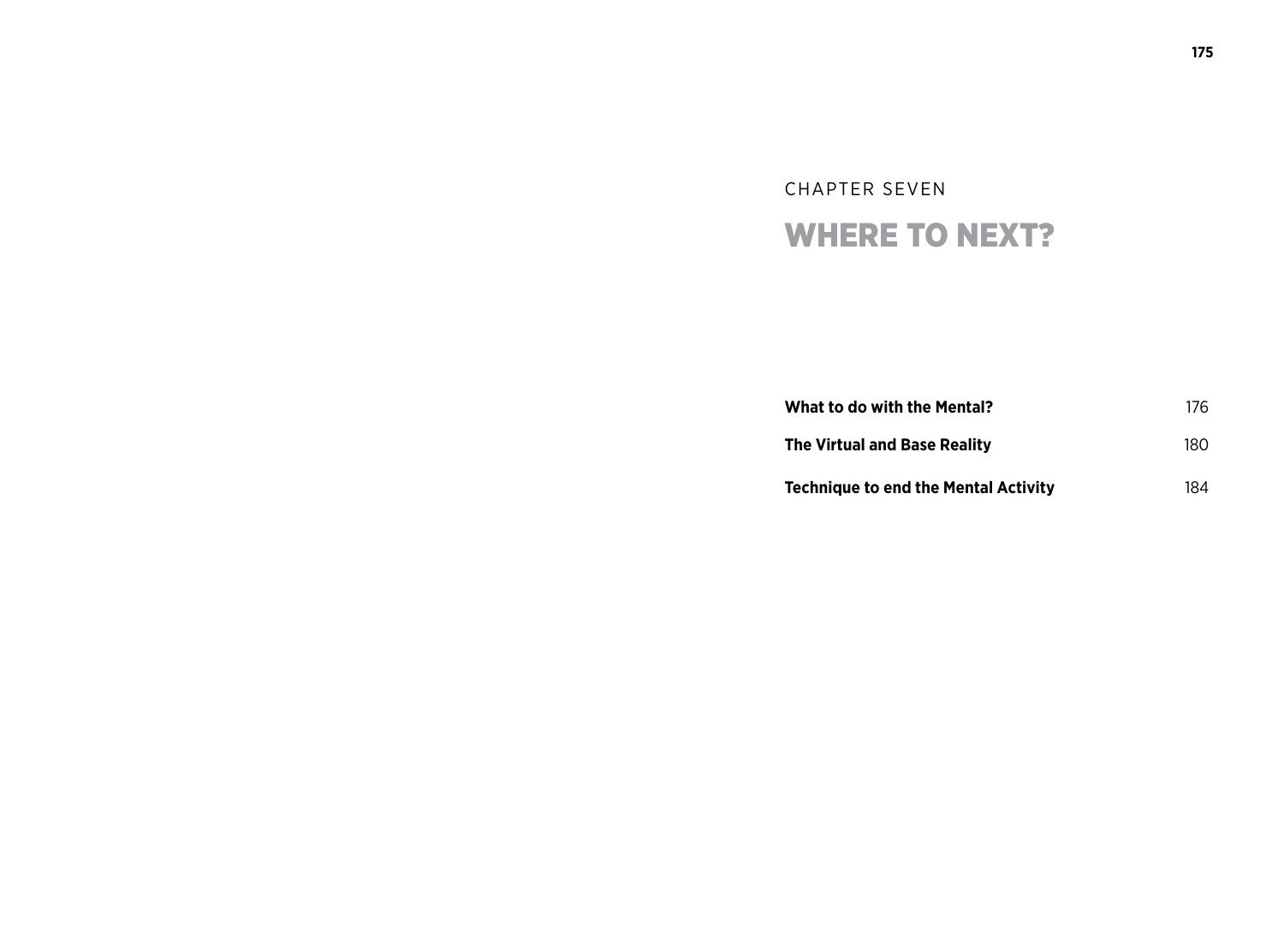## **What to do with the Mental?**

Every day you get entangled into using your mental instrument, believing it to be the most important thing and thinking to be the most important activity. The mental machine is currently dominant because you yourself have developed it into such, probably without knowing that you are doing it.

Such dominance is a mistake.

As a result you are being harassed by the constant activation and flow of information from memory, without knowing what to do with it. It's also possible that you have become so accustomed to your thinking process and fail to recognize this constant train of thoughts as problematic. If so, have you noticed that you are constantly busy with thinking, letting other valuable opportunities to pass by? The mental has become your inseparable companion and trusted advisor. Even more – overnight it may turn into a "demon", making it difficult for you to perform your daily activities and keeps you up at night. This is a marriage that cannot be divorced.

To understand your own mental activity and its contents better, it is necessary to recognize the different forms of its manifestation: pictures and accompanying comments that arise from memory.

It is equally important to distinguish between the mental functions of remembering, visualization and thinking in the form of inner commentary.

Every day you get entangled into using your mental instrument, believing it to be the most important thing. This is a mistake.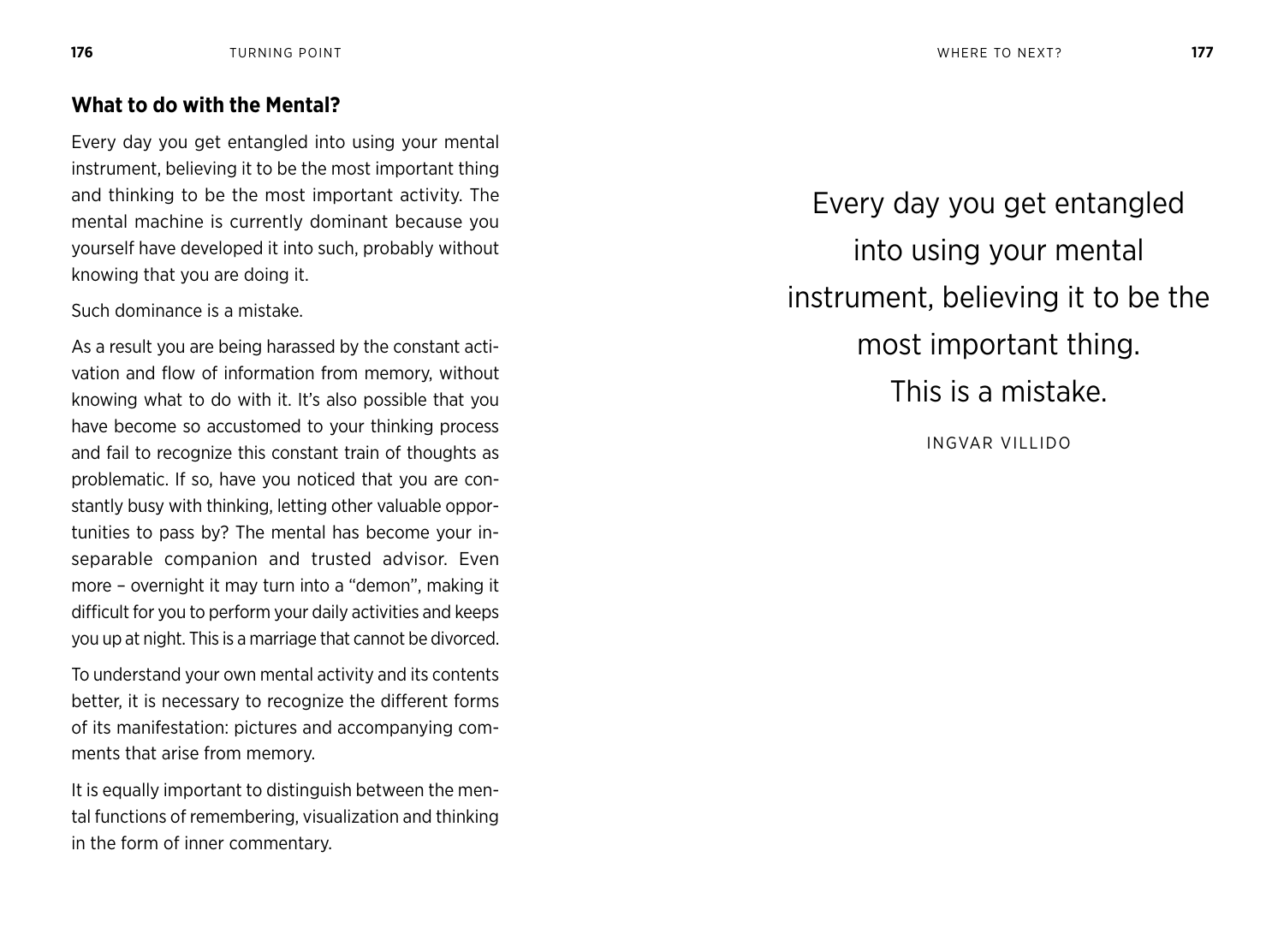Remembering is your ability to retrieve information from memory, data that has been acquired before, in the past.

Visualization is your ability to retrieve information from memory to combine it in different ways and create a mental image or a sound that does not exist in present reality. This type of creation is always limited to the contents of memory and may range from detailed planning to scenarios of a catastrophe.

The habitual mental inner commentary is a description that takes place when you get into contact with something (an object) in real time. This is an automatic thought process and, in essence, unnecessary. You always have some thoughts. But I am sure that you have also had those moments, when you have stopped and observed – what exactly is the point of this noise, this endless mental activity?

There are many problematic issues with the mental level. First is your almost blind belief that it contains truthful facts, regardless of the actual multitude of lies (over-generalizations, erroneous and incomplete data, preconceptions etc). When you have utmost belief in your thoughts, you have a mental dictator.

The second problem is your inability to adequately orientate within the information regarding the past, future and present. This is the reason why most people are not in contact with the real world.

The habitual mental commentary is a description of something that you have noticed in real time. Being a repetition of what you already know, it is automatic and in essence unnecessary.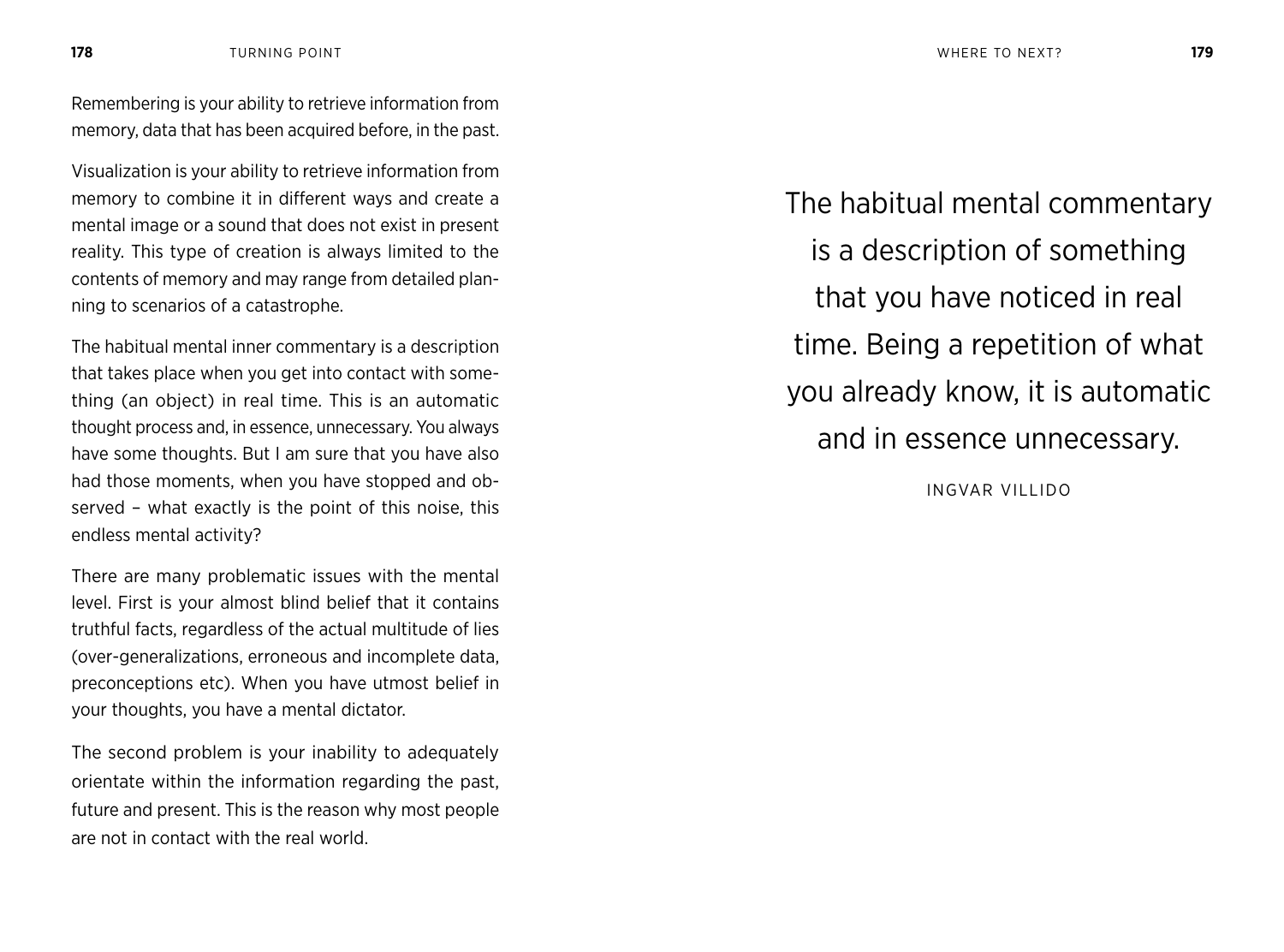Thirdly, mental level creates the concepts of past and future. Data about the past and future constantly emerges from memory, generating a continuous illusion. In real time those events do not take place.

Ultimately, if a bystander would attentively observe your daily thought processes, this would hardly meet the standards of a Homo sapiens ("the wise human"). Learn to witness your mental activity, draw honest conclusions and you will reach the same verdict. It is also possible, that you have known this to be true for some time and are already looking for solutions.

### **The Virtual and Base Reality**

I have briefly described the mental functions in the explanation offered above.

One of the challenges people face is that when they remember or visualize, they have trouble in discerning – which ones are real events? The audio-visual data of mental origin seems more real to you than the actual present-time events. It is very likely that you don't even realize that they can and need to be kept distinct. Otherwise you will confuse one for the other.

Have you discovered this too?

This data about the past and the future, constantly emerging from memory generates a continuous illusion.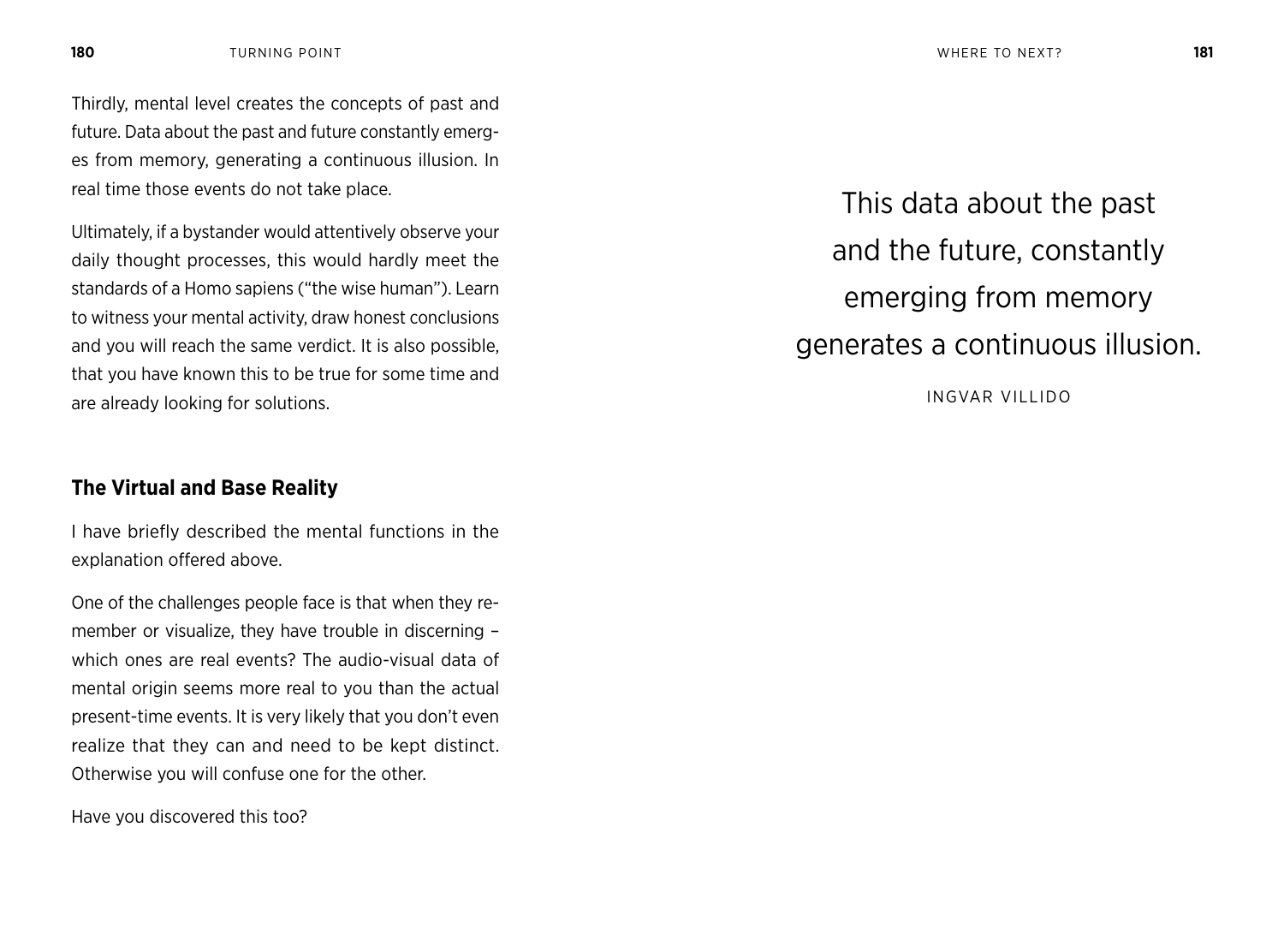Modern neuroscience also confirms, that the human brain itself is unable to discern between visualized events and real ones. For the brain the input is more or less the same. This is why you re-experience pain from the past or suffer because of imaginary future as if it were happening for real. It is crucial to use your awareness in order to keep the actual events apart from mental ones that leave an impression of reality. You can intentionally apply your awareness and check whether the events are really taking place by asking from yourself: "Is this happening for real?"

In fact, when left on it's own, the mental is relatively powerless. However, when paired with an emotion, a pleasant "angel" or a destructive "demon" arises.

Upon comparing the amount of time you spend in the "virtual" mental reality and in base reality, the ratio would be approximately 90/10. This allows to arrive at a very interesting diagnosis – all of your triumphs and sufferings take place within your inner domain. And the world carries no fault in it. When we leave the physical factors aside, then it appears that the world is actually neutral towards you.

None of your sufferings or pleasures exist "out there". You experience both only inwards. This clearly shows that your reactions that happen "in here" need resolution. Therefore the solutions also need to be applicable here, within the inner domain.

You can intentionally apply your awareness and check whether the events are really taking place by asking from yourself: "Is this happening for real?" INGVAR VILLIDO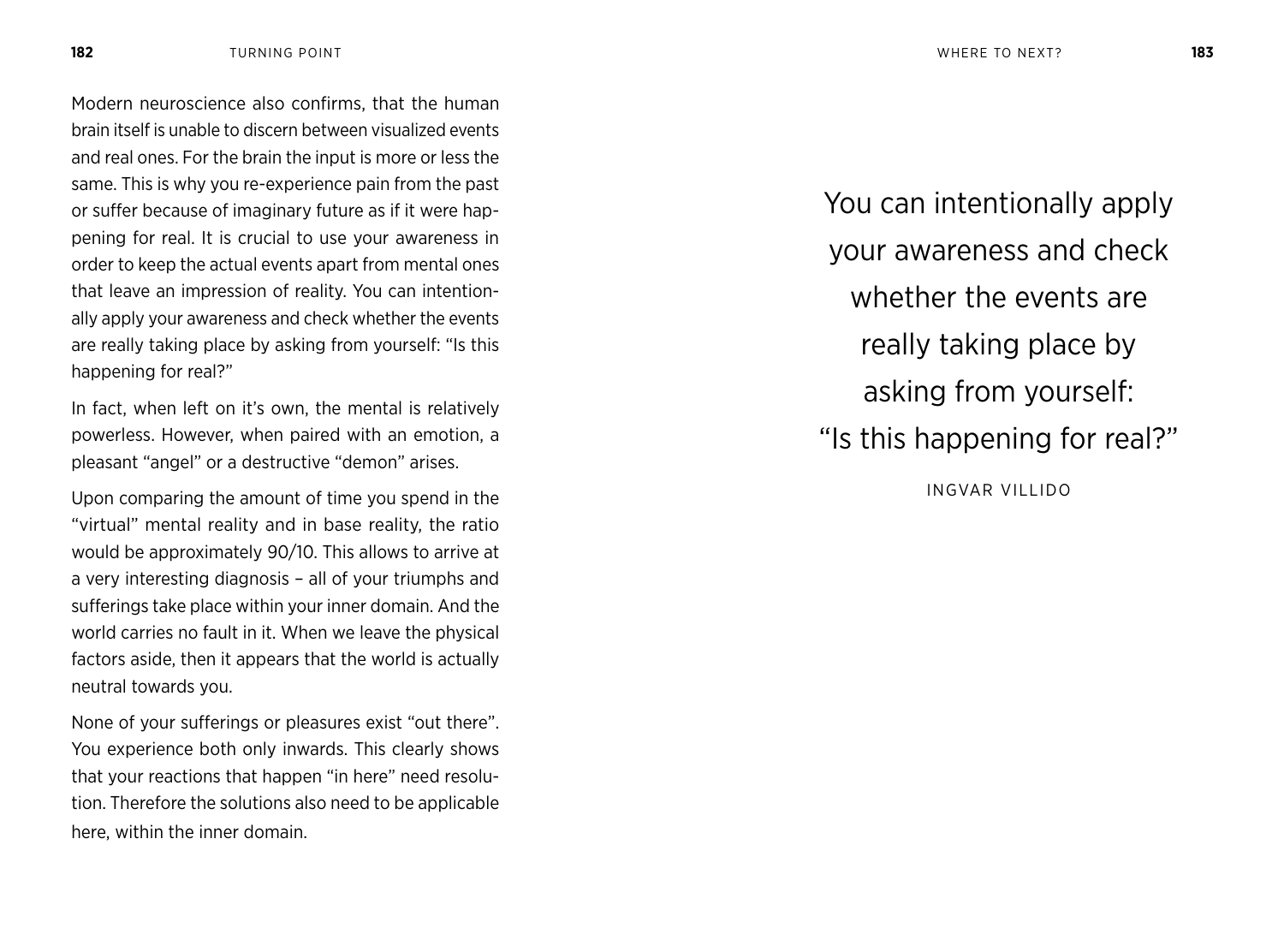## **Technique to end the Mental Activity**

I will teach a simple technique that you can use to shut down your mental instrument when it becomes too dominant or disturbing.

To learn, you need to be alert. To concentrate.

Discover and feel, that while you are thinking, the vocal cords move along. If you didn't notice this right away, then just think a little "louder" and you will feel them better. You can also mentally make a sound, a highsounding "aaaa", for example. Do it. This tension in your vocal cords is not very strong. Do you feel that tension? Did you find it? The vocal cords consist of muscles. Now, relax those muscles, like you would relax any other muscle. Notice, what happened to your thoughts?

Thoughts stopped, right? For now you are free from the mental noise. But beyond that, notice also that you still exist, in silence. This silence that you are experiencing right now – this is your consciousness. THIS is the very foundation of the new paradigm. At the moment this state may seem as nothing concrete – a good reason to read the paragraph on consciousness anew.

And I am intrigued – how would this thoughtless state, pure consciousness, look on a brain-scan?

Thoughts stopped, right? Notice that you still exist and didn't disappear. This silence is an experience of your consciousness.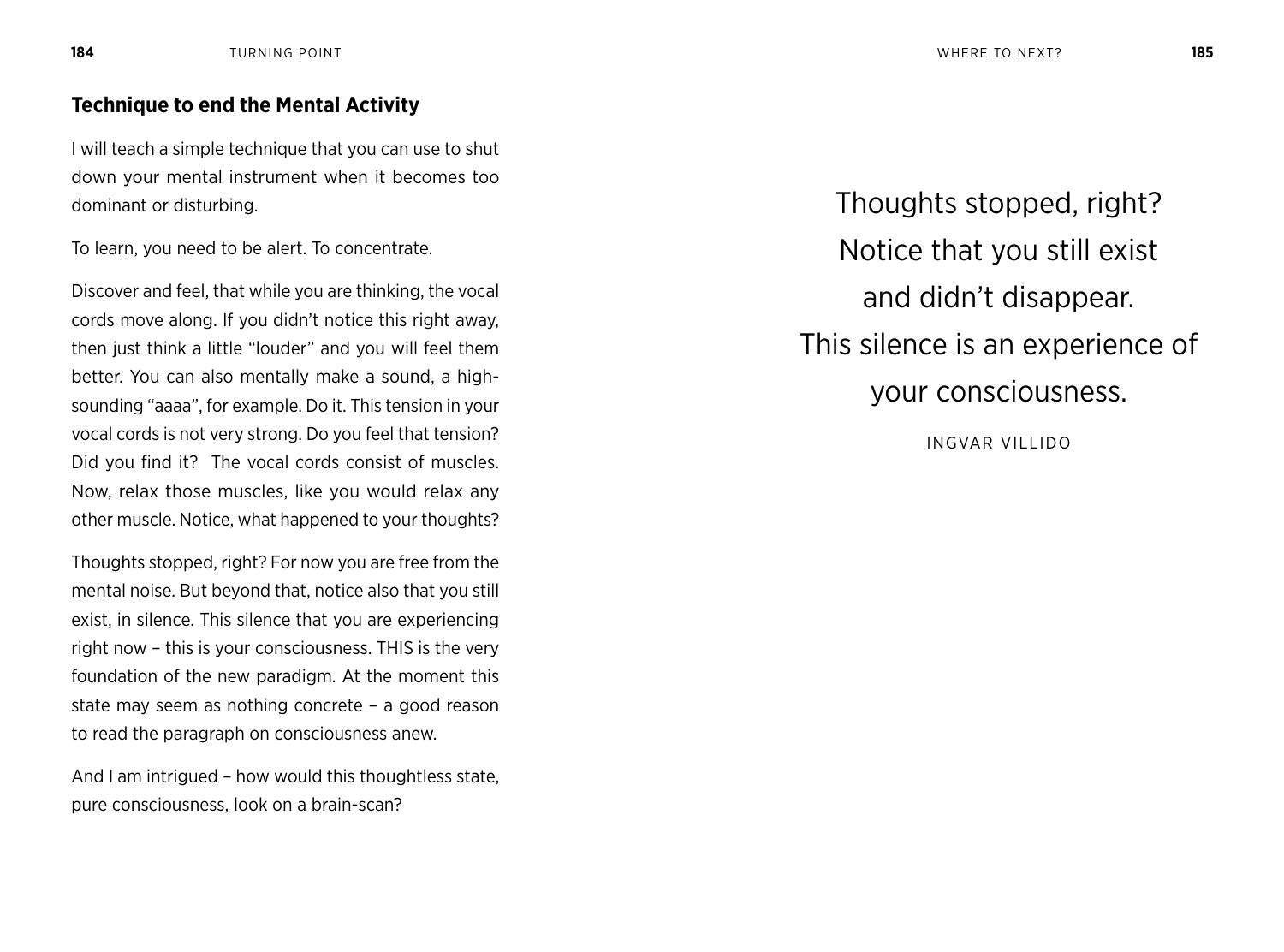### **Human 2.0**

Human 2.0 is a **teaching** that outlines the characteristics of a normal human and an educational program that leads to the adoption of the new paradigm based on the primacy of awareness. Human 2.0 is the person who has discovered the existence of their True Self, who uses awareness as primary and releases of own automatic emotional-mental complexes.

### **The Art of Conscious Change**

The Art of Conscious Change method is an international signature curriculum created by Ingvar Villido as a result of 25 years of research, it's efficiency acclaimed by over 16000 participants. The unique approach is part of a pioneering research field in personal sustainability. It is the main element of Human 2.0 teaching, providing techniques to release automatic complexes, use awareness in its active form and develop the seven qualities of consciousness. The method enables individuals to increase their resilience, efficiency in everyday activities and provides new problem-solving skills. Elements unique to the method are: principle of release, systematic engineer-like approach, microactions with immediate effect, universal applicability and lasting results. As a result of personal practice, it enables a qualitative leap towards better quality of life and opening of new potentials. The Art of Conscious Change curriculum consists of a series of 5 courses in total.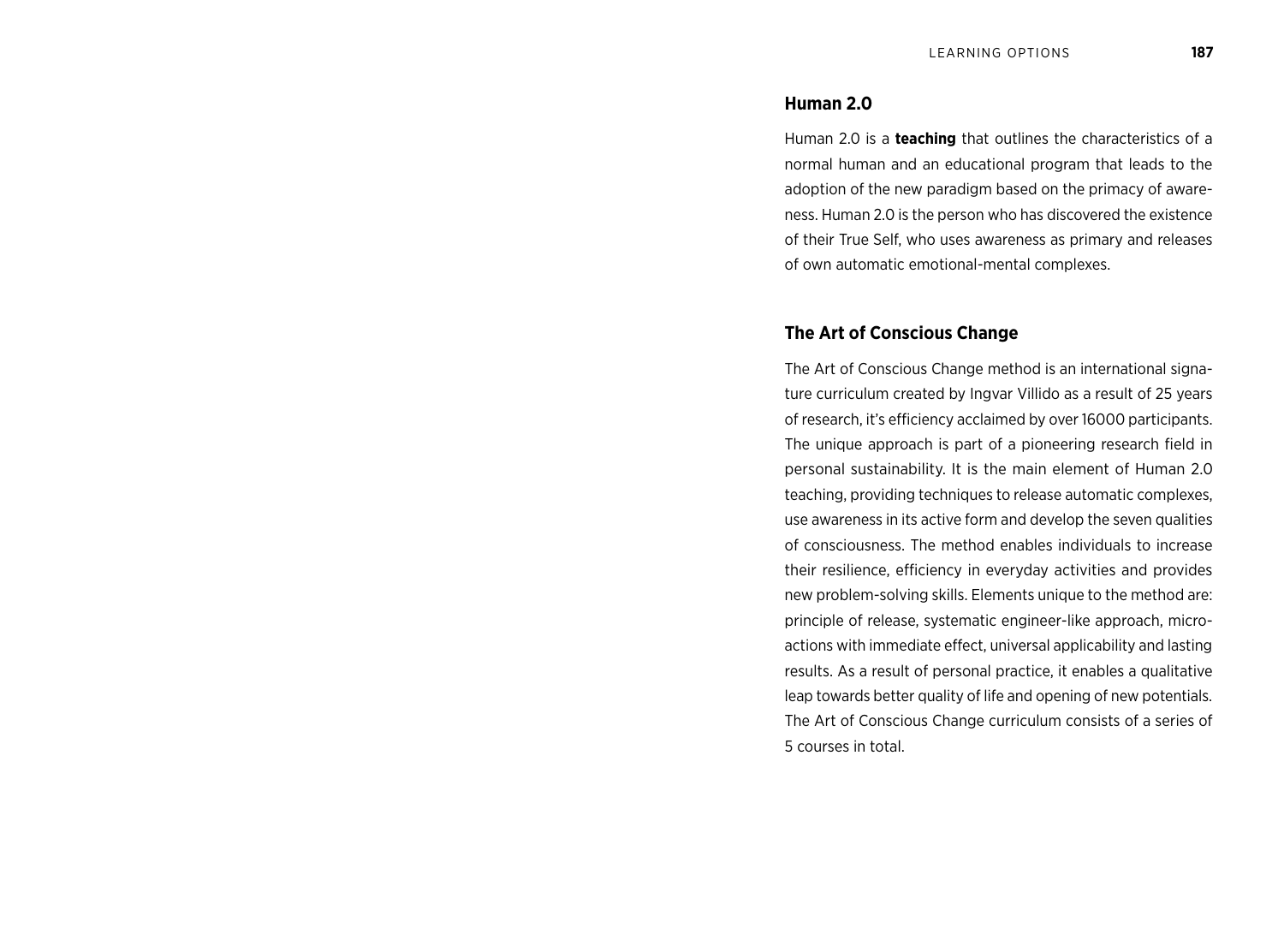### **The Art of Conscious Change courses**

**I course** focuses on the foundations of the new paradigm. It enables to empirically learn the different levels of own inner functioning and what awareness is. Methods used are: active awareness, differentiation, conscious deepening. The result is a practical road-map for lifelong orientation in the inner sphere, self-leadership and ability to discern between "Who am I?" and "What am I not?". Highlight: experience of True Self.

**II course** focuses on the vital level, moods and emotions. It enables to acquire the most potent, fast and easy to apply microaction techniques to selectively release any emotional reaction on spot. Methods used are: active awareness, object-subject ratio, observation, perspective, will. As the result a participant is equipped with emotion release techniques to be selectively executed whenever needed, across all situations. Highlight: immediate relief from emotional reactions.

**III course** focuses on the mental instrument and mind. Participants learn potent and immediate micro-action techniques to release mental concepts, get relief from disturbing memories, worries and change one's own mind-set. Methods used are: active awareness, object-subject ratio, state of consciousness, the impulse of intention. As the result a participant is equipped with techniques to release concepts, manage inner-talk, memories and thoughts. Highlight: inner silence.

**IV course** focuses on the 5 active qualities of consciousness, the Intellect. Being the first and only systematic "manual" to using consciousness in it's active form as an executive instrument, content of this course is extremely unique and of high relevance to opening potentials of a Human 2.0. Methods used: expanded usage of active awareness, intention, directly accessing insight, inspiration, intuition. As a result insights begin to substitute the ordinary thoughts. Levels of creativity, innovation, purpose and stability increase dramatically. Highlight: experience of eternal timelessness, a realm beyond mind.

**V course** focuses on transitioning from the old paradigm to the new. In order to not "go back to the usual" the new principles and instruments need to be integrated into all major areas of life. Participants will learn an aware way to deal with information, correct alignment of 5 levels for successful creation and metalevel project management characteristic of Human 2.0 thus reforming the logic for action. Methods used: discerning, aware analysis, inspiration, revision. As a result one will become truly universal, able to handle everything. Highlight: finding personal why and learning to create new.

#### **Find the teaching nearest to you:**

USA: www.human20.co RUSSIA: www.human20.ru

ESTONIA: www.human.ee

Please send all enquiries to: info@human.ee Ingvar Villido website: www.ingvarvillido.com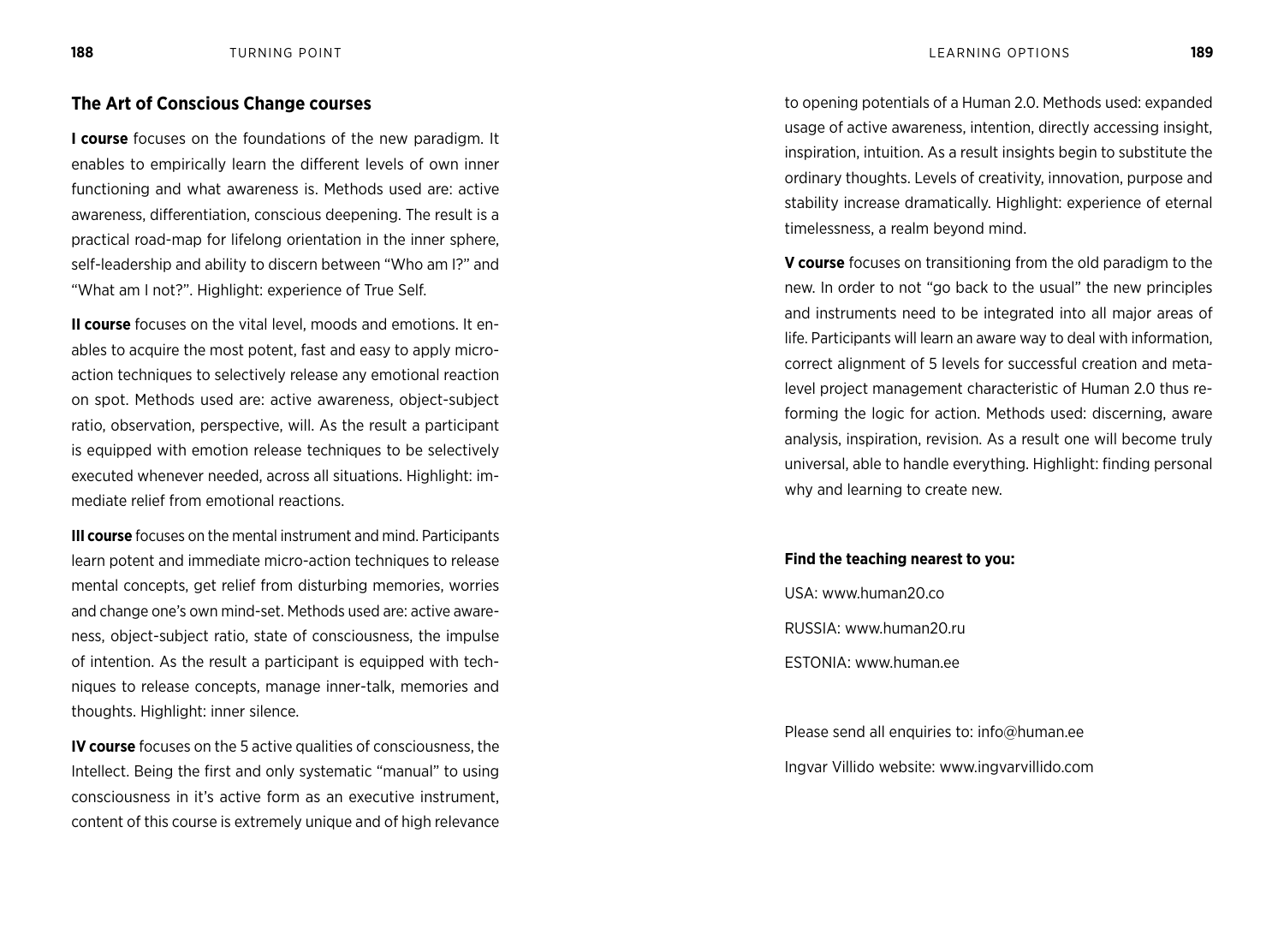

**INGVAR VILLIDO –** 

**A researcher, yogi, master teacher on awareness**

Ingvar Villido (1962) is a visionary in the field of human development, teacher of practical awareness, creator of the Art of Conscious Change method based on the unique Human 2.0 educational program developed in Estonia, founder of Lilleoru Centre and the School of Practical Awareness and a master teacher (acharya) of Babaji's Kriya Yoga.

Drawing from his 40 year experience in practicing Yoga and 25 year experience in teaching awareness, he has outlined practical knowledge and developed techniques based on awareness – which he regards as the new paradigm. His teaching enables to learn about one's inner world, make changes in it and develop new basic skills to do better in life. While contemporary psychology does not offer conclusive solutions to people's emotional problems, the techniques created by Villido make it possible to become free from automatically activating emotions and thereby from most of the problems caused by them.

From his childhood Villido, born in Estonia, brought along a caring attitude towards the surrounding environment and a practical interest towards how things work in a human being and in nature.

Villido's first experiences with Yoga date back to the time he was a teenager. In early 1980s, he started a more profound practice and an empirical study of the inner world. He visited many spiritual teachers in order to find answers to the main questions in life. He learnt and practiced Chinese martial arts, naturopathy, Raja, Buddhi and Agni Yoga, Dzogchen, Buddhism, Shamanism, the teachings of Osho and Castaneda. Driven by his wish to rediscover the pieces of hidden knowledge and reunite them into an integral whole, he received initiations also from Namkhai Norbu, teacher of the Dzogchen school; Chetsang Kyabgon Rinpoche, the head lama of the Drigung Kagyu school, as well as from Buddhist teachers Drubwang Rinpoche and Chhimed Rigdzin Rinpoche. Still, he did not receive conclusive answers to his questions, and continued studying about the principles of human nature on his own.

In 1992, Villido started giving Raja and Buddhi Yoga classes, which turned out to be highly popular. In 1993, he lead the founding of Lilleoru Center, which by now has developed into a study and living environment for practicing awareness in everyday life. Practicing together with a small group of students, he tested the efficiency of dozens of different teachings. He was looking for an integral system, but something was still missing.

In early 2000s, Villido was initiated into Vedic knowledge by Sri Muniraj, leader of Haidakhan Babaji's ashrams. In 2004, Durga Ahlund gave him initiation into Babaji's Kriya Yoga (BKY). In 2007, Marshall Govindan Satchidananda initiated Villido as master teacher of Babaji's Kriya Yoga with the spiritual name Ishwarananda.